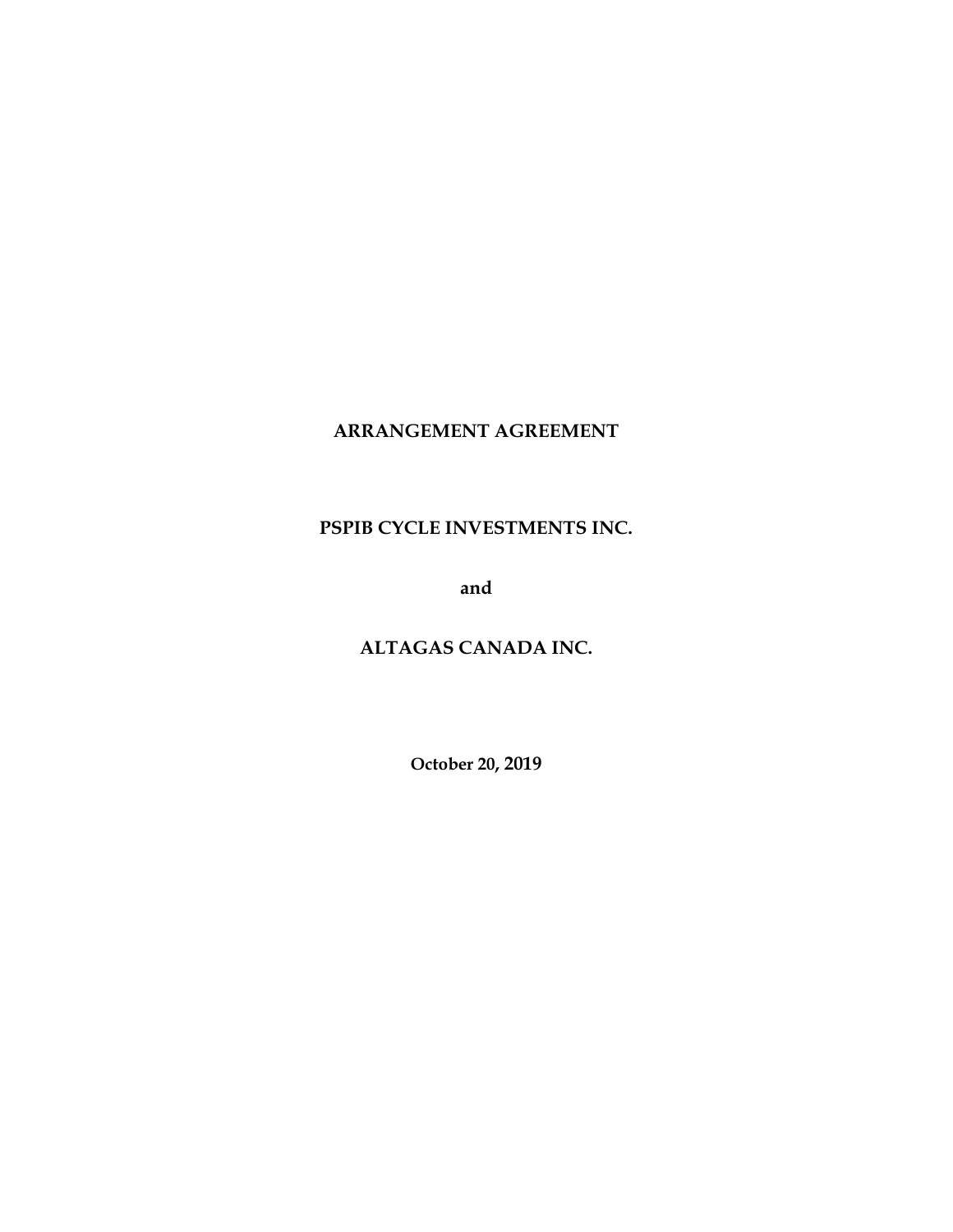## **TABLE OF CONTENTS**

## **ARTICLE 1 INTERPRETATION**

## **ARTICLE 2** THE ARRANGEMENT

| 2.1  |  |
|------|--|
| 2.2  |  |
| 2.3  |  |
| 2.4  |  |
| 2.5  |  |
| 2.6  |  |
| 2.7  |  |
| 2.8  |  |
| 2.9  |  |
| 2.10 |  |

# **ARTICLE 3** REPRESENTATIONS AND WARRANTIES OF THE PURCHASER

| 3.1 |  |
|-----|--|
| 3.2 |  |
| 3.3 |  |

## **ARTICLE 4**

## REPRESENTATIONS AND WARRANTIES OF THE COMPANY

| 4.1 |  |
|-----|--|
| 4.2 |  |
| 4.3 |  |

# **ARTICLE 5**

# **COVENANTS AND ADDITIONAL AGREEMENTS**

| 5.1 |  |
|-----|--|
| 5.2 |  |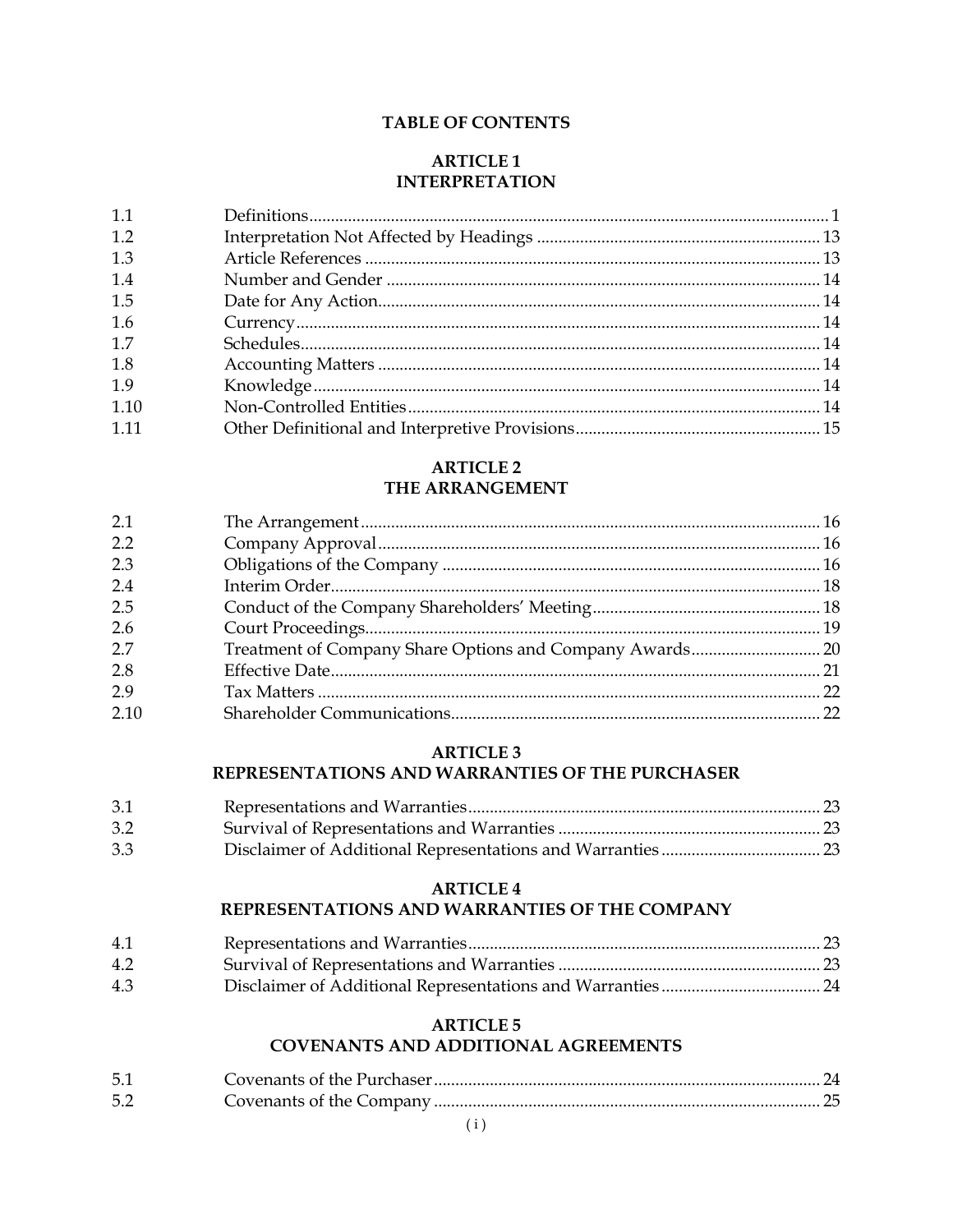| 5.3 |  |
|-----|--|
| 5.4 |  |
| 5.5 |  |
| 5.6 |  |
| 5.7 |  |
| 5.8 |  |
| 5.9 |  |

# **ARTICLE 6 CONDITIONS**

| 6.1 |  |
|-----|--|
| 6.2 |  |
| 6.3 |  |
| 6.4 |  |
| 6.5 |  |
| 6.6 |  |

# **ARTICLE 7**

# ADDITIONAL COVENANTS REGARDING NON-SOLICITATION

| 7.1 |  |  |
|-----|--|--|
|-----|--|--|

# **ARTICLE 8**

# TERMINATION AND FEES AND EXPENSES

| 8.1 |  |
|-----|--|
| 8.2 |  |
| 8.3 |  |
| 8.4 |  |
| 8.5 |  |

# **ARTICLE 9 GENERAL PROVISIONS**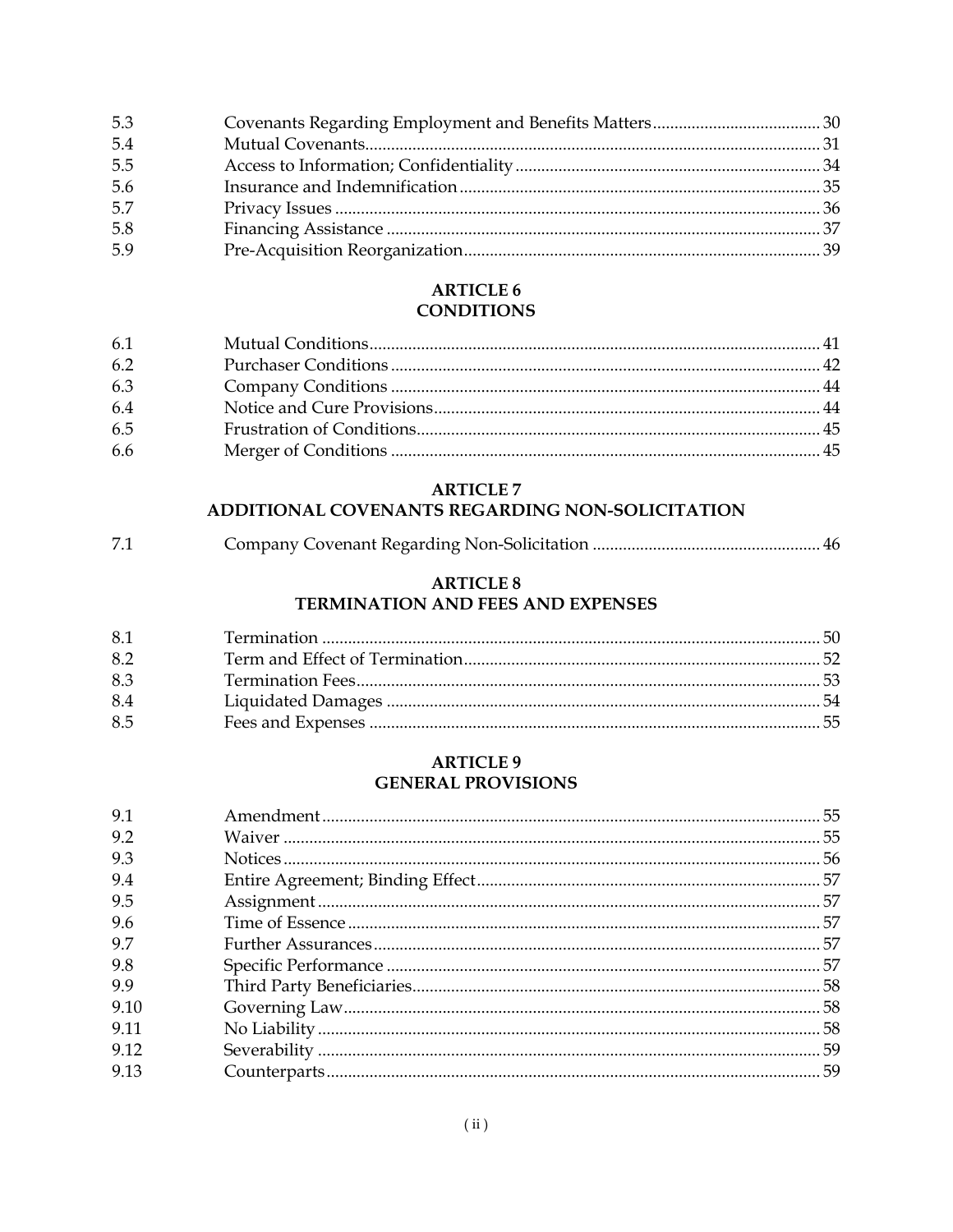## **ADDENDA**

SCHEDULE A PLAN OF ARRANGEMENT [SCHEDULE B FORM OF ARRANGEMENT RESOLUTION](#page-76-0) [SCHEDULE C REPRESENTATIONS AND WARRANTIES OF THE PURCHASER](#page-77-0) [SCHEDULE D REPRESENTATIONS AND WARRANTIES OF THE COMPANY](#page-81-0)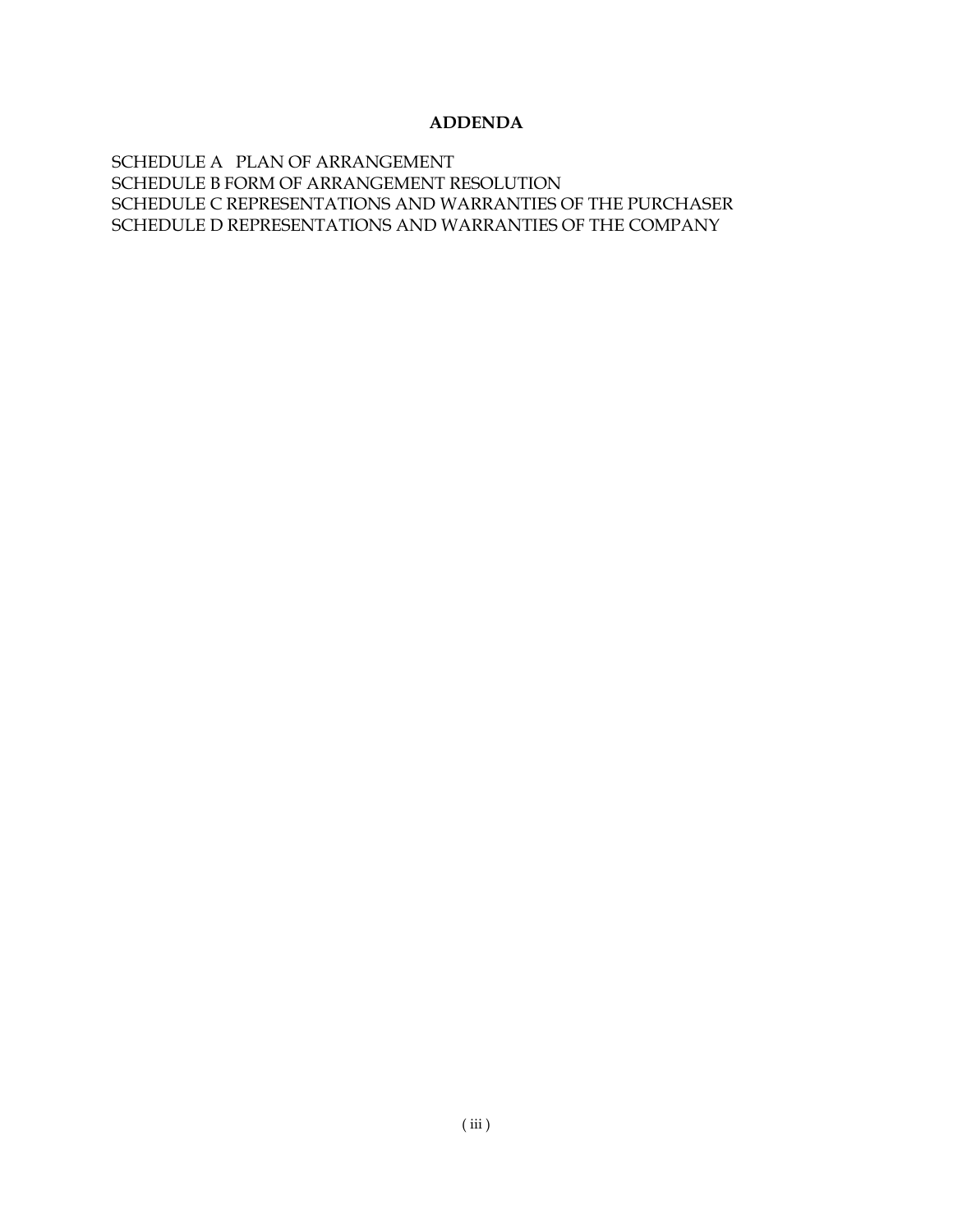## **ARRANGEMENT AGREEMENT**

#### **THIS ARRANGEMENT AGREEMENT** is dated October 20, 2019 among:

## **PSPIB CYCLE INVESTMENTS INC.**, a corporation existing under the laws of Canada (the "**Purchaser**")

- and -

**ALTAGAS CANADA INC.**, a corporation existing under the laws of Canada (the **"Company**")

**WHEREAS** upon the unanimous recommendation of the Company Independent Committee, the Company Board has determined unanimously that it would be in the best interests of the Company to complete a transaction involving a sale of the Company and its business through an acquisition by the Purchaser of all the issued and outstanding Company Common Shares;

**AND WHEREAS** the Purchaser and the Company wish to carry out the transactions contemplated hereby by way of a plan of arrangement of the Company under the provisions of the CBCA;

**AND WHEREAS** as a condition and inducement to the Company entering into this Agreement, the Sponsors have entered into the Equity Commitment Letters with the Purchaser providing for the Equity Financings;

**AND WHEREAS** the Parties have entered into this Agreement to provide for the matters referred to in the foregoing recitals and for other matters related to the transactions herein provided for;

**NOW THEREFORE THIS AGREEMENT WITNESSES THAT IN CONSIDERATION** of the covenants and agreements herein contained and other good and valuable consideration (the receipt and sufficiency of which are hereby acknowledged), the Parties covenant and agree as follows:

#### **ARTICLE 1 INTERPRETATION**

#### **1.1 Definitions**

In this Agreement:

"**Acquisition Proposal**" means any inquiry or the making of any proposal, whether or not in writing, to the Company, any of its Subsidiaries or the Company Shareholders from any Person or group of Persons "acting jointly or in concert" (within the meaning of NI 62-104), other than the Purchaser or any of its affiliates, and other than any transaction involving only the Company and/or one or more of its Subsidiaries, which constitutes, or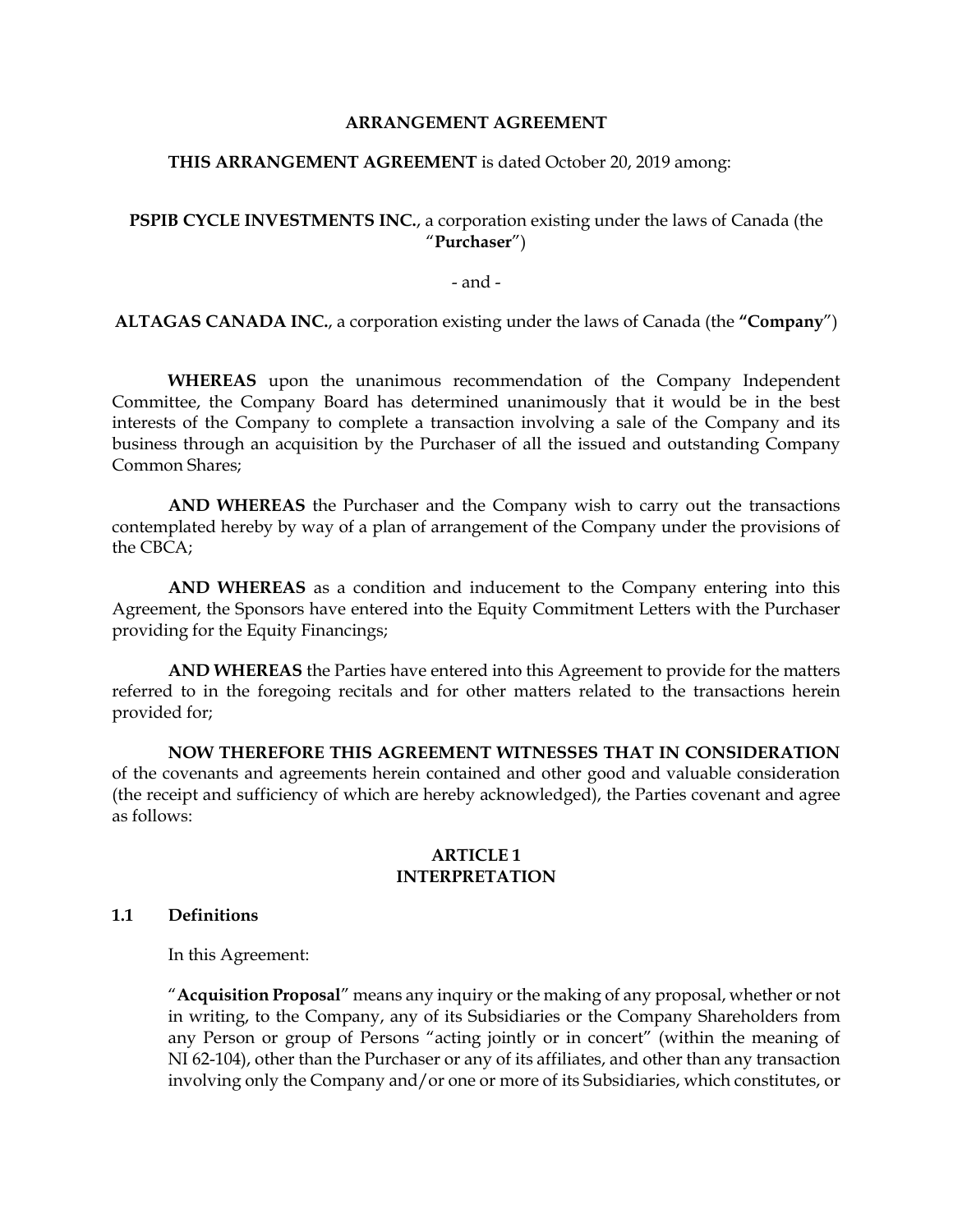may reasonably be expected to lead to (in either case whether in one transaction or a series of transactions):

- (a) any direct or indirect sale, issuance or acquisition of shares or other securities (or securities convertible or exercisable for such shares or interests) in the Company that, when taken together with the securities of the Company held by the proposed acquiror and any Person acting jointly or in concert with such acquiror, represent 20% or more of the voting securities of the Company, or rights or interests therein and thereto;
- (b) any direct or indirect acquisition of assets (or any lease, joint venture or other arrangement having the same economic effect as a purchase or sale of assets) of the Company or its Subsidiaries (including, for greater certainty, securities of any Subsidiary thereof) to which 20% or more of the Company's revenues or earnings on a consolidated basis are attributable (in each case, based on the consolidated financial statements of the Company most recently filed on SEDAR by the Company);
- (c) an amalgamation, arrangement, merger, business combination, or consolidation involving the Company or one or more of its Subsidiaries that collectively own assets to which 20% or more of the Company's revenues or earnings on a consolidated basis are attributable (in each case, based on the consolidated financial statements of the Company most recently filed on SEDAR by the Company);
- (d) any take-over bid, issuer bid, exchange offer, liquidation, dissolution, reorganization, recapitalization, treasury issuance or similar transaction involving the Company or its Subsidiaries that, if consummated, would result in any Person or group of Persons beneficially owning 20% or more of any class of voting or equity securities of the Company or assets to which 20% or more of the Company's revenues or earnings on a consolidated basis are attributable (in each case, based on the consolidated financial statements of the Company most recently filed on SEDAR by the Company); or
- (e) any other similar transaction or series of transactions involving the Company or any of its Subsidiaries.

"**affiliate**" has the meaning set forth in the *Securities Act* (Alberta);

"**Agreement**", "**herein**", "**hereof**", "**hereto**", "**hereunder**" and similar expressions mean and refer to this Arrangement Agreement (including the schedules hereto) as supplemented, modified or amended, and not to any particular article, section, schedule or other portion hereof;

"**Arrangement**" means the arrangement pursuant to Section 192 of the CBCA, on the terms and conditions set forth in the Plan of Arrangement, subject to any amendments or variations thereto made in accordance with the provisions of this Agreement or made at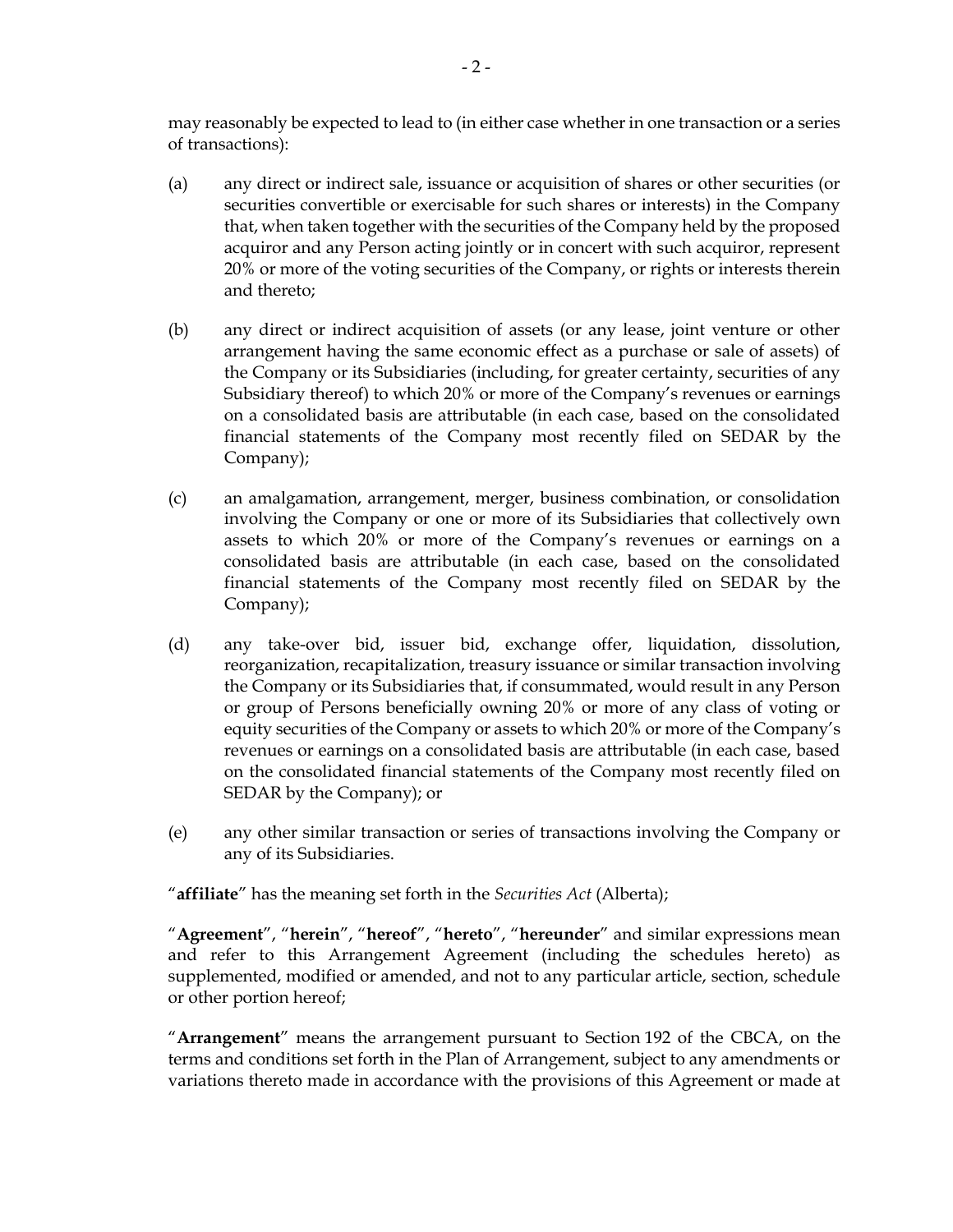the direction of the Court in the Final Order with the prior written consent of the Company and the Purchaser, each acting reasonably;

"**Arrangement Resolution**" means a special resolution of the Company Shareholders in respect of the Arrangement to be considered at the Company Shareholders' Meeting, substantially in the form of Schedule [B](#page-76-1) hereto;

"**Articles of Arrangement**" means the articles of arrangement of the Company in respect of the Arrangement required under Section 192(6) of the CBCA to be sent to the Director after the Final Order has been granted, giving effect to the Arrangement, which shall include the Plan of Arrangement and otherwise be in a form satisfactory to the Company and the Purchaser, each acting reasonably;

"**associate**" has the meaning set forth in the *Securities Act* (Alberta);

"**AUC**" means the Alberta Utilities Commission and any successor organization or replacement body, with jurisdiction to oversee the GUA;

"**AUC Approval**" means the occurrence of any of the following: (a) the Company or the Purchaser shall have received an approval from the AUC for the Purchaser to complete the Arrangement and the other transactions contemplated by this Agreement; or (b) the AUC shall have issued an exemption or declaratory order whereby the Arrangement and the other transactions contemplated by this Agreement are deemed to be exempt from requiring the approval of the AUC, in each case pursuant to the GUA and the Designation Regulation;

"**Base Premium**" has the meaning ascribed thereto in Section [5.6\(a\);](#page-38-0)

"**BC Hydro**" means British Columbia Hydro and Power Authority;

"**BCUC**" means the British Columbia Utilities Commission and any successor organization or replacement body, with jurisdiction to oversee the UCA;

"**BCUC Approval**" means the occurrence of any of the following: (a) the Company or the Purchaser shall have received an approval from the BCUC for the Purchaser to complete the Arrangement and the other transactions contemplated by this Agreement; or (b) the BCUC shall have issued an exemption or declaratory order whereby the Arrangement and the other transactions contemplated by this Agreement are deemed to be exempt from requiring the approval of the BCUC, in each case pursuant to the UCA;

"**Beacon Securities**" means Beacon Securities Limited, financial advisor to the Company Board;

"**Beacon Securities Opinion**" means an opinion from Beacon Securities to the effect that, as of the date of such opinion and based on and subject to the assumptions, limitations, qualifications and other matters set forth therein, the consideration to be received by holders of the Company Common Shares pursuant to this Agreement is fair, from a financial point of view, to such holders;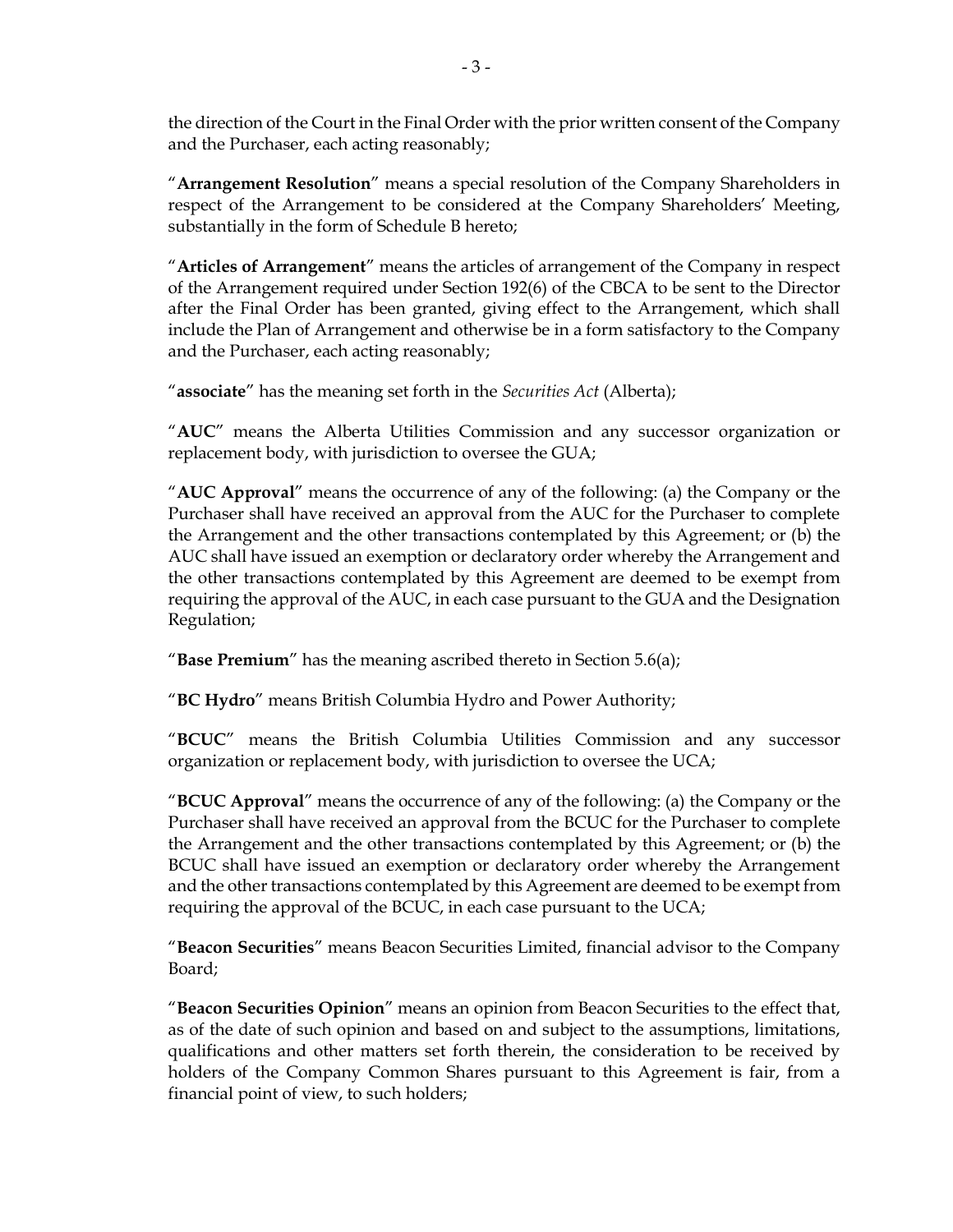"**business day**" means a day other than a Saturday, a Sunday or a statutory holiday or other day when banks in the Cities of Calgary, Alberta or Montréal, Québec are not open for business;

"**Canadian Securities Administrators**" means the securities commission or other securities regulatory authority of each province and territory of Canada;

"**Canadian Securities Laws**" means the securities legislation or ordinance and regulations thereunder of each province and territory of Canada and the rules, instruments, policies and orders of each Canadian Securities Administrator made thereunder;

"**CBCA**" means the *Canada Business Corporations Act;*

"**Certificate**" means the certificate of arrangement to be issued by the Director pursuant to subsection 192(7) of the CBCA in respect of the Articles of Arrangement giving effect to the Arrangement;

"**Change in Recommendation**" has the meaning ascribed thereto in Section [8.1\(c\)\(ii\);](#page-54-0)

"**Commissioner**" means the Commissioner of Competition appointed under subsection 7(1) of the Competition Act, or his designee;

"**Company**" has the meaning ascribed thereto in the recitals hereof;

"**Company Awards**" means restricted share units and performance share units each granted pursuant to the Company MTIP;

"**Company Board**" means the board of directors of the Company;

"**Company Common Share Consideration**" has the meaning ascribed thereto in the Plan of Arrangement;

"**Company Common Shares**" means the common shares in the capital of the Company;

"**Company Credit Facilities**" means the term loan and credit facilities of the Company or any of its Subsidiaries as described in the Company Disclosure Documents;

"**Company Disclosure Documents**" has the meaning ascribed thereto in paragraph [\(o\)](#page-85-0) of Schedule [D;](#page-81-1)

"**Company Disclosure Letter**" means the disclosure letter delivered by the Company to the Purchaser and dated the date hereof;

"**Company DSUP**" means the Company's Deferred Share Unit Plan;

"**Company DSUs**" means deferred share units granted pursuant to the Company DSUP;

"**Company Employee Plans**" has the meaning ascribed thereto in paragraph [\(bb\)](#page-88-0) of Schedule [D;](#page-81-1)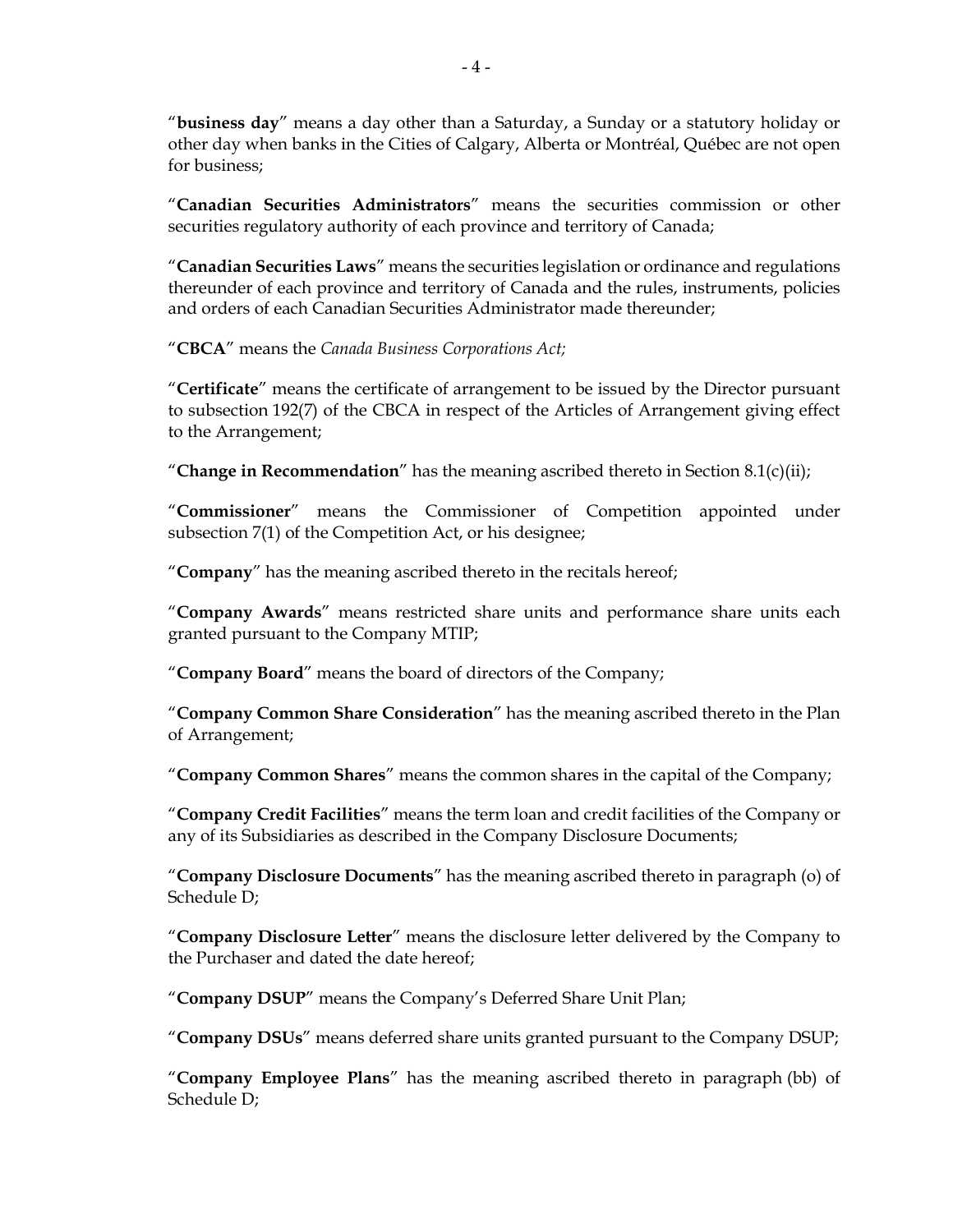"**Company Employees**" means the officers and other employees of the Company or of any of its Subsidiaries;

"**Company Financial Statements**" has the meaning ascribed thereto in paragraph [\(p\)](#page-85-1) of Schedule [D;](#page-81-1)

"**Company Independent Committee**" means the independent committee of the Company Board comprised of three independent directors (within the meaning of applicable Canadian Securities Laws) of the Company;

"**Company Information Circular**" means the notice of the Company Shareholders' Meeting to be sent to the Company Shareholders and the management information circular to be prepared in connection with the Company Shareholders' Meeting, together with any amendment thereto or supplements thereof;

"**Company MTIP**" means the Company's Mid-Term Incentive Plan;

"**Company MTNs**" means, collectively, (a) the \$300 million principal amount of 4.26% medium term notes, series 1 of the Company due December 5, 2028, and (b) the \$250 million principal amount of 3.15% medium term notes, series 2 of the Company due April 6, 2026;

"**Company Share Option Plan**" means the Company's Share Option Plan;

"**Company Share Options**" means share options to purchase Company Common Shares granted pursuant to the Company Share Option Plan;

"**Company Shareholders**" means the holders of the Company Common Shares;

"**Company Shareholders' Meeting**" means the special meeting of the Company Shareholders, including any adjournment or postponement thereof, that is convened as provided by the Interim Order to consider, and if deemed advisable approve, the Arrangement Resolution;

"**Company Termination Fee**" and "**Company Termination Fee Event**" have the respective meanings ascribed thereto in Section [8.3\(b\);](#page-56-0)

"**Competition Act**" means the *Competition Act* (Canada);

"**Competition Act Approval**" means, in respect of the Arrangement, the occurrence of one of the following:

- (a) the receipt of an advance ruling certificate under subsection 102(1) of the Competition Act; or
- (b) (i) the applicable waiting period under subsection 123(1) of the Competition Act, and any extension thereof, shall have expired or shall have been terminated under subsection 123(2) of the Competition Act, or the obligation to submit a notification under Part IX of the Competition Act shall have been waived by the Commissioner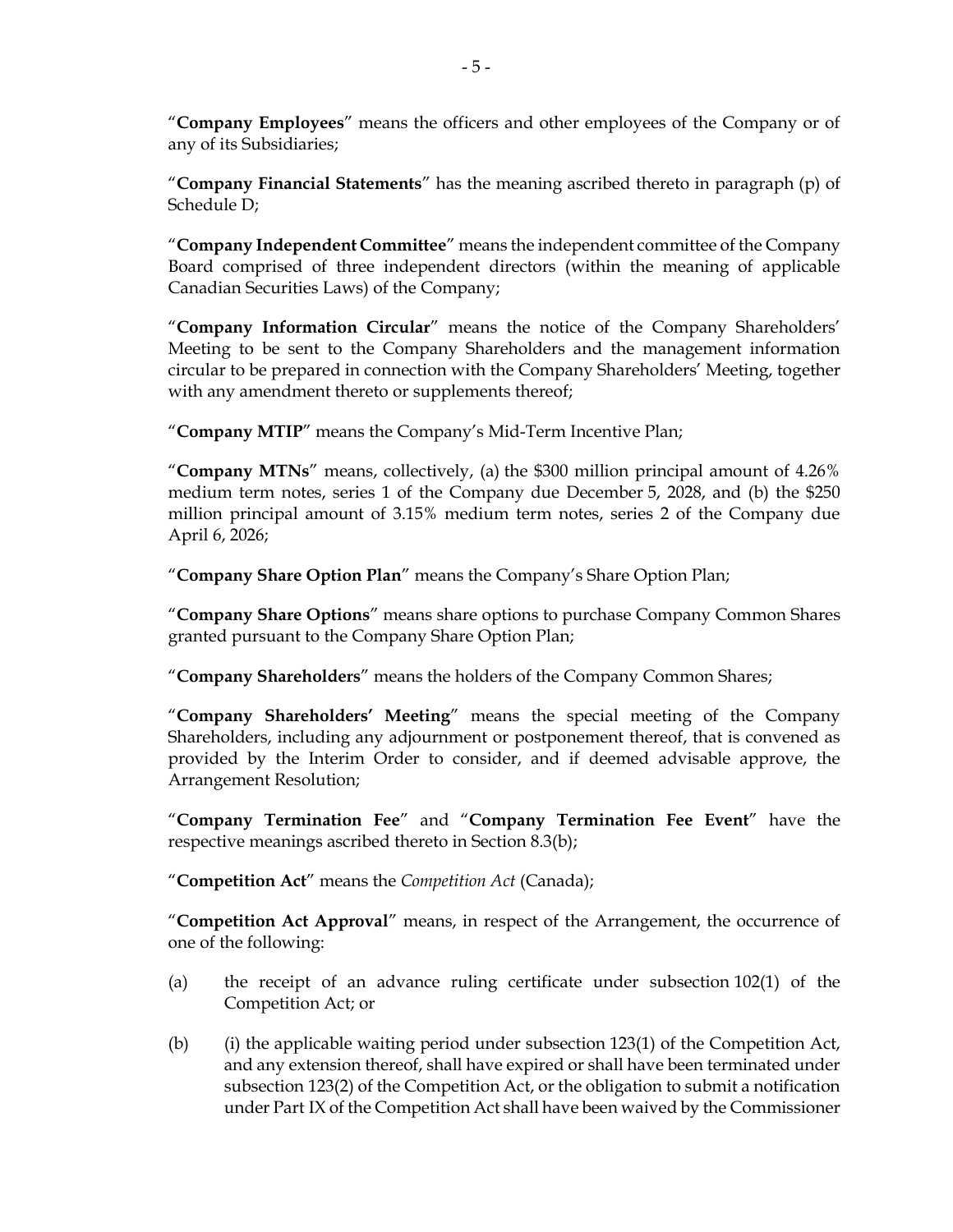pursuant to paragraph 113(c) of the Competition Act, and (ii) the Commissioner shall have advised the Parties in writing that the Commissioner does not, at that time, intend to make an application under section 92 of the Competition Act, and such advice shall remain in full force and effect;

"**Confidentiality Agreement**" means the Confidentiality Agreement dated August 17, 2019 between the Public Sector Pension Investment Board and the Company;

"**Court**" means the Court of Queen's Bench of Alberta;

"**Data Room**" means the electronic data room, as existing as of the date of this Agreement, and made available by the Company to the Purchaser in connection with the Arrangement;

"**Designation Regulation**" means, collectively, the *Public Utilities Designation Regulation* (Alberta) and the *Gas Utilities Designation Regulation* (Alberta);

"**Director**" means the Director appointed pursuant to Section 260 of the CBCA;

**"Dissent Rights**" means the rights of dissent provided for in Article 3 of the Plan of Arrangement;

"**Effective Date**" means the date shown on the Certificate giving effect to the Arrangement;

"**Effective Time**" means 12:01 a.m. on the Effective Date, or such other time as the Parties agree to in writing before the Effective Date;

"**Employee Plans**" has the meaning ascribed thereto in paragraph [\(bb\)](#page-88-0) of Schedule [D;](#page-81-1)

"**Encumbrance**" includes any mortgage, pledge, collateral assignment, charge, lien, security interest, adverse interest in property, other third party interest or encumbrance of any kind whether contingent or absolute, and any agreement, option, right or privilege (whether by Law, contract or otherwise) capable of becoming any of the foregoing;

"**Environmental Laws**" means, with respect to any Person or its business, activities, property, assets or undertakings, all Laws, including the common law, relating to environmental or health and safety matters in the jurisdictions applicable to such Person or its business, activities, property, assets or undertakings, including legislation governing the reduction of greenhouse gas emissions and the use, transportation, storage and release of Hazardous Substances;

"**Equity Commitment Letters**" has the meaning specified in paragraph [\(f\)\(i\)](#page-78-0) of Schedule [C;](#page-77-1)

"**Equity Financings**" has the meaning specified in paragraph [\(f\)\(i\)](#page-78-0) of Schedule [C;](#page-77-1)

"**Executive Officers**" has the meaning ascribed thereto in Section [1.9;](#page-17-0)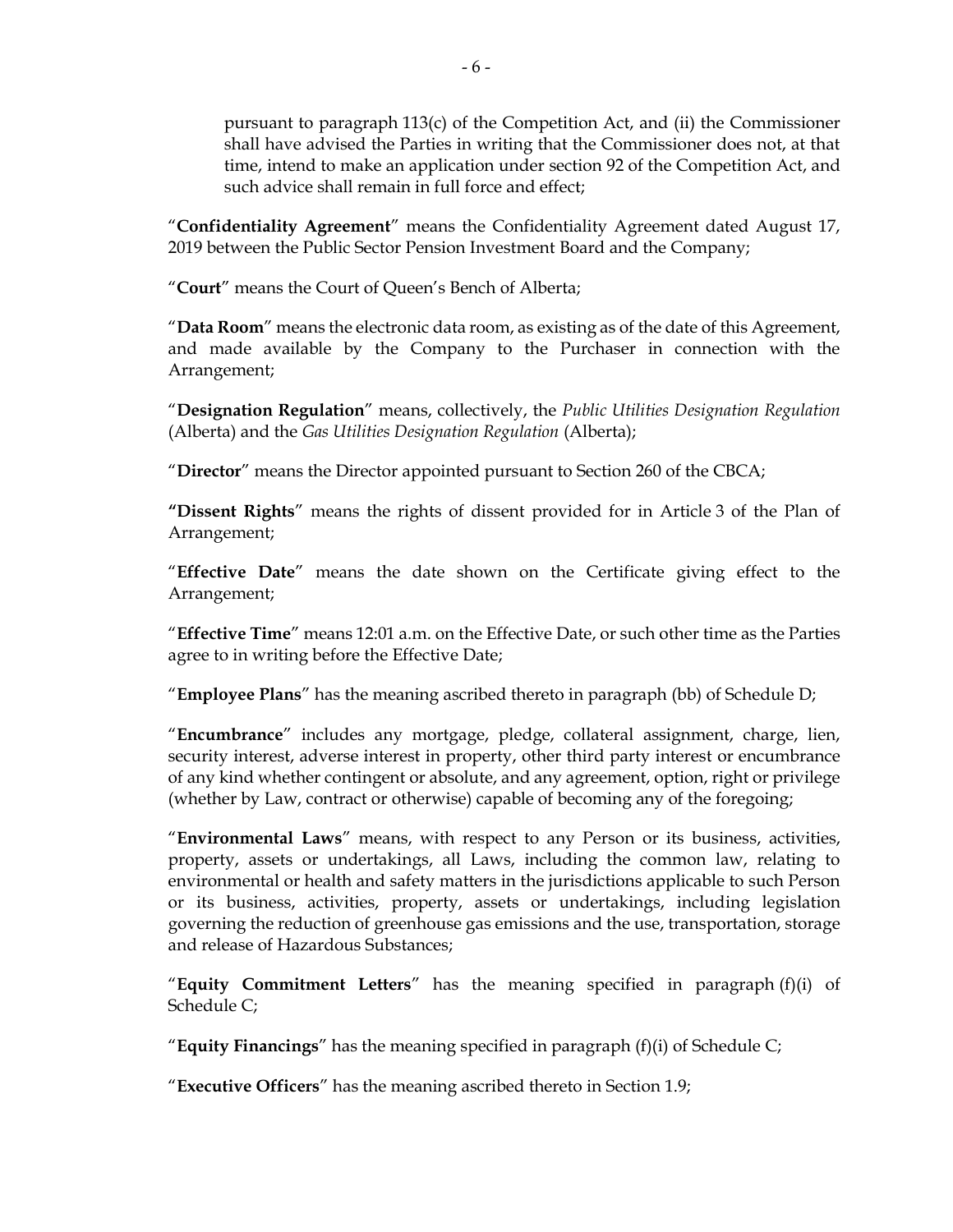"**Final Order**" means the final order of the Court in a form acceptable to the Company and the Purchaser, each acting reasonably, approving the Arrangement, as such order may be amended by the Court (with the consent of both the Company and the Purchaser, each acting reasonably) at any time prior to the Effective Date or, if appealed, then, unless such appeal is withdrawn or denied, as affirmed or as amended (provided that any such amendment is acceptable to both the Company and the Purchaser, each acting reasonably) on appeal;

"**GAAP**" means generally accepted accounting principles in the United States;

"**Governmental Entity**" means any: (a) multinational, federal, provincial, territory, state, regional, municipal, local or other government or any governmental or public department, court, tribunal, arbitral body, commission, board, bureau or agency, including the AUC and the BCUC; (b) subdivision, agent, commission, board or authority of any of the foregoing; (c) quasi-governmental or private body (including any securities commission or similar regulatory authority) exercising any regulatory, expropriation or taxing authority under or for the account of any of the foregoing; or (d) the TSX;

"**Governmental Licenses**" has the meaning ascribed thereto in paragraph [\(x\)](#page-87-0) of Schedule [D;](#page-81-1)

"**GUA**" means the *Gas Utilities Act* (Alberta);

"**Hazardous Substances**" means any waste or other substance that is prohibited, listed, defined, designated or classified as dangerous, hazardous, radioactive, explosive or toxic or a pollutant or a contaminant under or pursuant to any applicable Environmental Laws;

"**Intellectual Property**" has the meaning ascribed thereto in paragraph [\(gg\)](#page-91-0) of Schedule [D;](#page-81-1)

"**Interim Order**" means the interim order of the Court in a form acceptable to the Company and the Purchaser, each acting reasonably, providing for, among other things, the calling and holding of the Company Shareholders' Meeting, as such order may be amended by the Court (with the consent of both the Company and the Purchaser, each acting reasonably);

"**Investment Canada Act**" means the *Investment Canada Act*;

"**Key Regulatory Approvals**" means the Competition Act Approval, the AUC Approval and the BCUC Approval;

"**Laws**" means all laws, by-laws, statutes, rules, regulations, principles of law, decisions, orders, ordinances, protocols, codes, guidelines, policies, notices, directions and judgments or other requirements and the terms and conditions of any grant of approval, permission, authority or license of any Governmental Entity (including the TSX) or selfregulatory authority; and the term "applicable" with respect to such Laws and in a context that refers to one or more Persons, means such Laws as are applicable to such Persons or its business, undertaking, property or securities and emanate from a Person having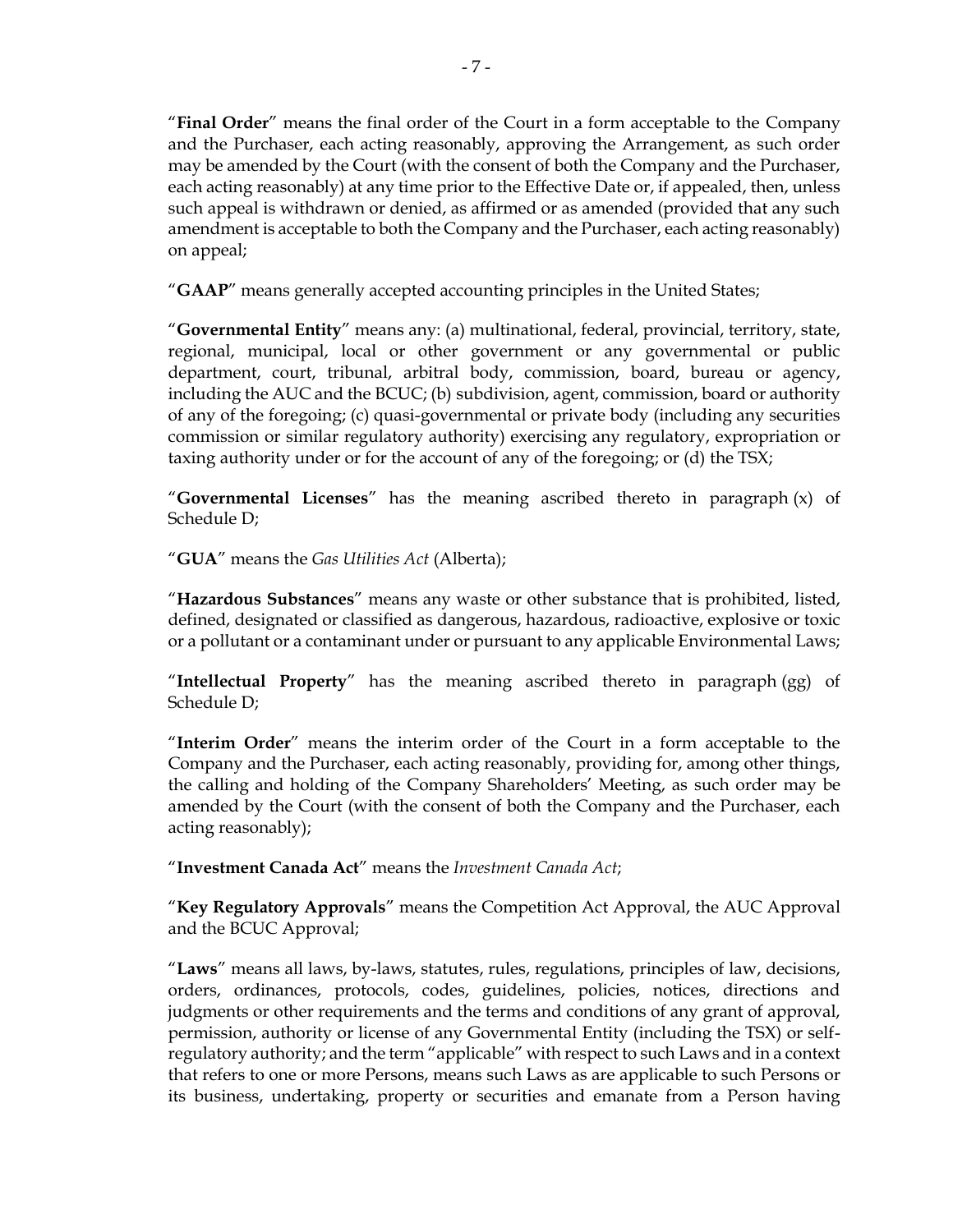jurisdiction over the Person or Persons or its or their business, undertaking, property or securities; and "**Laws**" includes Environmental Laws and Canadian Securities Laws;

"**Material Adverse Change**" or "**Material Adverse Effect**" means, with respect to the Company and its Subsidiaries, taken as a whole, any fact or state of facts, circumstance, change, effect, occurrence or event which, either individually is or in the aggregate are, or individually or in the aggregate would reasonably be expected to be, material and adverse to the business, operations, results of operations, properties, assets, liabilities, obligations (whether absolute, accrued, conditional or otherwise) or condition (financial or otherwise) of the Company and its Subsidiaries, taken as a whole, except to the extent of any fact or state of facts, circumstance, change, effect, occurrence or event resulting from or arising in connection with:

- (a) any matter or prospective matter which has, at or prior to the date hereof, been expressly publicly disclosed by the Company or has been expressly disclosed in writing to the Purchaser or its Representatives in the Company Disclosure Letter or is expressly disclosed in a document made available in the Data Room, in each case, other than any disclosures that are cautionary in nature, such as risk factors (it being understood that any change relating to any matter so disclosed may be taken into account in determining whether a Material Adverse Effect has occurred);
- (b) the failure of the Company to meet any internal or published projections, forecasts, estimates or predictions in respect of revenues, earnings or other financial or operating metrics before, on or after the date of this Agreement (provided, however, that the causes underlying such failure may be considered to determine whether a Material Adverse Effect has occurred);
- <span id="page-11-0"></span>(c) conditions affecting the business in which the Company operates, including (i) the natural gas or electric power distribution and transmission industry, (ii) natural gas or electric distribution and transmission systems, (iii) wholesale or retail markets for natural gas or electric power, or (iv) the renewable power industry (together, the "**Relevant Business**");
- <span id="page-11-1"></span>(d) changes in Laws (including Tax Laws) or any change in GAAP or regulatory accounting requirements applicable to the Relevant Business;
- <span id="page-11-2"></span>(e) any change in (i) global, national or regional political conditions (including the outbreak of war or acts of terrorism), (ii) general economic, business, regulatory, or market conditions or (iii) national or global financial or capital markets or commodity markets (including interest rates, exchange rates or natural gas prices or electricity rates);
- <span id="page-11-3"></span>(f) any natural disaster or weather event;
- (g) any changes in the trading price or trading volumes of any listed securities of the Company or any credit rating downgrade, negative outlook, watch or similar event relating to the Company, any of its Subsidiaries or any of its securities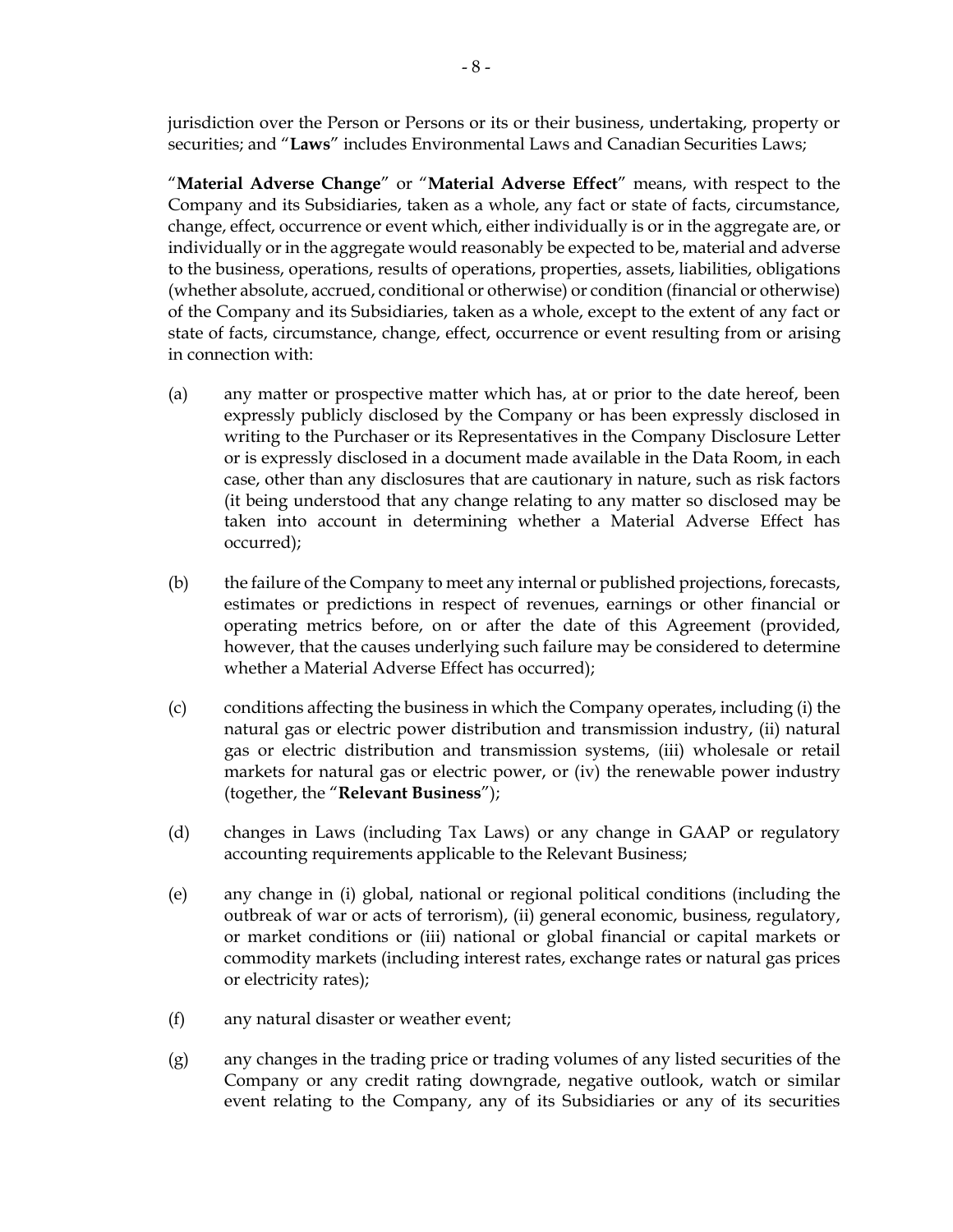(provided, however, that the causes underlying such change, downgrade, outlook watch or similar event may be considered to determine whether a Material Adverse Effect has occurred);

- (h) any actions taken (or omitted to be taken) at the written request or with the prior written consent of the Purchaser; or
- (i) the announcement of this Agreement or any action taken by the Company or any of its Subsidiaries that is required pursuant to this Agreement (including any steps taken pursuant to Section [5.4](#page-34-0) to obtain any Regulatory Approvals, but excluding any obligation to act in the ordinary course of business);

*provided*, however, that (i) with respect to paragraphs [\(c\),](#page-11-0) [\(d\),](#page-11-1) [\(e\)](#page-11-2) and [\(f\),](#page-11-3) such matter does not have a materially disproportionate effect on the Company and its Subsidiaries, taken as a whole, relative to comparable entities operating in the Relevant Business, in which case, for the relevant exclusion from this definition of "Material Adverse Change" or "Material Adverse Effect" referred to in paragraphs  $(c)$ ,  $(d)$ ,  $(e)$  and  $(f)$  such matter shall be taken into account in determining whether a "Material Adverse Change" or "Material Adverse Effect" has occurred only to the extent such matter has a materially disproportionate effect on the Company and its Subsidiaries, taken as a whole, when compared to other participants in the Relevant Business, (ii) the determination as to whether a "Material Adverse Change" or "Material Adverse Effect" has occurred shall take into consideration any third party, insurance or other indemnities, contributions or proceeds that the Company or its Subsidiaries receive, or are reasonably entitled to receive, in connection with such matters, and (iii) references in certain sections of this Agreement to dollar amounts are not intended to be, and shall not be deemed to be, illustrative or interpretative for purposes of determining whether a "Material Adverse Change" or a "Material Adverse Effect" has occurred;

"**Misrepresentation**" means any untrue statement of a material fact or any omission to state a material fact required to be stated or necessary to make a statement, in light of the circumstances in which they are made, not misleading;

"**Money Laundering Laws**" has the meaning ascribed thereto in paragraph [\(ii\)\(ii\)](#page-92-0) of Schedule [D;](#page-81-1)

"**NI 62-104**" means National Instrument 62-104 – *Take-Over Bids and Issuer Bids*;

"**Non-Controlled Entities**" means, collectively, Northwest Hydro GP Inc., Northwest Hydro Limited Partnership, Coast Mountain Renewable Energy Inc., Coast Mountain Renewable Energy #2 Inc., Coast Mountain Hydro Corp., Coast Mountain Hydro Limited Partnership and Inuvik Gas Ltd.;

"**Outside Date**" means July 21, 2020, subject to the right of either Party to postpone the Outside Date for up to an additional 90 days (in 30-day increments) in aggregate for all extensions if a Key Regulatory Approval has not been obtained, by giving written notice to the other Party to such effect no later than 5:00 p.m. on the date that is not less than five days prior to the original Outside Date (and any subsequent Outside Date), or such later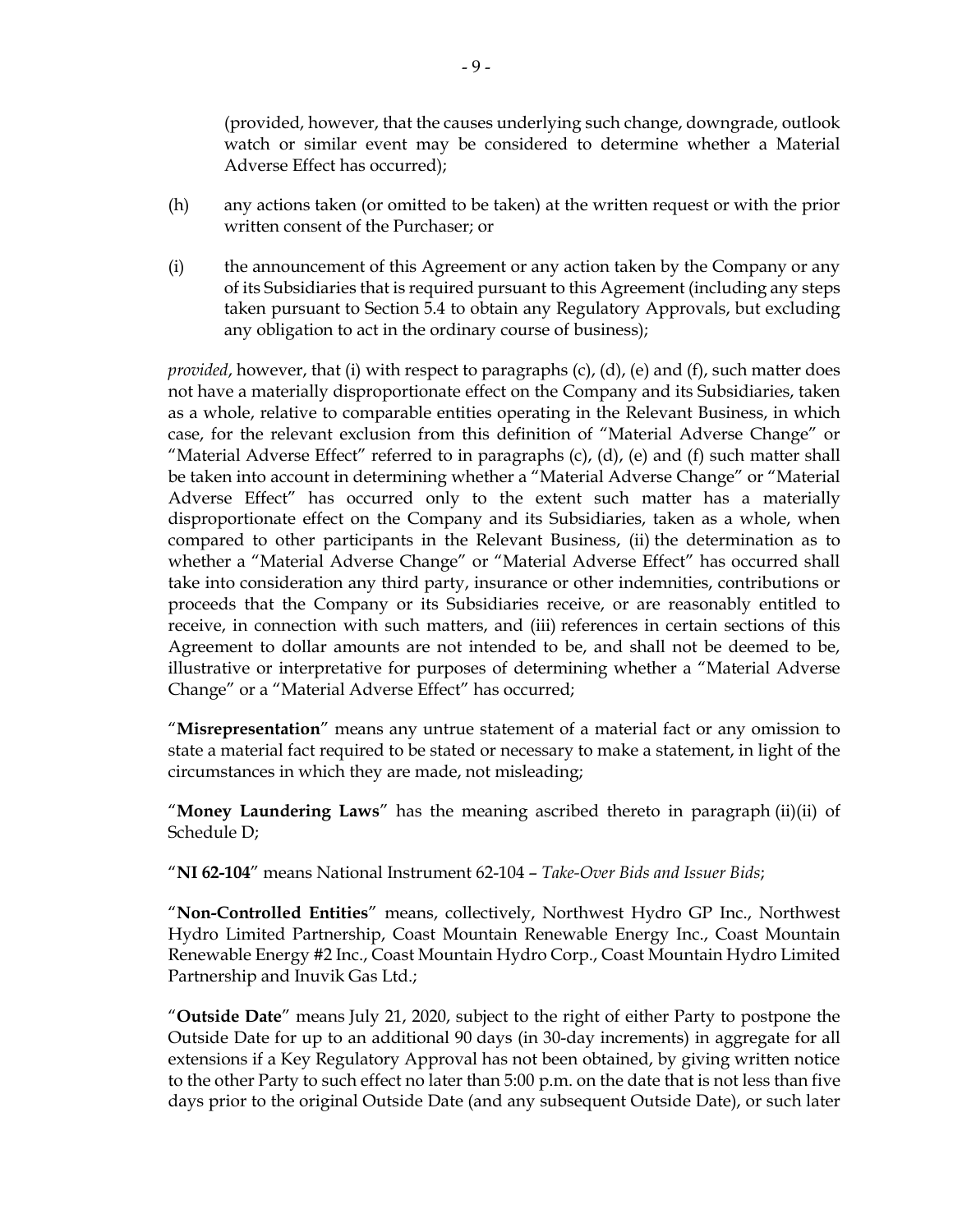date as may be agreed to in writing by the Parties; provided that, notwithstanding the foregoing, no Party shall be permitted to postpone the Outside Date if the failure to obtain a Key Regulatory Approval is primarily the result of such Party's failure to comply with its covenants with respect to obtaining such Key Regulatory Approval herein;

"**Parties**" means the Purchaser and the Company, and "**Party**" means either one of them;

"**Permitted Encumbrances**" means: (a) Encumbrances specifically disclosed in the Company Disclosure Letter; (b) Encumbrances which are registered on the date hereof at the applicable land registry office or land title office encumbering the real property interest forming part of the Purchased Business, easements, rights of way, servitudes, restrictions, licenses or other similar rights, including, without limitation, rights of way for highways, railways, sewers, drains, gas or oil pipelines, gas or water mains, electric light, power, telephone or cable television towers, poles, wires and similar rights in real property or any interest therein, provided the same are not of such nature as to materially adversely affect the use of the property subject thereto; (c) the regulations and any rights reserved to or vested in any municipality or governmental, statutory or public authority to levy Taxes or to control or regulate the Company's or any of its Subsidiaries' interests in any manner; (d) indigenous land claims (whether or not proven); (e) undetermined or inchoate Encumbrances incurred or created in the ordinary course of business as security for the Company's or any of its Subsidiaries' share of the costs and expenses of the development or operation of any of its assets, which costs and expenses are not delinquent as of the Effective Time or are being contested in good faith; (f) undetermined or inchoate mechanics' liens and similar liens for which payment for services rendered or goods supplied is not delinquent as of the Effective Time or is being contested in good faith; (g) Encumbrances granted in the ordinary course of business respecting operations pertaining to the Relevant Business; (h) Encumbrances for Taxes, assessments and governmental charges that are not due and payable or delinquent or are being contested in good faith; (i) terms and conditions of material contracts in respect of the Purchased Business; (j) any Encumbrances under the Company Credit Facilities or other borrowing arrangements; (k) such other defects, encroachments, irregularities or imperfections of title or Encumbrances that do not materially affect the use of the properties or assets subject thereto or attached thereby or otherwise materially impair the Relevant Business operations conducted on such properties; (l) the reservations, limitations, provisos and conditions, if any, expressed in any original grants of land by a Governmental Entity and any statutory limitations, exceptions, reservations and qualifications with respect to any real property; and (m) applicable municipal by-laws, development agreements, subdivision agreements, site plan agreements, servicing agreements, cost sharing reciprocal agreements and building and zoning restrictions and other similar agreements relating to the property then being referred to that do not materially affect the use of such property including the posting of any required security for performance of obligations thereunder;

"**Person**" includes an individual, firm, trust, partnership, association, corporation, joint venture, trustee, executor, administrator, legal representative or government (including any Governmental Entity);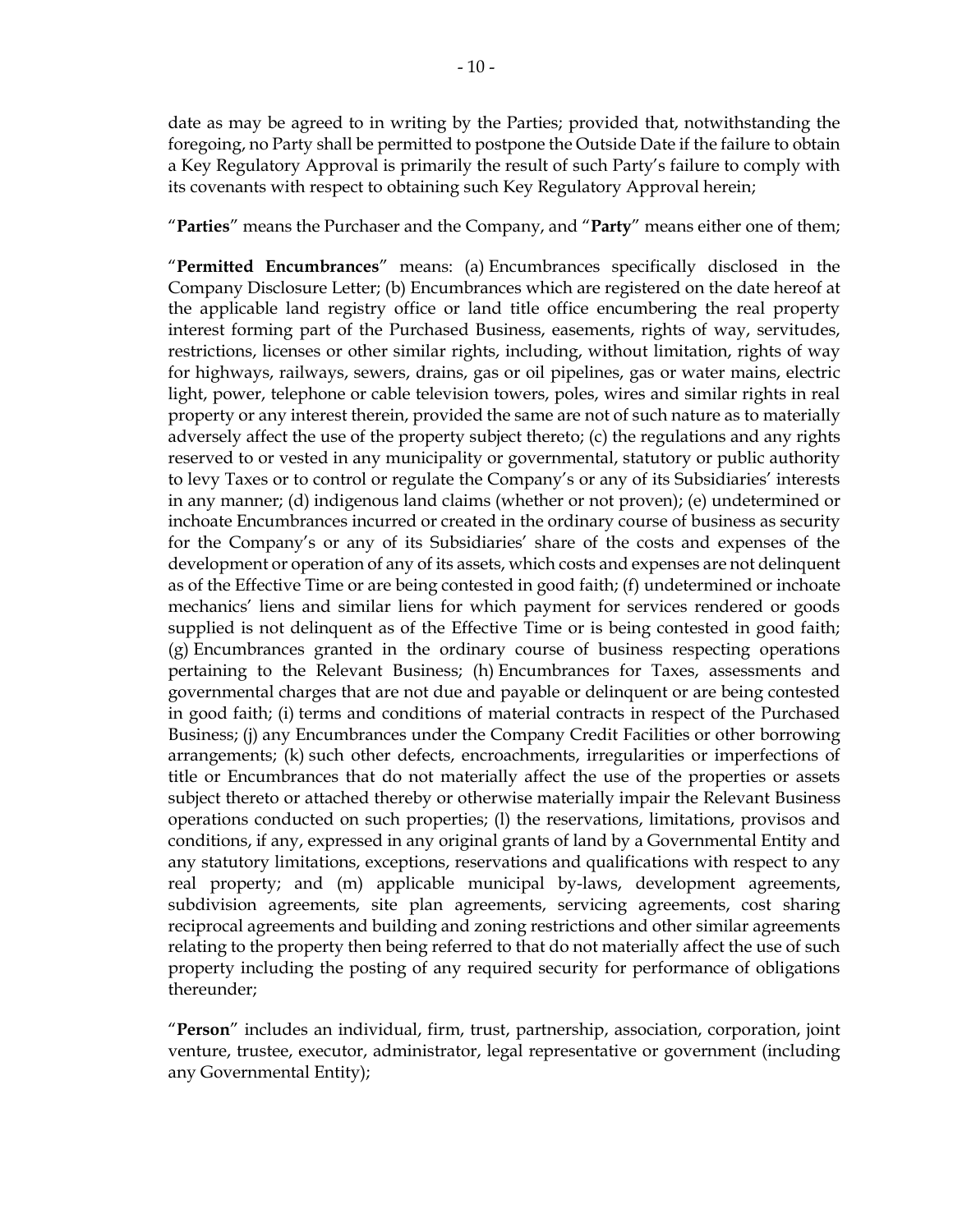"**Plan of Arrangement**" means the plan of arrangement substantially in the form set forth in Schedule **Error! Reference source not found.** hereto and any amendments or variations thereto made in accordance with Section [9.1](#page-58-0) hereof or Article 5 of the Plan of Arrangement or made at the direction of the Court in the Final Order with the consent of the Purchaser and the Company, each acting reasonably;

"**PPA Consent**" means the consent of BC Hydro to the Arrangement, as required pursuant to the terms of the Electricity Purchase Agreement dated August 31, 2006 between Bear Mountain Wind Limited Partnership and BC Hydro, as amended by amending agreements dated June 30, 2007, July 21, 2009, October 24, 2010 and October 24, 2012;

"**Pre-Acquisition Reorganization**" has the meaning ascribed thereto in Section [5.9\(a\);](#page-42-0)

"**Purchased Business**" means the business and operations (including undertakings, property, assets, rights and interests) of: (a) the Company, AltaGas Utility Group Inc., AltaGas Utility Holdings Inc., Utility Group Facilities Inc., AltaGas Utilities Inc., Heritage Gas Limited, Bear Mountain Wind Power Corporation, AltaGas Canadian Energy Holdings Ltd. and AltaGas Canadian Energy Holdings GP Ltd., each a corporation existing under the CBCA; (b) AltaGas Utility Holdings (Nova Scotia) Inc., a corporation existing under the laws of Nova Scotia; (c) Pacific Northern Gas Ltd., PNG Marketing Ltd. and Pacific Northern Gas (N.E.) Ltd., each a corporation existing under the laws of British Columbia; (d) Bear Mountain Wind Limited Partnership, a limited partnership existing under the laws of British Columbia; and (e) AltaGas Canadian Energy Holdings Limited Partnership, a limited partnership existing under the laws of Ontario;

"**Purchaser**" has the meaning ascribed thereto in the recitals hereof;

"**Purchaser Information**" means the information regarding the Purchaser required to be included in the Company Information Circular, or included in the Company Information Circular at the written request of the Purchaser;

"**Purchaser Termination Fee**" has the meaning ascribed thereto in Section [8.3\(d\);](#page-57-0)

"**Purchaser Termination Fee Event**" has the meaning ascribed thereto in Section [8.3\(d\);](#page-57-0)

"**Receiving Party**" has the meaning ascribed thereto in Section [6.4;](#page-47-0)

"**Regulatory Approvals**" means the Key Regulatory Approvals and any other consent, waiver, permit, permission, exemption, review, order, decision or approval of, or any registration and filing with or withdrawal of any objection or successful conclusion of any litigation brought by, any Governmental Entity, or the expiry, waiver or termination of any waiting period imposed by Law or a Governmental Entity or pursuant to a written agreement between the Parties and a Governmental Entity to refrain from consummating the Arrangement, in each case required or advisable under Laws or that the Parties agree to obtain in connection with the Arrangement;

"**Relevant Business**" has the meaning set forth in the definitions of "Material Adverse Change" and "Material Adverse Effect" in this Agreement;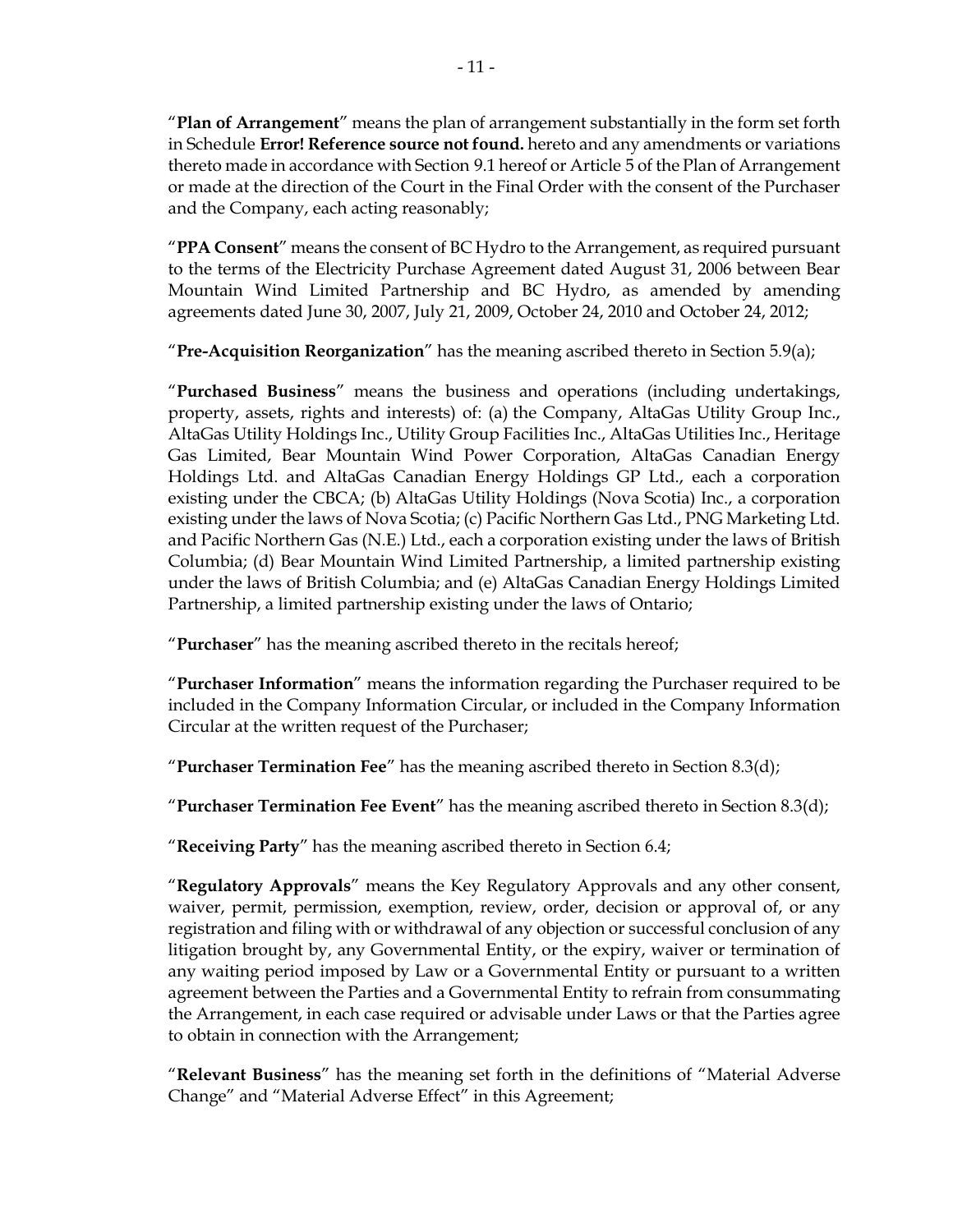"**Representatives**" means the officers, directors, employees, financial advisors, legal counsel, accountants and other agents and representatives of a Party;

"**SEDAR**" means the System for Electronic Document Analysis and Retrieval;

"**Specified Lender Consent**" has the meaning ascribed thereto in Section [5.4\(a\)\(i\);](#page-35-0)

"**Sponsors**" means Public Sector Pension Investment Board and ATRF INF (DB) Ltd.;

"**Subsidiary**" has the meaning set forth in the *Securities Act* (Alberta);

"**Superior Proposal**" means an unsolicited written bona fide Acquisition Proposal made after the date hereof by a Person (other than the Purchaser or its affiliates) to acquire not less than all of the Company Common Shares or not less than all or substantially all of the consolidated assets of the Company:

- (a) that complies with applicable Laws and did not result from or involve a breach of Section [7.1;](#page-49-0)
- (b) that is not subject to a financing condition and in respect of which any funds or other consideration necessary to complete such Acquisition Proposal have been demonstrated to the satisfaction of the Company Board, acting in good faith (after consultation with its financial advisor(s) and outside legal counsel) to have been obtained or are reasonably likely to be obtained to fund completion of such Acquisition Proposal at the time and on the basis set out therein;
- (c) that is not subject to a due diligence or access condition;
- (d) in respect of which the Company Board has determined, in good faith, after consultation with its financial advisor(s) and outside legal counsel, would or would be reasonably likely to, if consummated in accordance with its terms and without assuming away the risk of non-completion, result in a transaction more favourable, from a financial point of view, for the Company Shareholders than the transaction contemplated by this Agreement (including after considering the proposal to adjust the terms and conditions of the Arrangement as contemplated in Section  $7.1(c)$ ; and
- (e) that the Company Board has determined, in good faith, after consultation with its financial advisor(s) and outside legal counsel, is reasonably capable of being completed at the time and on the terms proposed, without undue delay and taking into account all legal, financial, regulatory (including with respect to the Competition Act, the AUC Approval, the BCUC Approval and any approval required under the Investment Canada Act to the extent applicable) and other aspects of such Acquisition Proposal and the Person or group of Persons making such proposal;

"**Tax**" or "**Taxes**" means all taxes, however denominated, together with any interest, penalties or other additions that may become payable in respect thereof, imposed by any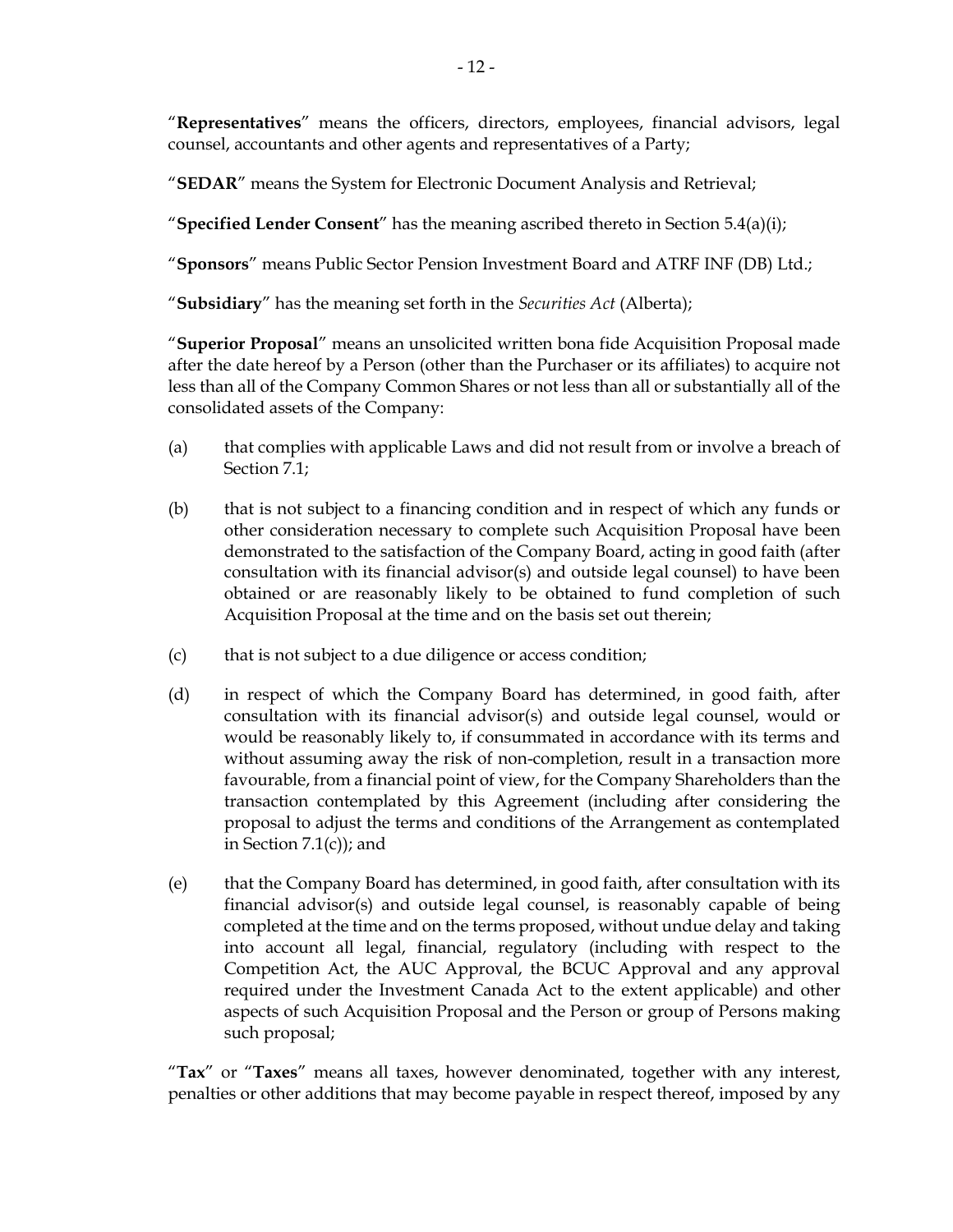Governmental Entity, which taxes shall include, without limiting the generality of the foregoing, all income or profits taxes (including federal, provincial and state income taxes), capital taxes, payroll and employee withholding taxes, gasoline and fuel taxes, employment insurance, social insurance taxes (including Canada Pension Plan payments), sales and use taxes (including goods and services, harmonized sales and provincial or territorial sales tax), *ad valorem* taxes, excise taxes, franchise taxes, gross receipts taxes, business license taxes, occupation taxes, real and personal property taxes, stamp taxes, environmental taxes, carbon taxes, transfer taxes, workers' compensation premiums or charges, pension assessment and other governmental charges, and other obligations of the same or of a similar nature to any of the foregoing, which one of the Parties or any of its Subsidiaries is required to pay, withhold or collect;

"**Tax Act**" means the *Income Tax Act* (Canada);

"**Tax Returns**" means any and all reports, estimates, elections, designations, forms, declarations of estimated Tax, information statements and returns relating to, or required to be filed in connection with any Taxes, including amendment thereof, and whether in tangible or electronic form;

"**TD Securities**" means TD Securities Inc., financial advisor to the Company Independent Committee;

"**TD Securities Opinion**" means an opinion from TD Securities to the effect that, as of the date of such opinion and based on and subject to the assumptions, limitations, qualifications and other matters set forth therein, the consideration to be received by holders of the Company Common Shares pursuant to this Agreement is fair, from a financial point of view, to such holders;

"**Termination Notice**" and "**Terminating Party**" have the respective meanings ascribed thereto in Section [6.4;](#page-47-0)

"**Third Party Beneficiaries**" has the meaning ascribed thereto in Section [9.9;](#page-61-0)

"**TSX**" means The Toronto Stock Exchange; and

"**UCA**" means the *Utilities Commission Act* (British Columbia).

# **1.2 Interpretation Not Affected by Headings**

The division of this Agreement into Articles, Sections, subsections, paragraphs and other portions and the insertion of headings are for convenience of reference only and shall not affect in any way the meaning or interpretation of this Agreement.

#### **1.3 Article References**

Unless the contrary intention appears, references in this Agreement to an Article, Section, subsection, paragraph or Schedule by number or letter or both refer to the Article, Section, subsection, paragraph or Schedule, respectively, bearing that designation in this Agreement.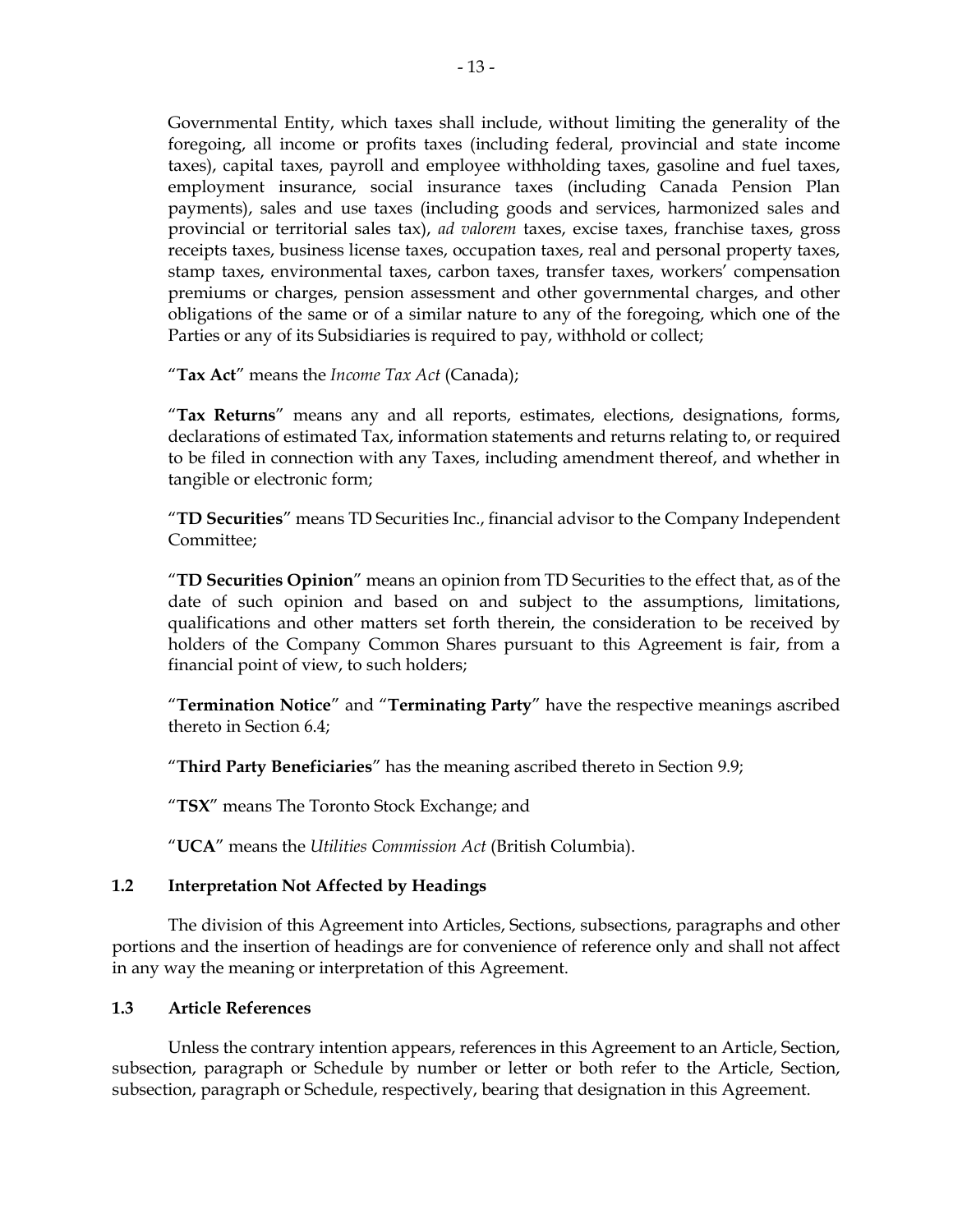#### **1.4 Number and Gender**

In this Agreement, unless the contrary intention appears, words importing the singular include the plural and vice versa; and words importing gender shall include all genders.

### **1.5 Date for Any Action**

If the date on which any action is required to be taken hereunder by a Party is not a business day in the place where the action is required to be taken, such action shall be required to be taken on the next succeeding day which is a business day in such place.

## **1.6 Currency**

Unless otherwise stated, all references in this Agreement to sums of money are expressed in lawful money of Canada.

## **1.7 Schedules**

The following Schedules annexed to this Agreement, being:

| Schedule A | $\sim$ | Plan of Arrangement                             |
|------------|--------|-------------------------------------------------|
| Schedule B | $\sim$ | Form of Arrangement Resolution                  |
| Schedule C | $\sim$ | Representations and Warranties of the Purchaser |
| Schedule D | $\sim$ | Representations and Warranties of the Company   |

are incorporated by reference into this Agreement and form a part hereof.

#### **1.8 Accounting Matters**

Unless otherwise stated, all accounting terms used in this Agreement shall have the meanings attributable thereto under, and all determinations of an accounting nature required to be made shall be made in a manner consistent with, GAAP.

#### <span id="page-17-0"></span>**1.9 Knowledge**

In this Agreement, references to "to the knowledge of" means the actual knowledge of the Executive Officers of the Company after reasonable inquiry, and such Executive Officers shall make such inquiry as is reasonable in the circumstances. For purposes of this Section [1.9,](#page-17-0) "**Executive Officers**" means the Company's President and Chief Executive Officer, Executive Vice President and Chief Financial Officer, General Counsel and Corporate Secretary, and Executive Vice President Utility Operations and President of PNG.

#### **1.10 Non-Controlled Entities**

Notwithstanding any other provision of this Agreement:

(a) the representations and warranties contained in this Agreement with respect to the Non-Controlled Entities are given by the Company only to the knowledge of the Executive Officers, except for the representations and warranties given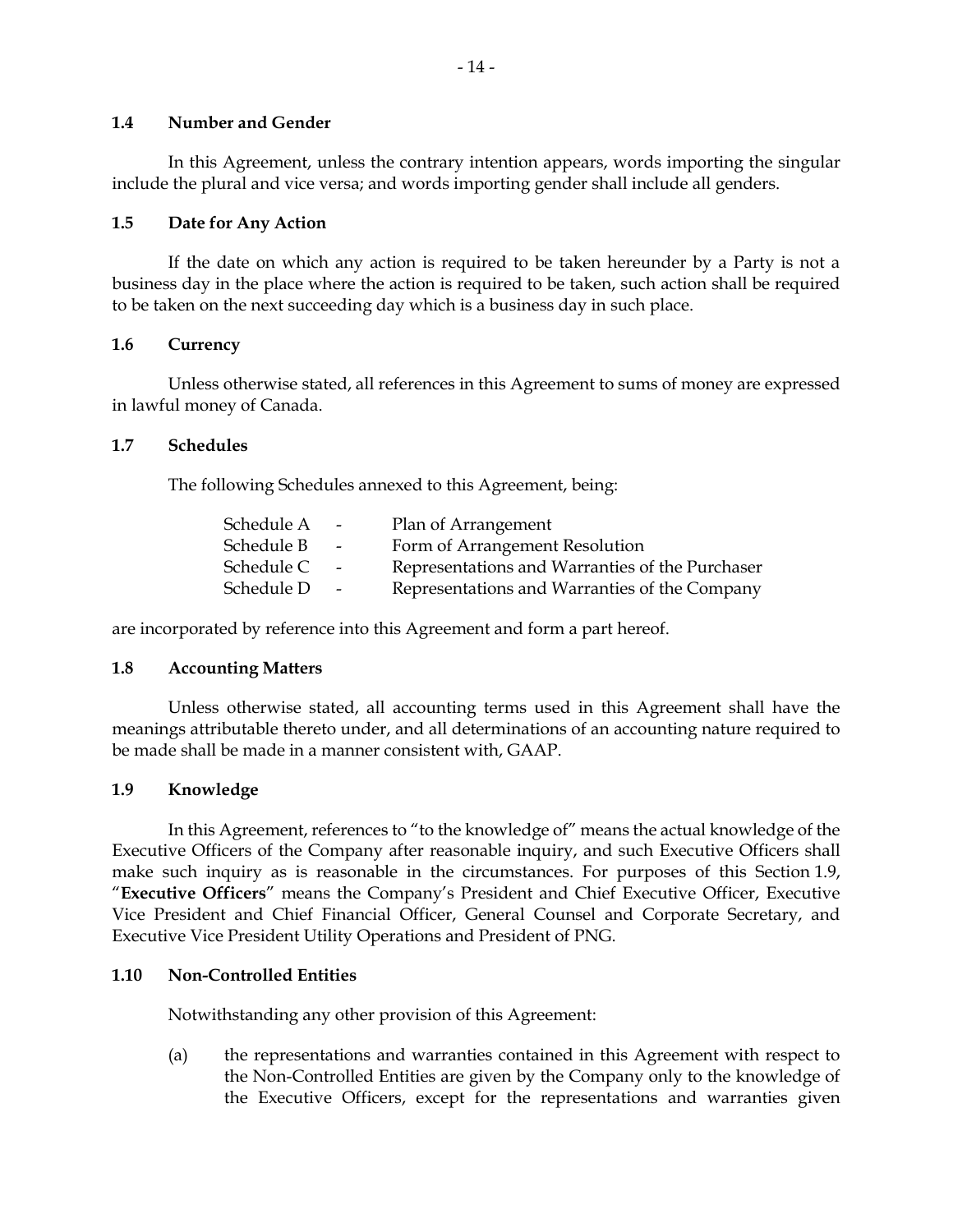respecting the Company's direct or indirect ownership and the Company's rights and obligations in respect of the applicable Non-Controlled Entities; and

(b) the covenants of the Company contained in this Agreement shall not extend to the Non-Controlled Entities; provided, *however*, except as expressly stated in this Agreement, that if an issue, event or circumstance relating to any of the Non-Controlled Entities arises, which issue would be the subject matter of any of the covenants contained in this Agreement but for the fact that the covenants do not extend to the Non-Controlled Entities, then, subject to any applicable Laws, applicable fiduciary duties or contractual obligations (other than under this Agreement), the Company or its applicable Subsidiary (which, for greater certainty, does not include the Non-Controlled Entities in this context) shall use commercially reasonable efforts to comply with such covenant, including by voting its voting interests in the relevant Non-Controlled Entity in respect of such issue, event or circumstance consistent with complying with the relevant covenant as though such covenant did extend to the relevant Non-Controlled Entity.

# **1.11 Other Definitional and Interpretive Provisions**

- (a) References in this Agreement to the words "include", "includes" or "including" shall be deemed to be followed by the words "without limitation" whether or not they are in fact followed by those words or words of like import.
- (b) A reference to time in this Agreement shall be to Calgary time, unless otherwise specified; and Calgary time shall refer to Mountain Standard Time or Mountain Daylight Savings Time during the respective intervals in which each is in force in Alberta.
- (c) Any capitalized terms used in any exhibit or Schedule but not otherwise defined therein, shall have the meaning as defined in this Agreement.
- (d) References to any agreement or contract are to that agreement or contract as amended, modified or supplemented from time to time in accordance with the terms hereof and thereof. Any reference in this Agreement to a Person includes the heirs, administrators, executors, legal personal representatives, predecessors, successors and permitted assigns of that Person.
- (e) Where a term is defined herein, a capitalized derivative of that term shall have a corresponding meaning unless the context otherwise requires.
- (f) References to a statute or Law shall be a reference to: (i) that statute or Law as amended or re-enacted from time to time and every statute or Law that may be substituted therefor; and (ii) the rules, regulations, bylaws, other subsidiary legislation and published policies or notices made pursuant to that statute or Law.
- (g) The term "made available" means that copies of the subject materials were included in the Data Room at 8:00 a.m. on the day that immediately precedes the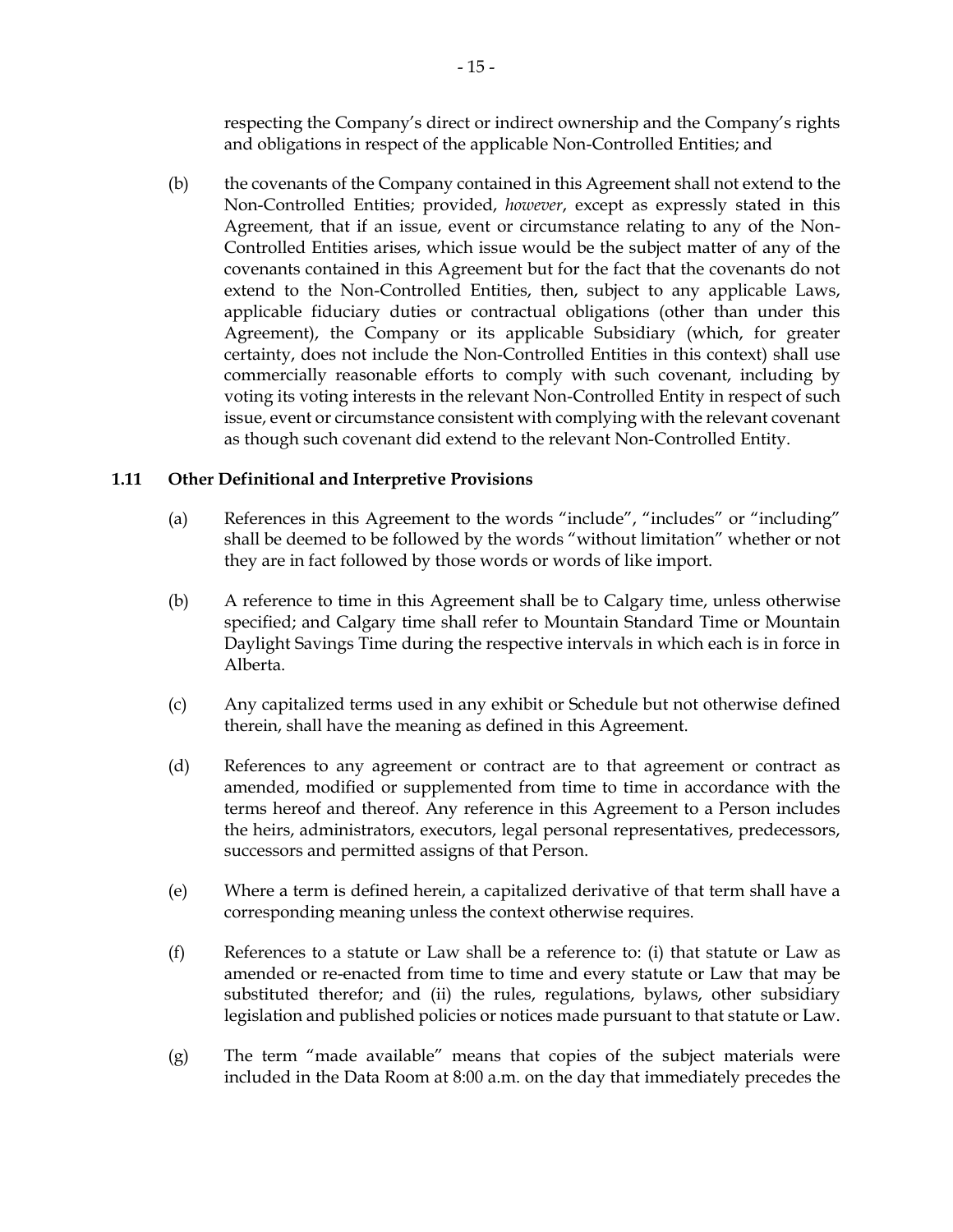date of this Agreement, and an index of the contents of the Data Room at such time shall be appended to the Company Disclosure Letter.

#### **ARTICLE 2 THE ARRANGEMENT**

### **2.1 The Arrangement**

The Purchaser and the Company shall proceed to effect a plan of arrangement under Section 192 of the CBCA pursuant to which, on the Effective Date, on the terms contained in the Plan of Arrangement and among other things, each holder of Company Common Shares (other than those Company Common Shares in respect of which the holder thereof has validly exercised Dissent Rights) shall receive, for each Company Common Share, a cash amount equal to the Company Common Share Consideration.

## **2.2 Company Approval**

The Company represents and warrants to the Purchaser that:

- (a) based in part on the unanimous recommendation of the Company Independent Committee, the Company Board has unanimously determined that:
	- (i) the Arrangement is fair to the Company Shareholders;
	- (ii) the Arrangement and entry into this Agreement are in the best interests of the Company; and
	- (iii) it will unanimously recommend that the Company Shareholders vote in favour of the Arrangement; and
- (b) the Company Board has received the TD Securities Opinion and the Beacon Securities Opinion.

# **2.3 Obligations of the Company**

Subject to the terms and conditions of this Agreement, in order to facilitate the Arrangement, the Company shall take all actions and do all things necessary or desirable, in accordance with all applicable Laws, to:

- <span id="page-19-0"></span>(a) as soon as reasonably practicable, make and diligently prosecute an application to the Court for the Interim Order in respect of the Arrangement;
- (b) in accordance with the terms of and the procedures contained in the Interim Order, duly call, give notice of, convene and hold the Company Shareholders' Meeting as promptly as practicable, and in any event not later than January 10, 2020 and with a record date as soon as reasonably practicable after the date hereof, to hold a vote upon the Arrangement Resolution and any other matters as may be properly brought before such meeting;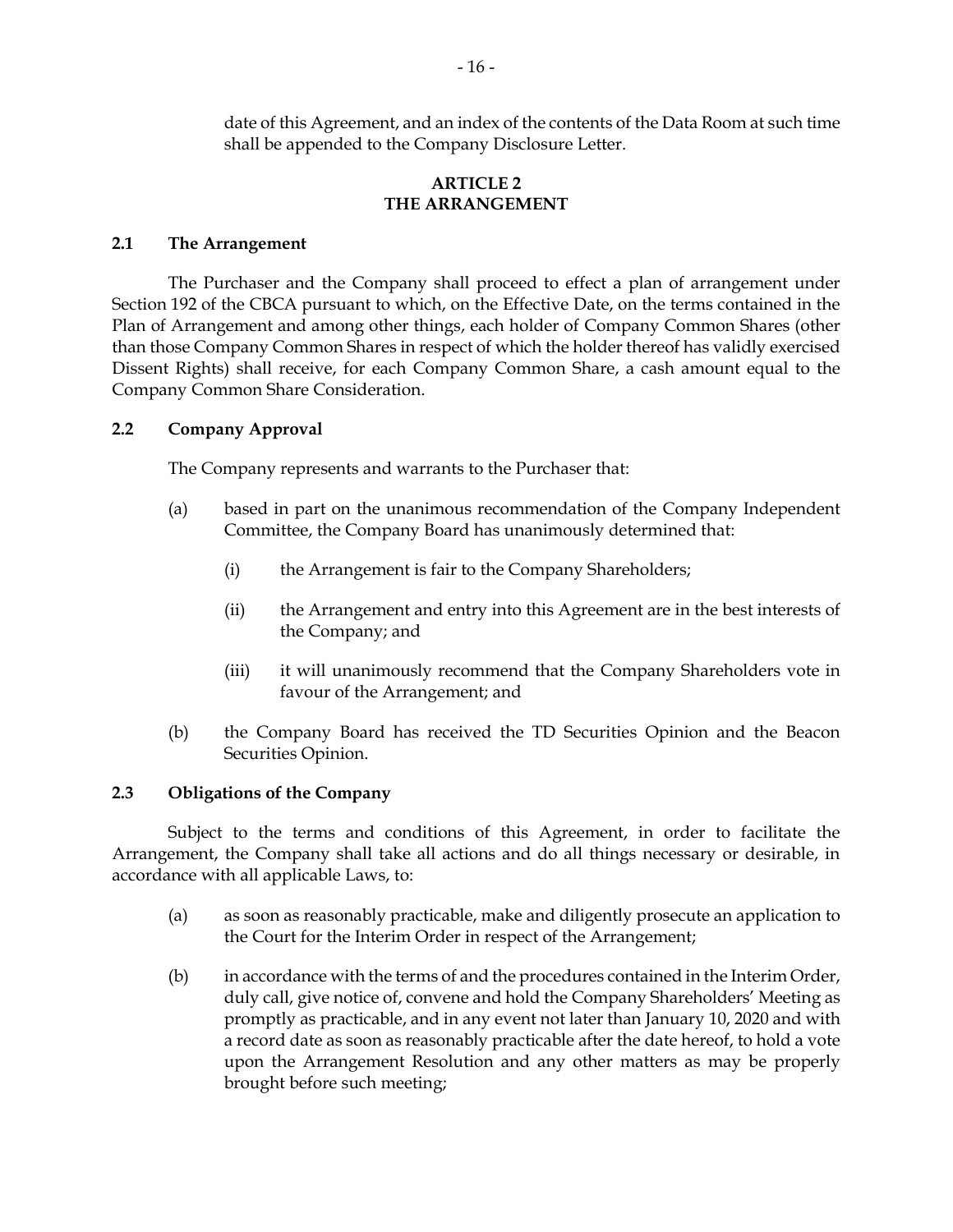- (c) consult with the Purchaser in fixing the date of the Company Shareholders' Meeting and the record date for the Company Shareholders' Meeting, and give notice to the Purchaser of the Company Shareholders' Meeting and allow the Purchaser's Representatives and legal counsel to attend the Company Shareholders' Meeting;
- (d) subject to compliance by the Company directors and officers with their fiduciary duties, use commercially reasonable efforts to solicit proxies of the Company Shareholders in favour of the Arrangement Resolution and against any resolution submitted by any Person that is inconsistent with the Arrangement Resolution and the completion of any of the transactions contemplated by this Agreement, including, if so requested by the Purchaser, at the Purchaser's expense, using proxy solicitation services firms and cooperating with any Persons engaged by the Purchaser to solicit proxies in favour of the approval of the Arrangement Resolution;
- (e) permit the Purchaser to, at the Purchaser's expense, directly or through a proxy solicitation services firm, actively solicit proxies in favour of the Arrangement on behalf of management of the Company in compliance with applicable Law, and disclose in the Company Information Circular that the Purchaser may make such solicitations;
- (f) subject to obtaining the approvals as contemplated in the Interim Order and as may be directed by the Court in the Interim Order, take all steps necessary or desirable to submit the Arrangement to the Court and apply for the Final Order as soon as reasonably practicable (and in any event within three business days of obtaining the approvals); and
- (g) file the Articles of Arrangement with the Director upon satisfaction or waiver of the conditions set forth in [Article](#page-44-0) 6, as provided for in Section [2.8.](#page-24-0)

Subject to receipt of the Purchaser Information, the Company shall prepare the Company Information Circular and related materials as soon as practicable following the date of this Agreement, and shall print and mail, directly and indirectly, the Company Information Circular to the Company Shareholders as soon as practicable following the receipt of the Interim Order. The Company shall give the Purchaser and its legal counsel a reasonable opportunity to review and comment on the drafts of the Company Information Circular and other related documents, and shall give reasonable consideration to any comments made by the Purchaser and its legal counsel relating to the disclosure contained therein, and agrees that all Purchaser Information included in the Company Information Circular must be in content satisfactory to the Purchaser, acting reasonably. As of the date the Company Information Circular is first mailed to the Company Shareholders and the date of any Company Shareholders' Meeting, the Company Information Circular shall (a) be complete and correct in all material respects and not contain any Misrepresentations, (b) contain the unanimous recommendation of the Company Board that the Company Shareholders vote in favour of the Arrangement Resolution, and (c) comply in all material respects with the Interim Order and all applicable Laws. The Company agrees to promptly correct any information (other than the Purchaser Information) in the Company Information Circular which shall have become false or misleading at any time prior to the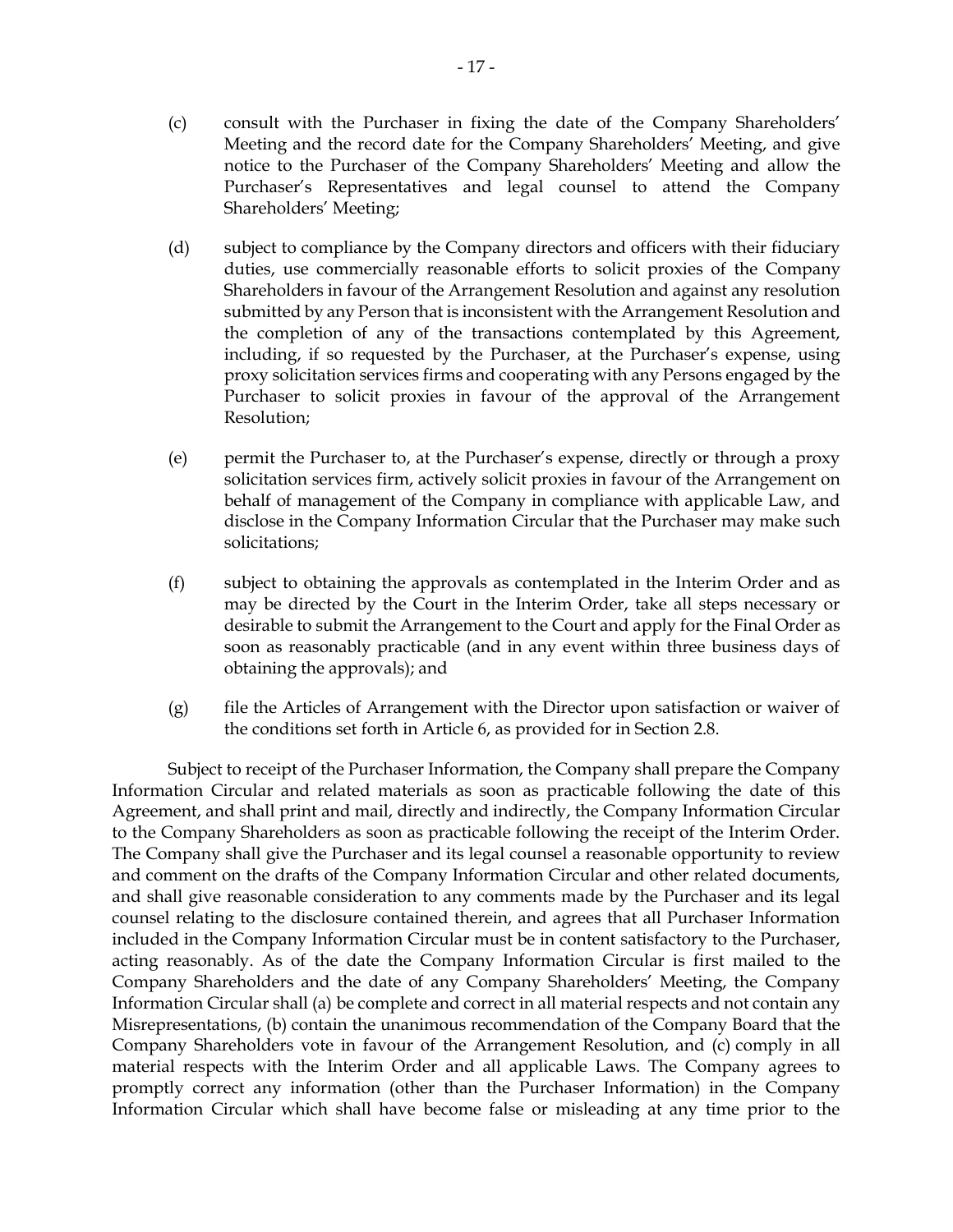Company Shareholders' Meeting. Without limiting the generality of the foregoing, the Company shall ensure that the Company Information Circular provides the Company Shareholders with information in sufficient detail to permit them to form a reasoned judgment concerning the matters to be placed before them at the Company Shareholders' Meeting, including (a) the unanimous recommendation of the Company Board that the Company Shareholders vote in favour of the Arrangement Resolution, (b) a copy of the TD Securities Opinion, and (c) a copy of the Beacon Securities Opinion.

# **2.4 Interim Order**

The application referred to in Section [2.3\(a\)](#page-19-0) shall request that the Interim Order provide, among other things:

- (a) for the classes of Persons to whom notice is to be provided in respect of the Arrangement and the Company Shareholders' Meeting and for the manner in which such notice is to be provided;
- (b) that the requisite approval for the Arrangement Resolution to be placed before the Company Shareholders shall be 66 2/3% of the votes cast on the Arrangement Resolution by the Company Shareholders present in person or by proxy at the Company Shareholders' Meeting (such that each Company Shareholder is entitled to one vote for each Company Common Share held)**;**
- (c) for the grant of Dissent Rights as set forth in the Plan of Arrangement;
- (d) that the Company Shareholders' Meeting may be adjourned or postponed from time to time by the Company in accordance with the terms of this Agreement without the need for additional approval of the Court;
- (e) that the record date for the Company Shareholders entitled to notice of and to vote at the Company Shareholders' Meeting will not change in respect of any adjournment(s) or postponement(s) of the Company Shareholders' Meeting, unless required by Law;
- (f) that, in all other material respects, the terms, restrictions and conditions of the constating documents of the Company, including quorum requirements and all other matters, shall apply in respect of the Company Shareholders' Meeting;
- $(g)$  for the notice requirements with respect to the presentation of the application to the Court for the Final Order; and
- (h) for such other matters as the Parties may agree in writing, each acting reasonably.

# <span id="page-21-0"></span>**2.5 Conduct of the Company Shareholders' Meeting**

(a) Subject to the terms of this Agreement and the Interim Order, the Company agrees to convene and conduct the Company Shareholders' Meeting in accordance with its constating documents and applicable Laws and the Interim Order, and agrees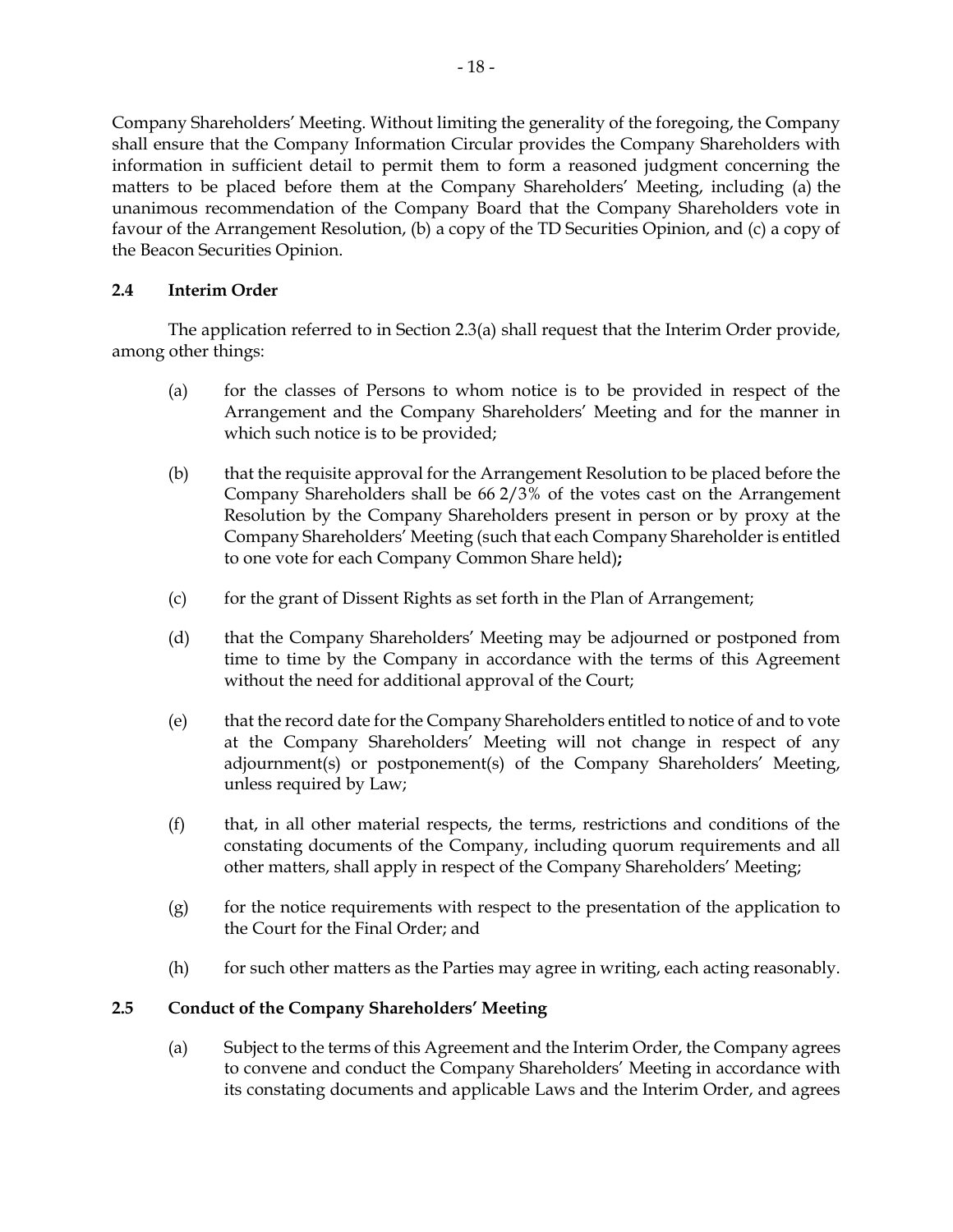not to propose to adjourn or postpone the meeting without the prior consent of the Purchaser, acting reasonably:

- (i) except as required for quorum purposes (in which case the meeting shall be adjourned and not cancelled) or by applicable Law or by a Governmental Entity;
- (ii) except as permitted under Section [6.4](#page-47-0) or Section [7.1\(c\);](#page-52-0) or
- (iii) except for an adjournment, with prior consent of the Purchaser (not to be unreasonably withheld, conditioned or delayed) for the purpose of attempting to obtain the requisite approval for the Arrangement Resolution.
- (b) Notwithstanding the receipt by the Company of a Superior Proposal in accordance with Section [7.1,](#page-49-0) unless otherwise agreed to in writing by the Purchaser or this Agreement is terminated in accordance with its terms or except as required by applicable Law or by a Governmental Entity, the Company shall continue to take all steps reasonably necessary to hold the Company Shareholders' Meeting and to cause the Arrangement Resolution to be voted on at the Company Shareholders' Meeting and shall not propose to adjourn or postpone the Company Shareholders' Meeting other than as contemplated by Section [2.5\(a\).](#page-21-0)
- (c) The Company shall advise the Purchaser as reasonably requested, and on a daily basis on each of the last seven business days prior to the date of the Company Shareholders' Meeting, as to the aggregate tally of the proxies and votes received in respect of such meeting and all matters to be considered at such meeting.
- (d) The Company shall advise the Purchaser of any communication (written or oral) received after the date of this Agreement from any securityholder of the Company or other Person in opposition to the Arrangement Resolution or any written notice of dissent, purported dissent exercise or withdrawal of Dissent Rights by a holder of the Company Common Shares, and written communications sent by or on behalf of the Company to any such holder exercising or purporting to exercise Dissent Rights.
- (e) The Company shall not make any payment or settlement offer, or agree to any payment or settlement prior to the Effective Time with respect to the Dissent Rights without the prior written consent of the Purchaser, acting reasonably.

# **2.6 Court Proceedings**

The Company will provide the Purchaser and its legal counsel with reasonable opportunity to review and comment upon drafts of all material to be filed with the Court in connection with the Arrangement, including by providing on a timely basis a description of any information required to be supplied by the Purchaser for inclusion in such material, prior to the service and filing of that material, and will accept the reasonable comments of the Purchaser and its legal counsel with respect to any such information required to be supplied by the Purchaser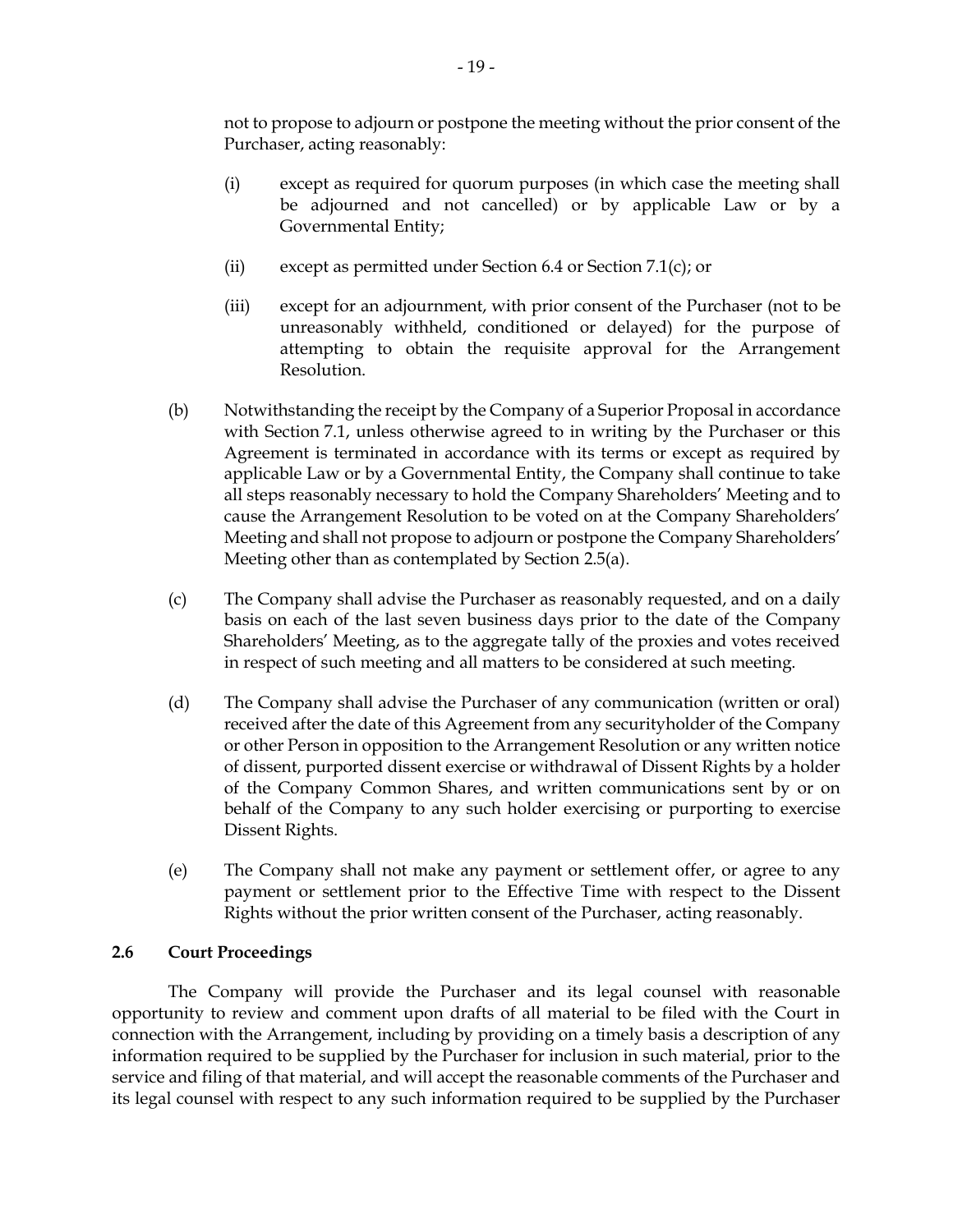and included in such material and any other matters contained therein. The Company will ensure that all material filed with the Court in connection with the Arrangement is consistent in all material respects with the terms of this Agreement and the Plan of Arrangement. In addition, the Company will not object to legal counsel to the Purchaser making submissions on the application for the Interim Order and the application for the Final Order as such counsel considers appropriate, provided such submissions are consistent with this Agreement and the Plan of Arrangement. The Company will also provide legal counsel to the Purchaser on a timely basis with copies of any notice and evidence served on the Company or its legal counsel in respect of the application for the Interim Order or Final Order or any appeal therefrom. Subject to applicable Laws, the Company will not file any material with, or make any submissions to, the Court in connection with the Arrangement or serve any such material, and will not agree to modify or amend materials so filed or served, except as contemplated hereby or with the Purchaser's prior written consent, such consent not to be unreasonably withheld, conditioned or delayed; provided that nothing herein shall require the Purchaser to agree or consent to any increased purchase price or other consideration or other modification or amendment to such filed or served materials that expands or increases the Purchaser's obligations set forth in any such filed or served materials or under this Agreement. The Company shall oppose any proposal from any Person that would result in the Interim Order or Final Order containing any provision that is inconsistent with this Agreement. Subject to the terms of this Agreement, the Purchaser shall use commercially reasonable efforts to cooperate with and assist the Company in seeking the Interim Order and the Final Order, including by providing to the Company, on a timely basis, any information reasonably required to be supplied by the Purchaser in connection therewith.

## <span id="page-23-0"></span>**2.7 Treatment of Company Share Options and Company Awards**

- (a) The Parties acknowledge that the Arrangement will result in a "Change of Control" under the Company Share Option Plan and the Company MTIP and that vesting of all of the outstanding Company Share Options and Company Awards will, subject to the receipt of all necessary Regulatory Approvals, be accelerated and that all such Company Share Options and Company Awards will become exercisable or vested, as applicable, prior to the Effective Date, conditional upon consummation of the Arrangement, and that the Company and the Company Board may take all such actions as are necessary or desirable to effect the foregoing.
- (b) Other than in respect of payments to be made in respect of the Company DSUs, the Company Share Options or the Company Awards pursuant to the Plan of Arrangement as set forth in the Company Disclosure Letter or as otherwise set forth in the Company Disclosure Letter, there is no accelerated vesting or payout of any options, awards or any other securities of the Company nor are there any change of control, severance, separation or similar payments triggered under any executive employment or change of control agreements applicable to any officers, employees, consultants or directors of the Company or any of its Subsidiaries solely as a result of the completion of the Arrangement.
- (c) Under the Plan of Arrangement, (i) all Company Share Options will be transferred and surrendered to the Company and the holders thereof will, subject to any Tax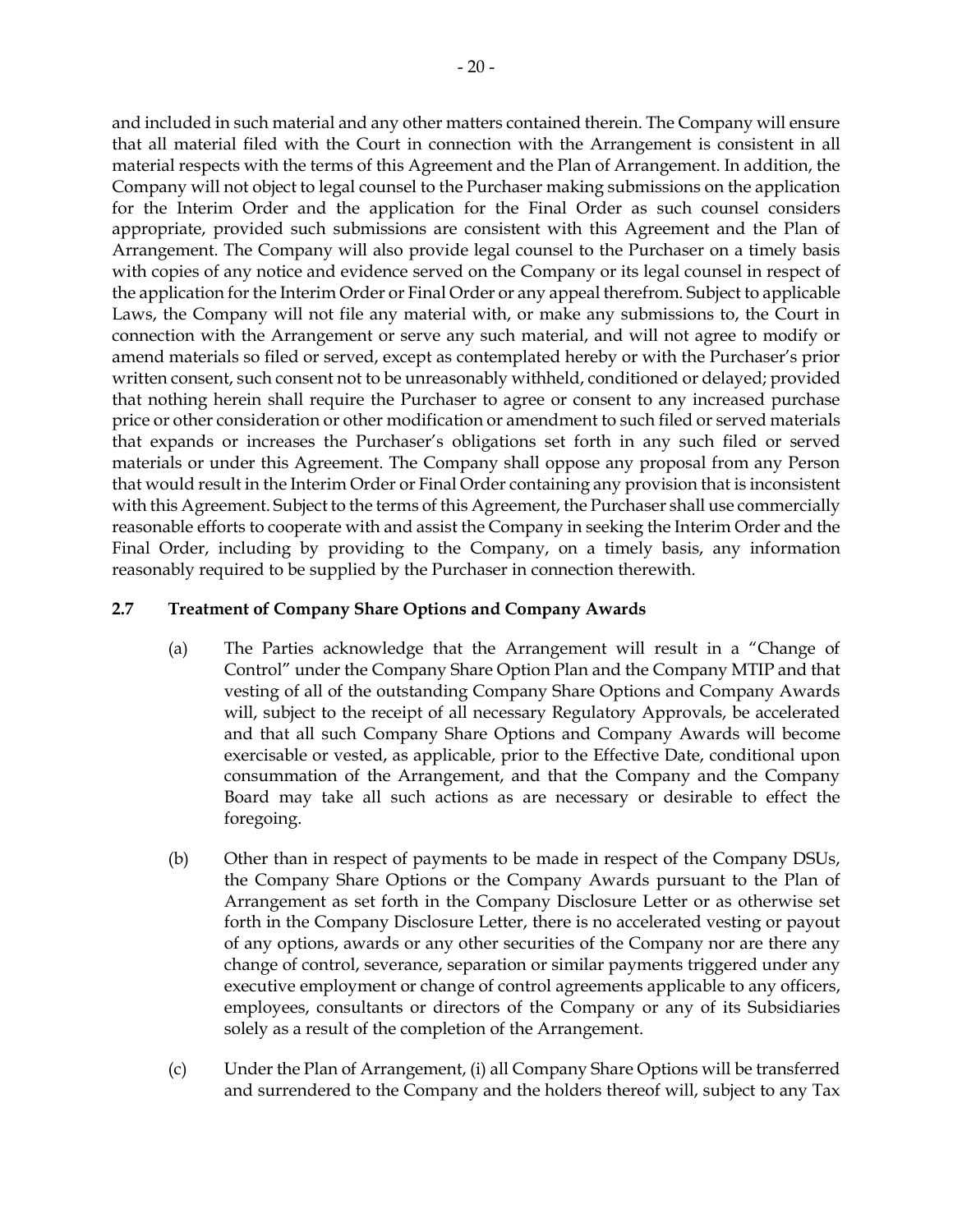withholding and remitting obligations of the Company under the Tax Act as further described in Section [2.7](#page-23-0)[\(d\),](#page-24-1) receive for each Company Share Option an amount equal to the product of: (A) the amount by which the Company Common Share Consideration exceeds the exercise price per Company Common Share of such Company Share Option; and (B) the number of Company Common Shares into which such Company Share Option is exercisable; provided that in the event the foregoing calculation would result in a product less than \$0.01, the consideration to be received in respect of such Company Share Option shall be \$0.01 and (ii) all Company Awards and Company DSUs will be transferred and surrendered to the Company and the holders thereof will, subject to any Tax withholding and remitting obligations of the Company under the Tax Act as further described in Section [2.7](#page-23-0)[\(d\),](#page-24-1) receive for each Company Award and Company DSU an amount equal to the Company Common Share Consideration.

- <span id="page-24-1"></span>(d) The Company shall comply with any withholding obligations of Taxes pursuant to the Tax Act or other applicable Laws from any amounts paid in connection with the settlement of any Company DSUs, Company Share Options and Company Awards (whether pursuant to this Section [2.7](#page-23-0) or otherwise) or otherwise paid in respect of obligations to the Company Employees and the Company directors, and the Company shall deliver the consideration for the foregoing net of such amounts to the Company Employees, the Company directors, holders of the Company DSUs, the Company Share Options and the Company Awards, as applicable. Any such amounts deducted, withheld and remitted by the Company will be treated for all purposes under this Agreement as having been paid to the Company Employees, the Company directors, holders of the Company DSUs, the Company Share Options and the Company Awards, as applicable, in respect of which such deduction, withholding and remittance was made; provided that such deducted and withheld amounts are actually remitted to the appropriate Governmental Entity.
- (e) The Parties acknowledge that no deduction will be claimed by the Company (nor any Person not dealing at arm's length with the Company) in respect of any payment made to a holder of Company Share Options in respect of the Company Share Options pursuant to the Plan of Arrangement in computing the Company's taxable income under the Tax Act, and the Company shall, and the Purchaser shall cause the Company to: (i) make an election pursuant to subsection 110(1.1) of the Tax Act in respect of the cash payments made to each holder of Company Share Options in exchange for the surrender of such holder's Company Share Options, and (ii) provide evidence in writing of such election to such holders of the Company Share Options in the manner required under the Tax Act.

# <span id="page-24-0"></span>**2.8 Effective Date**

The Arrangement shall become effective at the Effective Time. Upon issuance of the Final Order and subject to the satisfaction or waiver of the conditions precedent in [Article](#page-44-0) 6, each of the Parties shall, as soon as practicable, execute and deliver such closing documents and instruments and the Company shall proceed to file the Articles of Arrangement, the Final Order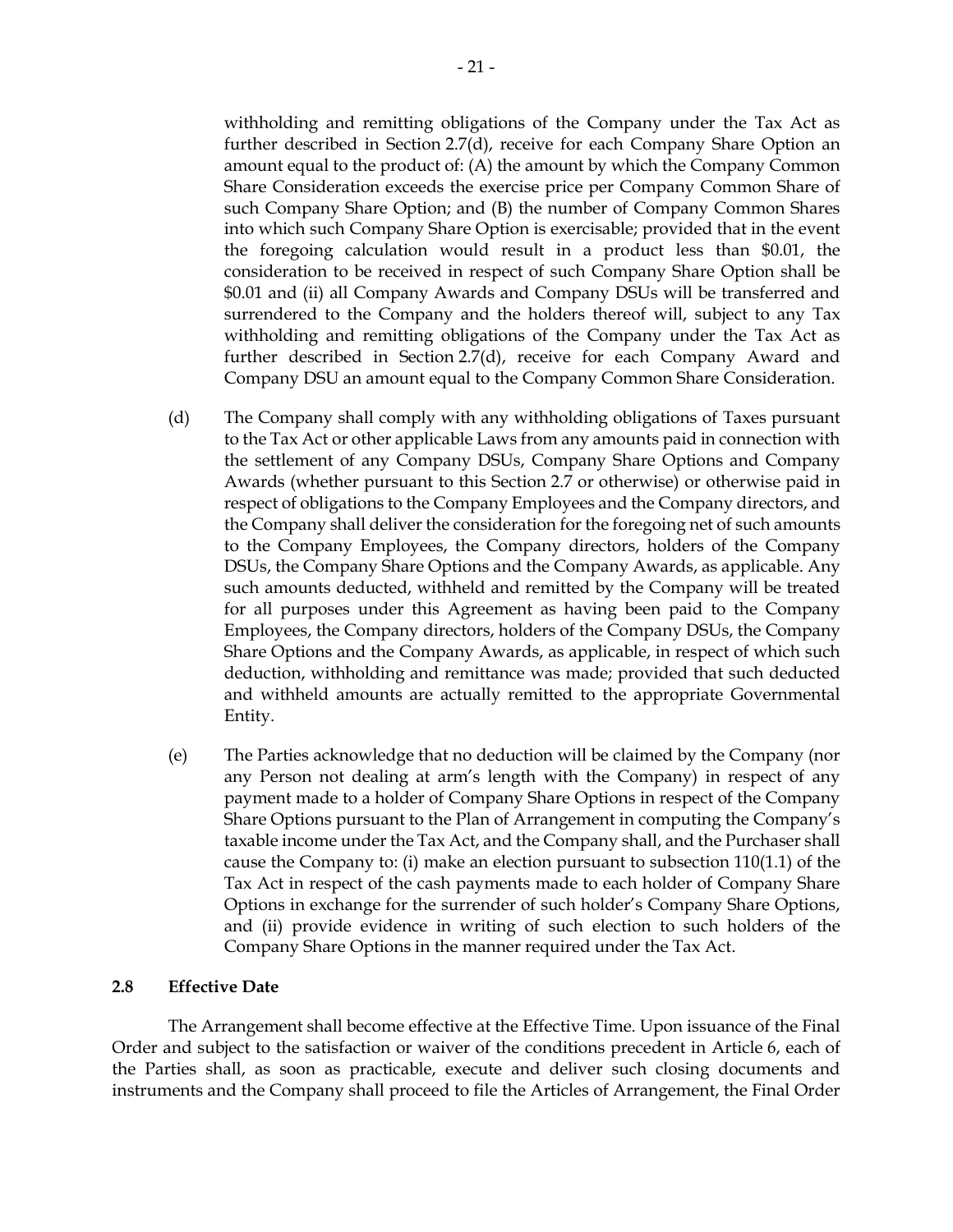and such other documents as may be required to give effect to the Arrangement with the Director pursuant to the CBCA no later than the fifth business day following the satisfaction or waiver of such conditions precedent (other than the conditions precedent that by their terms are to be satisfied as of the Effective Date) or such other date as agreed to in writing by the Purchaser and the Company, whereupon the transactions comprising the Arrangement shall occur and shall be deemed to have occurred in the order set out therein without any further act or formality.

#### **2.9 Tax Matters**

The Purchaser and the Company shall be entitled to deduct and withhold from any amount otherwise payable to any Company securityholder and, for greater certainty, from any amount payable to a Company Shareholder who has validly exercised, and not withdrawn, Dissent Rights, as the case may be, under the Plan of Arrangement such amounts as the Purchaser or the Company, as the case may be, is required or reasonably believes is required to deduct and withhold from such consideration in accordance with applicable Laws. Any such amounts will be deducted, withheld and remitted from the consideration payable pursuant to the Plan of Arrangement and shall be treated for all purposes as having been paid to the Company securityholder in respect of which such deduction and withholding was made, provided that such withheld amounts are actually remitted to the appropriate Governmental Entity.

#### <span id="page-25-0"></span>**2.10 Shareholder Communications**

Each Party agrees to co-operate with the other Party and, if requested by the other Party, participate in presentations to securityholders of the Company or other stakeholders of the Company, as applicable, regarding the Arrangement. Each Party shall seek prior consent of the other Party, such consent not to be unreasonably withheld, conditioned or delayed, prior to the making of any presentations regarding the Arrangement and shall promptly advise, consult and co-operate with the other Party in issuing any press releases or otherwise making public statements with respect to this Agreement or the Arrangement and in making any filing with any Governmental Entity or with any stock exchange, including the TSX, with respect thereto. Each Party shall use commercially reasonable efforts to enable the other Party to review and comment on all such press releases and filings prior to the release or filing thereof; provided, however, that the foregoing shall be subject to such Party's overriding obligation to make disclosure in accordance with applicable Laws, and if such disclosure is required and the other Party has not reviewed or commented on the disclosure, such Party shall use commercially reasonable efforts to, if legally permissible, give prior oral or written notice to the other Party, and if such prior notice is not possible, to, if legally permissible, give such notice immediately following the making of such disclosure or filing. For the avoidance of doubt, nothing in this Section [2.10](#page-25-0) shall require a notice by the Company or its affiliates to the Purchaser or the Purchaser's prior consent in connection with, or prevent the Company or any of its affiliates from, (a) issuing any press releases or otherwise making public statements with respect to this Agreement or the Arrangement, or (b) making internal announcements or presentations to employees and having discussions with their respective securityholders, financial analysts or other stakeholders, in each case so long as such statements and announcements are consistent with the press releases, public disclosures or public statements previously made by the Parties.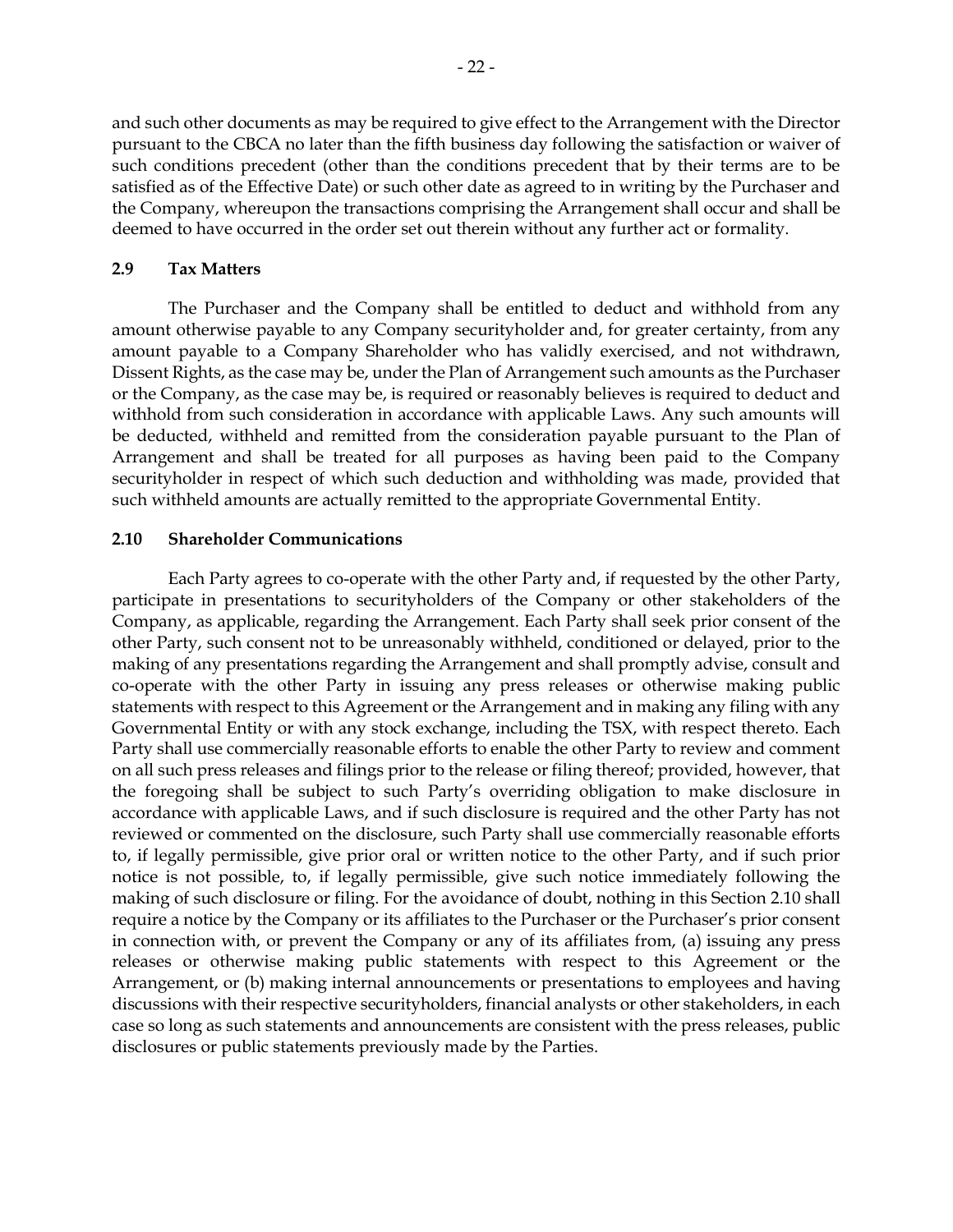### **ARTICLE 3 REPRESENTATIONS AND WARRANTIES OF THE PURCHASER**

#### **3.1 Representations and Warranties**

The Purchaser hereby makes to the Company the representations and warranties set forth in Schedule [C](#page-77-1) hereto and acknowledges that the Company is relying upon such representations and warranties in connection with the entering into of this Agreement and the carrying out of the Arrangement.

#### **3.2 Survival of Representations and Warranties**

The representations and warranties of the Purchaser contained in this Agreement shall expire and be terminated on the earlier of the Effective Time and the date on which this Agreement is terminated, provided that such termination of this Agreement shall not affect any claim arising from a fraudulent, wilful or intentional prior breach of any such representations or warranties.

## **3.3 Disclaimer of Additional Representations and Warranties**

The Company agrees and acknowledges that, except as expressly set forth in Schedule [C,](#page-77-1) neither the Purchaser nor any other Persons on behalf of the Purchaser makes any representation or warranty, express or implied, at Law or in equity, with respect to the Purchaser and any such other representations or warranties are expressly disclaimed. Without limiting the generality of the foregoing, the Purchaser expressly disclaims any representation or warranty that is not set forth in Schedule [C.](#page-77-1)

## **ARTICLE 4 REPRESENTATIONS AND WARRANTIES OF THE COMPANY**

#### **4.1 Representations and Warranties**

Except as disclosed in the applicable section or subsection of the Company Disclosure Letter (it being understood that any information set forth in one section or subsection of the Company Disclosure Letter shall be deemed to apply to and qualify the representation and warranty set forth in this Agreement to which it corresponds in number and each other representation and warranty set forth in Schedule [D](#page-81-1) hereto for which it is reasonably apparent on its face that such information is relevant to such other section), the Company hereby makes to the Purchaser the representations and warranties set forth in Schedule [D](#page-81-1) hereto, and acknowledges that the Purchaser is relying upon such representations and warranties in connection with the entering into of this Agreement and the carrying out of the Arrangement.

# **4.2 Survival of Representations and Warranties**

The representations and warranties of the Company contained in this Agreement shall expire and be terminated on the earlier of the Effective Time and the date on which this Agreement is terminated, provided that such termination of this Agreement shall not affect any claim arising from a fraudulent, wilful or intentional prior breach of any such representations or warranties.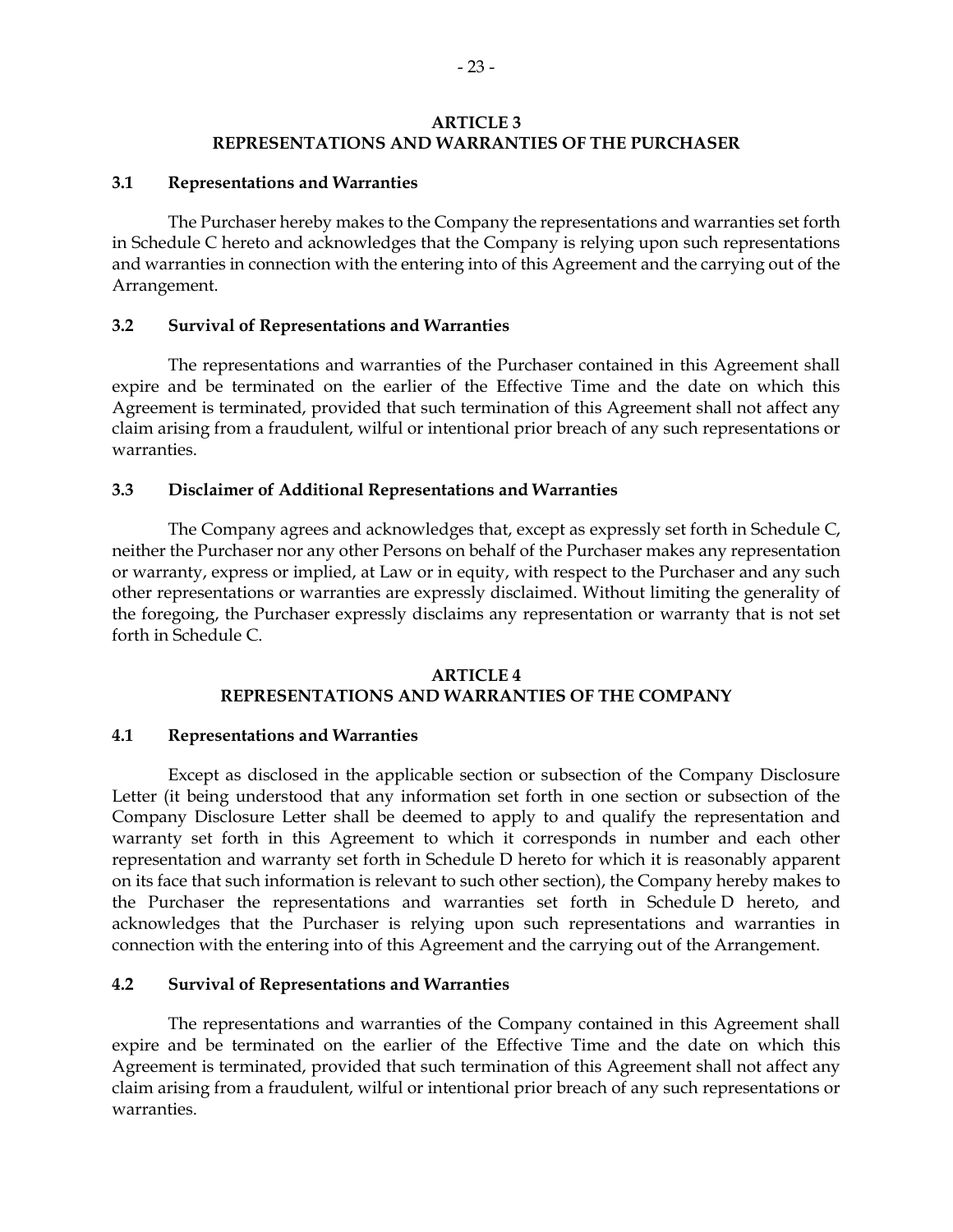#### **4.3 Disclaimer of Additional Representations and Warranties**

The Purchaser agrees and acknowledges that, except as expressly set forth in Schedule [D,](#page-81-1) neither the Company nor any other Persons on behalf of the Company makes any representation or warranty, express or implied, at Law or in equity, with respect to the Company and any such other representations or warranties are expressly disclaimed. Without limiting the generality of the foregoing, the Company expressly disclaims any representation or warranty that is not set forth in Schedule [D.](#page-81-1)

## **ARTICLE 5 COVENANTS AND ADDITIONAL AGREEMENTS**

#### <span id="page-27-0"></span>**5.1 Covenants of the Purchaser**

The Purchaser covenants and agrees that during the period from the date of this Agreement until the earlier of the Effective Time and the time that this Agreement is terminated in accordance with its terms, unless otherwise: (i) consented to in writing by the Company (such consent to be subject to applicable Law and not be unreasonably withheld, conditioned or delayed); (ii) required by applicable Laws; (iii) required or expressly permitted or specifically contemplated by this Agreement or the Arrangement; or (iv) disclosed to the Company in writing on or prior to the date hereof:

- (a) subject to Section [5.4](#page-34-0) which shall govern in respect of the Regulatory Approvals, the Purchaser will make all necessary filings and applications under applicable Laws, including Canadian Securities Laws, required to be made on the part of the Purchaser in connection with the transactions contemplated herein and shall take all reasonable actions necessary to be in compliance with such applicable Laws;
- (b) the Purchaser shall prepare and furnish to the Company the Purchaser Information and shall ensure that, as of the date the Company Information Circular is first mailed to the Company Shareholders and the date of any Company Shareholders' Meeting, the Purchaser Information shall (i) be complete and correct in all material respects and not contain any Misrepresentations, and (ii) comply in all material respects with all applicable Laws. The Purchaser shall promptly correct any Purchaser Information which shall have become false or misleading at any time prior to the Company Shareholders' Meeting;
- (c) the Purchaser will arrange the Equity Financings on the terms and conditions described in the Equity Commitment Letters and, without limiting the foregoing, the Purchaser will:
	- (i) maintain in effect the Equity Commitment Letters until the termination thereof in accordance with their terms;
	- (ii) enforce the obligations of the Sponsors under the Equity Commitment Letters in the event of a breach of obligations thereunder that would adversely impact the ability or likelihood of the Purchaser complying with its obligations under this Agreement;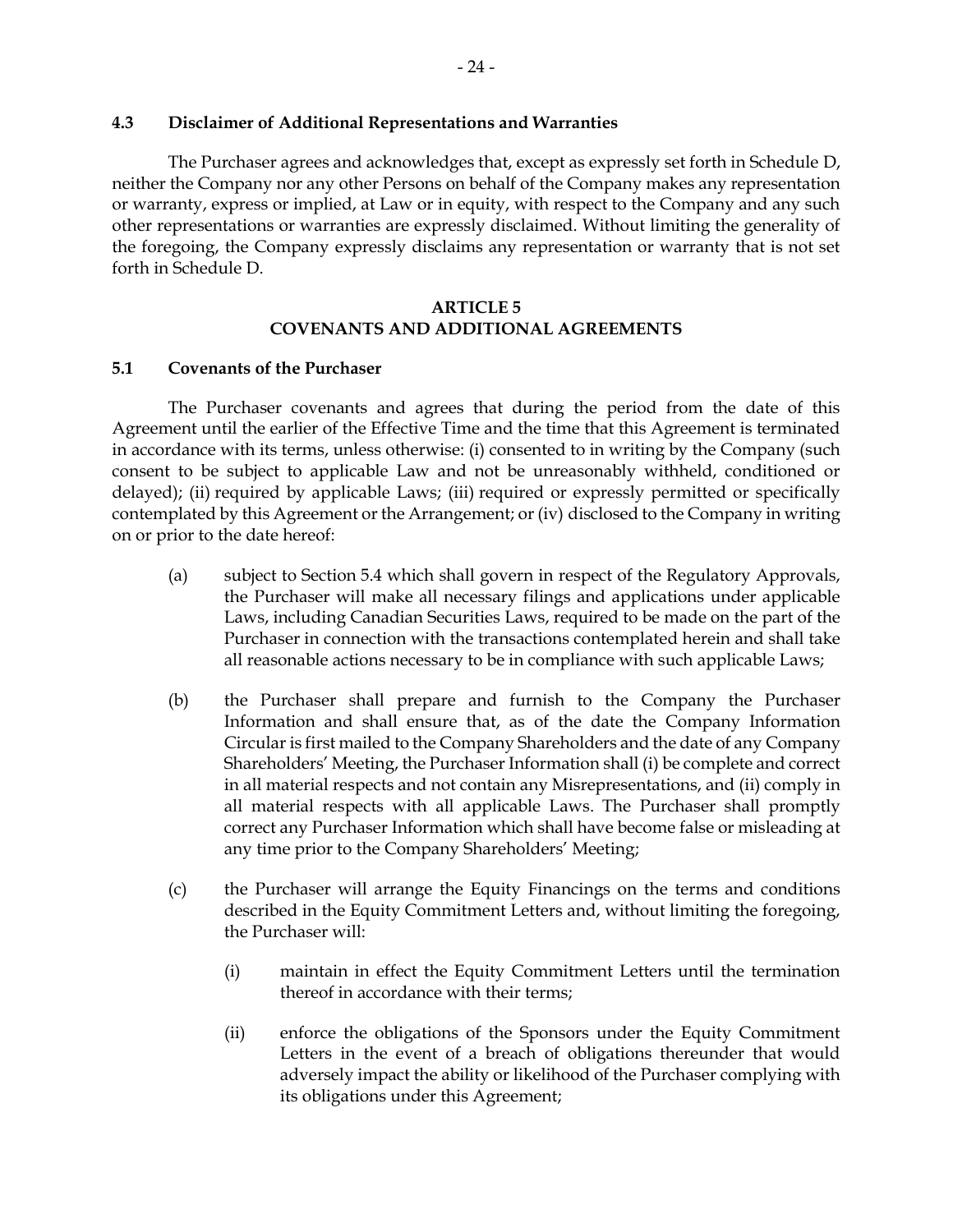- (iii) subject to the satisfaction or waiver of the applicable conditions set out in this Agreement and, other than in connection with the consummation of the Equity Commitment (as defined in the Equity Commitment Letters), in the Equity Commitment Letter, consummate the applicable Equity Financings; and
- (iv) only replace, amend, alter or agree to alter the Equity Commitment Letters with the prior written consent of the Company; and
- (d) the Purchaser will notify the Company promptly, and in any event within two business days, if at any time prior to the termination of the Equity Commitment Letters in accordance with their terms:
	- (i) the Equity Commitment Letters will expire or be terminated for any reason;
	- (ii) if the Purchaser has any reason to believe that it or its affiliates will be unable to satisfy, on a timely basis, any term or condition of any Equity Financing to be satisfied by it, that in each case would reasonably be expected to impair the ability of the Purchaser to consummate the Equity Financings;
	- (iii) any Sponsor provides written notice to the Purchaser that it either no longer intends to provide any Equity Financings referred to in this Section [5.1](#page-27-0) on the terms set forth in the Equity Commitment Letters, as applicable, or requests amendments or waivers thereto;
	- (iv) the Purchaser receives any written notice or communication relating to any material dispute or disagreement between and among any parties to the Equity Financings; or
	- (v) if at any time for any reason the Purchaser believes in good faith that it will not be able to obtain all or any portion of the Equity Financings on the terms and conditions, in the manner or from the sources contemplated by the Equity Commitment Letters.

# <span id="page-28-0"></span>**5.2 Covenants of the Company**

The Company covenants and agrees that during the period from the date of this Agreement until the earlier of the Effective Time and the time that this Agreement is terminated in accordance with its terms, unless otherwise: (i) consented to in writing by the Purchaser (such consent to be subject to applicable Law and not be unreasonably withheld, conditioned or delayed); (ii) required by applicable Laws; (iii) required or expressly permitted or specifically contemplated by this Agreement or the Arrangement; or (iv) set forth in the Company Disclosure Letter:

(a) except as may be necessary in situations of emergency to preserve life, property or the environment, the business of the Company and its Subsidiaries shall be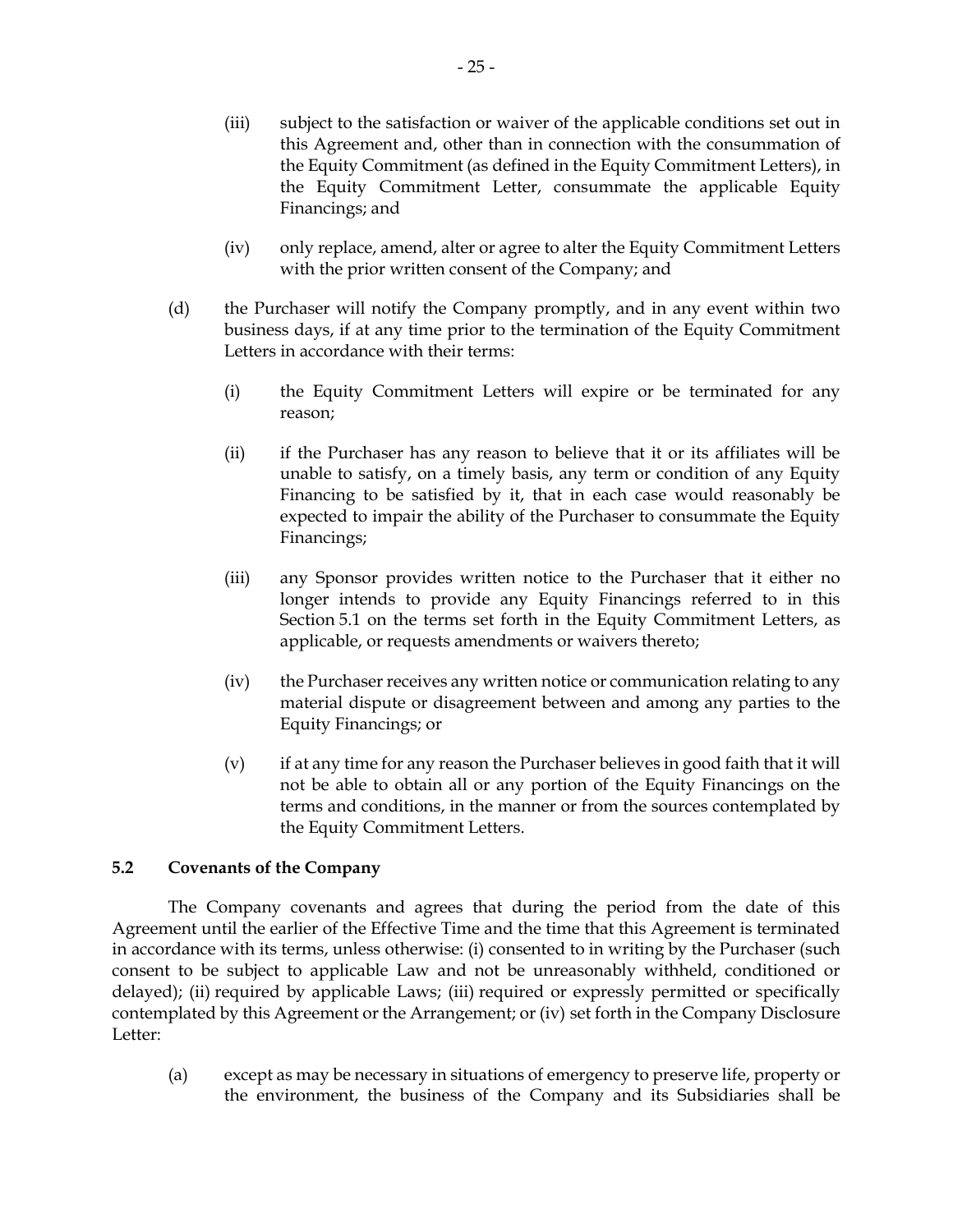conducted only in, and the Company and its Subsidiaries shall not take any action except in, the ordinary course of business and consistent with past practice (which, for greater certainty includes resolving to, or entering into or performing any contract, agreement, commitment or arrangement with respect to, the acquisition (subject to Section [5.2\(c\)\(ii\)\)](#page-30-0), disposition (subject to Section [5.2\(c\)\(i\)](#page-30-1) and [\(vii\)\)](#page-31-0), or use (subject to Section [5.2\(c\)\(vii\)\)](#page-31-0) of, or the building or construction (subject to Section [5.2\(d\)\)](#page-31-1) of, any assets or properties relating to the Purchased Business), the Company shall use all commercially reasonable efforts to maintain and preserve its and its Subsidiaries' business organization, assets, employees, advantageous business relationships and relationships with other stakeholders, and the Company shall undertake any actions agreed to in writing with the Purchaser;

- (b) the Company shall not, and shall not permit any of its Subsidiaries to, directly or indirectly:
	- (i) amend the Company's constating documents or the constating documents (including any joint venture or similar agreement in respect thereof) of any of its Subsidiaries;
	- (ii) declare, set aside or pay any dividend or other distribution or payment in cash, shares or property in respect of its securities owned by any Person, except in relation to internal transactions solely involving the Company and its Subsidiaries or among such Subsidiaries in the ordinary course of business and consistent with past practice;
	- (iii) issue, grant, sell or pledge or agree to issue, grant, sell or pledge any shares or securities of the Company or any of its Subsidiaries, or securities convertible into or exchangeable or exercisable for, or otherwise evidencing a right to acquire, shares or securities of the Company or any of its Subsidiaries, except: (A) as required (or deemed to have been granted) under the terms and conditions of the Company DSUP or the Company MTIP, as applicable, as described in the Company Disclosure Letter; (B) the Company Common Shares issuable pursuant to the terms of outstanding Company Share Options and Company Awards outstanding on the date hereof on the terms set forth in the Company Disclosure Letter; or (C) the issuance of securities solely among the Company's whollyowned Subsidiaries in the ordinary course of business and consistent with past practice;
	- (iv) split, consolidate, redeem, purchase or otherwise acquire any of the outstanding shares or other securities of the Company or any of its Subsidiaries;
	- (v) amend the terms of any of the securities of the Company or any of its Subsidiaries;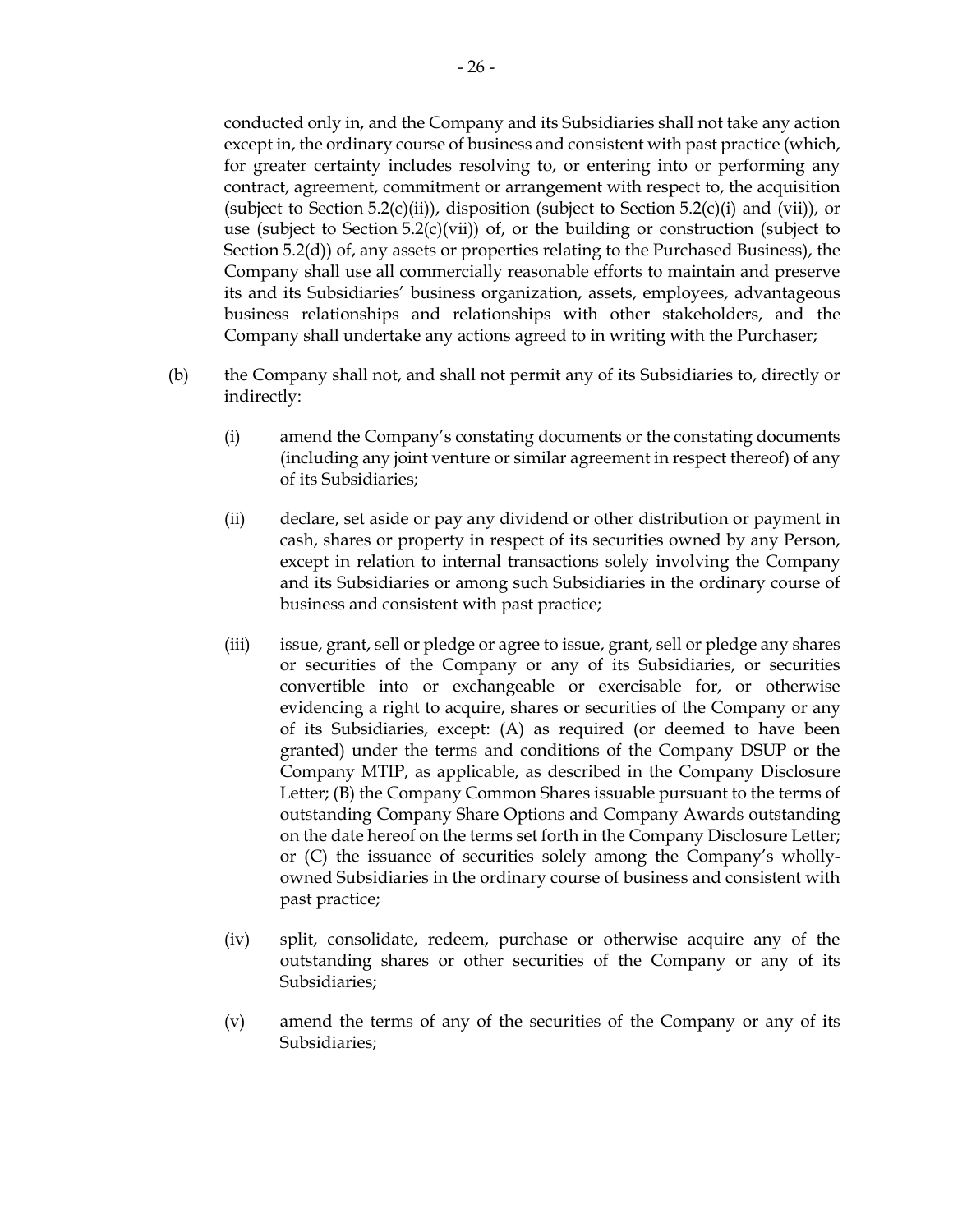- (vi) adopt a plan of liquidation or resolutions providing for the liquidation, dissolution, merger, arrangement, amalgamation, consolidation or reorganization of the Company or any of its Subsidiaries;
- (vii) complete any reorganization of the corporate structure, business, operations or assets of the Company or any of its Subsidiaries, except for the transactions contemplated by the Plan of Arrangement; or
- (viii) authorize, agree, resolve, commit or propose any of the foregoing, or enter into, modify or terminate any contract, agreement, commitment or arrangement with respect to any of the foregoing, except as permitted above;
- <span id="page-30-1"></span><span id="page-30-0"></span>(c) the Company shall not, and shall not permit any of its Subsidiaries to, directly or indirectly:
	- (i) sell, pledge, dispose of or encumber any assets of the Company or any of its Subsidiaries with a value individually or in the aggregate exceeding \$5 million;
	- (ii) acquire (by merger, amalgamation, consolidation, acquisition of shares or assets or otherwise) any corporation, partnership or other business organization or division thereof or make any investment either by purchase of shares or securities, contributions of capital (other than to wholly-owned Subsidiaries of the Company) or purchase of any property or assets of any other individual or entity, except in each case (A) pursuant to the Company's capital forecast (a copy of which is included in the Company Disclosure Letter), or (B) with a value individually or in the aggregate not exceeding \$5 million;
	- (iii) incur any indebtedness for borrowed money or any other liability or obligation, issue any debt or hybrid securities, assume, guarantee, endorse or otherwise become responsible for, the obligations of any other Person, or make any loans or advances to any Person, except in each case (A) pursuant to capital expenditures pursuant to the Company's capital forecast (a copy of which is included in the Company Disclosure Letter); (B) any incurrence of indebtedness not in excess of 2.5**%** of the total debt figure set forth in the Company Disclosure Letter; or (C) which arise in the ordinary course of business consistent with past practice;
	- (iv) extend the maturity of any indebtedness for borrowed money or any other liability or obligation, including bankers' acceptances, except those which are not material or which arise in the ordinary course of business consistent with past practice;
	- (v) settle, pay, discharge or satisfy any claims, liabilities or obligations (including any regulatory investigation) which are (A) material to the Purchased Business, other than the payment, discharge or satisfaction, in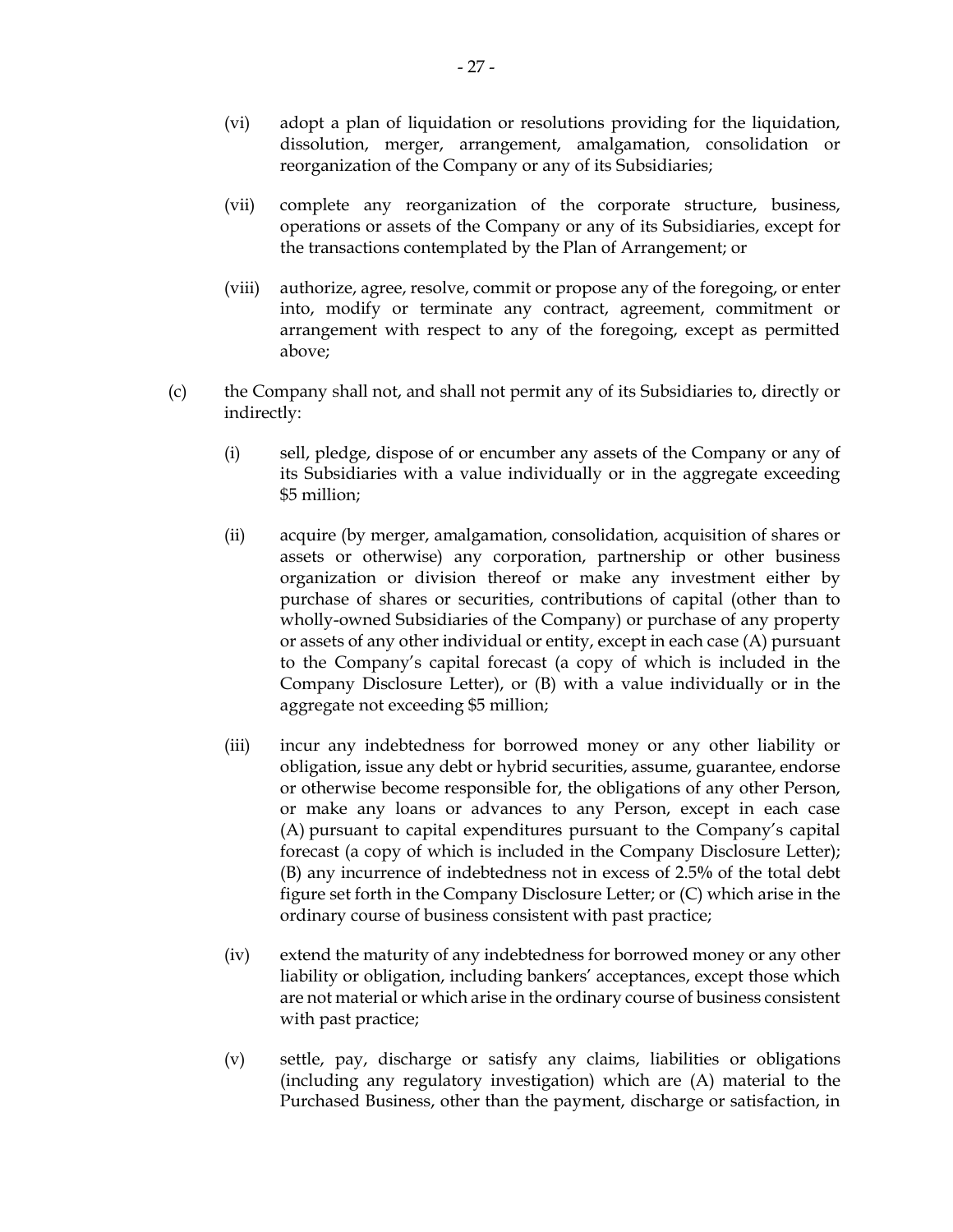the ordinary course of business consistent with past practice, of liabilities reflected or reserved against in the Company's most recently publicly available financial statements as of the date hereof or incurred in the ordinary course of business consistent with past practice, or (B) brought by any present, former or purported holder of its securities (in such Person's capacity as such) in connection with the transactions contemplated by this Agreement or the Arrangement prior to the Effective Date;

- (vi) waive, release or relinquish, or authorize or propose to do so, any contractual right which is material to the Purchased Business;
- <span id="page-31-0"></span>(vii) waive, release, grant or transfer any rights of material value, or enter into, modify, amend or change any existing license, agreement, lease, contract or other document which is material to the Purchased Business (including, for greater certainty, any joint venture or similar agreement in respect thereof), other than in the ordinary course of business consistent with past practice;
- (viii) enter into or terminate any hedges, swaps or other financial instruments or similar transaction, except those entered into or terminated in the ordinary course of business consistent with past practice; or
- (ix) authorize, agree, resolve, commit or propose to do any of the foregoing, or enter into or modify any contract, agreement, commitment or arrangement to do any of the foregoing;
- <span id="page-31-1"></span>(d) except for the aggregate amount and for the specified purposes set forth in the Company's capital forecast (a copy of which is included in the Company Disclosure Letter), and except for capital expenditures necessary to address emergencies or other urgent matters involving actual or potential loss or damage to property, or threats to human safety or the environment, the Company and its Subsidiaries shall not, prior to the Effective Date, incur or commit to incur capital expenditures with a value individually or in the aggregate exceeding \$5 million;
- (e) the Company shall use its commercially reasonable efforts (taking into account insurance market conditions and offerings and industry practices) to cause its and its Subsidiaries' current insurance (or re-insurance) policies, including directors' and officers' insurance, not to be cancelled or terminated or any of the coverage thereunder to lapse, except where such cancellation, termination or lapse would not individually or in the aggregate be material to the Company or any of its Subsidiaries taken as a whole, unless simultaneously with such termination, cancellation or lapse, replacement policies underwritten by insurance or reinsurance companies of nationally recognized standing having comparable deductibles and providing coverage equal to or greater than the coverage under the cancelled, terminated or lapsed policies for substantially similar premiums are in full force and effect;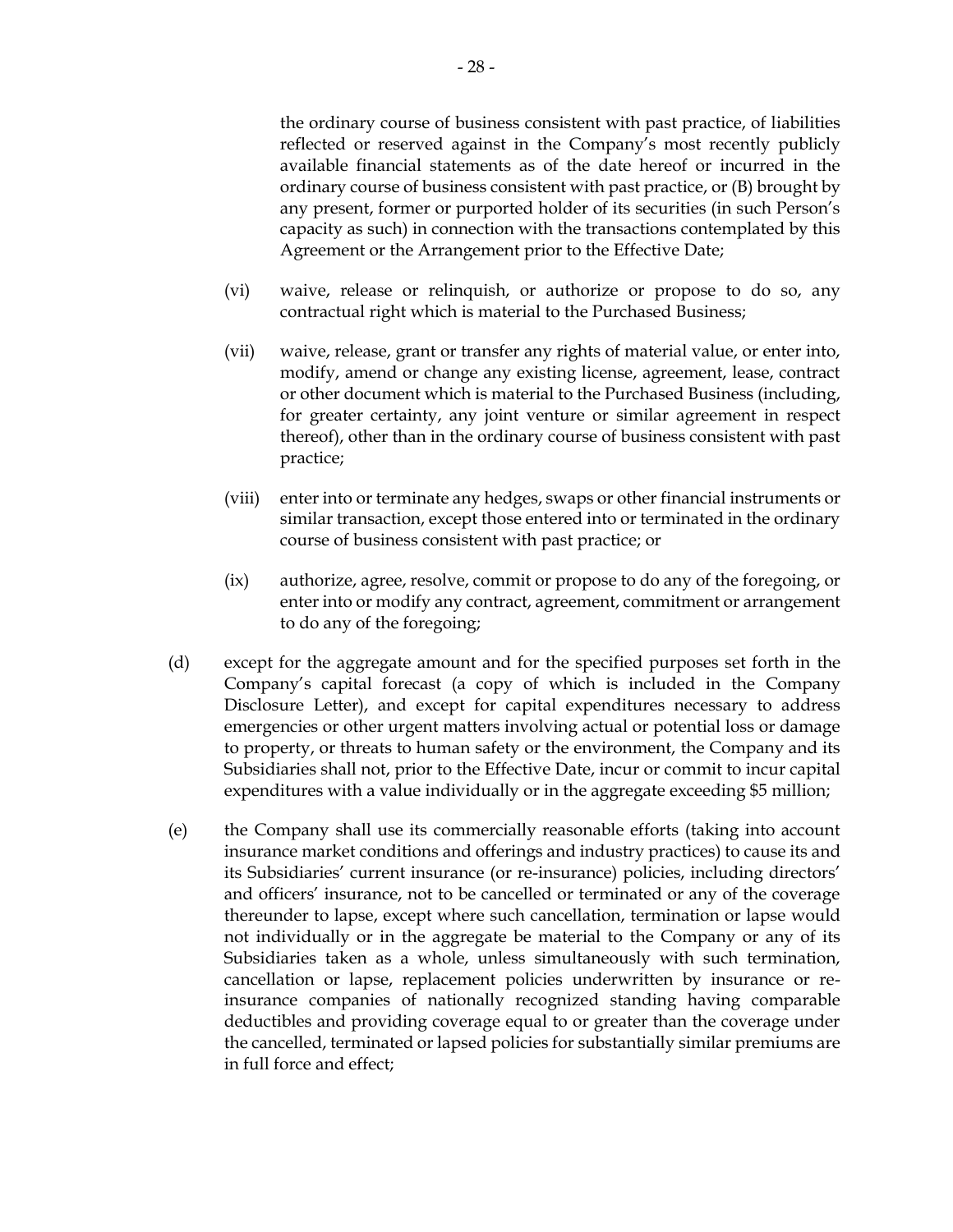- (f) the Company will deliver to the Purchaser, as soon as they become available, true and complete copies of any Company Disclosure Document required to be filed by the Company or any of its Subsidiaries with any Governmental Entity subsequent to the date hereof;
- $(g)$  the Company shall not, and shall not permit any of its Subsidiaries to:
	- (i) file any amended Tax Returns;
	- (ii) change in any material respect any of its methods of reporting income or deductions for accounting or income tax purposes from those employed in the preparation of its income tax return for the taxation year ending December 31, 2018, except as may be required by applicable Law;
	- (iii) make or revoke any material election relating to Taxes;
	- (iv) settle, compromise or agree to the entry of judgment with respect to any proceeding relating to Taxes except for any settlement, compromise or agreement that is not material to the Company;
	- (v) file any Tax Return other than in accordance with past practice;
	- (vi) enter into any Tax sharing agreement;
	- (vii) consent to any extension or waiver of any limitation period with respect to Taxes; or
	- (viii) make a request for a Tax ruling to any Governmental Entity.
- (h) the Company shall continue to withhold from each payment to be made to any of its present or former employees (which includes officers) and directors and to all other Persons including all Persons who are non-residents of Canada for the purposes of the Tax Act, all amounts that are required to be so withheld by any applicable Laws and the Company shall remit such withheld amounts to the proper Governmental Entity within the times prescribed by such applicable Laws;
- (i) subject to compliance with the Competition Act, the Company shall conduct itself so as to keep the Purchaser informed as to the material decisions or actions required or required to be made with respect to the operations of the Purchased Business and the Non-Controlled Entities; provided that such disclosure is not otherwise prohibited by reason of a confidentiality obligation owed to a third party or otherwise prevented by applicable Law or is in respect to customerspecific or competitively sensitive information;
- (j) subject to compliance with the Competition Act, the Company shall promptly notify the Purchaser in writing of any material change in the business operations, results of operations, properties, assets, liabilities, or financial condition of the Purchased Business and the Non-Controlled Entities;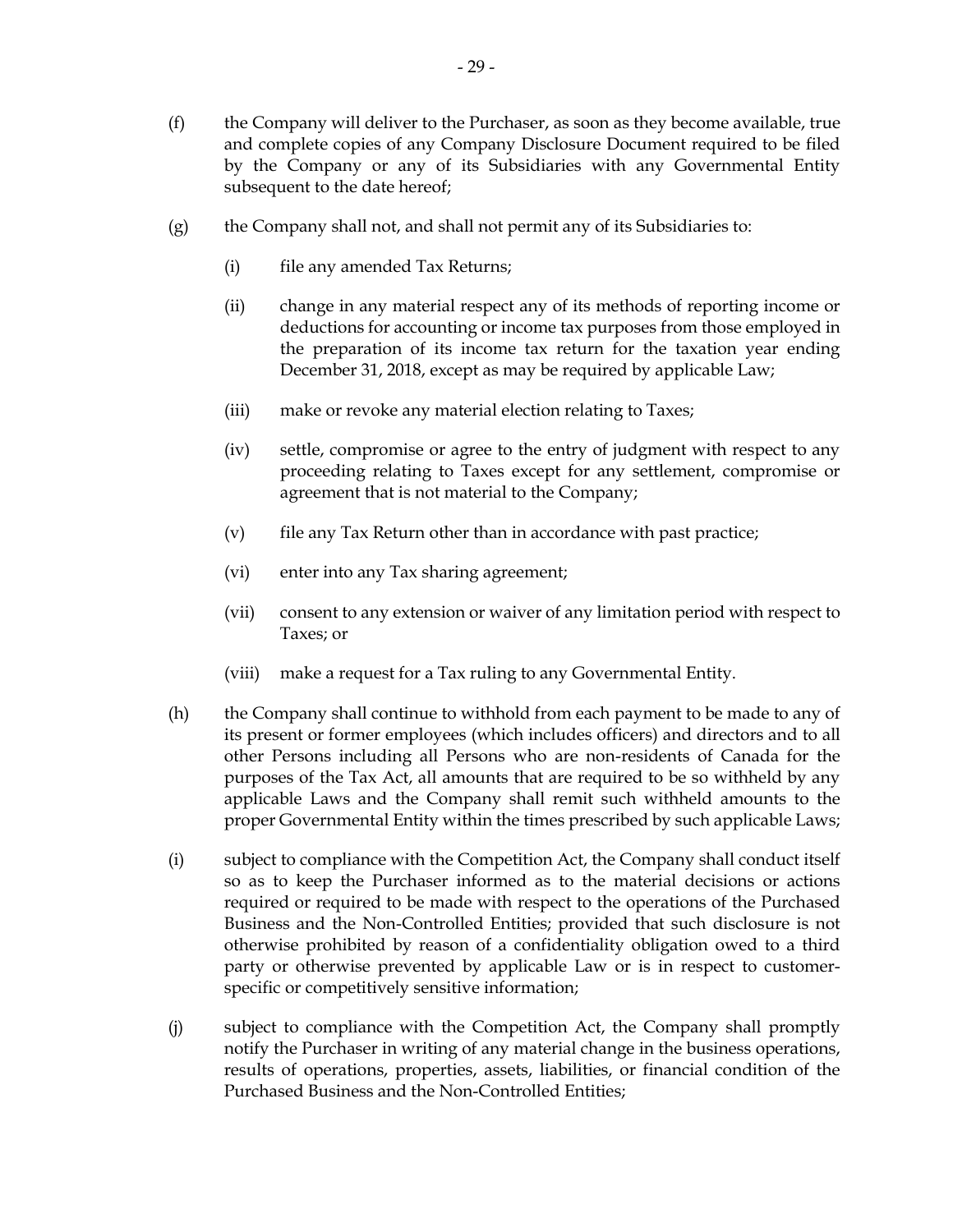- (k) the Company will make all necessary filings and applications under applicable Laws, including applicable Canadian Securities Laws, required to be made on the part of the Company in connection with the transactions contemplated herein and shall take all commercially reasonable action necessary to be in compliance with such applicable Laws;
- (l) the Company shall ensure that it has available funds to permit the payment of any amount that may become payable under [Article](#page-53-0) 8, having regard to its other liabilities and obligations, and shall take all such actions as may be necessary to ensure that it maintains such availability to ensure that it is able to pay such amount if and when required; and
- (m) the Company shall not agree, resolve, commit or undertake, or enter into or modify any contract, agreement, commitment or arrangement to, do any of the matters prohibited in this Section [5.2.](#page-28-0)

Nothing in this Agreement is intended to or shall result in the Purchaser exercising material influence over the operations of the Company or any of its Subsidiaries, particularly in relation to operations in which the Parties compete or would compete, but for this Agreement, with each other, prior to the Effective Date.

# **5.3 Covenants Regarding Employment and Benefits Matters**

- (a) The Company covenants and agrees that during the period from the date of this Agreement until the earlier of the Effective Date and the time that this Agreement is terminated in accordance with its terms, unless otherwise (i) consented to in writing by the Purchaser (such consent to be subject to applicable Law and not be unreasonably withheld, conditioned or delayed); (ii) required by applicable Laws; (iii) required or expressly permitted or specifically contemplated by this Agreement or the Arrangement; or (iv) set forth in the Company Disclosure Letter:
	- (i) except as provided in Section [2.7,](#page-23-0) the Company shall not, and the Company Board and its committees shall not, use any discretion which may be available to them under the terms of the Company Share Option Plan, the Company MTIP, any Company Share Option or any Company Awards, to accelerate the vesting of any Company Share Options or Company Awards granted pursuant to the Company Share Option Plan or Company MTIP, as applicable, and all payouts of the Company DSUs, Company Share Options and Company Awards granted pursuant to the Company DSUP, Company Share Option Plan or Company MTIP, as applicable, shall be determined in accordance with Section [2.7](#page-23-0) hereof;
	- (ii) the Company shall not, and shall cause each of its Subsidiaries not to:
		- (A) except as required (or deemed to have been granted) under the terms and conditions of the Company DSUP or the Company MTIP, as applicable, issue, award or grant any Company DSUs, Company Share Options, Company Awards or any securities or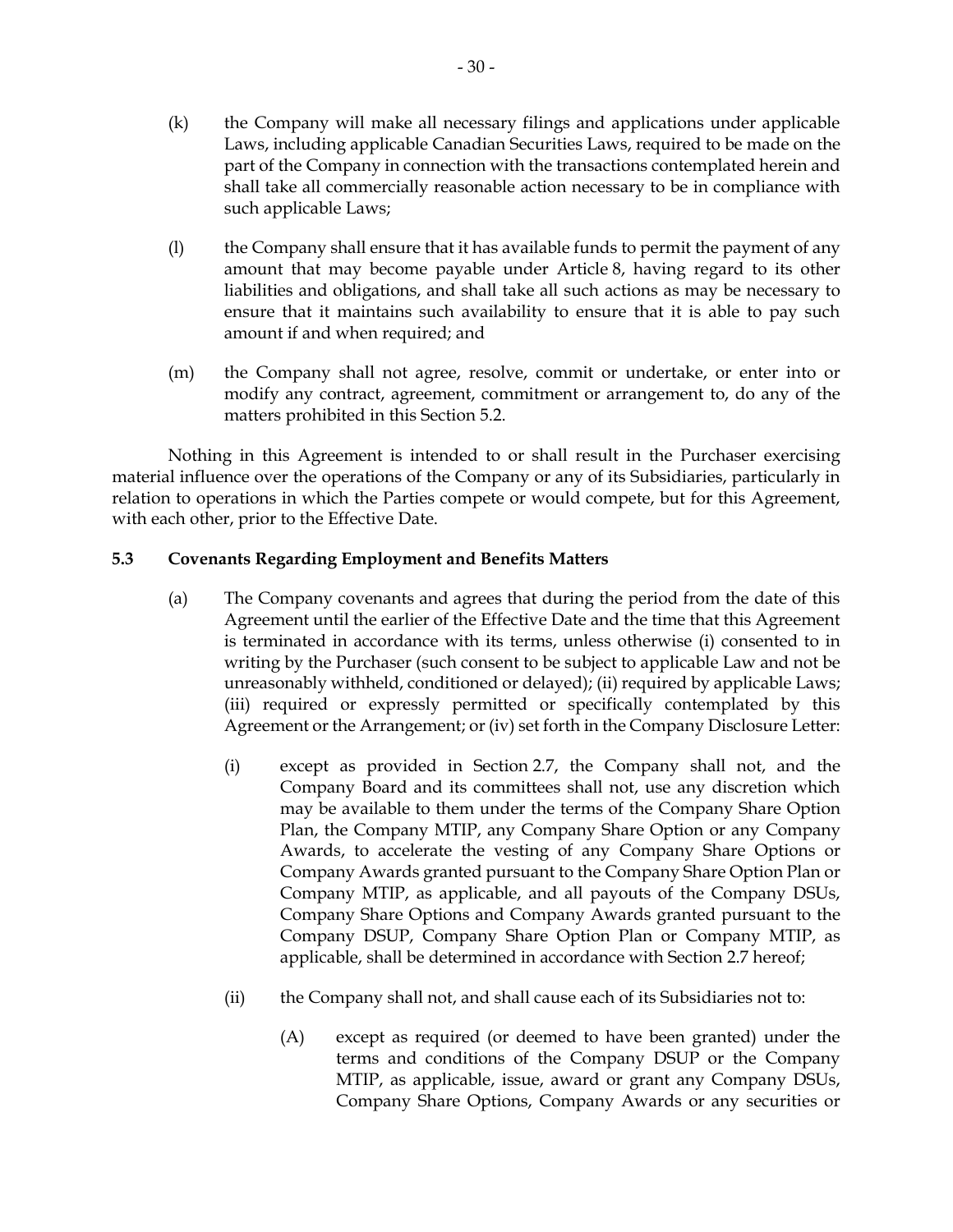other instruments or equity-based compensation providing similar benefits;

- (B) except as may be required pursuant to existing employment, collective bargaining, pension, supplemental pension or termination policies or agreements (each of which are in writing and copies of which have been provided to the Purchaser prior to the date hereof), (1) grant, accelerate, increase or otherwise amend any payment, award, compensation or other benefit payable in any form to any officer, director, consultant or employee, (2) make or agree to make any loan to any officer, director, consultant or employee, (3) grant, accelerate, increase or otherwise amend the amount, value or terms of any change of control, severance, separation, retention or termination pay to, or enter into any employment, change of control, severance, retention or termination agreement with any officer, director, consultant or employee of the Company or any of its Subsidiaries, or (4) take or propose any action to effect any of the foregoing; or
- (C) grant any general salary increases, except in the ordinary course of business or as may be required pursuant to the terms of an existing employment agreement or collective bargaining agreement;
- (b) Following the Effective Date, the Purchaser covenants and agrees to recognize, or cause the Company to recognize, each Company Employee's past service with the Company or any of its Subsidiaries and any previously recognized service with any predecessor of the Company or any of its Subsidiaries, including for the purposes of determining eligibility for any entitlements to vacation, notice of termination (or pay in lieu thereof), severance, benefit plans, retirement plans and pensions plans; and
- (c) Following the Effective Date, the Purchaser shall cause the Company or its relevant Subsidiary to be responsible for all liabilities and obligations relating to the employment of the Company Employees or the termination thereof, including liabilities with respect to notice of termination (or pay in lieu thereof) and severance.

# <span id="page-34-0"></span>**5.4 Mutual Covenants**

Each of the Parties covenants and agrees that during the period from the date of this Agreement until the earlier of the Effective Date and the time that this Agreement is terminated in accordance with its terms:

(a) subject to the terms and conditions of this Agreement (including Section [5.4](#page-34-0)[\(d\)\)](#page-37-0), it shall use its commercially reasonable efforts to, and shall cause its Subsidiaries to use their commercially reasonable efforts to, satisfy (or cause the satisfaction of) the conditions precedent to its obligations hereunder as set forth in [Article](#page-44-0) 6 and to take, or cause to be taken, all other actions and to do, or cause to be done, all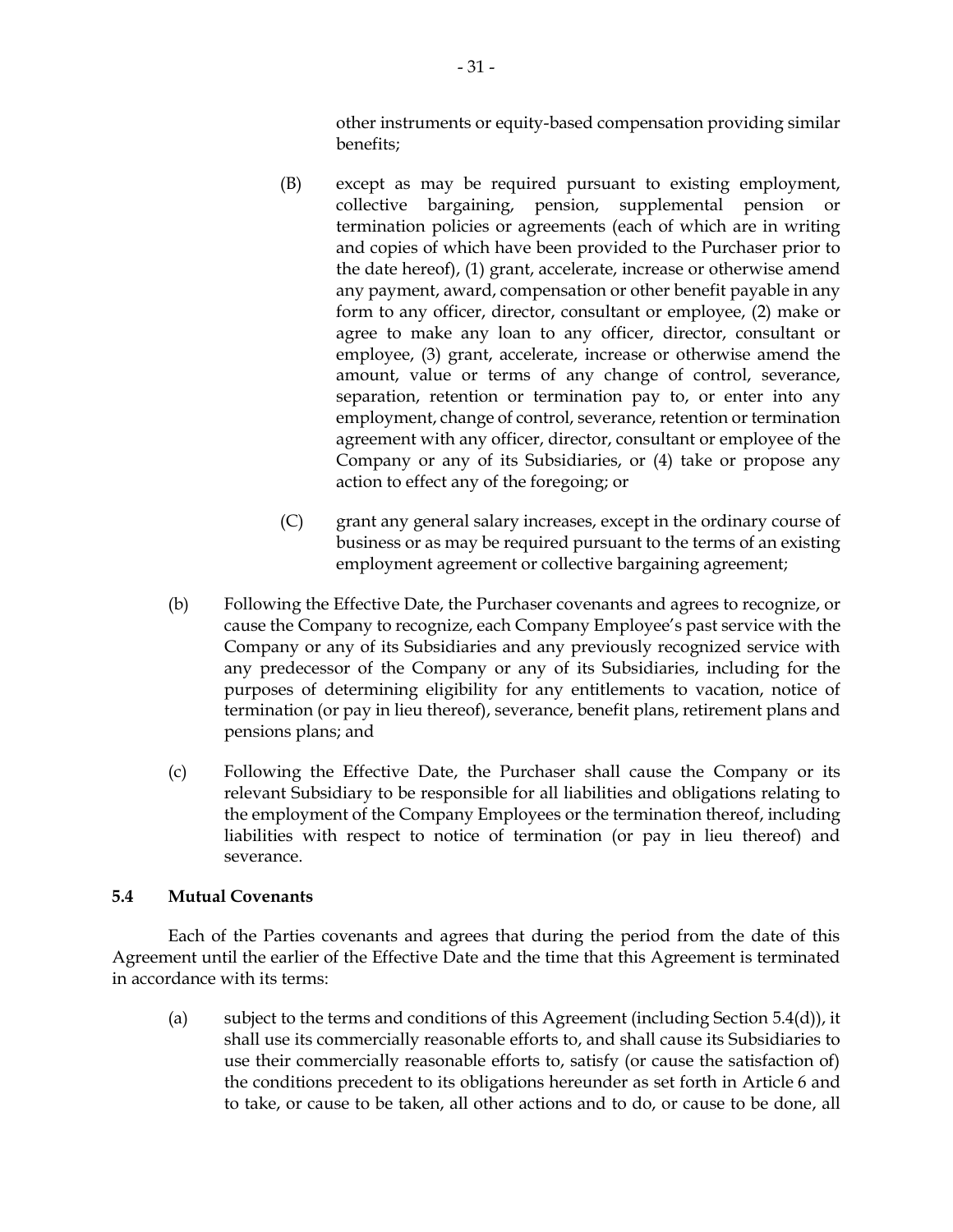other things necessary, proper or advisable under and in accordance with all applicable Laws to complete and give effect to the Arrangement as soon as reasonably practicable, including using its commercially reasonable efforts to promptly:

- <span id="page-35-0"></span>(i) obtain all waivers, consents and approvals required to be obtained by it from parties to loan agreements, leases and other contracts in order to maintain such loan agreements, leases and other contracts in full force and effect following completion of the Arrangement, including, without limitation, sending requests for consent to the Arrangement to the lender(s) under each of (i) the revolving credit facility dated October 25, 2018 among, *inter alios*, the Company and Royal Bank of Canada; (ii) the operating credit facility dated October 25, 2018 among, *inter alios*, the Company and Royal Bank of Canada; and (iii) the amended and restated credit agreement dated May 4, 2018 among, *inter alios*, Pacific Northern Gas Ltd. and Bank of Montreal (each, a "**Specified Lender Consent**"), in each case as soon as reasonably practicable following the date of this Agreement but in no event later than five Business Days following the date of this Agreement, in each case, on terms that are satisfactory to the Purchaser, acting reasonably, and, in the case of the Company, without paying, and without committing the Company or the Purchaser to pay, any consideration or incur any liability or obligation without the prior written consent of the Purchaser, not to be unreasonably withheld, conditioned or delayed;
- (ii) obtain all necessary material exemptions, consents, approvals and authorizations as are required to be obtained by it under all applicable Laws, including, without limitation, the PPA Consent;
- (iii) defend all lawsuits or other legal, regulatory or other proceedings against it (or if applicable, its directors or officers) challenging or affecting the Arrangement or this Agreement, and oppose, lift or rescind any injunction or restraining order or other order or action seeking to stop, or otherwise adversely affecting the ability of the Parties to consummate, the Arrangement, provided that neither the Company nor any of its Subsidiaries will consent to the entry of any judgment or settlement with respect to any such proceeding without the prior written approval of the Purchaser, not to be unreasonably withheld, conditioned or delayed;
- (iv) fulfill all conditions and satisfy all provisions of this Agreement and the Arrangement, including delivery of the certificates of their respective officers contemplated by Section [6.2](#page-45-0) and Section [6.3;](#page-47-1) and
- (v) carry out the terms of the Interim Order and the Final Order applicable to it and comply with all requirements imposed by applicable Laws on it or its Subsidiaries with respect to this Agreement or the Arrangement;
- (b) it shall cooperate with the other Party in connection with the performance by it and its Subsidiaries of their obligations under this Section [5.4,](#page-34-0) including providing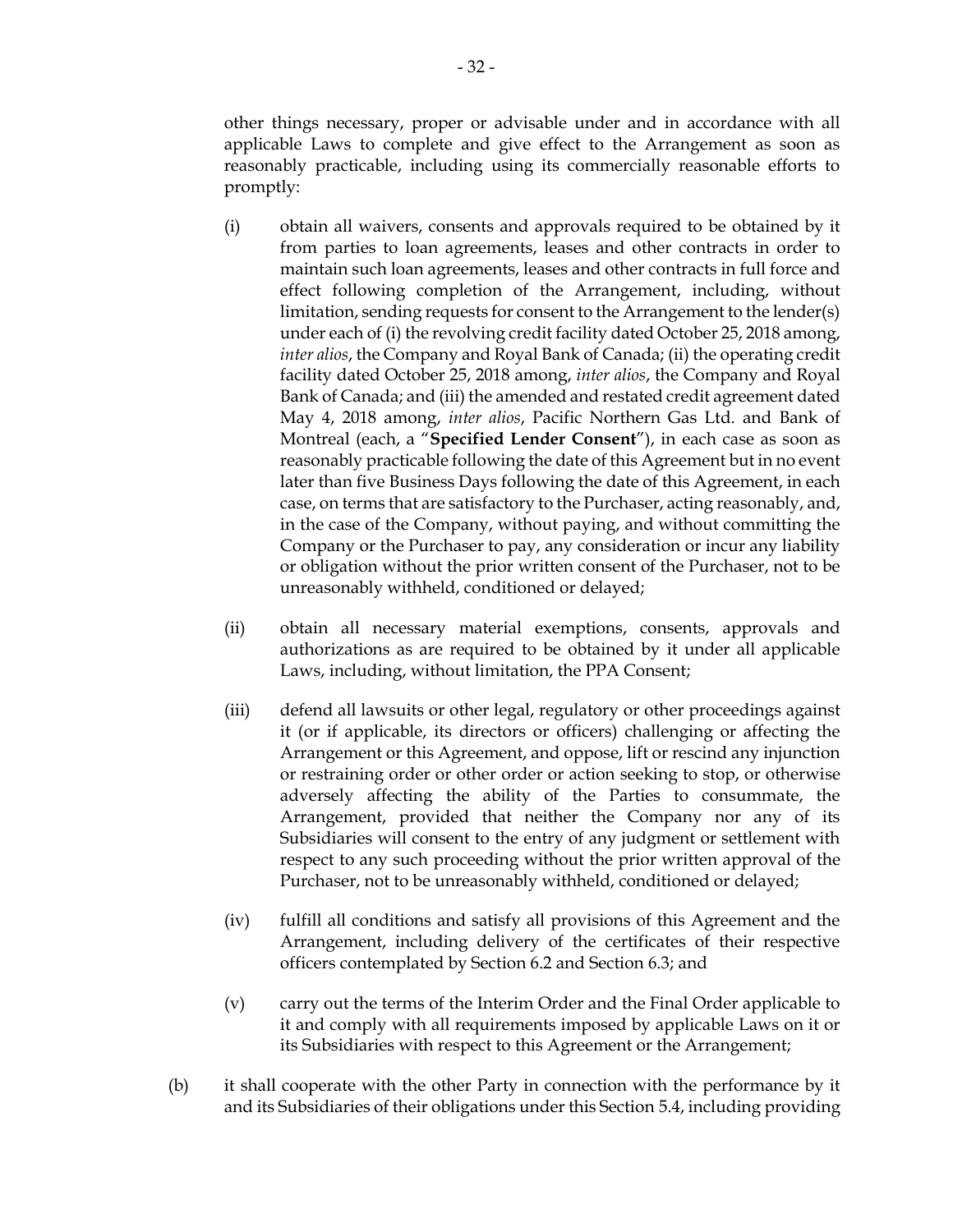regular status updates on its progress in obtaining any Regulatory Approval to the other Party as and when requested by the other Party, and permitting the other Party and its legal counsel a reasonable opportunity to review in advance, and to provide comments on, any proposed communications of any nature with a Governmental Entity, which comments shall be considered and given due regard;

- <span id="page-36-0"></span>(c) it shall use commercially reasonable efforts to, and shall cause its Subsidiaries to use commercially reasonable efforts to, satisfy (or cause the satisfaction of) the condition precedent set forth in Section [6.1\(d\)](#page-45-0) and Section [6.1\(e\),](#page-45-1) including, subject to Section [5.4](#page-34-0)[\(d\),](#page-37-0) using commercially reasonable efforts to:
	- (i) obtain all Regulatory Approvals;
	- (ii) cooperate fully with the other Party and such other Party's legal counsel, recognizing that certain competitively sensitive information may be exchanged only on an external counsel-only basis and in accordance with the Confidentiality Agreement and any other subsequent written agreement that addresses confidentiality between the Parties;
	- (iii) as promptly as possible, but in any event within 30 business days of the date hereof, unless otherwise mutually agreed to in writing, make all necessary notifications or applications in respect of Regulatory Approvals, including (A) the notification required under subsection 114(1) of the Competition Act (and the Purchaser shall also file with the Commissioner a request for an advance ruling certificate or, in lieu thereof, a no-action letter either prior to or simultaneously with the submission of its notification), (B) the application for approval pursuant to section 27 of the GUA to the AUC, and (C) the application for approval pursuant to section 54 of the UCA to the BCUC, and the Parties shall supply as promptly as practicable any additional information or documentary materials that may be required or as the Parties or their legal counsel agree may be advisable pursuant to the Competition Act, the AUC Approval, the BCUC Approval or any similar Laws;
	- (iv) certify completeness of its response to any supplementary information request received under subsection 114(2) of the Competition Act, in respect of the Arrangement as promptly as practicable after the date of issuance of any such supplementary information request, but in no event later than 90 days after such issuance, unless otherwise mutually agreed to in writing, and to take all actions necessary to assert, defend and support its certification of the completeness of its response to such supplementary information request;
	- (v) respond promptly to all requests for information made by a Governmental Entity in respect of obtaining a Regulatory Approval; and
	- (vi) prepare and file, as promptly as practicable, all documentation to effect all necessary notices, reports and other filings and to obtain as promptly as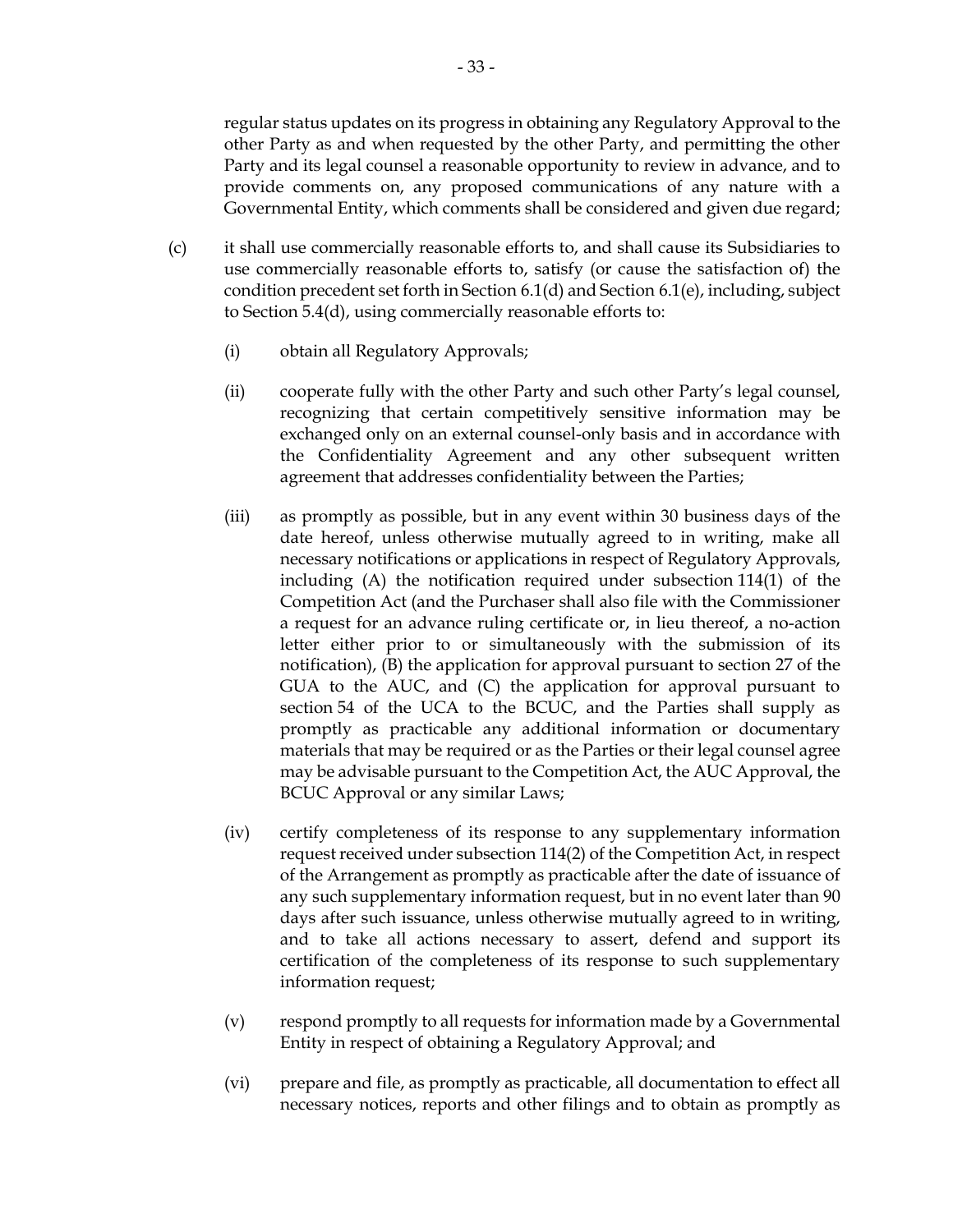practicable all consents, registrations, approvals, and authorizations in respect of the Regulatory Approvals;

- <span id="page-37-0"></span>(d) in connection with obtaining the Key Regulatory Approvals by no later than the Outside Date, Section [5.4\(a\)](#page-34-1) and Section [5.4\(c\)](#page-36-0) shall require the Purchaser and its Subsidiaries to take all reasonable measures to obtain the Key Regulatory Approvals;
- (e) except as required by Law, it shall not engage in any meetings or material communications with any Governmental Entity in relation to the Key Regulatory Approvals or the Arrangement, without legal counsel for the other Party being advised of same, and having been given the opportunity to participate in such meetings or communications, and in any event shall immediately notify and provide copies to the other Party's legal counsel of any communications to or from a Governmental Entity in relation to the Arrangement;
- (f) subject to Section [5.4](#page-34-0)[\(d\),](#page-37-0) it shall not, directly or indirectly, wilfully or intentionally take any action, refrain from taking any action or permit any action to be taken or not taken, which is inconsistent with this Agreement or which would or would reasonably be expected to cause any condition set forth in [Article](#page-44-0) 6 not to be satisfied or otherwise significantly impede the consummation of the Arrangement, or that will have, or which would reasonably be expected to have, the effect of materially delaying, impairing or impeding the granting of the Regulatory Approvals;
- (g) except for non-substantive communications with securityholders or documents filed by the Company on SEDAR, and subject to its obligations under Section [2.10,](#page-25-0) it shall furnish promptly to the other Party or its legal counsel, a copy of each notice, report, schedule or other document delivered, filed or received by it in connection with: (i) the Arrangement; (ii) any filings under applicable Laws in connection with the transactions contemplated hereby; and (iii) any dealings with Governmental Entities in connection with the transactions contemplated hereby; and
- (h) it shall promptly notify the other Party in writing of any material complaints, investigations or hearings (or communications indicating that the same may be contemplated) by any Governmental Entity or third party relating to the transactions contemplated herein.

## **5.5 Access to Information; Confidentiality**

From the date hereof until the earlier of the Effective Date and the termination of this Agreement, the Company shall, and shall cause its Subsidiaries and Representatives to, subject to all applicable Laws and any confidentiality obligations owed by the Company to a third party or in respect to customer-specific or competitively sensitive information and in accordance with the Confidentiality Agreement and any other subsequent written agreement that addresses confidentiality between the Parties, afford to the Purchaser and the Representatives of the Purchaser reasonable access at all reasonable times to their officers, employees, agents, properties,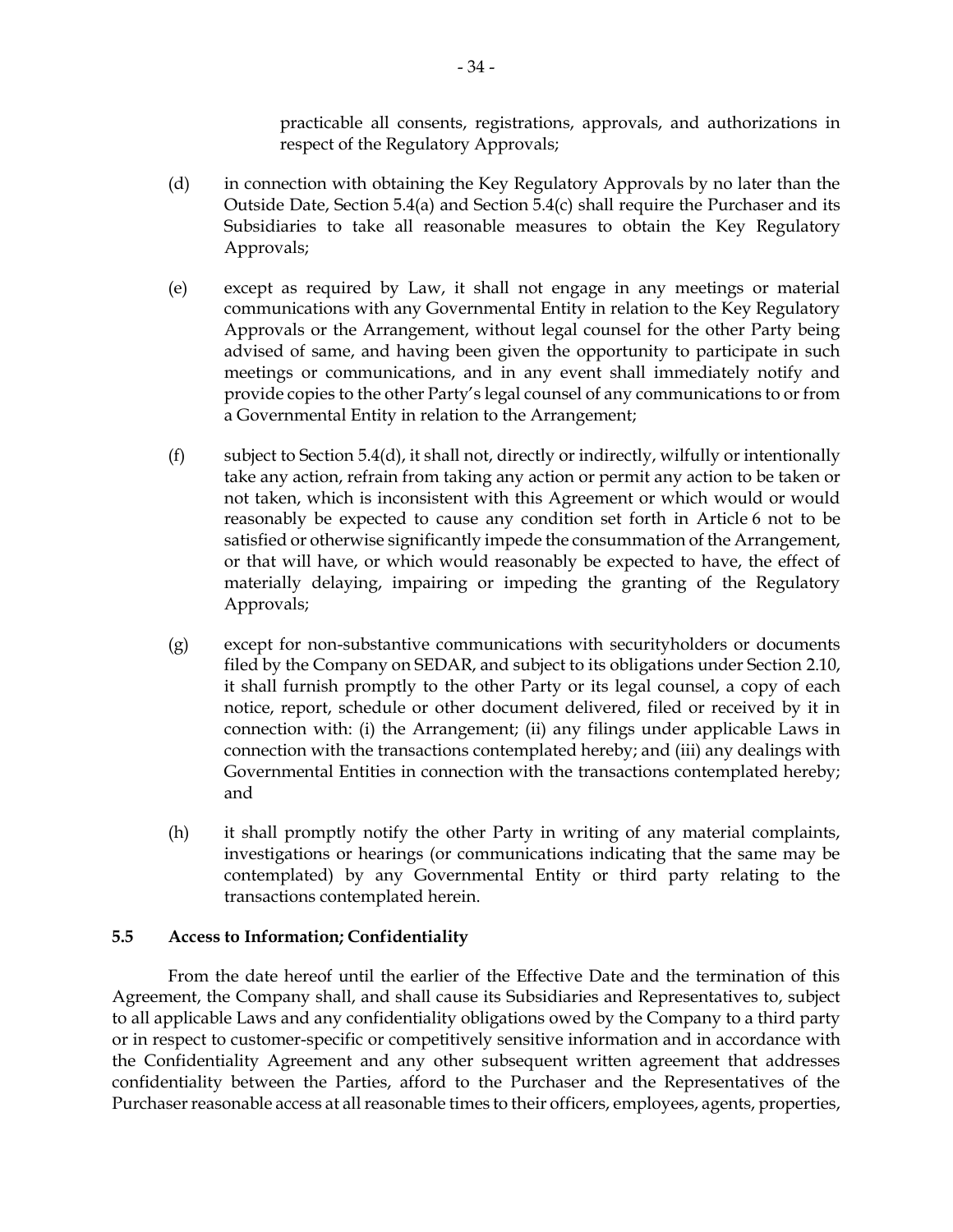books, records and contracts (but which shall not include any right of the Purchaser's Representatives to attend the Company's regular operations meetings), and shall furnish the Purchaser with all data and information as the Purchaser may reasonably request, subject to any confidentiality obligations owed by the Company to a third party, in respect to customer-specific or competitively sensitive information, the conditions contained in the Confidentiality Agreement and any other subsequent written agreement that addresses confidentiality between the Parties, in order to permit the Purchaser to be in a position to expeditiously and efficiently continue the businesses and operations of the Purchaser and its Subsidiaries and the Company and its Subsidiaries immediately upon, but not prior to, the Effective Date.

#### <span id="page-38-0"></span>**5.6 Insurance and Indemnification**

- (a) The Purchaser agrees that it will maintain in effect, or will cause the Company or its successors to maintain in effect, without any reduction in scope or coverage for six years from the Effective Time customary policies of directors' and officers' liability insurance providing protection comparable to the current protection provided by the policies maintained by the Company and its Subsidiaries as are in effect immediately prior to the Effective Time and providing coverage on a "trailing" or "run-off" basis for all present and former directors and officers of the Company with respect to claims arising from facts or events which occurred prior to the Effective Time. Furthermore, prior to the Effective Time, the Company may, in the alternative, with the consent of the Purchaser, not to be unreasonably withheld, conditioned or delayed, purchase run-off directors' and officers' liability insurance for a period of up to six years from the Effective Time; provided that the cost of such policies shall not exceed 250% (such amount, the "**Base Premium**") of the Company's current annual aggregate premium for policies currently maintained by the Company or its Subsidiaries; provided further, however, that if such insurance can only be obtained at a premium in excess of the Base Premium, the Company may purchase the most advantageous policies of directors' and officers' liability insurance reasonably available for an annual premium not to exceed the Base Premium, and the Purchaser shall, or shall cause the Company and its Subsidiaries to, maintain such coverage for six years from the Effective Date, and in such event none of the Purchaser, the Company or any successor of the Company will have any further obligation under this Section 5.6(a).
- (b) The Purchaser agrees that all rights to indemnification or exculpation now existing in favour of present and former officers and directors of the Company shall survive completion of the Arrangement and shall continue in full force and effect for a period of not less than six years from the Effective Date. Any right to indemnification pursuant to this Section [5.6](#page-38-0) shall not be amended, repealed or otherwise modified at any time in a manner that would adversely affect the rights of such present and former officers and directors of the Company as provided herein.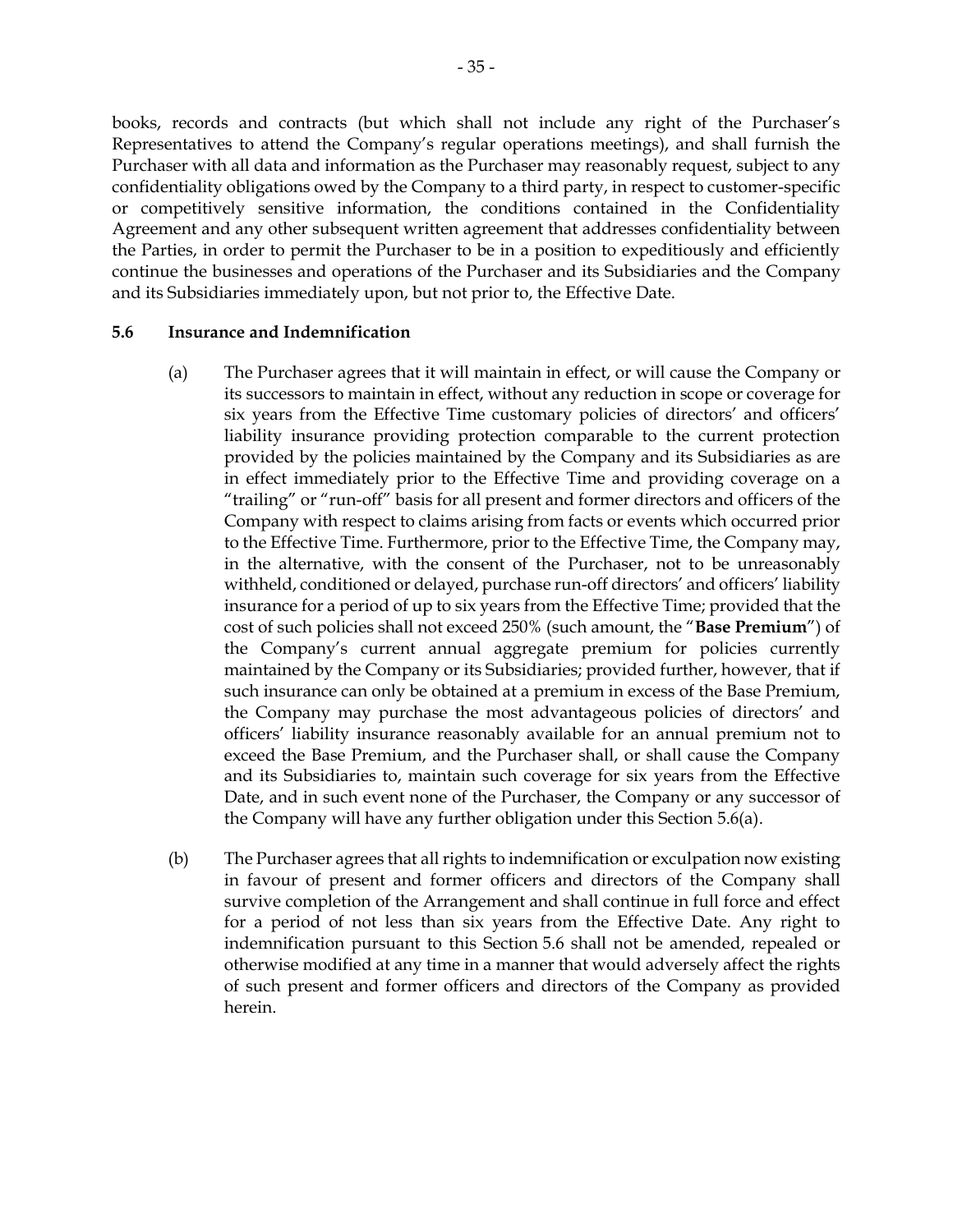### <span id="page-39-0"></span>**5.7 Privacy Issues**

- (a) For the purposes of this Section [5.7,](#page-39-0) the following definitions shall apply:
	- (i) "**applicable law**" means, in relation to any Person, transaction or event, all applicable provisions of Laws by which such Person is bound or having application to the transaction or event in question, including applicable privacy laws;
	- (ii) "**applicable privacy laws**" means any and all applicable Laws relating to privacy and the collection, use and disclosure of Disclosed Personal Information in all applicable jurisdictions, including, as applicable, the *Personal Information Protection and Electronic Documents Act* (Canada) and/or any comparable federal or provincial law including the *Personal Information Protection Act* (Alberta); and
	- (iii) "**Disclosed Personal Information**" means information (other than business contact information when used or disclosed for the purpose of contacting such individual in that individual's capacity as an employee or an official of an organization and for no other purpose) about an identifiable individual disclosed or transferred to the Purchaser by the Company in accordance with this Agreement and/or as a condition of the Arrangement.
- (b) The Parties hereto acknowledge that they are responsible for compliance at all times with applicable privacy laws as such pertain to the collection, use or disclosure of Disclosed Personal Information.
- (c) Prior to the completion of the Arrangement, neither Party shall use or disclose the Disclosed Personal Information for any purposes other than those related to the performance of this Agreement and the completion of the Arrangement. After the completion of the transactions contemplated herein, a Party may only collect, use and disclose the Disclosed Personal Information for the purposes for which the Disclosed Personal Information was initially collected from or in respect of the individual to which such Disclosed Personal Information relates or for the completion of the transactions contemplated herein, unless (i) either Party shall have first notified such individual of such additional purpose, and where required by applicable law, obtained the consent of such individual to such additional purpose, or (ii) such use or disclosure is permitted or authorized by applicable law without notice to, or consent from, such individual.
- (d) Each Party acknowledges and confirms that the disclosure of the Disclosed Personal Information is necessary for the purposes of determining if the Parties shall proceed with the Arrangement, and that the Disclosed Personal Information relates solely to the carrying on of the business or the completion of the Arrangement.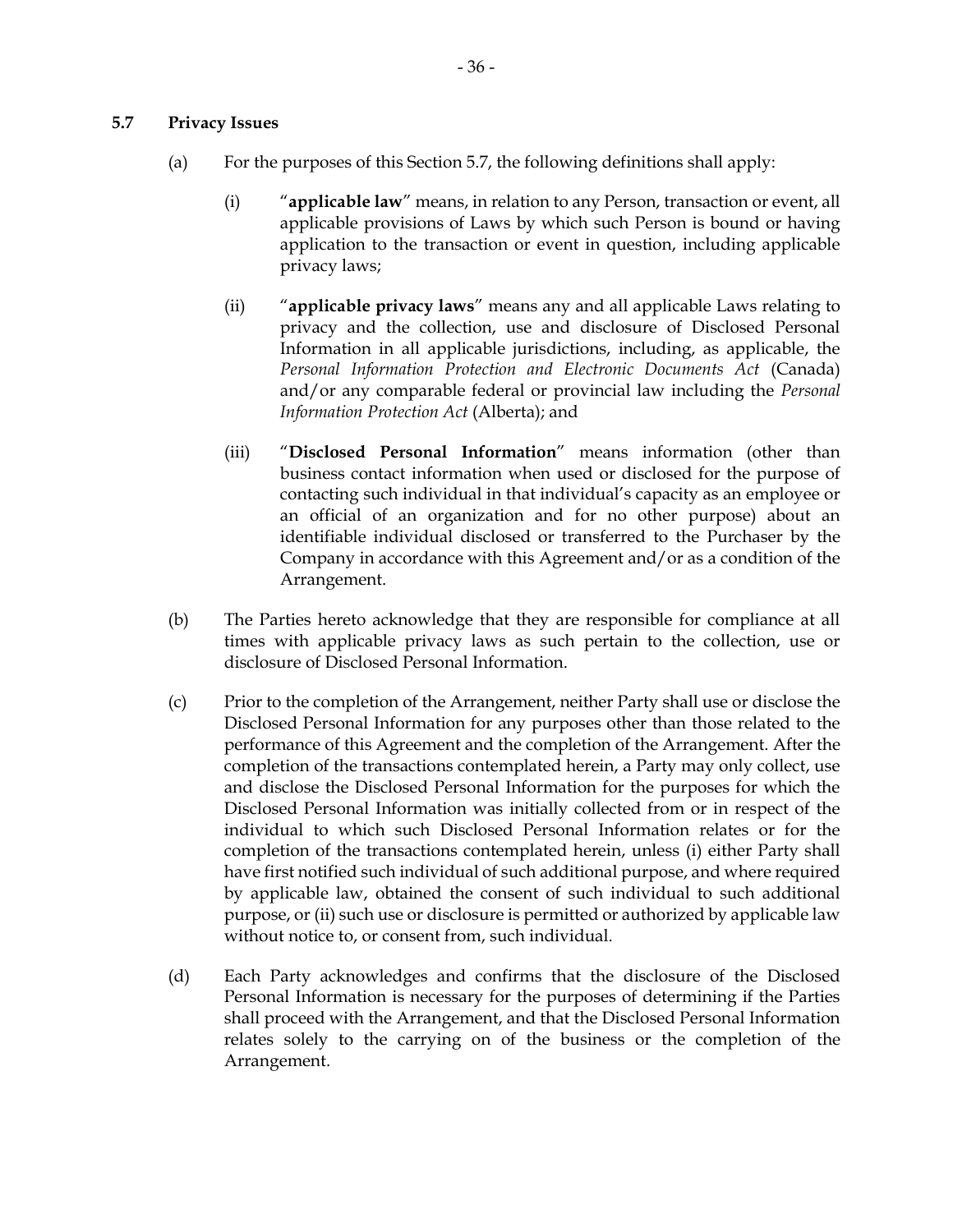- (e) Each Party acknowledges and confirms that it has taken and shall continue to take reasonable steps to, in accordance with applicable law, prevent accidental loss or corruption of the Disclosed Personal Information, unauthorized access to the Disclosed Personal Information, or unauthorized or unlawful collection, storage, disclosure, recording, copying, alteration, removal, deletion, use or other processing of such Disclosed Personal Information.
- (f) Subject to the following provisions, each Party shall at all times keep strictly confidential all Disclosed Personal Information provided to it, and shall instruct those employees or representatives responsible for processing such Disclosed Personal Information to protect the confidentiality of such information in a manner consistent with the Parties' obligations hereunder. Prior to the completion of the Arrangement, each Party shall take reasonable steps to ensure that access to the Disclosed Personal Information shall be restricted to those employees or representatives of the respective Party who have a *bona fide* need to access to such information in order to complete the Arrangement.
- (g) Should the Arrangement not proceed, the Purchaser shall forthwith cease all use of the Disclosed Personal Information acquired by it in connection with this Agreement and will return to the Company or, at the requesting Company's request, destroy in a secured manner, in accordance with applicable law, the Disclosed Personal Information (and any copies thereof) in its possession.

## **5.8 Financing Assistance**

- (a) Provided that the Specified Lender Consents have not been obtained (or have been withdrawn once obtained), the Company shall, and shall cause each of its Subsidiaries to, and each shall use commercially reasonable efforts to cause its Representatives to, provide such cooperation to the Purchaser and its affiliates as they may reasonably request in connection with the arrangements by the Purchaser to obtain, syndicate, market or arrange the closing and funding of any potential debt financing for an amount not to exceed the aggregate amount outstanding (in the case of any term facilities) or available (under any revolving facilities) under any arrangement(s) to which a Specified Lender Consent has become incapable of being obtained (provided that such request is made on reasonable notice), including, as so requested:
	- (i) participating in a reasonable number of meetings and due diligence sessions;
	- (ii) cooperating with the Purchaser and its affiliates in connection with applications to obtain such consents, approvals or authorizations from any Governmental Entity which may be reasonably necessary in connection with such potential debt financing and, including, promptly upon request and furnishing at least three business days prior to the Effective Date all documentation and other information required in connection with applicable "know your customer" and anti-money laundering and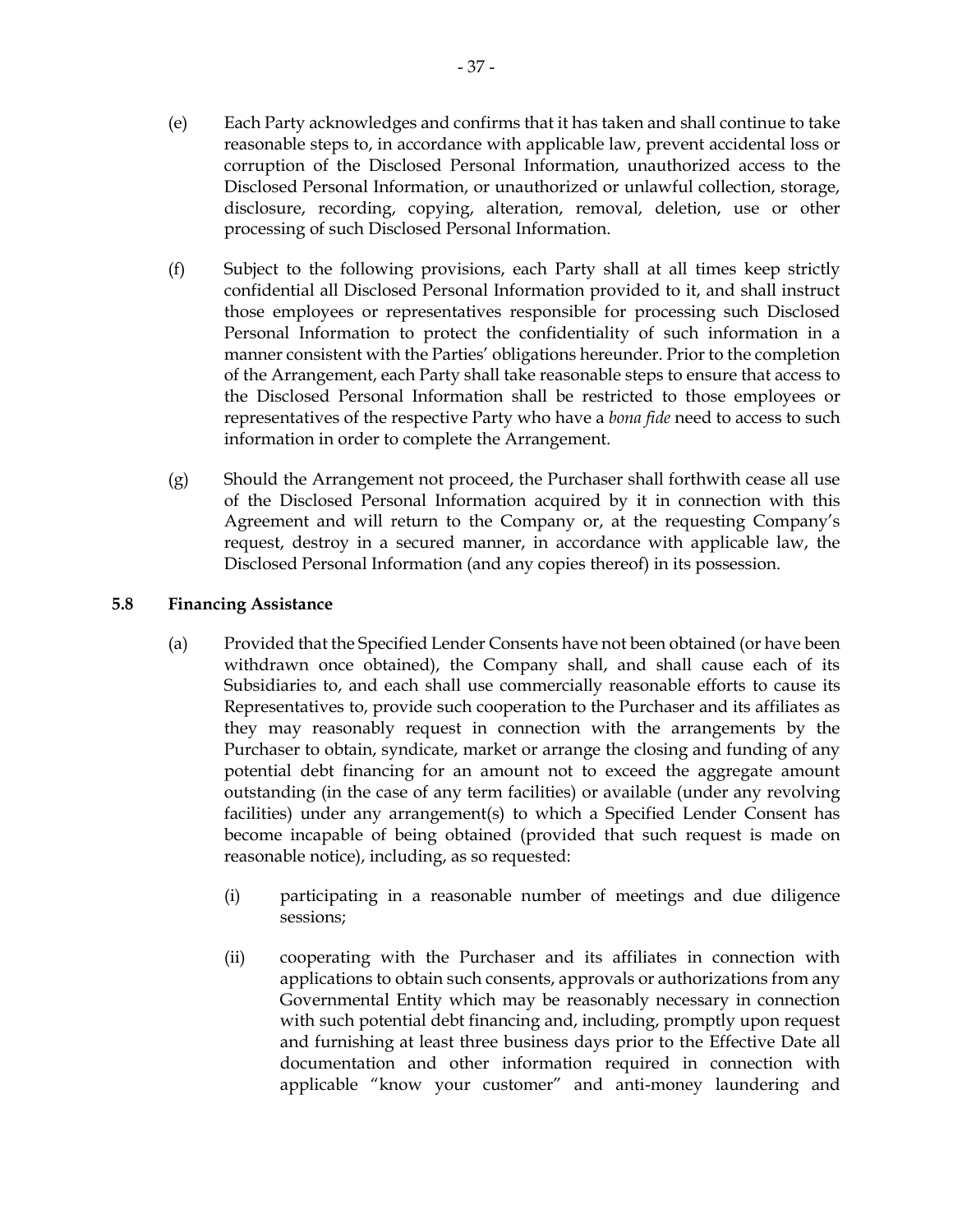proceeds of crime Laws (provided that such request is reasonably requested at least 15 business days prior to the Effective Date);

- (iii) executing and delivering any guarantees and other loan documents, indentures or other definitive financing documents and customary closing deliverables as may be reasonably requested by the Purchaser or its affiliates, provided that any obligations contained in such documents shall be effective no earlier than as of the Effective Time;
- (iv) obtaining payout letters and guarantee releases, in each case, which are required as conditions precedent to the debt financing or the definitive agreement related thereto, with evidence of such payoff and release, as applicable, in a form satisfactory to the Purchaser, acting reasonably;
- (v) furnishing to the Purchaser as promptly as reasonably practicable all available financial and other reasonably required or customary information regarding the Company, any of its Subsidiaries or any combination of such Persons;
- (vi) assisting the Purchaser in the preparation of reasonably required authorization letters with respect to information memoranda and packages and lender and investor presentations in connection with such potential debt financing and participate in a customary and reasonable number of presentations, road shows and similar sessions in connection with such potential debt financing; and
- (vii) using reasonable efforts to cause the Company's independent auditors to cooperate with such potential debt financing, including by providing required accountant's comfort letters in customary form (including "negative assurance") and any required consents from the Company's independent auditors,

in any case so long as:

- (viii) it is acknowledged and agreed by the Purchaser that in no event shall the receipt or availability of any debt financing be a condition to completing the Arrangement or any of the obligations of Purchaser hereunder;
- (ix) such requested cooperation or financing does not unreasonably interfere with or disrupt the ongoing operations of the Company and its Subsidiaries;
- (x) such requested cooperation or potential debt financing does not impair, delay or prevent the satisfaction of any conditions set forth in [Article](#page-44-1) 6;
- (xi) such requested cooperation or potential debt financing does not impair, delay or prevent the consummation of the transactions contemplated by this Agreement;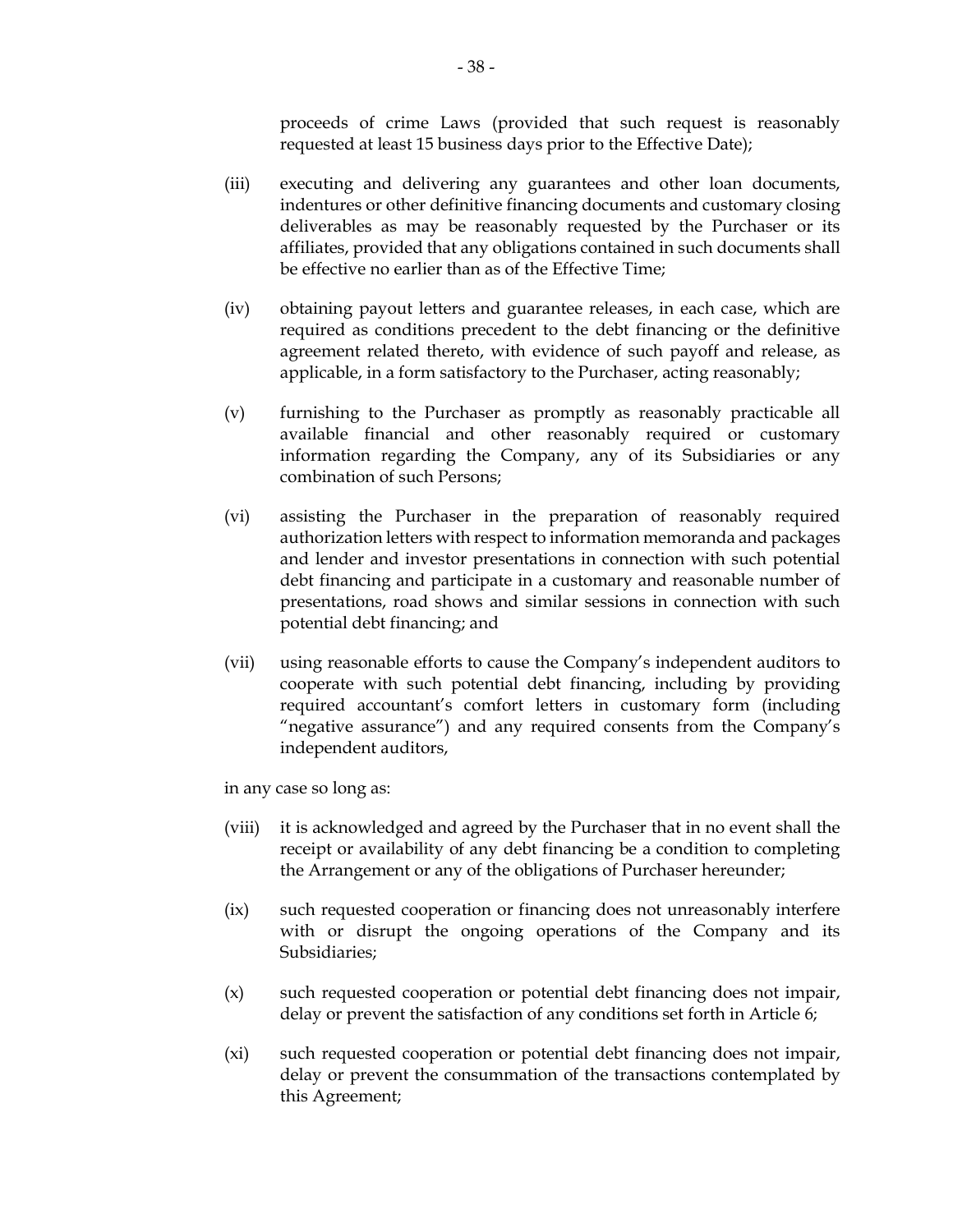- (xii) such requested cooperation or potential debt financing does not require the Company to obtain the approval of the Company Shareholders or any other securityholders of the Company;
- (xiii) the Company shall not be required to provide, or cause any of its Subsidiaries to provide, cooperation that involves any binding commitment by the Company or any of its Subsidiaries, which commitment is not conditional on the completion of the Arrangement and does not terminate without liability to the Company or its Subsidiaries upon the termination of this Agreement;
- <span id="page-42-1"></span>(xiv) the Purchaser reimburses the Company for all reasonable documented outof-pocket costs incurred by the Company or any of its Subsidiaries in connection with any such cooperation undertaken at the request of the Purchaser and indemnifies the Company, its affiliates and their respective officers, directors, employees, agents, advisors and representatives for all direct and indirect liabilities, losses, Taxes, damages, claims, costs, expenses, interest awards, judgments and penalties that are suffered or incurred as a consequence of any such cooperation undertaken at the request of the Purchaser;
- (xv) such requested cooperation or potential debt financing does not require the Company to assume liability for any offering memorandum, private placement memorandum or similar offering document;
- (xvi) such requested cooperation or potential debt financing does not require the directors, officers, employees or agents of the Company or its Subsidiaries to take any action in any capacity other than as a director, officer or employee;
- (xvii) such requested cooperation or potential debt financing does not require the Company or any of its Subsidiaries to disclose any information that in their reasonable judgment would violate any of their obligations or any other Persons obligations with respect to confidentiality; and
- (xviii) such requested cooperation does not require the Company or any of its Subsidiaries to take any action that would reasonably be expected to conflict with, or result in any violation or breach of, or default (with or without notice or lapse of time, or both) under, the certificate of incorporation or by-laws or other comparable organizational documents of Company or any of its Subsidiaries or any applicable Laws.

## <span id="page-42-0"></span>**5.9 Pre-Acquisition Reorganization**

(a) Subject to Section [5.9\(b\),](#page-43-0) the Company agrees that, upon request of the Purchaser, the Company shall use commercially reasonable efforts to: (i) perform such reorganizations of its corporate structure, capital structure, business, operations and assets or such other transactions as the Purchaser may request, acting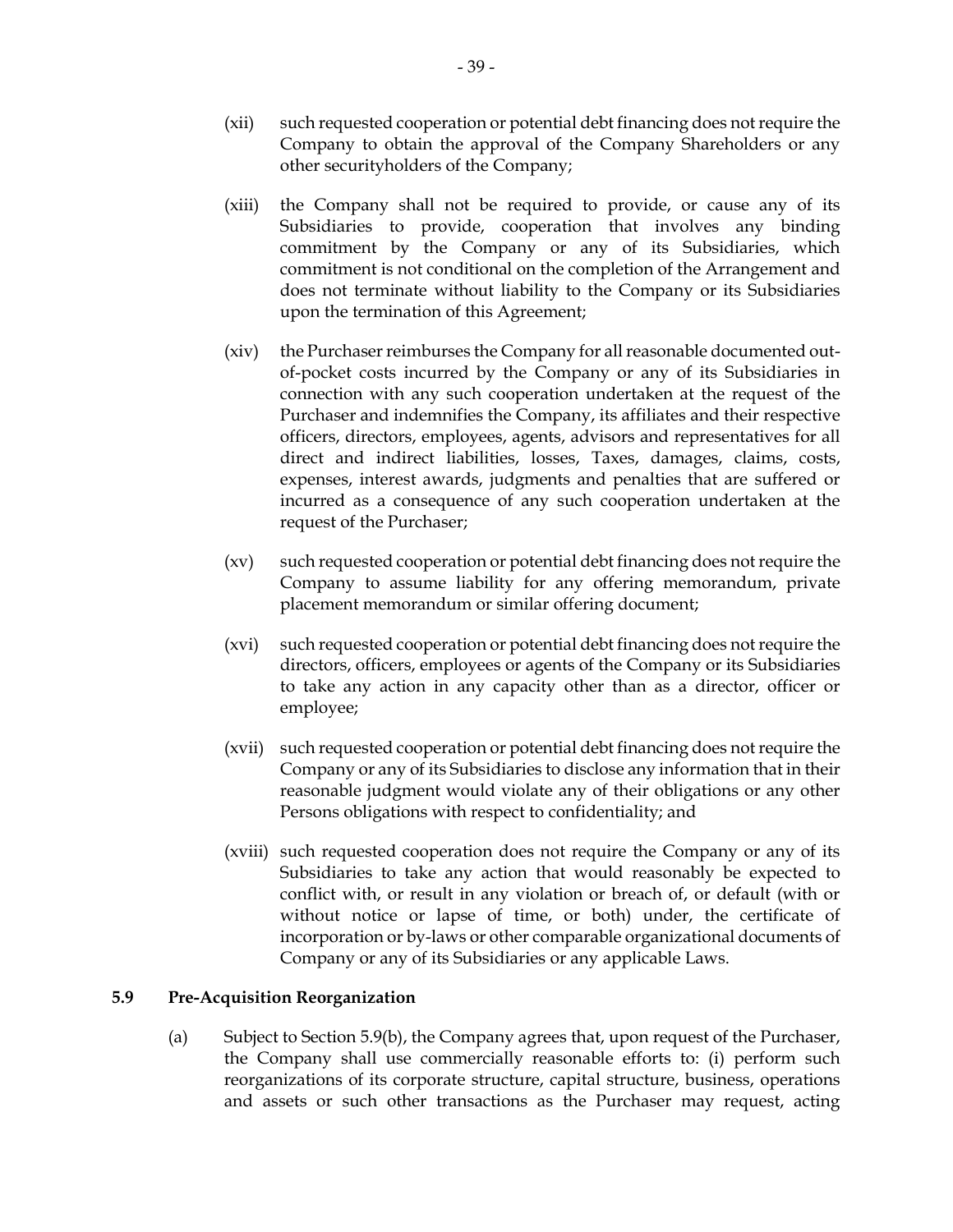reasonably (each, a "**Pre-Acquisition Reorganization**"), and (ii) cooperate with the Purchaser and its advisors to determine the nature of the Pre-Acquisition Reorganizations that might be undertaken and the manner in which they would most effectively be undertaken.

- <span id="page-43-0"></span>(b) The Company will not be obligated to participate in any Pre-Acquisition Reorganization under Section [5.9\(a\)](#page-42-0) unless such Pre-Acquisition Reorganization:
	- (i) is not prejudicial to the Company or the Company Shareholders or any other securityholder of the Company in any material respect;
	- (ii) does not impair, impede, delay or prevent the satisfaction of any conditions set forth in [Article](#page-44-1) 6 or the ability of the Company or the Purchaser to consummate, and will not delay the consummation of, the Arrangement;
	- (iii) can be effected as close as reasonably practicable prior to the Effective Time and, in any event, following receipt of the Key Regulatory Approvals;
	- (iv) will not require approval from any Governmental Entity;
	- (v) does not require the Company or any of its Subsidiaries to take any action that could reasonably be expected to result in Taxes being imposed on, or any adverse Tax or other consequences to, the Company Shareholders or any other securityholder of the Company incrementally greater than the Taxes or other consequences to such party in connection with the completion of the Arrangement in the absence of action being taken pursuant to Section [5.9\(a\);](#page-42-0)
	- (vi) does not result in any breach by the Company or any of its Subsidiaries of any material contract or any breach by the Company or any of its Subsidiaries of their respective constating documents, organizational documents or Law;
	- (vii) does not, in the opinion of the Company, acting reasonably, interfere with the ongoing operations of the Company or any of its Subsidiaries;
	- (viii) will not have an adverse effect on the Company or any of its Subsidiaries or their respective businesses or assets in any material respect;
	- (ix) does not require the directors, officers, employees or agents of the Company or its Subsidiaries to take any action in any capacity other than as a director, officer, employee or agent; and
	- (x) does not become effective unless the Purchaser has waived or confirmed in writing the satisfaction of all conditions in its favour unde[r Article](#page-44-1) 6 and shall have confirmed in writing that each of them is prepared to promptly and without condition (other than compliance with Section [5.9\(a\)\)](#page-42-0) proceed to effect the Arrangement.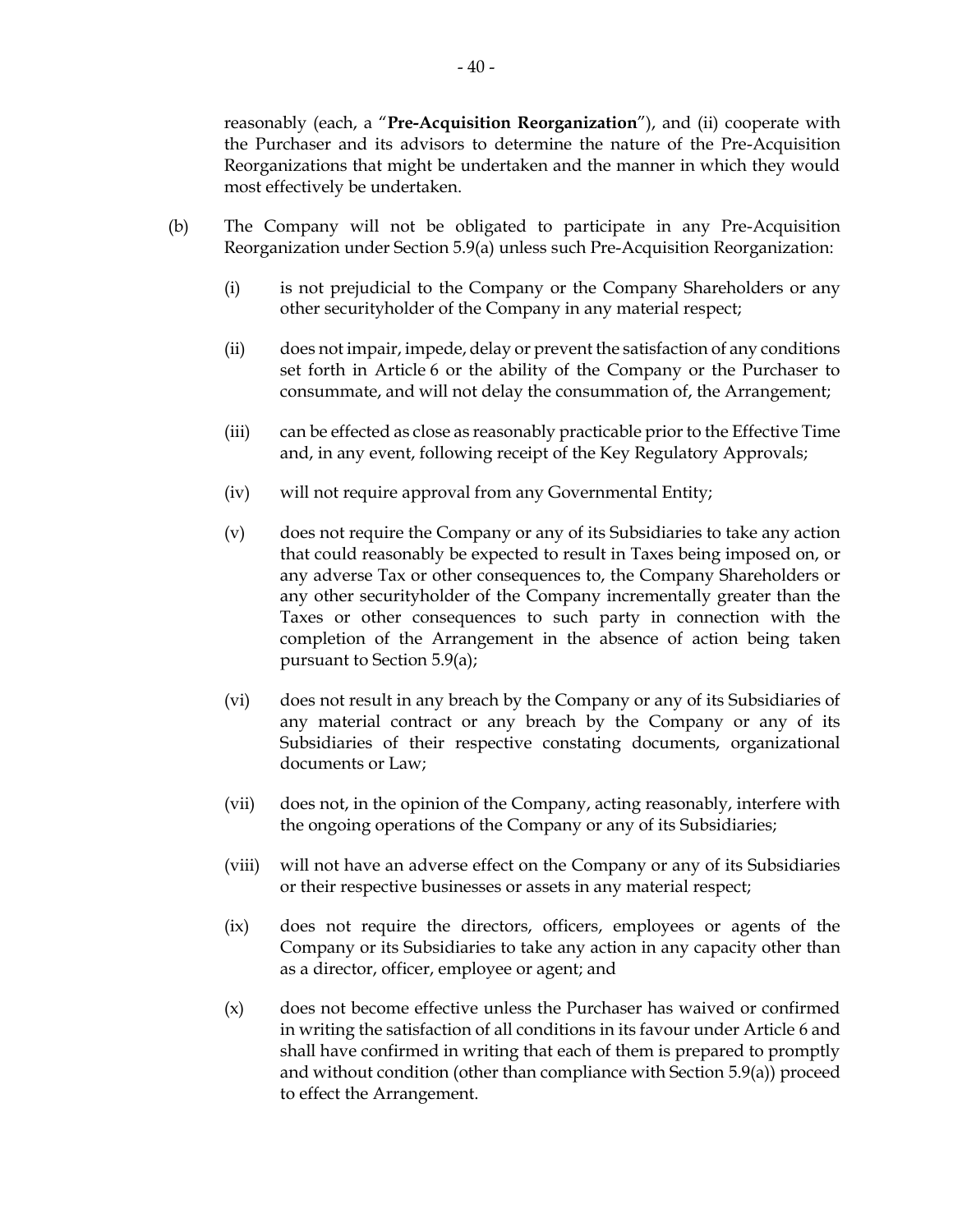- (c) The Purchaser must provide written notice to the Company of any proposed Pre-Acquisition Reorganization at least 15 business days prior to the Effective Date. Upon receipt of such notice, the Company and the Purchaser shall work cooperatively and use their commercially reasonable efforts to prepare prior to the Effective Time all documentation necessary and do such other acts and things as are necessary to give effect to such Pre-Acquisition Reorganization, including any amendment to this Agreement or the Plan of Arrangement (provided that such amendments do not require the Company to obtain approval of the Company Shareholders or any other securityholder of the Company).
- <span id="page-44-3"></span>(d) If the Arrangement is not completed, other than due to a breach by the Company of the terms and conditions of this Agreement, the Purchaser shall (i) forthwith reimburse the Company for all reasonable out-of-pocket costs and expenses incurred in connection with any proposed Pre-Acquisition Reorganization, including any reasonable costs incurred by the Company in order to restore the organizational structure of the Company to a substantially identical structure of the Company as at the date hereof; and (ii) indemnify the Company, its affiliates and their respective officers, directors, employees, agents, advisors and representatives for all direct and indirect liabilities, losses, Taxes, damages, claims, costs, expenses, interest awards, judgements and penalties suffered or incurred by any of them in connection with or as a result of any Pre-Acquisition Reorganization (other than those costs and expenses reimbursed in accordance with the foregoing).
- (e) The Purchaser agrees that any Pre-Acquisition Reorganization will not be considered in determining whether a representation or warranty of the Company under this Agreement has been breached (including where any such Pre-Acquisition Reorganization requires the consent of any third party under a contract).

### **ARTICLE 6 CONDITIONS**

## <span id="page-44-2"></span><span id="page-44-1"></span><span id="page-44-0"></span>**6.1 Mutual Conditions**

The respective obligations of the Parties to consummate the transactions contemplated hereby, and in particular the Arrangement, are subject to the satisfaction, on or before the Effective Time or such other time specified, of the following conditions, any of which may be waived by the mutual consent of such Parties without prejudice to their right to rely on any other of such conditions:

(a) the Interim Order shall have been obtained on terms consistent with the Arrangement and in form and substance satisfactory to each of the Parties, acting reasonably, and such order shall not have been set aside or modified in a manner unacceptable to either of the Parties, acting reasonably, on appeal or otherwise;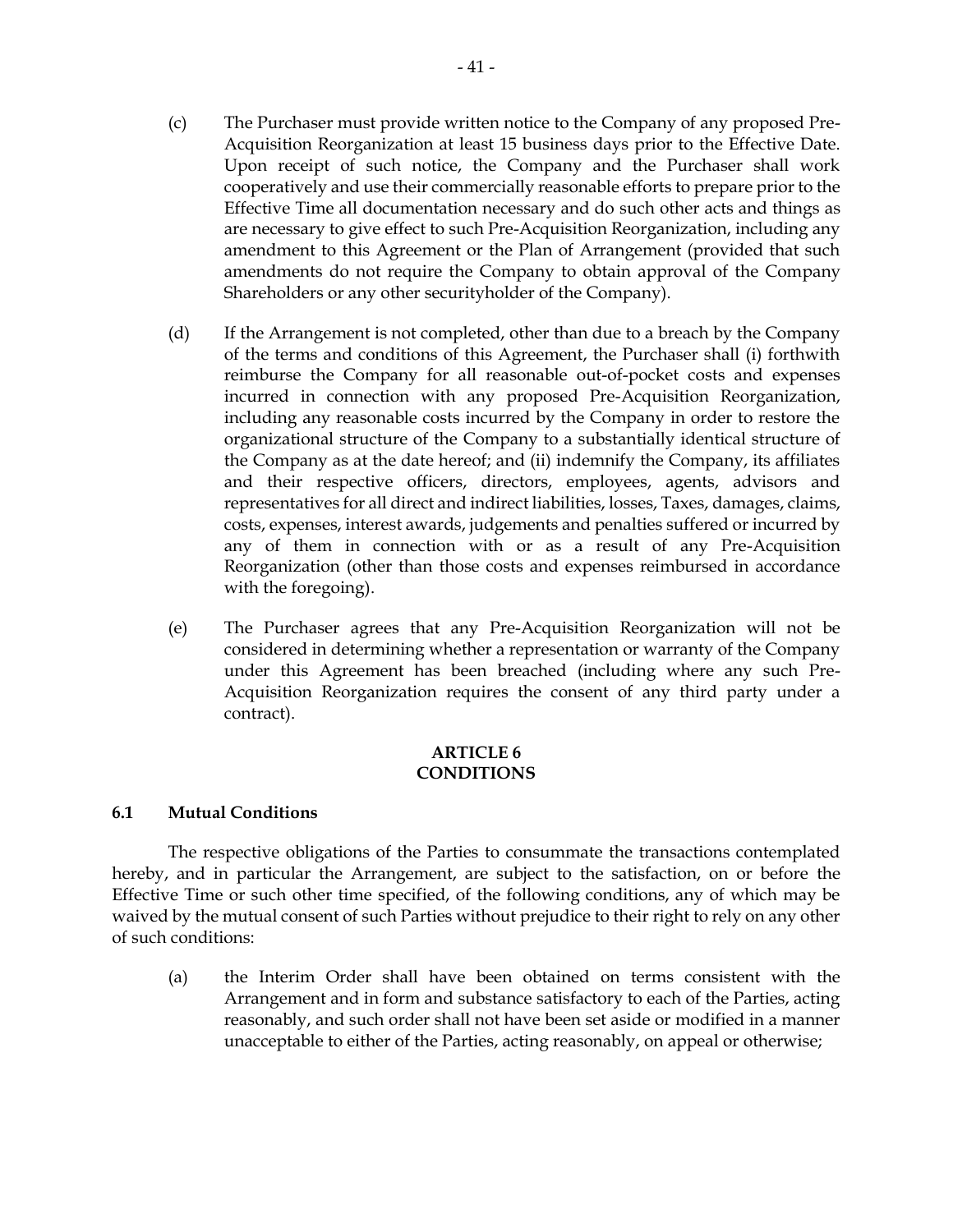- <span id="page-45-3"></span>(b) the Arrangement Resolution shall have been passed by the Company Shareholders at the Company Shareholders' Meeting in accordance with the Interim Order;
- (c) the Final Order shall have been obtained on terms consistent with the Arrangement and in form and substance satisfactory to each of the Parties, acting reasonably, and such order shall not have been set aside or modified in a manner unacceptable to either of the Parties, acting reasonably, on appeal or otherwise;
- <span id="page-45-0"></span>(d) each of the AUC Approval and the BCUC Approval shall have been made, given, obtained or occurred, as the case may be, and each such approval shall be in full force and effect, shall not have been modified or invalidated in any manner and shall be acceptable to the Purchaser, subject to the Purchaser's obligations under Section [5.4;](#page-34-0)
- <span id="page-45-1"></span>(e) all Regulatory Approvals (other than the Key Regulatory Approvals) required to be obtained, shall have been made, given, obtained or occurred, as the case may be, on terms and conditions acceptable to the Parties, each acting reasonably, and such Regulatory Approvals shall be in full force and effect, and all applicable domestic and foreign statutory and regulatory waiting periods necessary to complete the Arrangement shall have expired or have been terminated and no unresolved material objection or opposition shall have been filed, initiated or made, except where the failure or failures to obtain such Regulatory Approvals, or for the applicable waiting periods to have expired or terminated, would not be reasonably expected to have a Material Adverse Effect;
- <span id="page-45-5"></span>(f) no Law (whether temporary, preliminary or permanent), regulation, policy, judgment, decision, order, ruling or directive (whether or not having the force of Law) shall be in effect or shall have been enacted, promulgated, amended or applied by any Governmental Entity, which prevents, prohibits or makes the consummation of the Arrangement illegal or otherwise prohibits or enjoins the Purchaser or the Company from consummating the Arrangement; and
- <span id="page-45-6"></span>(g) no act, action, suit, proceeding, objection, opposition, order or injunction shall have been taken, entered, threatened or promulgated by any Governmental Entity, whether or not having the force of Law, which prevents, prohibits or makes the consummation of the Arrangement illegal or otherwise prohibits or enjoins Purchaser or the Company from consummating the Arrangement or that would be reasonably expected to have a Material Adverse Effect.

## <span id="page-45-2"></span>**6.2 Purchaser Conditions**

The obligation of the Purchaser to consummate the transactions contemplated hereby, and in particular the Arrangement, is subject to the satisfaction, on or before the Effective Time or such other time specified, of the following conditions:

<span id="page-45-4"></span>(a) the representations and warranties made by the Company: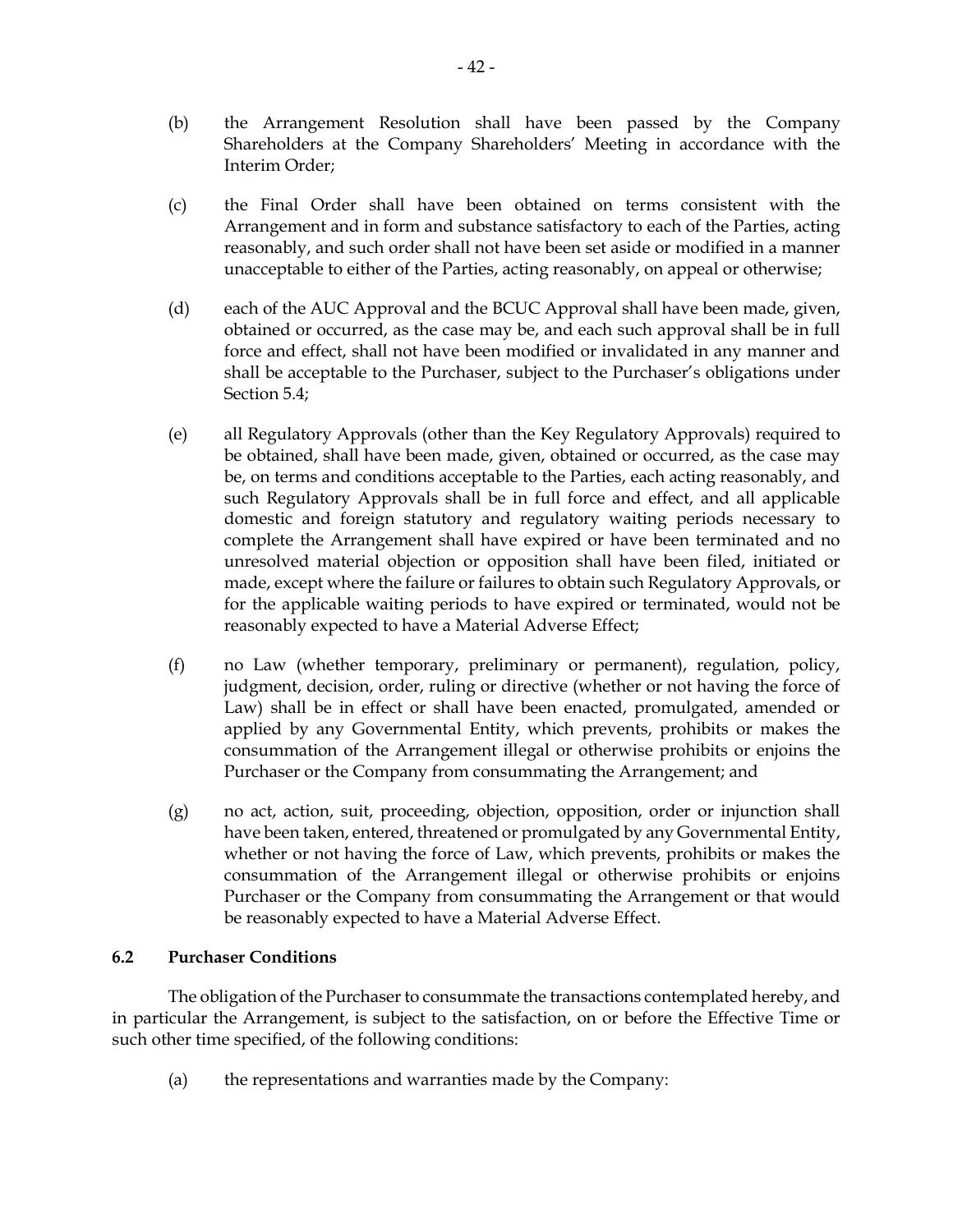- <span id="page-46-0"></span>(i) in paragraphs [\(a\),](#page-81-0) [\(b\),](#page-81-1) [\(h\),](#page-83-0) [\(i\),](#page-84-0) [\(j\),](#page-84-1) [\(s\)](#page-86-0)[\(i\)](#page-86-1) and [\(kk\)](#page-92-0) of Schedule [D](#page-81-2) shall be true and correct (other than *de minimis* inaccuracies) as of the Effective Date as if made on such date (except to the extent such representations and warranties speak as of an earlier date, in which case they will be evaluated as of such date, and except it being understood that the number of Company Common Shares may increase from the number outstanding on the date of this Agreement solely as a result of vesting of the Company Share Options or Company Awards and that the number of Company DSUs or Company Awards may change due to the requirements (or deeming provisions) of the Company DSUP or the Company MTIP, as applicable, or their vesting, expiry or termination in accordance with their terms or as affected by transactions contemplated or permitted by this Agreement);
- (ii) in paragraph [\(e\)](#page-82-0) of Schedule [D](#page-81-2) shall be true and correct in all material respects as of the Effective Date as if made on such date; and
- (iii) in the remainder of Schedule [D](#page-81-2) shall be true and correct as of the Effective Date as if made on such date (except to the extent such representations and warranties speak as of an earlier date, in which case they will be evaluated as of such date, or except as affected by transactions contemplated or permitted by this Agreement), except where the failure of such representations and warranties to be true and correct, individually or in the aggregate, would not result in a Material Adverse Change (and for this purpose, any reference to "material", "Material Adverse Effect" or other concepts of materiality in such representations and warranties shall be ignored);

and the Company shall have provided to the Purchaser a certificate of two executive officers of the Company (on the Company's behalf and without personal liability) certifying the foregoing on the Effective Date;

- <span id="page-46-1"></span>(b) the Company shall have complied in all material respects with its covenants herein to be complied with by it on or prior to the Effective Time, and the Company shall have provided to the Purchaser a certificate of two executive officers of the Company (on behalf of the Company and without personal liability) certifying compliance with such covenants on the Effective Date; and
- (c) holders of less than 5% of the outstanding Company Common Shares shall have validly exercised Dissent Rights in respect of the Arrangement that have not been withdrawn as of the Effective Date;
- <span id="page-46-2"></span>(d) the Competition Act Approval shall have been made, given, obtained or occurred, as the case may be, shall be in full force and effect, and shall not have been modified or invalidated in any manner; and
- (e) since the date of this Agreement there shall not have occurred a Material Adverse Effect.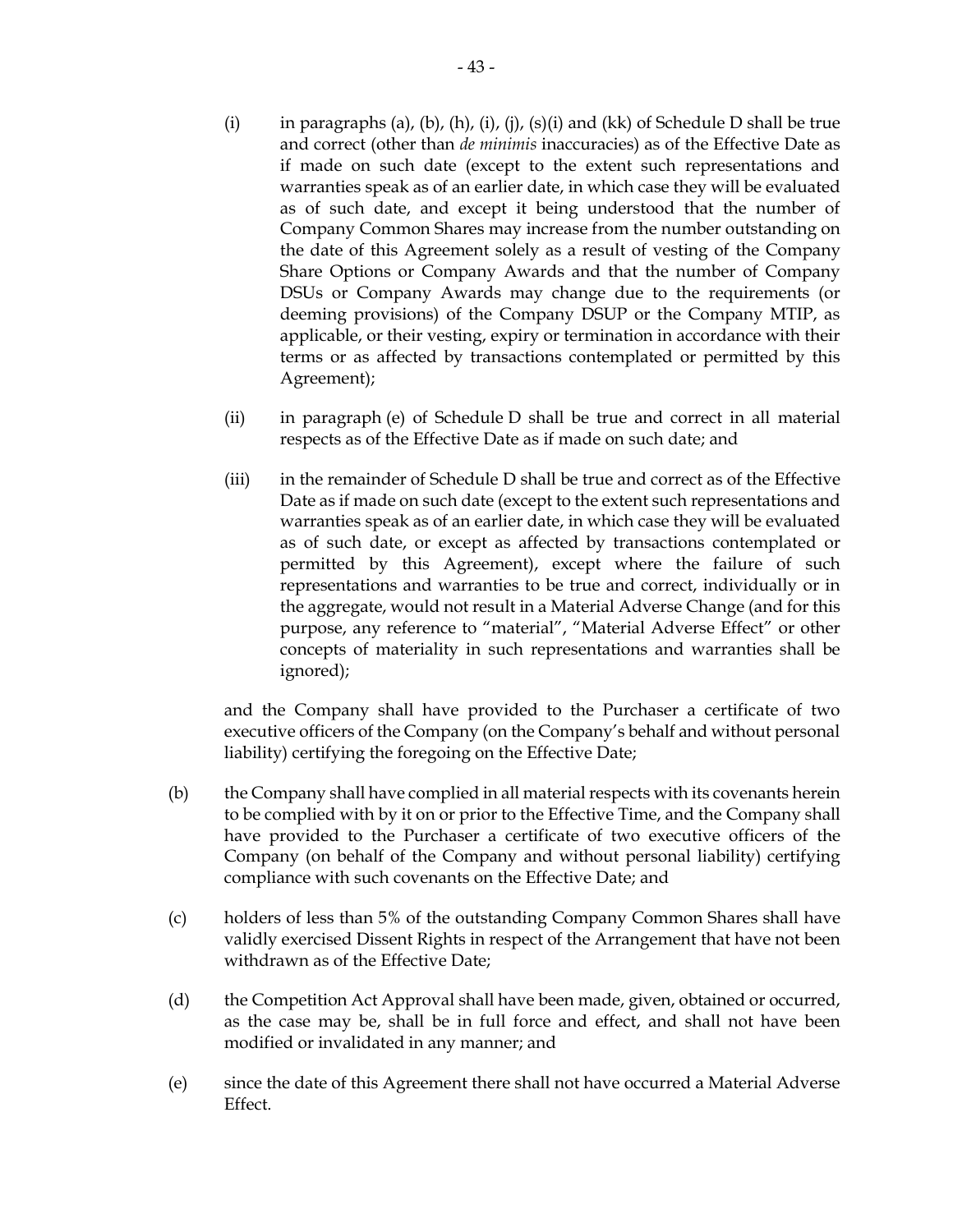The conditions set forth in this Section [6.2](#page-45-2) are for the exclusive benefit of the Purchaser and may be asserted by the Purchaser regardless of the circumstances or may be waived in writing by the Purchaser in its sole discretion, in whole or in part, at any time and from time to time without prejudice to any other rights which the Purchaser may have.

# <span id="page-47-0"></span>**6.3 Company Conditions**

The obligation of the Company to consummate the transactions contemplated hereby, and in particular the Arrangement, is subject to the satisfaction, on or before the Effective Time or such other time specified, of the following conditions:

- <span id="page-47-1"></span>(a) the representations and warranties made by the Purchaser in Schedule [C](#page-77-0) shall be true and correct as of the Effective Date as if made on such date, except to the extent that the failure or failures of such representations and warranties to be so true and correct, individually or in the aggregate, would not materially impede the completion of the Arrangement, and the Purchaser shall have provided to the Company a certificate of two executive officers of the Purchaser (on the Purchaser's behalf and without personal liability) certifying the foregoing on the Effective Date; and
- <span id="page-47-3"></span>(b) the Purchaser shall have complied in all material respects with its covenants herein to be complied with by it on or prior to the Effective Time, and the Purchaser shall have provided to the Company a certificate of two executive officers of the Purchaser (on behalf of Purchaser and without personal liability) certifying compliance with such covenants on the Effective Date.

The conditions set forth in this Section [6.3](#page-47-0) are for the exclusive benefit of the Company and may be asserted by the Company regardless of the circumstances or may be waived by the Company, in its sole discretion, in whole or in part, at any time and from time to time without prejudice to any other rights which the Company may have.

# <span id="page-47-2"></span>**6.4 Notice and Cure Provisions**

Each Party will give prompt notice to the other Party of the occurrence, or failure to occur, at any time from the date hereof until the Effective Date, of any event, state of facts, circumstance or change in circumstances (actual, anticipated, contemplated, or to the knowledge of such Party, threatened) which would, or would reasonably be expected to:

- (a) cause any of the representations or warranties of such Party contained herein to be untrue or inaccurate in any material respect (or, in the case of any representations or warranties that are not subject to materiality qualifications in respect of the conditions contained in Section  $6.2(a)(i)$  and  $6.3(a)$ , cause any of such representations or warranties of such Party to be untrue or inaccurate in any respect); or
- (b) result in the failure to comply with or satisfy any covenant, condition or agreement to be complied with or satisfied by such Party,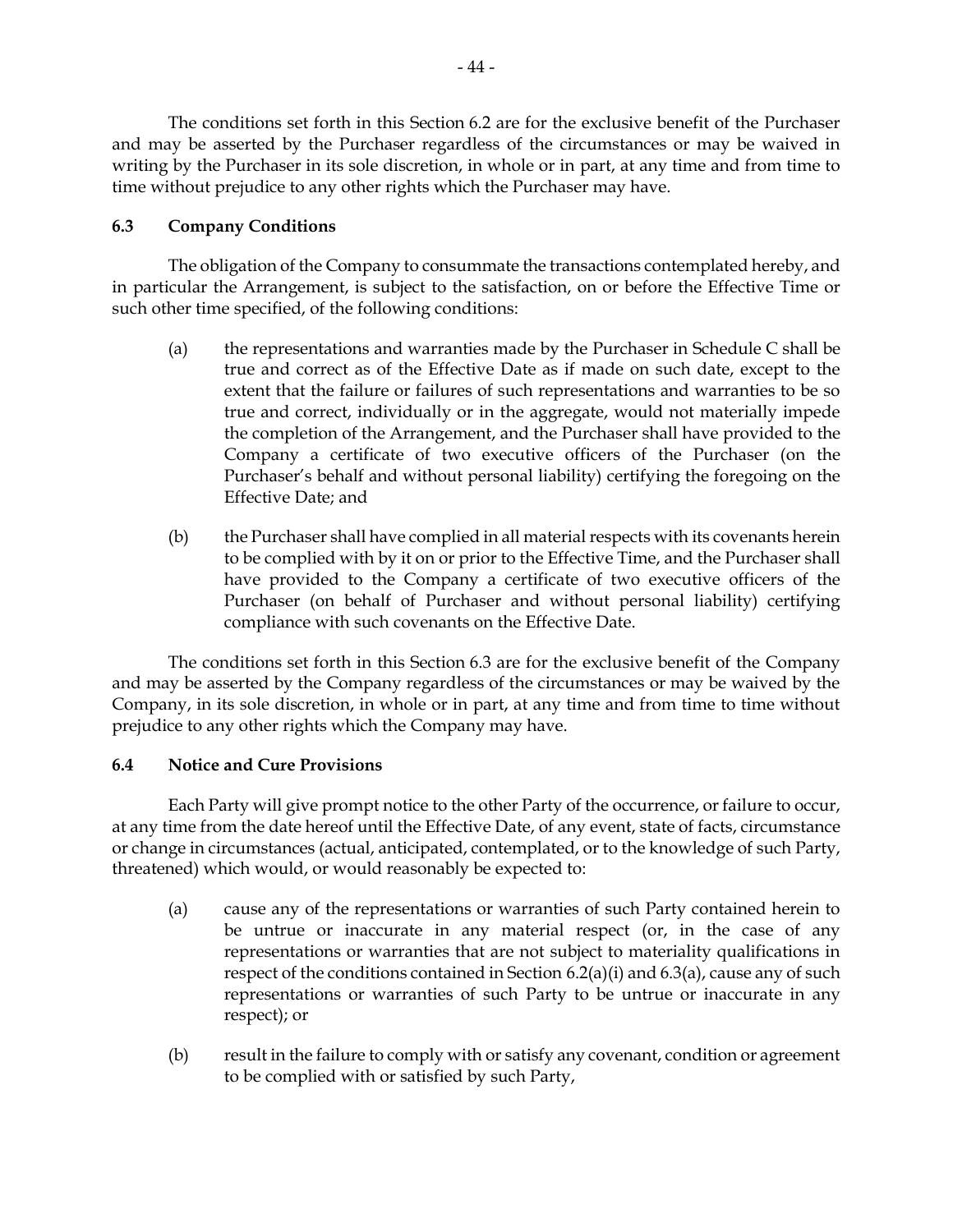and it shall in good faith discuss with the other Party any event, state of facts, circumstance or change in circumstances (actual, anticipated, contemplated, or to the knowledge of such Party, threatened) which is of such a nature that there may be a reasonable question as to whether notice need to be given to the other Party pursuant to this Section [6.4.](#page-47-2) The delivery of any notice pursuant to this Section [6.4](#page-47-2) shall not limit or otherwise affect the representations, warranties, covenants, conditions or agreements of the Parties under this Agreement or any remedies available pursuant to this Agreement with respect thereto to the Party receiving that notice.

Neither Party may elect to terminate this Agreement pursuant to Section [8.1\(b\)\(iii\)](#page-53-0) *[Failure to Satisfy Mutual Conditions]*, Section [8.1\(c\)\(i\)](#page-53-1) *[Company Reps and Warranties and Covenants Condition]* or Section [8.1\(d\)\(i\)](#page-54-0) *[Purchaser Reps and Warranties and Covenants Condition]*, as applicable, unless promptly, and in any event prior to the issuance of the Certificate by the Director, the Party intending to terminate this Agreement (the "**Terminating Party**") has delivered a written notice (a "**Termination Notice**") to the other Party (the "**Receiving Party**") specifying in reasonable detail all breaches of covenants, inaccuracies of representations and warranties, inability to satisfy conditions or other matters which the Terminating Party is asserting as the basis for termination. If any Termination Notice is delivered: (a) if such matter is capable of being cured prior to the Outside Date, the Terminating Party may not exercise such termination until the earlier of (i) the expiration of a period of 15 business days from the date of receipt of the Termination Notice by the Receiving Party, and (ii) the Outside Date, if such matter has not been cured by such date; provided *however* that, if the Receiving Party is proceeding diligently to cure any such matter, the Terminating Party may not exercise such termination until the Outside Date; and (b) if such matter is incapable of being cured prior to the Outside Date, the Terminating Party must exercise such termination not later than the end of the 10th business day from the date of receipt of the Termination Notice by the Receiving Party, following which such Terminating Party shall be deemed to have waived its termination right under Section [8.1\(b\)\(iii\)](#page-53-0) *[Failure to Satisfy Mutual Conditions]*, Section [8.1\(c\)\(i\)](#page-53-1) *[Company Reps and Warranties and Covenants Condition]* or Section [8.1\(d\)\(i\)](#page-54-0) *[Purchaser Reps and Warranties and Covenants Condition]*, as applicable, in respect of the breach or failure of condition to which such Termination Notice relates. If a Termination Notice has been delivered to the Company within 10 business days prior to the date of the Company Shareholders' Meeting, the Company may elect to postpone the Company Shareholders Meeting until the expiry of such period.

#### **6.5 Frustration of Conditions**

Neither the Purchaser nor the Company may rely, either as a basis for not consummating the conditions contemplated by this Agreement or terminating this Agreement and abandoning the Arrangement, on the failure of any condition set forth in Sections [6.1,](#page-44-2) [6.2](#page-45-2) or [6.3,](#page-47-0) as the case may be, to be satisfied if such failure was primarily caused by, or primarily resulted from, such Party's failure to perform any of its covenants or agreements under this Agreement.

## **6.6 Merger of Conditions**

Subject to applicable Law, the conditions set out in Sections [6.1,](#page-44-2) [6.2](#page-45-2) and [6.3](#page-47-0) shall be conclusively deemed to have been satisfied, waived or released upon the issuance of a Certificate in respect of the Arrangement.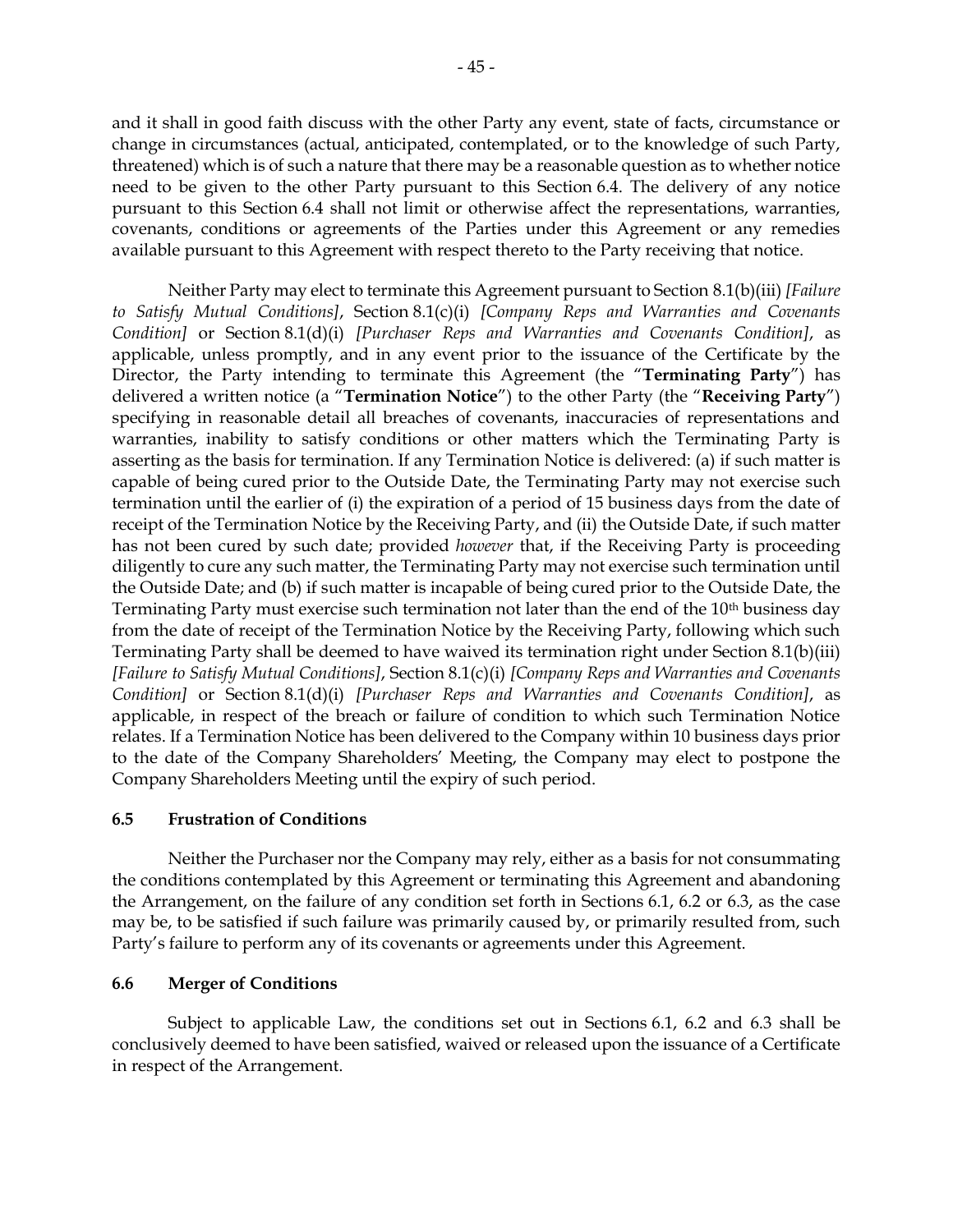### **ARTICLE 7 ADDITIONAL COVENANTS REGARDING NON-SOLICITATION**

#### <span id="page-49-1"></span><span id="page-49-0"></span>**7.1 Company Covenant Regarding Non-Solicitation**

- (a) The Company shall immediately cease and cause to be terminated all existing solicitations, discussions or negotiations (including through any Representatives on its behalf), if any, with any Person (other than the Purchaser and its Representatives) with respect to any Acquisition Proposal and, in connection therewith, the Company shall discontinue access to any of its confidential information (including any data room), and shall promptly request the return or destruction of all information respecting the Company or any of its Subsidiaries provided to any Person (other than the Purchaser or its Representatives) who has entered into a confidentiality agreement with the Company or any of its Subsidiaries relating to an Acquisition Proposal in the last six months and shall use commercial reasonable efforts to ensure that such requests are honoured. The Company and its Subsidiaries shall take commercially reasonable actions to enforce all standstill, non-disclosure, non-disturbance, non-solicitation and similar agreements or covenants that the Company or any of its Subsidiaries has entered into and that the Company enters into after the date of this Agreement in accordance with and subject to the terms of this Agreement (it being acknowledged by the Purchaser that the Company shall not be obligated to enforce any standstill, non-disclosure, non-disturbance, non-solicitation and similar agreements or covenants that are automatically terminated or released as a result of entering into and announcing this Agreement).
- (b) Except as provided in this [Article](#page-49-0) 7, the Company shall not, directly or indirectly, do or authorize or permit any of its Representatives to do, any of the following:
	- (i) solicit, initiate or knowingly encourage or otherwise facilitate (including by way of furnishing information) any Acquisition Proposal or any inquiries, proposals or offers relating to any Acquisition Proposal;
	- (ii) enter into or participate in any discussions or negotiations regarding any Acquisition Proposal, or furnish to any other Person any information with respect to its businesses, properties, operations, prospects or conditions (financial or otherwise) in connection with any Acquisition Proposal or any proposal that constitutes or could reasonably be expected to lead to an Acquisition Proposal, or otherwise cooperate in any way with, or assist or participate in, facilitate or encourage, any effort or attempt of any other Person to do or seek to do any of the foregoing; provided that the Company may (A) communicate with any Person for the purposes of clarifying the terms of any inquiry, proposal or offer made by such Person that constitutes or could reasonably be expected to constitute or lead to an Acquisition Proposal, (B) advise any Person of the restrictions of this Agreement, and (C) advise any Person making an Acquisition Proposal that the Company Board has determined that such Acquisition Proposal does not constitute a Superior Proposal;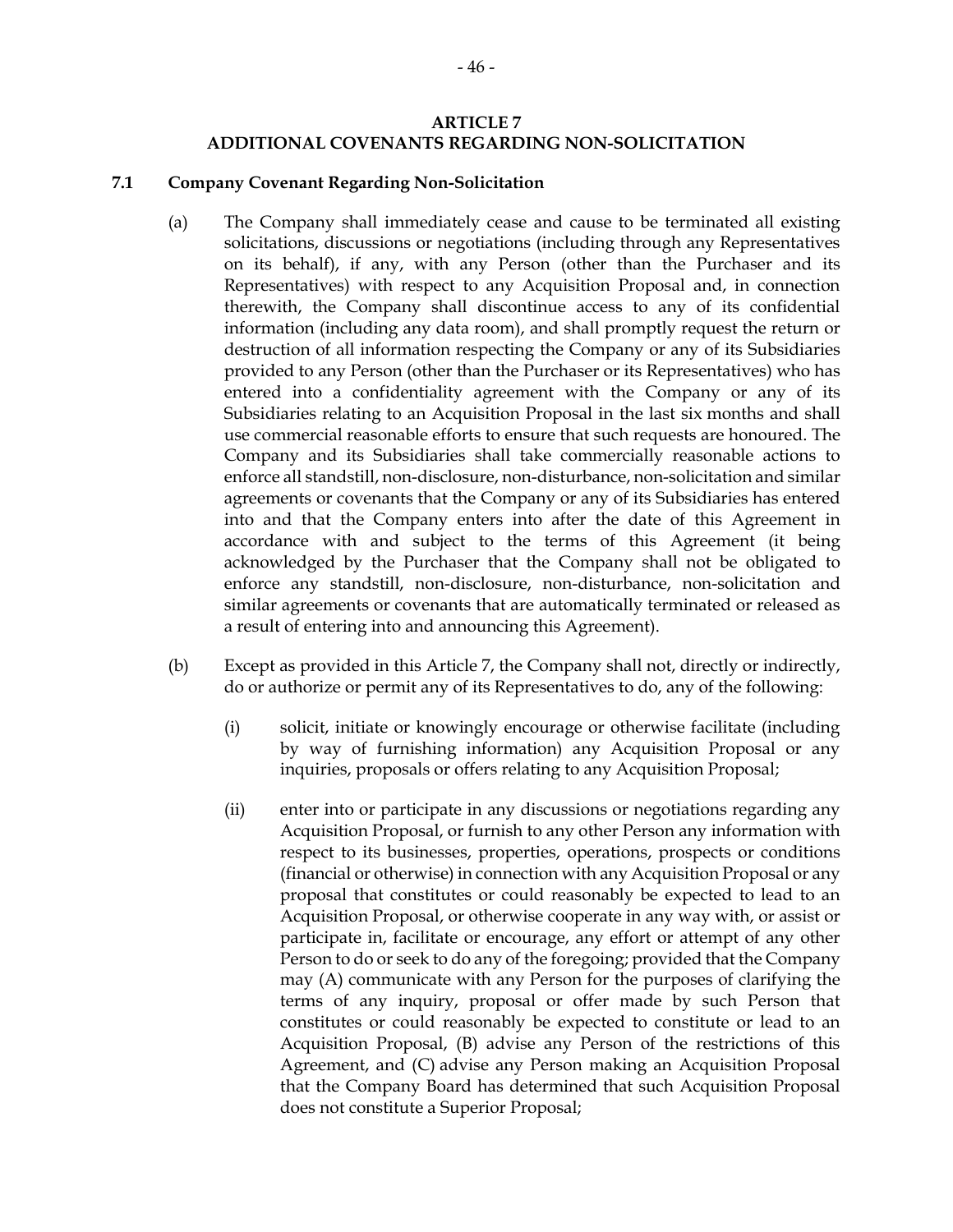- (iii) waive, terminate, amend, modify or release any third party or enter into or participate in any discussions, negotiations or agreements to waive, terminate, amend, modify or release any third party from any rights or other benefits under confidentiality and/or standstill agreements relating to an Acquisition Proposal entered into in the last six months (which, for greater certainty, does not prohibit the automatic release of a party or termination of such provisions in accordance with the pre-existing and express terms of any standstill provision);
- <span id="page-50-0"></span>(iv) accept, approve, endorse or recommend, or publicly propose to accept, approve, endorse or recommend, or take no position or remain neutral with respect to, any Acquisition Proposal (it being understood that publicly taking no position or a neutral position with respect to a publicly announced, or otherwise publicly disclosed, Acquisition Proposal for a period of no more than five business days will not be considered to be in violation of this Section [7.1\(b\)\(iv\)\)](#page-50-0); or
- (v) accept or enter into, or publicly propose to accept or enter into, any letter of intent, agreement in principle, agreement, arrangement or undertaking related to any Acquisition Proposal (other than a confidentiality agreement contemplated under Section [7.1\(b\)\(vi\)\)](#page-50-1);

provided, however, that notwithstanding any other provision hereof, the Company and its Representatives may, prior to the approval of the Arrangement Resolution at the Company Shareholders' Meeting:

- <span id="page-50-1"></span>(vi) enter into or participate in any discussions or negotiations with a third party that is not in breach of any confidentiality or standstill agreement and that, without any solicitation, initiation or knowing encouragement or facilitation, directly or indirectly, after the date of this Agreement, by the Company or any of its Representatives, seeks to initiate such discussions or negotiations and, subject to execution of a confidentiality agreement in favour of the Company that is on terms that the Company Board determines in good faith are no less favourable to the Company than those found in the Confidentiality Agreement (provided that such confidentiality agreement shall (A) allow for disclosure thereof, along with all information provided thereunder, to the Purchaser as set out below, (B) allow disclosure to the Purchaser of the making and terms of any Acquisition Proposal made by the third party as contemplated herein, and (C) not contain any provision restricting the Company from complying with this Section [7.1\)](#page-49-1) may furnish to such third party any information concerning the Company and its Subsidiaries and their businesses, properties and assets, in each case if, and only to the extent that:
	- (A) the third party has first made a written *bona fide* Acquisition Proposal, which did not result from a breach of this Section [7.1,](#page-49-1) and in respect of which the Company Board determines in good faith, after consultation with its outside legal and financial advisors,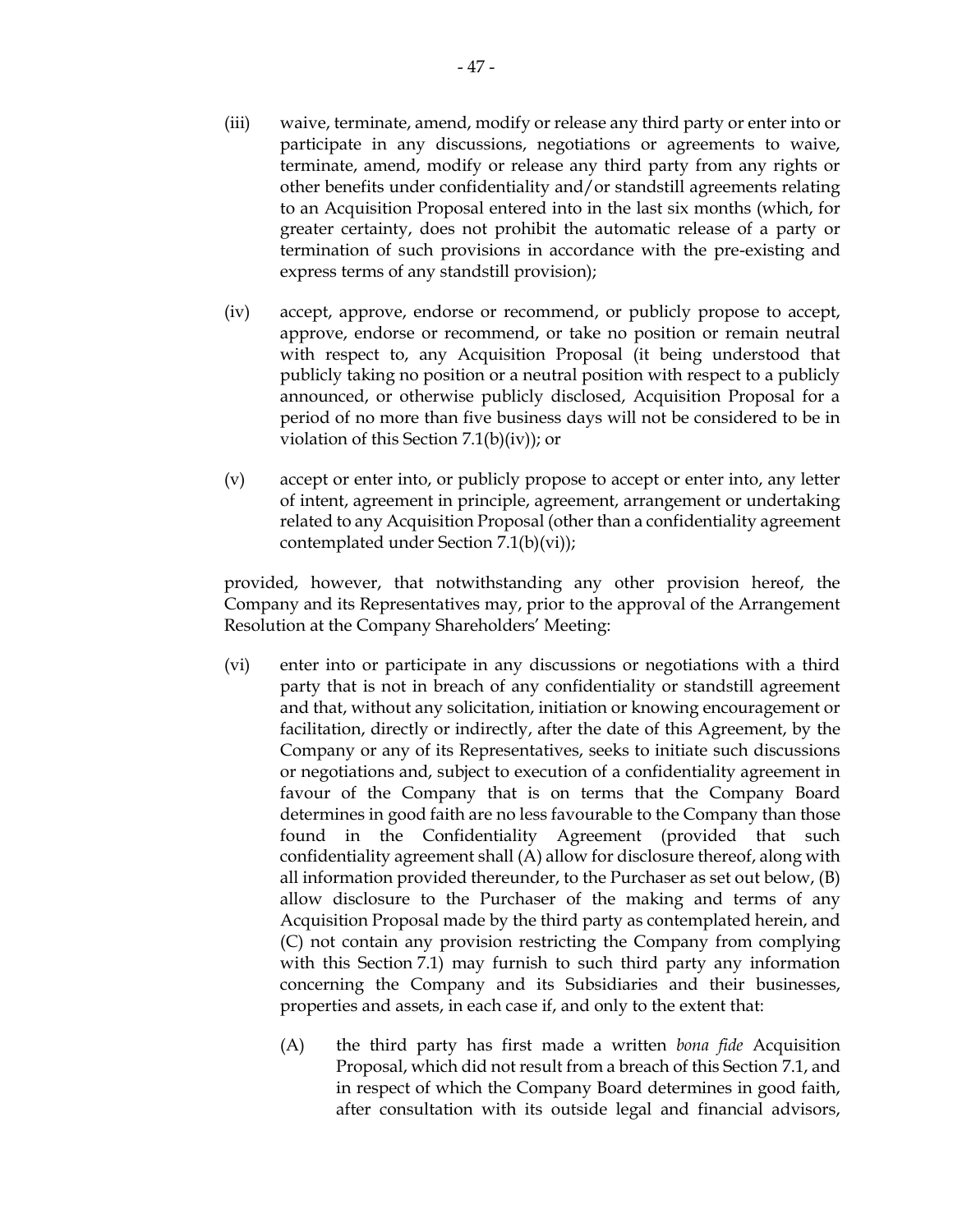constitutes or could reasonably be expected to lead to a Superior Proposal (disregarding, for the purposes of such determination, any due diligence or access condition to which such Acquisition Proposal is subject); and

- (B) prior to furnishing such information to or entering into or participating in any such discussions or negotiations with such third party regarding the Acquisition Proposal, the Company shall:
	- (1) provide prompt notice to the Purchaser to the effect that it is furnishing information to or entering into or participating in discussions or negotiations with such third party, together with a copy of the confidentiality agreement referenced above and, if not previously provided to the Purchaser, copies of all information provided to such third party concurrently with the provision of such information to such third party;
	- (2) promptly notify the Purchaser, at first orally, and then as soon as practicable (and in any event within 24 hours) in writing, of any inquiries, offers or proposals with respect to an actual or contemplated Superior Proposal (which written notice shall include the identity of the Person making it and a summary of the material terms of such proposal (and any amendments or supplements thereto)) and shall include copies of any such inquiries, offers or proposals made in writing and any amendments to any of the foregoing; and
	- (3) keep the Purchaser promptly informed of the status and reasonable details of any such inquiry, offer or proposal and answer the Purchaser's reasonable questions with respect thereto; and
- (vii) accept, recommend, approve or enter into an agreement to implement a Superior Proposal from a third party or make a Change in Recommendation, but only if prior to such acceptance, recommendation, approval or implementation or making such Change in Recommendation, the Company Board concludes in good faith, after considering all proposals to adjust the terms and conditions of this Agreement as contemplated by Section [7.1\(c\)](#page-52-0) and after receiving the advice of outside legal counsel that the failure by the Company Board to take such action would be inconsistent with its fiduciary duties under applicable Laws, and the Company (A) complies with its obligations set forth in this Section [7.1,](#page-49-1) (B) terminates this Agreement in accordance with Section [8.1\(d\)\(ii\),](#page-55-0) and (C) concurrently therewith pays the amount required by Section [8.3\(b\)\(ii\)](#page-56-0) to the Purchaser.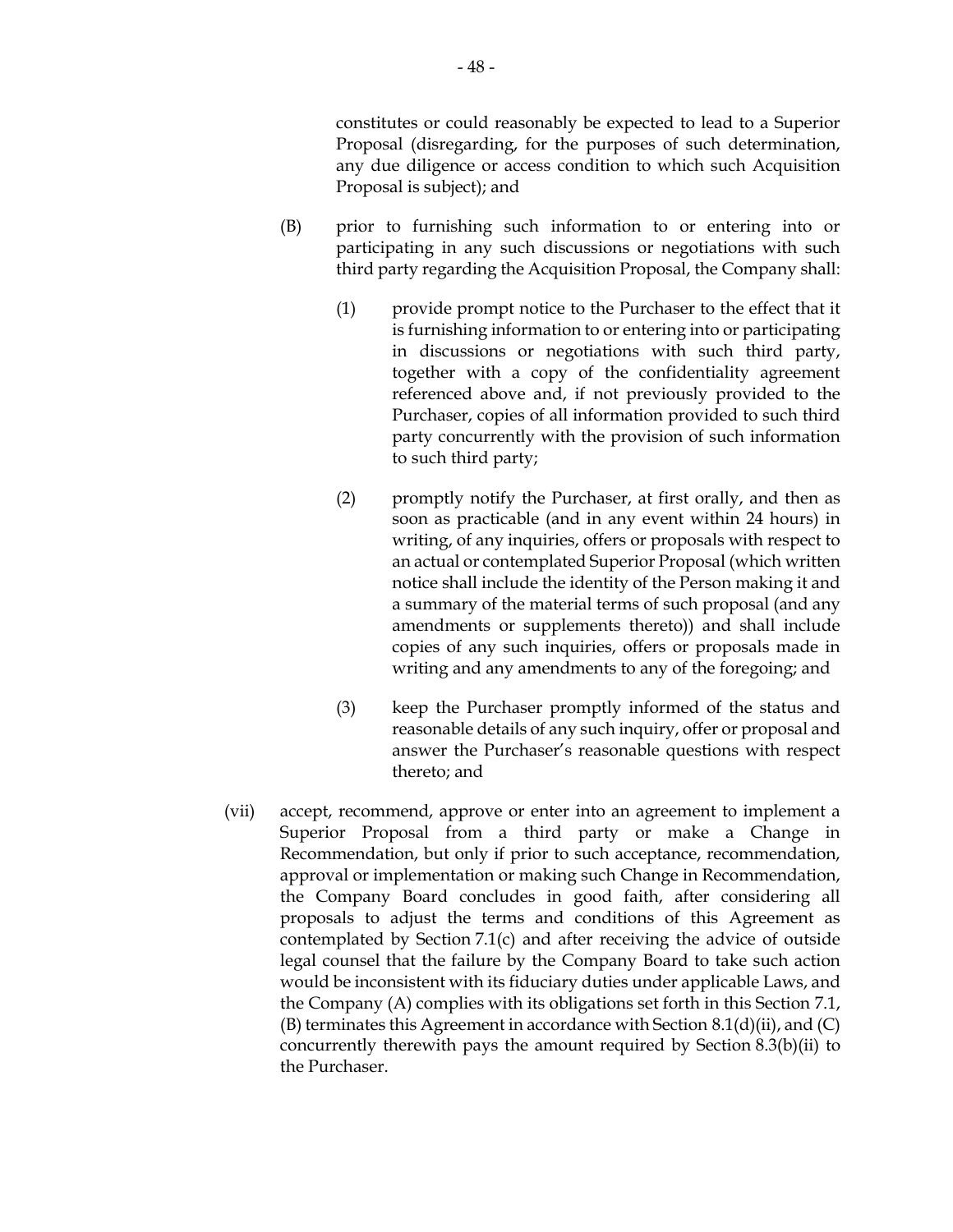- <span id="page-52-0"></span>(c) Following determination by the Company Board that an Acquisition Proposal constitutes a Superior Proposal, the Company shall give the Purchaser, orally and in writing, at least five complete business days advance notice of any decision by the Company Board to accept, recommend, approve or enter into an agreement to implement a Superior Proposal or to make a Change in Recommendation, which notice shall confirm that the Company Board has determined that such Acquisition Proposal constitutes a Superior Proposal and shall identify the third party making the Superior Proposal and the Company shall provide the Purchaser with a true and complete copy thereof and the agreement to implement the Superior Proposal and any amendments thereto, as well as notice as to the value in financial terms that the Company Board has, in consultation with its financial advisors, determined should be ascribed to any non-cash consideration offered under the Superior Proposal. During such five business day period, the Company agrees not to accept, recommend, approve or enter into any agreement to implement such Superior Proposal and not to release the party making the Superior Proposal from any standstill provisions and shall not make a Change in Recommendation. In addition, during such five business day period the Company shall, and shall cause its financial and legal advisors to, negotiate in good faith with the Purchaser and its financial and legal advisors to make such adjustments in the terms and conditions of this Agreement and the Arrangement as would enable the Company to proceed with the Arrangement as amended rather than the Superior Proposal. In the event the Purchaser proposes to amend this Agreement and the Arrangement on a basis such that the Company Board determines that the alternative proposed transaction is no longer a Superior Proposal and so advises the board of directors of the Purchaser prior to the expiry of such five business day period, the Company Board shall not accept, recommend, approve or enter into any agreement to implement such Acquisition Proposal and shall not release the party making the Acquisition Proposal from any standstill provisions and shall not make a Change in Recommendation. In the event that the Company provides the notice contemplated by this Section  $7.1(c)$  on a date which is less than five business days prior to the Company Shareholders' Meeting, the Company may, and the Purchaser shall be entitled to require the Company to adjourn or postpone the Company Shareholders' Meeting to a date that is not more than 10 business days after the date of such notice.
- (d) Each successive amendment to any Acquisition Proposal that results in an increase in, or modification of, the consideration (or value of such consideration) to be received by the Company Shareholders or other material terms or condition thereof, shall constitute a new Acquisition Proposal for the purposes of Section [7.1](#page-49-1)[\(c\),](#page-52-0) and the Purchaser shall be afforded a new five business day period from the date on which the Purchaser received all of the materials set forth in Section [7.1](#page-49-1)[\(c\)](#page-52-0) with respect to the new Superior Proposal from the Company.
- (e) the Company shall ensure that its affiliates and Representatives are aware of the provisions of this Section [7.1.](#page-49-1) The Company shall be responsible for any breach of this Section [7.1](#page-49-1) by the Company's affiliates or the Company's Representatives.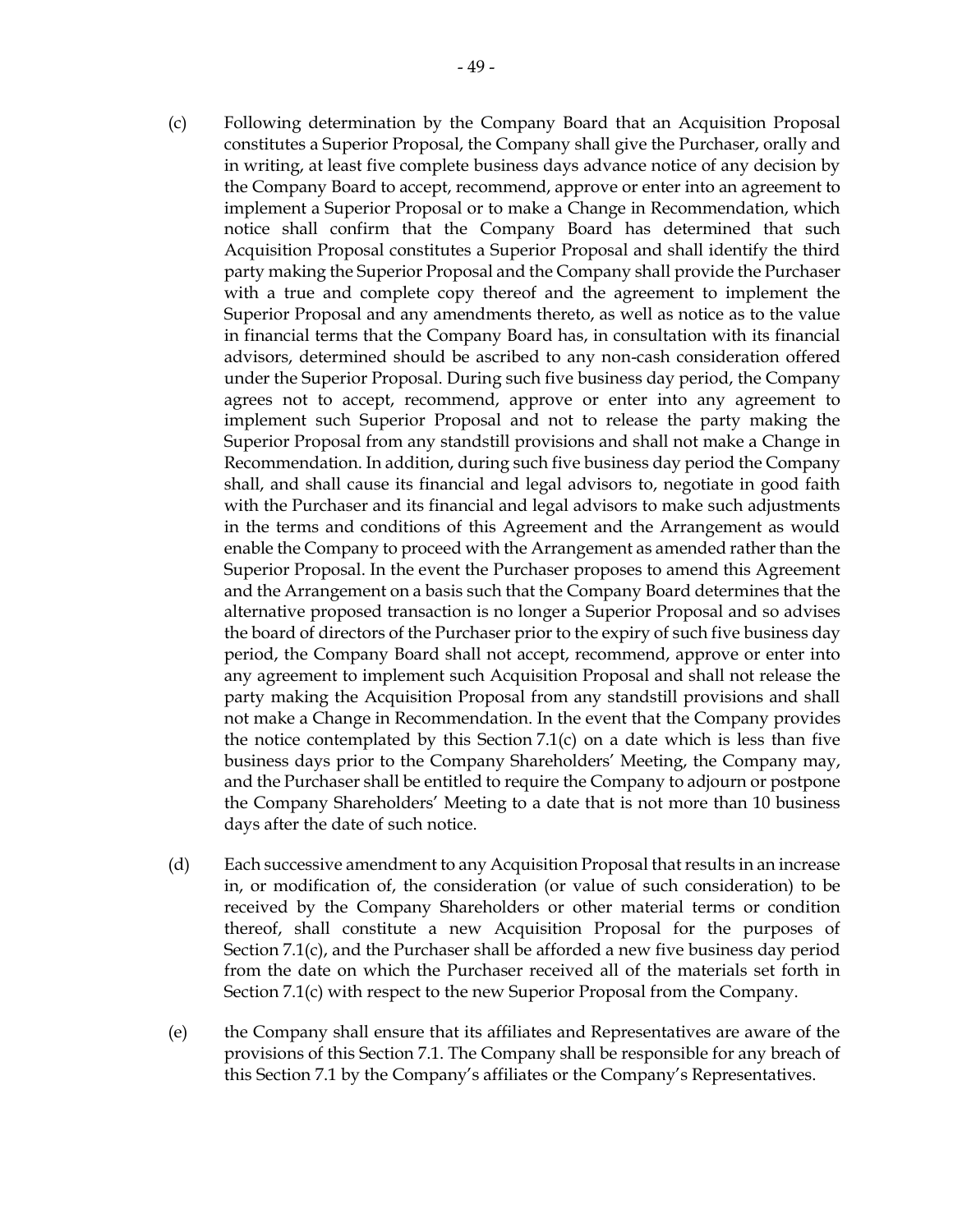(f) Nothing in this Agreement shall prohibit the Company, the Company Board or the Company Independent Committee from complying with Part 2 – Division 3 of NI 62-104 and making appropriate disclosure with respect thereto to the Company's securityholders.

## **ARTICLE 8 TERMINATION AND FEES AND EXPENSES**

### <span id="page-53-3"></span>**8.1 Termination**

This Agreement may be terminated at any time prior to the Effective Date:

- (a) by mutual written agreement of the Purchaser and the Company;
- <span id="page-53-5"></span><span id="page-53-2"></span>(b) by either the Purchaser or the Company if:
	- (i) the Arrangement Resolution shall have failed to receive the requisite vote of the Company Shareholders to approve such resolution at the Company Shareholders' Meeting (including any adjournment or postponement thereof) in accordance with the Interim Order;
	- (ii) the Effective Time shall not have occurred on or prior to the Outside Date, except that the right to terminate this Agreement under this Section [8.1\(b\)\(ii\)](#page-53-2) shall not be available to any Party whose failure to fulfill any of its covenants or obligations or whose breach of any of its representations or warranties under this Agreement has been the cause of, or resulted in, the failure of the Effective Time to occur by the Outside Date; or
	- (iii) any condition in Section [6.1](#page-44-2) (other than the condition in Section [6.1\(b\)](#page-45-3) *[Arrangement Resolution Passed]*) becomes incapable of being satisfied by the Outside Date, except that the right to terminate this Agreement under this Section [8.1\(b\)\(iii\)](#page-53-0) (A) must be exercised by the Terminating Party no later than the end of the 10th business day from the date of receipt of the Termination Notice by the Receiving Party, following which such Terminating Party shall be deemed to have waived its termination right under this Section [8.1\(b\)\(iii\)](#page-53-0) in respect of the matter specified in such Termination Notice that causes the inability to satisfy the applicable condition, and (B) shall not be available to any Party whose failure to fulfill any of its covenants or obligations or whose breach of any of its representations or warranties under this Agreement has been the cause of, or resulted in, the failure of such condition to be satisfied;
- <span id="page-53-4"></span><span id="page-53-1"></span><span id="page-53-0"></span>(c) by the Purchaser if:
	- (i) a breach of any representation or warranty or failure to perform any covenant or agreement on the part of the Company set forth in this Agreement occurs that would cause the condition in Section [6.2\(a\)](#page-45-4)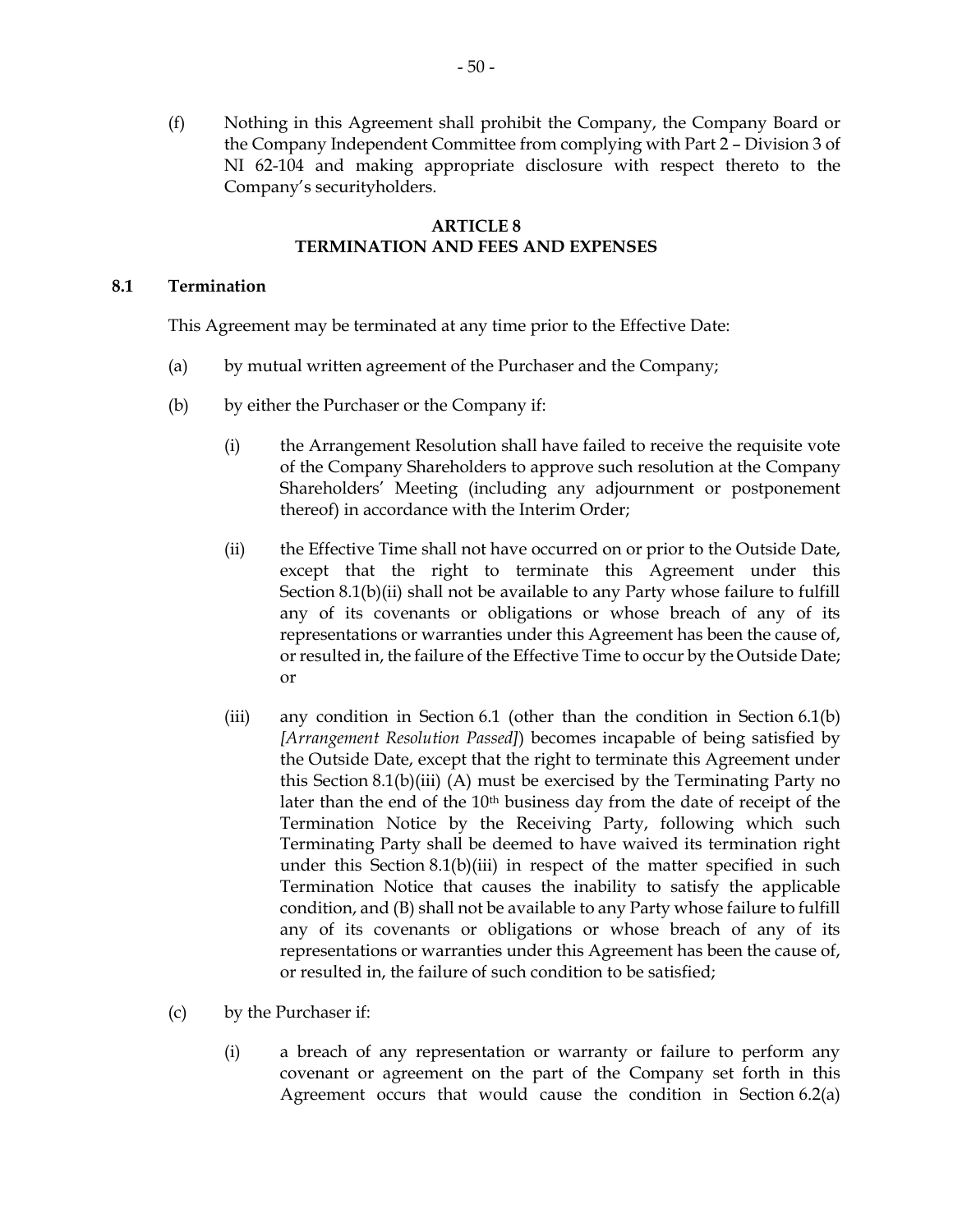*[Company Reps and Warranties Condition]* or Section [6.2\(b\)](#page-46-1) *[Company Covenants Condition]* not to be satisfied, and such breach or failure is incapable of being cured by the Outside Date or is not cured in accordance with the terms of Section [6.4;](#page-47-2) provided that (A) any fraudulent, wilful or intentional breach shall be deemed to be incapable of being cured, (B) the Purchaser is not then in breach of this Agreement so as to cause any condition in Section [6.3\(a\)](#page-47-1) *[Purchaser Reps and Warranties Condition]* or Section [6.3\(b\)](#page-47-3) *[Purchaser Covenants Condition]* not to be satisfied, and (C) any termination pursuant to this Section [8.1\(c\)\(i\)](#page-53-1) is subject to and satisfies the provisions of Section [6.4;](#page-47-2) or

- <span id="page-54-3"></span><span id="page-54-2"></span><span id="page-54-1"></span>(ii) (A) the Company Board or any committee of the Company Board fails to unanimously recommend or withdraws, amends, modifies, changes or qualifies, or publicly proposes or states an intention to withdraw, amend, modify, change or qualify, the recommendations or determinations referred to in Section [2.2\(a\)](#page-19-0) in a manner adverse to the Purchaser or shall have resolved to do so prior to the Effective Date (and such action is not subsequently withdrawn), (B) the Company Board or any committee of the Company Board accepts, approves, endorses or recommends, or publicly proposes to accept, approve, endorse or recommend, an Acquisition Proposal or publicly takes no position or a neutral position with respect to a publicly announced, or otherwise publicly disclosed, Acquisition Proposal for more than five business days (any action set forth in subclauses [\(A\)](#page-54-1) or [\(B\)](#page-54-2) of this Section [8.1](#page-53-3)[\(c\)](#page-53-4)[\(ii\)](#page-54-3), a "**Change in Recommendation**"), (C) the Company Board or any committee of the Company Board accepts or enters into or publicly proposes to accept or enter into any agreement, understanding or arrangement in respect of an Acquisition Proposal (other than a confidentiality agreement permitted by and in accordance with Section  $7.1(b)(vi)$ ; (D) the Company Board or any committee of the Company Board fails to publicly reconfirm the recommendations or determinations referred to in Section [2.2\(a\)](#page-19-0) upon the reasonable request of the Purchaser prior to the earlier of five business days following such request or five business days prior to the Company Shareholders' Meeting or (E) the Company breaches [Article](#page-49-0) 7 in any material respect.
- <span id="page-54-0"></span>(d) by the Company if:
	- (i) a breach of any representation or warranty or failure to perform any covenant or agreement on the part of the Purchaser set forth in this Agreement occurs that would cause the condition in Section [6.3\(a\)](#page-47-1) *[Purchaser Reps and Warranties Condition]* or Section [6.3\(b\)](#page-47-3) *[Purchaser Covenants Condition]* not to be satisfied, and such breach or failure is incapable of being cured by the Outside Date or is not cured in accordance with the terms of Section [6.4;](#page-47-2) provided that (A) any fraudulent, wilful or intentional breach shall be deemed to be incapable of being cured, (B) the Company is not then in breach of this Agreement so as to cause any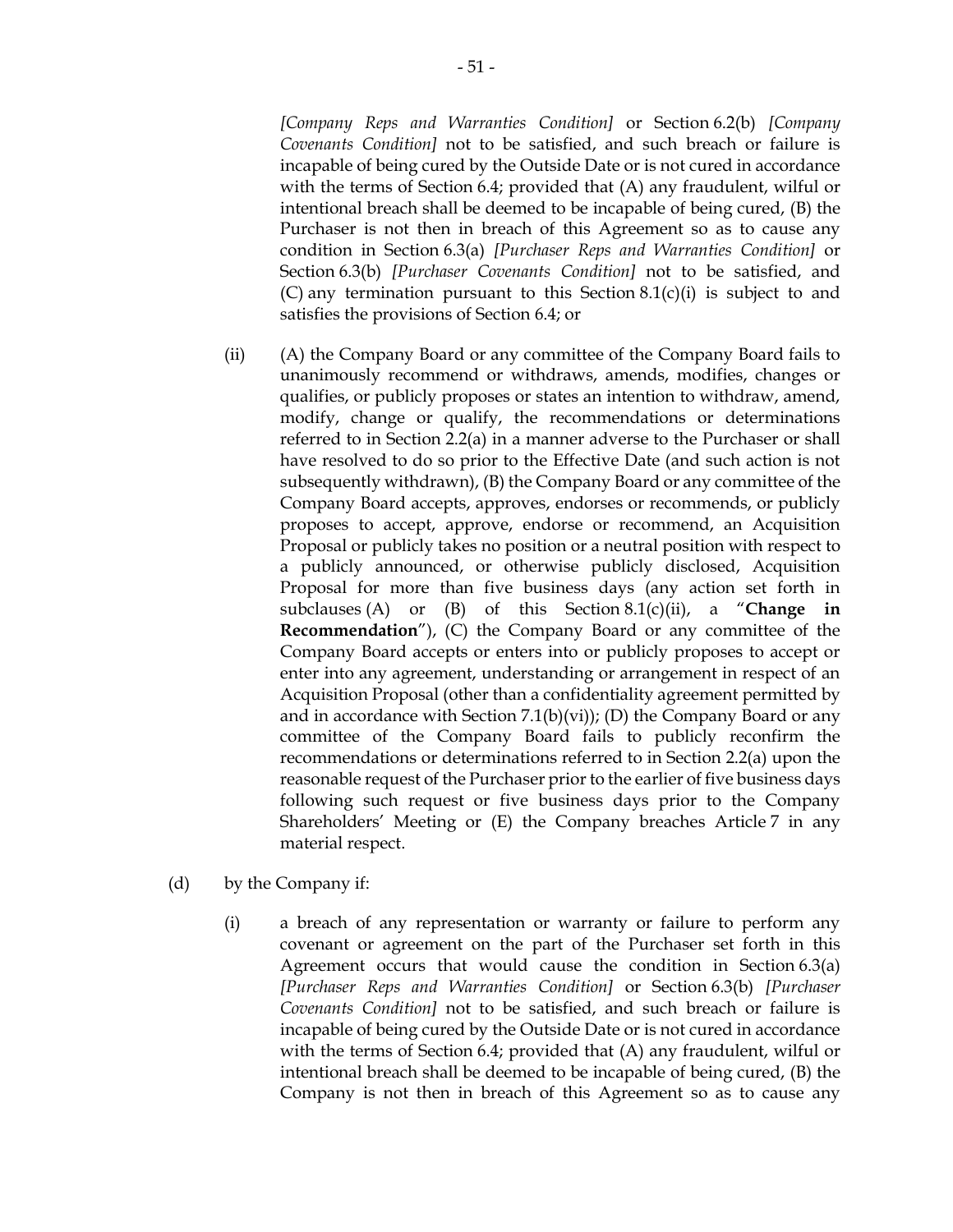condition in Section [6.2\(a\)](#page-45-4) *[Company Reps and Warranties Condition]* or Section [6.2\(b\)](#page-46-1) *[Company Covenants Condition]* not to be satisfied, and (C) any termination pursuant to this Section [8.1\(d\)\(i\)](#page-54-0) is subject to and satisfies the provisions of Section [6.4;](#page-47-2) or

<span id="page-55-0"></span>(ii) prior to the approval by the Company Shareholders of the Arrangement Resolution, the Company Board authorizes the Company to enter into a written agreement (other than a confidentiality agreement permitted by and in accordance with Section [7.1\(b\)\(vi\)\)](#page-50-1) with respect to, or the Company accepts, recommends or enters into any agreement to implement, a Superior Proposal in accordance with Section [7.1,](#page-49-1) provided the Company is then in compliance with Section [7.1](#page-49-1) and that prior to or concurrent with such termination the Company pays the amount required pursuant to and in accordance with Section [8.3\(b\)\(ii\).](#page-56-0)

## <span id="page-55-2"></span><span id="page-55-1"></span>**8.2 Term and Effect of Termination**

- (a) This Agreement shall be effective from the date hereof until the earlier of (i) the Effective Time, and (ii) the termination of this Agreement in accordance with its terms.
- (b) In the event of the termination of this Agreement pursuant to Section [8.1](#page-53-3) or Section [8.2\(a\)](#page-55-1) as a result of the Effective Date occurring, this Agreement shall forthwith become void and have no further force or effect, and neither Party (nor its Representatives or securityholders) shall have any liability or further obligation to the other Party hereunder, except:
	- (i) in the event of termination pursuant to Section [8.1,](#page-53-3) the provisions and obligations set forth in Section [5.1\(c\),](#page-27-0) Section [5.1\(d\),](#page-28-0) Section [5.7,](#page-39-0) Section [5.8\(a\)\(xiv\),](#page-42-1) Section [5.9\(d\),](#page-44-3) this Section [8.2,](#page-55-2) Section [8.3,](#page-56-1) Section [8.4](#page-57-0) and Section [8.5](#page-58-0) (in each case to the extent applicable) and [Article](#page-58-1) 9 shall survive any termination; and
	- (ii) in the event of the Effective Date occurring, the provisions and obligations set forth in Section [5.6,](#page-38-0) Section [5.7,](#page-39-0) and [Article](#page-58-1) 9 shall survive any termination.
- (c) For greater certainty and notwithstanding anything in this Agreement to the contrary other than being subject to Section [8.4,](#page-57-0) nothing contained in this Section [8.2](#page-55-2) shall relieve either Party from liability for (i) failure to consummate the Arrangement when required pursuant to this Agreement, or (ii) fraud or any wilful or intentional breach of any provision of this Agreement. No termination of this Agreement shall affect the obligations of the Parties pursuant to the Confidentiality Agreement or any other subsequent written agreement that addresses confidentiality between the Parties, except to the extent specified therein.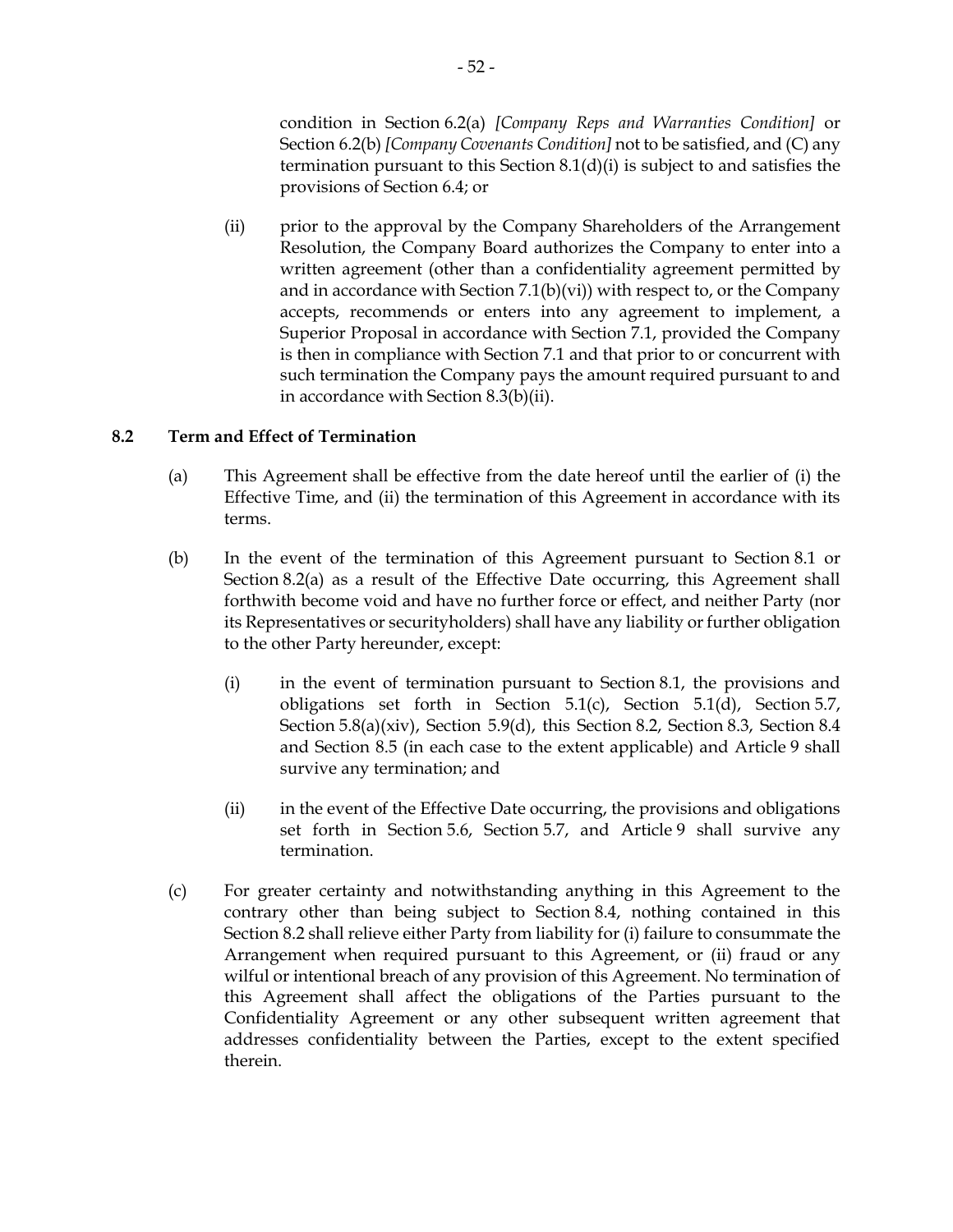#### <span id="page-56-1"></span>**8.3 Termination Fees**

- (a) Despite any other provision in this Agreement relating to the payment of fees and expenses, if a Company Termination Fee Event occurs, the Company shall pay the Purchaser the Company Termination Fee in accordance with Section [8.3\(c\)](#page-57-1) and if a Purchaser Termination Fee Event occurs, the Purchaser shall pay the Company the Purchaser Termination Fee in accordance with Section [8.3\(e\).](#page-57-2)
- <span id="page-56-4"></span><span id="page-56-3"></span><span id="page-56-2"></span><span id="page-56-0"></span>(b) For the purposes of this Agreement, "**Company Termination Fee**" means \$38 million, and "**Company Termination Fee Event**" means the termination of this Agreement:
	- (i) by the Purchaser, pursuant to Section [8.1\(c\)\(ii\)](#page-54-3) *[Change in Recommendation]*;
	- (ii) by the Company, pursuant to Section [8.1\(d\)\(ii\)](#page-55-0) *[To enter into a Superior Proposal]*;
	- (iii) by the Purchaser or the Company pursuant to Section [8.1\(b\)\(i\)](#page-53-5) *[Failure of the Company Shareholders to Approve]* or, provided a Purchaser Termination Fee Event is not triggered by such termination, Section [8.1\(b\)\(ii\)](#page-53-2) *[Effective Time not prior to Outside Date]* if:
		- (A) at any time after the execution of this Agreement and prior to such termination, an Acquisition Proposal is made, proposed, offered, publicly announced or otherwise publicly disclosed by any Person (other than the Purchaser or its affiliates) or any Person (other than the Purchaser or its affiliates) shall have publicly announced an intention to make an Acquisition Proposal; and
		- (B) within 12 months following the date of such termination (1) an Acquisition Proposal is consummated or effected (whether or not such Acquisition Proposal is the same Acquisition Proposal referred to in clause [\(A\) above\)](#page-56-2), or (2) the Company or one or more of its Subsidiaries, directly or indirectly, in one or more transactions, enters into an agreement in respect of an Acquisition Proposal (whether or not such Acquisition Proposal is the same Acquisition Proposal referred to in clause [\(A\) above\)](#page-56-2) and such Acquisition Proposal is later consummated or effected (whether or not such Acquisition Proposal is later consummated or effected within 12 months after such termination).

For purposes of the foregoing, the term "Acquisition Proposal" shall have the meaning assigned to such term in Section [1.1,](#page-4-0) except that references to "20% or more of the voting securities of the Company" shall be deemed to be references to "50% or more", and "20% or more" in relation to the Company's revenues or earnings on a consolidated basis shall instead be construed to refer to "50% or more".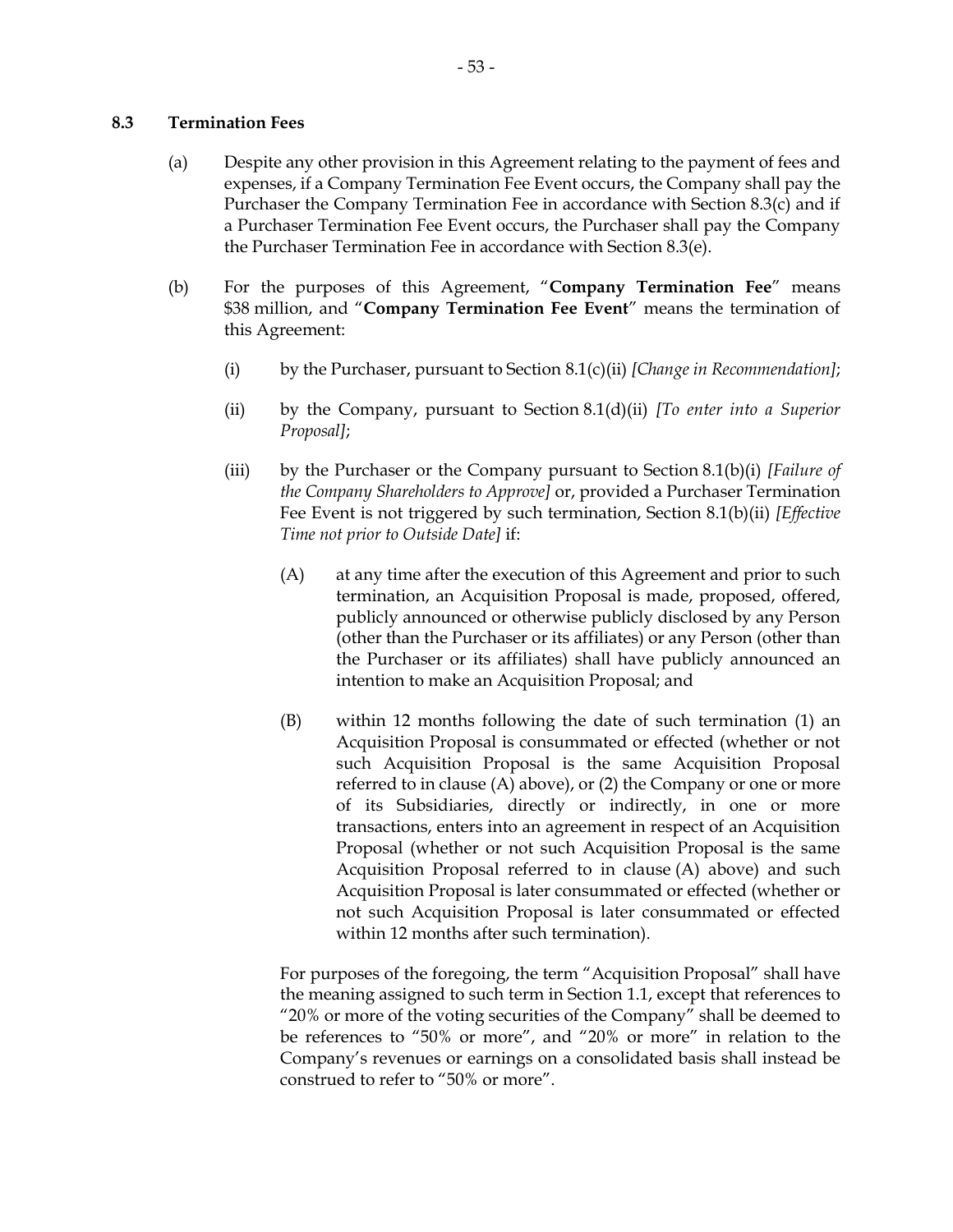- <span id="page-57-1"></span>(c) If a Company Termination Fee is payable pursuant to Section [8.3\(b\)\(i\),](#page-56-3) the Company Termination Fee shall be paid within three business days following such Company Termination Fee Event. If a Company Termination Fee is payable pursuant to Section [8.3\(b\)\(ii\),](#page-56-0) the Company Termination Fee shall be paid prior to or concurrently with the occurrence of such Company Termination Fee Event. If a Company Termination Fee is payable pursuant to Section [8.3\(b\)\(iii\),](#page-56-4) the Company Termination Fee shall be paid upon the consummation of the Acquisition Proposal referred to therein. Any Company Termination Fee shall be paid by the Company to the Purchaser (or as the Purchaser may direct by notice in writing), by wire transfer in immediately available Canadian funds to an account designated by the Purchaser.
- <span id="page-57-3"></span>(d) For the purposes of this Agreement, "**Purchaser Termination Fee**" means \$38 million and "**Purchaser Termination Fee Event**" means the termination of this Agreement by the Purchaser or the Company pursuant to Section [8.1\(b\)\(ii\)](#page-53-2) *[Occurrence of Outside Date]* or Section [8.1\(b\)\(iii\)](#page-53-0) *[Failure to Satisfy Mutual Condition to Close]* if, as of the time of termination, the only conditions set forth in Section [6.1](#page-44-2) *[Mutual Conditions]*, Section [6.2](#page-45-2) *[Purchaser Conditions]* and Section [6.3](#page-47-0) *[Company Conditions]* that have not been satisfied or waived (other than those conditions that by their terms are to be satisfied at the Effective Time and that are capable of being satisfied) are one or more of: (i) Section [6.1\(d\)](#page-45-0) *[Utility Approvals]*; (ii) Section [6.2\(d\)](#page-46-2) *[Competition Act Approval]*; (iii) Section [6.1\(f\)](#page-45-5) *[Illegality]* only insofar as such Law, regulation, policy, judgment, decision, order, ruling or directive (whether or not having the force of Law) is related to any Key Regulatory Approval and/or (iv) Section [6.1\(g\)](#page-45-6) *[No Legal Action]* only insofar as the act, action, suit, proceeding, objection, opposition, order or injunction is related to any Key Regulatory Approval, provided that the Purchaser Termination Fee will not be payable if the failure of such condition(s) to be satisfied has been caused by, or is a result of, the failure of the Company to perform any of its covenants or agreements under this Agreement.
- <span id="page-57-2"></span>(e) If a Purchaser Termination Fee is payable pursuant to any provision of Section [8.3\(d\),](#page-57-3) the Purchaser Termination Fee shall be paid within five business days following such Purchaser Termination Fee Event. Any Purchaser Termination Fee shall be paid by the Purchaser to the Company (or as the Company may direct by notice in writing), by wire transfer in immediately available Canadian funds to an account designated by the Company.

#### <span id="page-57-0"></span>**8.4 Liquidated Damages**

(a) The Parties acknowledge that the agreements contained in Section [8.3](#page-56-1) are an integral part of the transactions contemplated by this Agreement, and that without these agreements the Purchaser would not enter into this Agreement, and that the Company Termination Fee and the Purchaser Termination Fee represent liquidated damages which are a genuine pre-estimate of the damages, including opportunity costs, which the Purchaser or the Company, as applicable, will suffer or incur as a result of the event giving rise to such damages and resultant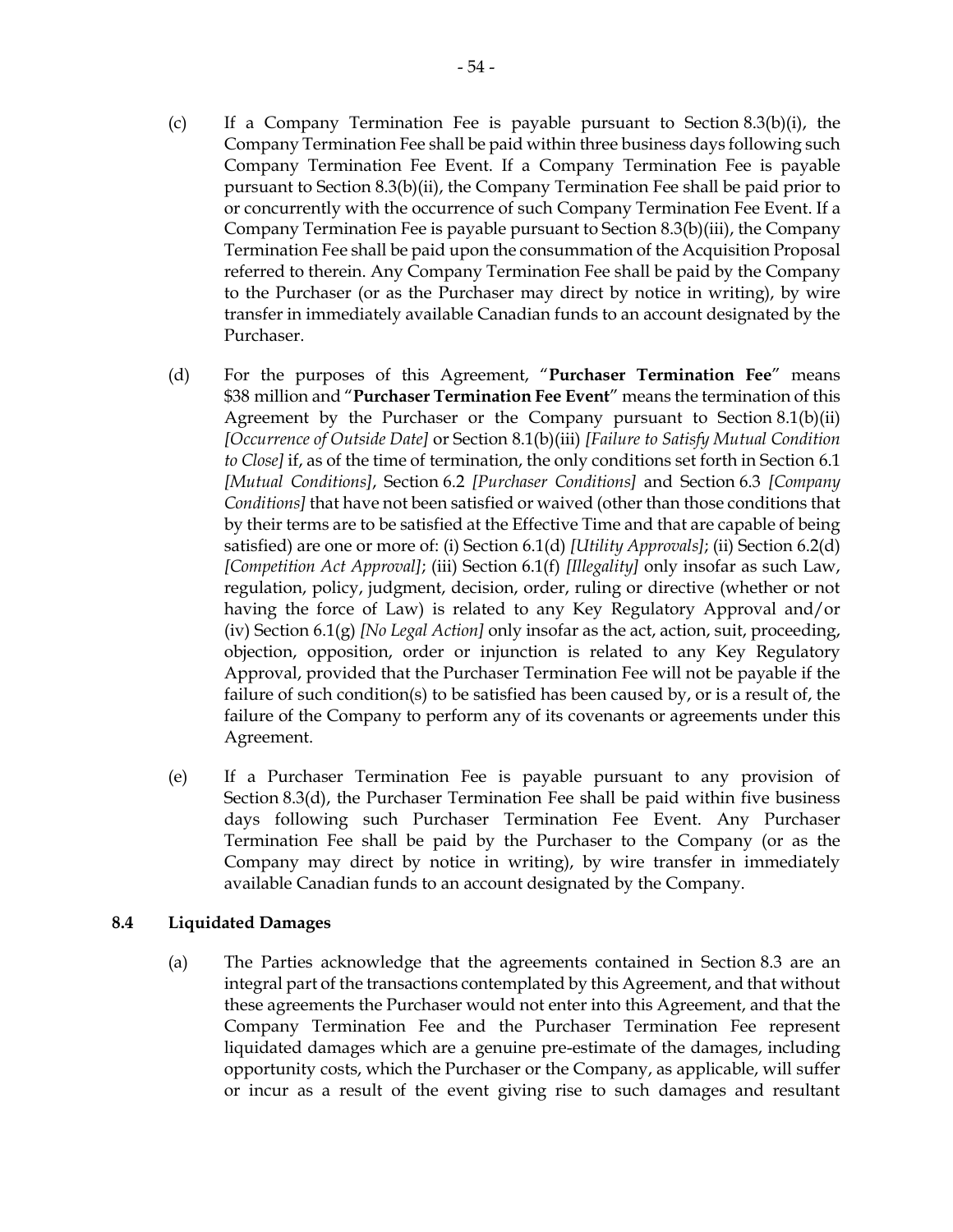termination of this Agreement, and are not penalties. Each of the Company and the Purchaser irrevocably waives any right it may have to raise as a defence that any such liquidated damages are excessive or punitive.

- (b) Each Party agrees that the payment of the Company Termination Fee or the Purchaser Termination Fee in the manner provided in Section [8.3](#page-56-1) is the sole monetary remedy of the Purchaser or the Company, respectively, in respect of the event giving rise to such payment; provided that this limitation shall not (i) apply in the event of fraud or wilful or intentional breach of this Agreement by the Company as set forth in Section [8.2,](#page-55-2) and (ii) prior to any termination of this Agreement, preclude the Purchaser from seeking injunctive relief to restrain any breach or threatened breach by the other Party of its covenants in this Agreement, or otherwise obtain specific performance of any of such covenants in accordance with Section [9.8.](#page-60-0)
- (c) For the avoidance of doubt, in no event shall the Company be obligated to pay the Company Termination Fee, nor shall the Purchaser be obligated to pay the Purchaser Termination Fee, more than once.

### <span id="page-58-0"></span>**8.5 Fees and Expenses**

Each Party shall pay all fees, costs and expenses incurred by such Party in connection with this Agreement and the Arrangement; provided that the Purchaser and the Company shall share equally any filing fees and applicable Taxes payable for or in respect of any application, notification or other filing made in respect of any regulatory process in respect of the transactions contemplated by the Arrangement, including under the Key Regulatory Approvals.

### **ARTICLE 9 GENERAL PROVISIONS**

#### <span id="page-58-1"></span>**9.1 Amendment**

This Agreement and the Plan of Arrangement may, at any time and from time to time before or after the holding of the Company Shareholders' Meeting but not later than the Effective Time, be amended by mutual written agreement of the Parties, subject to the Interim Order, the Final Order and applicable Laws.

#### **9.2 Waiver**

Either Party may: (a) extend the time for the performance of any of the obligations or other acts of the other Party; (b) waive compliance with any of the other Party's agreements or the fulfillment of any conditions to its own obligations contained herein; and (c) waive inaccuracies in any of the other Party's representations or warranties contained herein or in any document delivered by the other Party; provided, however, that any such extension or waiver shall be valid only if set forth in an instrument in writing signed on behalf of such Party and such waiver shall apply only to the specific matters identified in such instrument.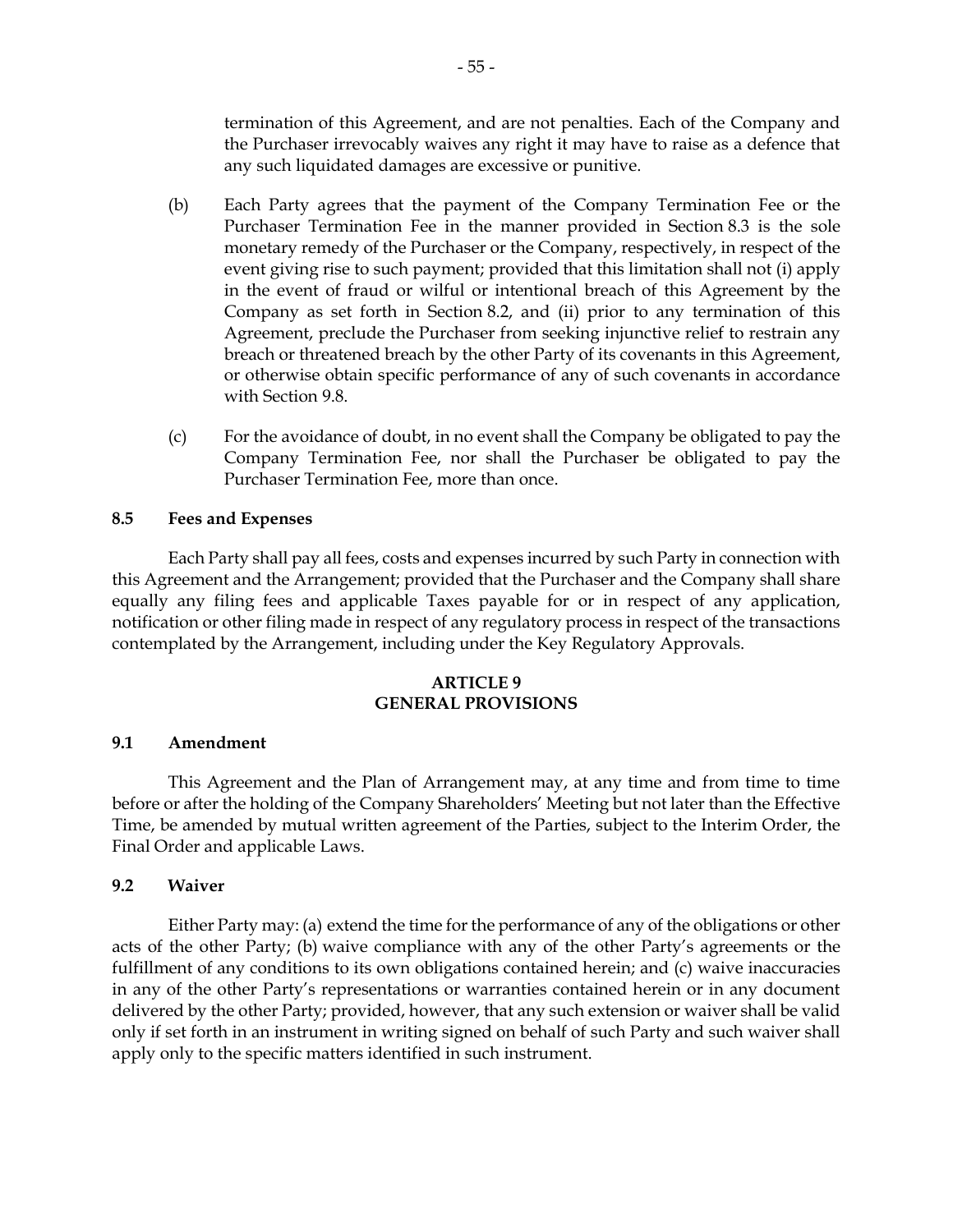#### **9.3 Notices**

All notices and other communications given or made pursuant hereto shall be in writing and shall be deemed to have been duly given or made as of the date delivered or sent if delivered personally or sent by email, or as of the following business day if sent by prepaid overnight courier, to the Parties at the following addresses (or at such other addresses as shall be specified by either Party by notice to the other Party given in accordance with these provisions):

(a) if to the Purchaser:

Public Sector Pension Investment Board 1250 René-Lévesque Blvd. West, Suite 1400 Montréal, Québec H3B 5E9

Email: *[redacted]*

and to

Alberta Teachers' Retirement Fund Board 600 Barnett House 11010 142 Street NW Edmonton, Alberta T5N 2R1

Attention: *[redacted]* Email: *[redacted]*

with a copy to (which shall not constitute notice):

Blake, Cassels & Graydon LLP 199 Bay St., Suite 4000 Toronto, Ontario M5L 1A9

Attention: Jeff Lloyd Telephone: (416) 863-5848 Email: [jeff.lloyd@blakes.com](mailto:jeff.lloyd@blakes.com)

(b) if to the Company:

AltaGas Canada Inc. 2100, 444 5th Avenue SW Calgary, Alberta T2P 2T8

Attention: *[redacted]* Telephone: *[redacted]* Email: *[redacted]*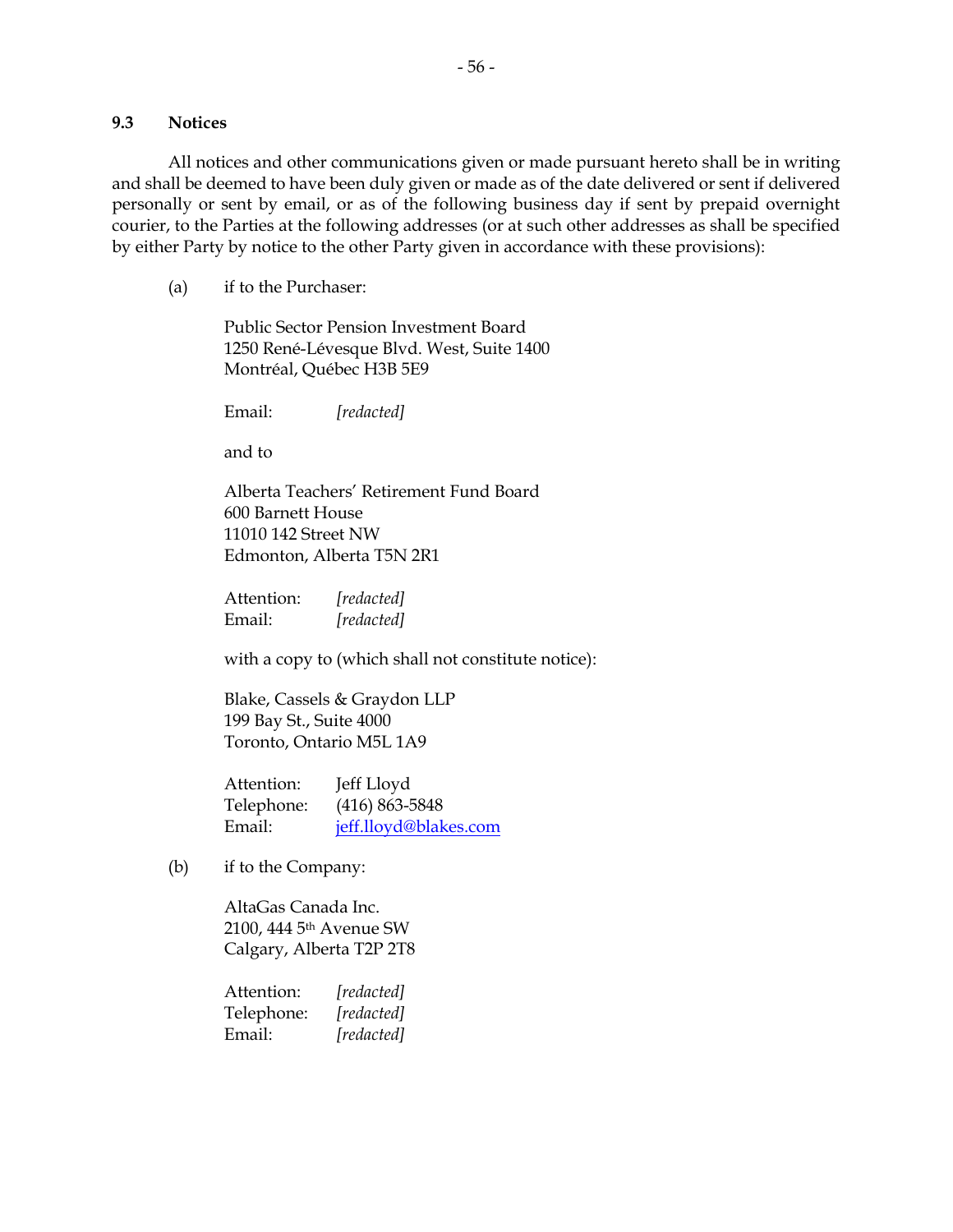with a copy to (which shall not constitute notice):

Stikeman Elliott LLP 4300 Bankers Hall West 888 - 3rd Street SW Calgary, Alberta T2P 5C5

Attention: Christopher Nixon Telephone: 403-266-9017 Email: [cnixon@stikeman.com](mailto:cnixon@stikeman.com)

### **9.4 Entire Agreement; Binding Effect**

This Agreement: (a) together with the Equity Commitment Letters and the Confidentiality Agreement and any other subsequent written agreement that addresses confidentiality between the Parties, constitutes the entire agreement and supersedes all other prior agreements and understandings, both written and oral, between the Parties with respect to the subject matter hereof; and (b) shall be binding upon and enure to the benefit of the Parties and their respective successors and permitted assigns.

### **9.5 Assignment**

Except as expressly permitted by the terms hereof, neither this Agreement nor any of the rights, interests or obligations hereunder shall be assigned by either of the Parties hereto without the prior written consent of the other Party.

#### **9.6 Time of Essence**

Time shall be of the essence in this Agreement.

#### **9.7 Further Assurances**

Each Party hereto shall, from time to time and at all times hereafter, at the request of the other Party hereto, but without further consideration, do all such further acts, and execute and deliver all such further documents and instruments as may be reasonably required in order to fully perform and carry out the terms and intent hereof.

#### <span id="page-60-1"></span><span id="page-60-0"></span>**9.8 Specific Performance**

(a) The Purchaser and the Company agree that irreparable harm would occur for which money damages would not be an adequate remedy at law in the event that any of the provisions of this Agreement or the Confidentiality Agreement or any other subsequent written agreement that addresses confidentiality between the Parties were not performed by the other Party in accordance with their specific terms or were otherwise breached. It is accordingly agreed that each Party shall be entitled to an injunction or injunctions and other equitable relief to prevent breaches or threatened breaches of the provisions of this Agreement or the Confidentiality Agreement or any other subsequent written agreement that addresses confidentiality between the Parties or to otherwise obtain specific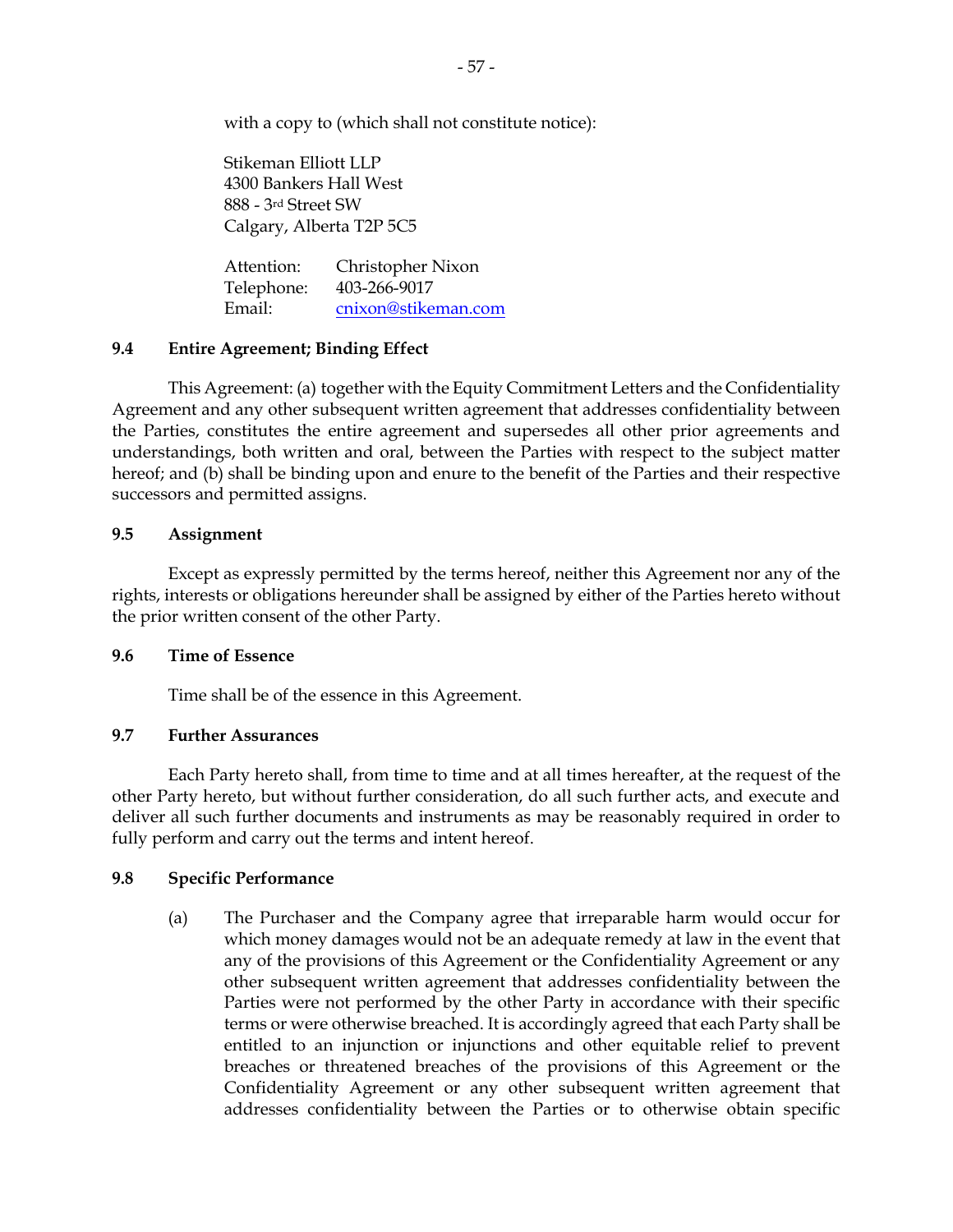performance of any such provisions, any requirement for the securing or posting of any bond in connection with the obtaining of any such injunctive or other equitable relief hereby being waived.

(b) Notwithstanding anything to the contrary in this Agreement, it is acknowledged and agreed that the Company shall be entitled to seek specific performance as a third party beneficiary of the Purchaser's rights against the Sponsors under the Equity Commitment Letters and/or to seek specific performance to cause the Purchaser to enforce the obligations of the Sponsors under the Equity Commitment Letters, as set out in Section [9.8\(a\).](#page-60-1)

### <span id="page-61-0"></span>**9.9 Third Party Beneficiaries**

The provisions of Section [5.3\(b\),](#page-34-2) Section [5.6,](#page-38-0) Section [5.8\(a\)\(xiv\)](#page-42-1) and Section [5.9\(d\):](#page-44-3) (a) are intended for the irrevocable benefit of the Persons referenced therein, as and to the extent applicable in accordance with their terms, and shall be enforceable by each of such Persons and his or her heirs, executors administrators and other legal representatives (collectively, the "**Third**  Party Beneficiaries") and the Purchaser shall hold the rights and benefits of Section [5.3\(b\),](#page-34-2) Section [5.6,](#page-38-0) Section [5.8\(a\)\(xiv\)](#page-42-1) and Section [5.9\(d\)](#page-44-3) in trust for and on behalf of the Third Party Beneficiaries and the Purchaser hereby accepts such trust and agrees to hold the benefit of and enforce performance of such covenants on behalf of the Third Party Beneficiaries; and (b) are in addition to, and not in substitution for, any other rights that the Third Party Beneficiaries may have by contract or otherwise. Except as provided in this Section [9.9,](#page-61-0) this Agreement shall not: (a) confer any rights or remedies upon any Person other than the Parties and their respective successors and permitted assigns; (b) constitute or create an employment agreement with any employee, create any right to employment or continued employment or service, or to a particular term or condition of employment; or (c) be construed to establish, amend, or modify any Company Employee Plan, Employee Plan or any other benefit or compensation plan, program, agreement or arrangement.

## **9.10 Governing Law**

This Agreement shall be governed by and construed in accordance with the Laws of the Province of Alberta and the Laws of Canada applicable therein, and the Parties hereto irrevocably attorn to the jurisdiction of the courts of the Province of Alberta.

## **9.11 No Liability**

No director or officer of the Purchaser shall have any personal liability whatsoever to the Company under this Agreement, or any other document delivered in connection with the transactions contemplated hereby on behalf of the Purchaser. No director or officer of the Company shall have any personal liability whatsoever to the Purchaser under this Agreement, or any other document delivered in connection with the transactions contemplated hereby on behalf of the Company.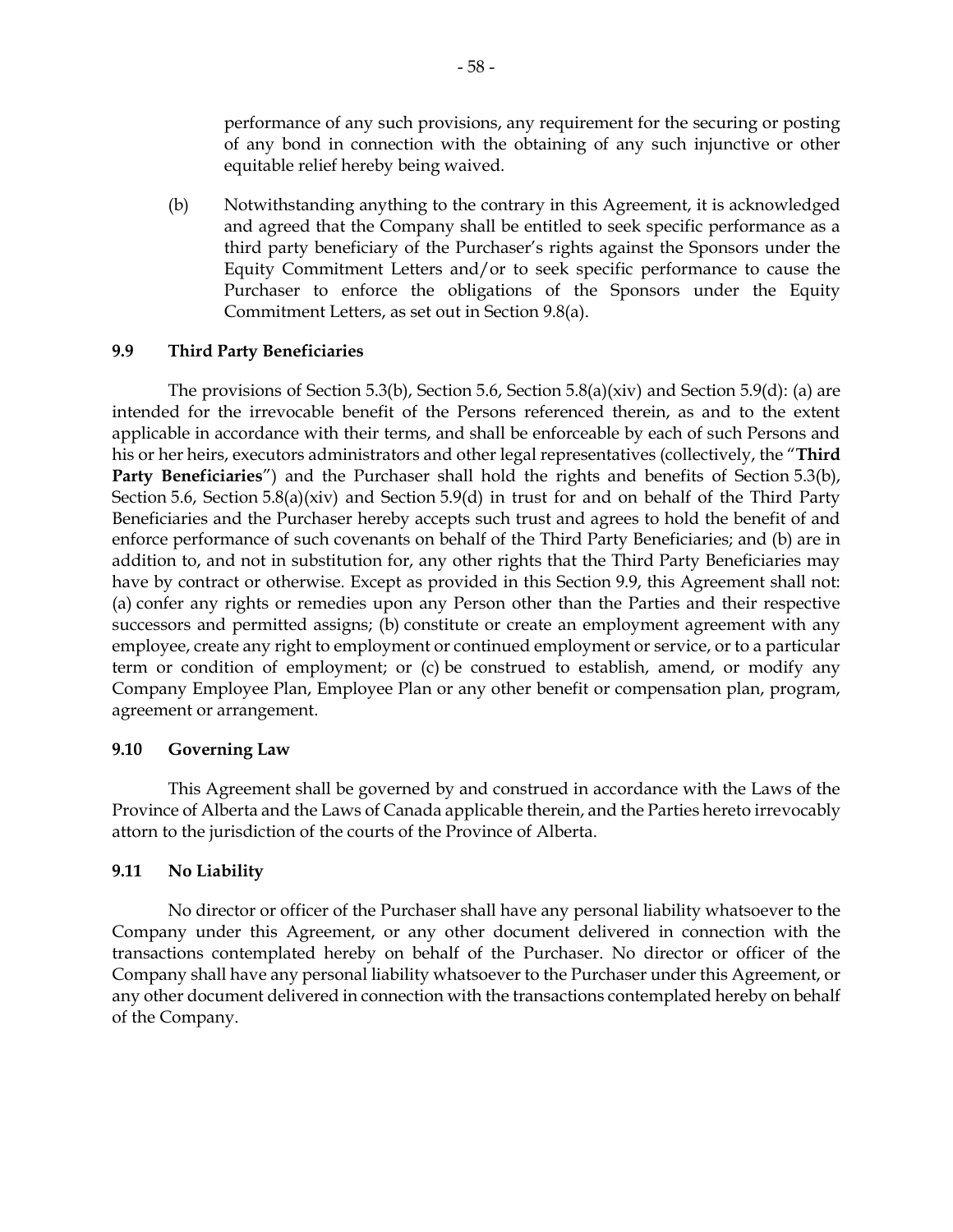#### **9.12 Severability**

If any one or more of the provisions or parts thereof contained in this Agreement should be or become invalid, illegal or unenforceable in any respect in any jurisdiction, the remaining provisions or parts thereof contained herein shall be and shall be conclusively deemed to be, as to such jurisdiction, severable therefrom and:

- (a) the validity, legality or enforceability of such remaining provisions or parts thereof shall not in any way be affected or impaired by the severance of the provisions or parts thereof severed; and
- (b) the invalidity, illegality or unenforceability of any provision or part thereof contained in this Agreement in any jurisdiction shall not affect or impair such provision or part thereof or any other provisions of this Agreement in any other jurisdiction.

Upon such determination that any term or other provision is invalid, illegal or unenforceable, the Parties shall negotiate in good faith to modify this Agreement so as to effect the original intent of the Parties as closely as possible in an acceptable manner to the end that the transactions contemplated hereby are fulfilled to the fullest extent possible.

#### **9.13 Counterparts**

This Agreement may be executed by electronic signature and in counterparts, each of which shall be deemed an original, and all of which together constitute one and the same instrument.

*[The remainder of this page is left blank intentionally]*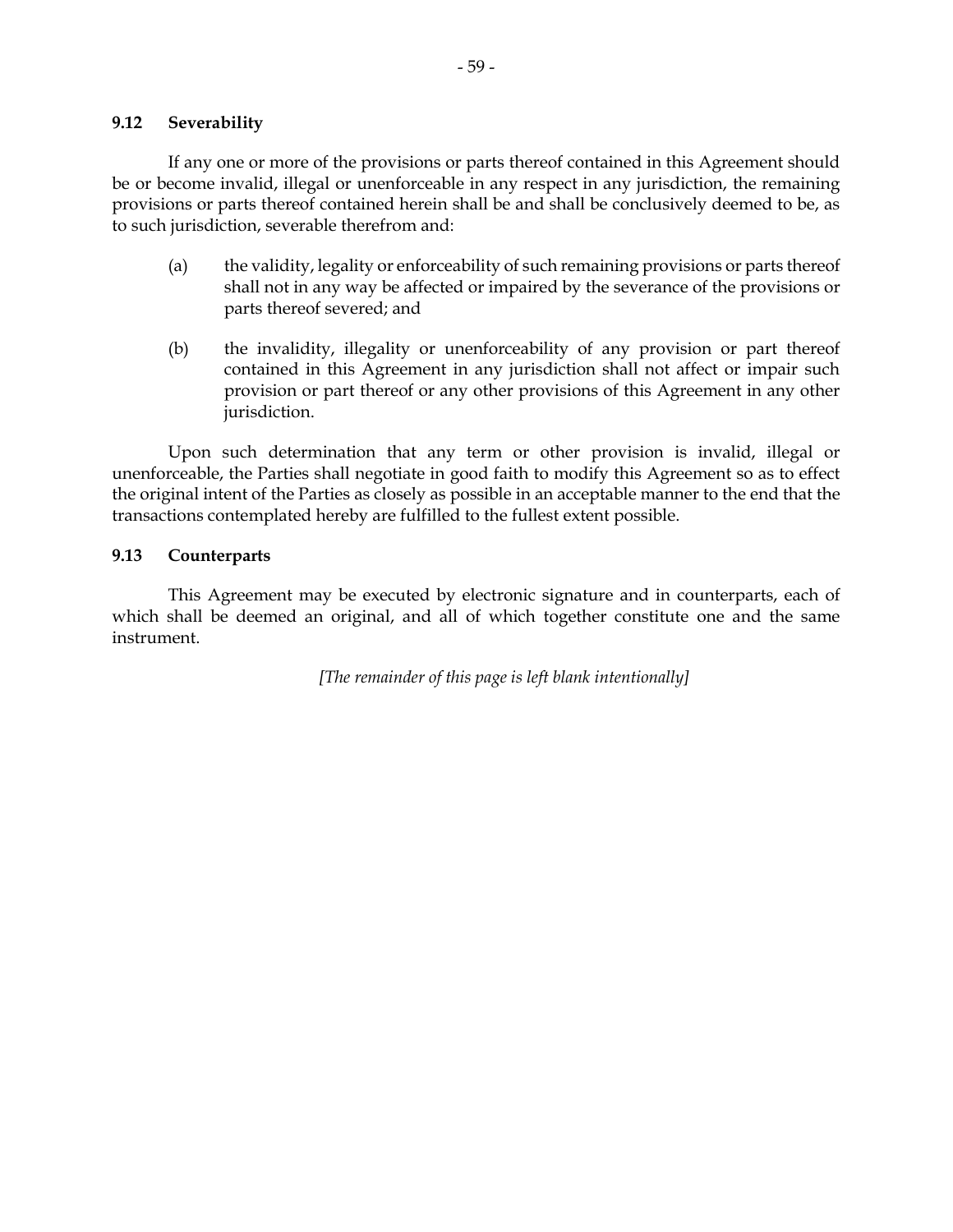**IN WITNESS WHEREOF** the Parties hereto have caused this Agreement to be executed as of the date first written above by their respective officers thereunto duly authorized.

## **PSPIB CYCLE INVESTMENTS INC.**

- By: (signed) *"Patrick Samson"* Name: Patrick Samson Title: Authorized Signatory
- By: (signed) *"Samuel Langleben"* Name: Samuel Langleben Title: Authorized Signatory

## **ALTAGAS CANADA INC.**

- By: (signed) *"Greg Aarssen"* Name: Greg Aarssen Title: Lead Director
- By: (signed) *"Jared Green"*

Name: Jared Green Title: President and Chief Executive Officer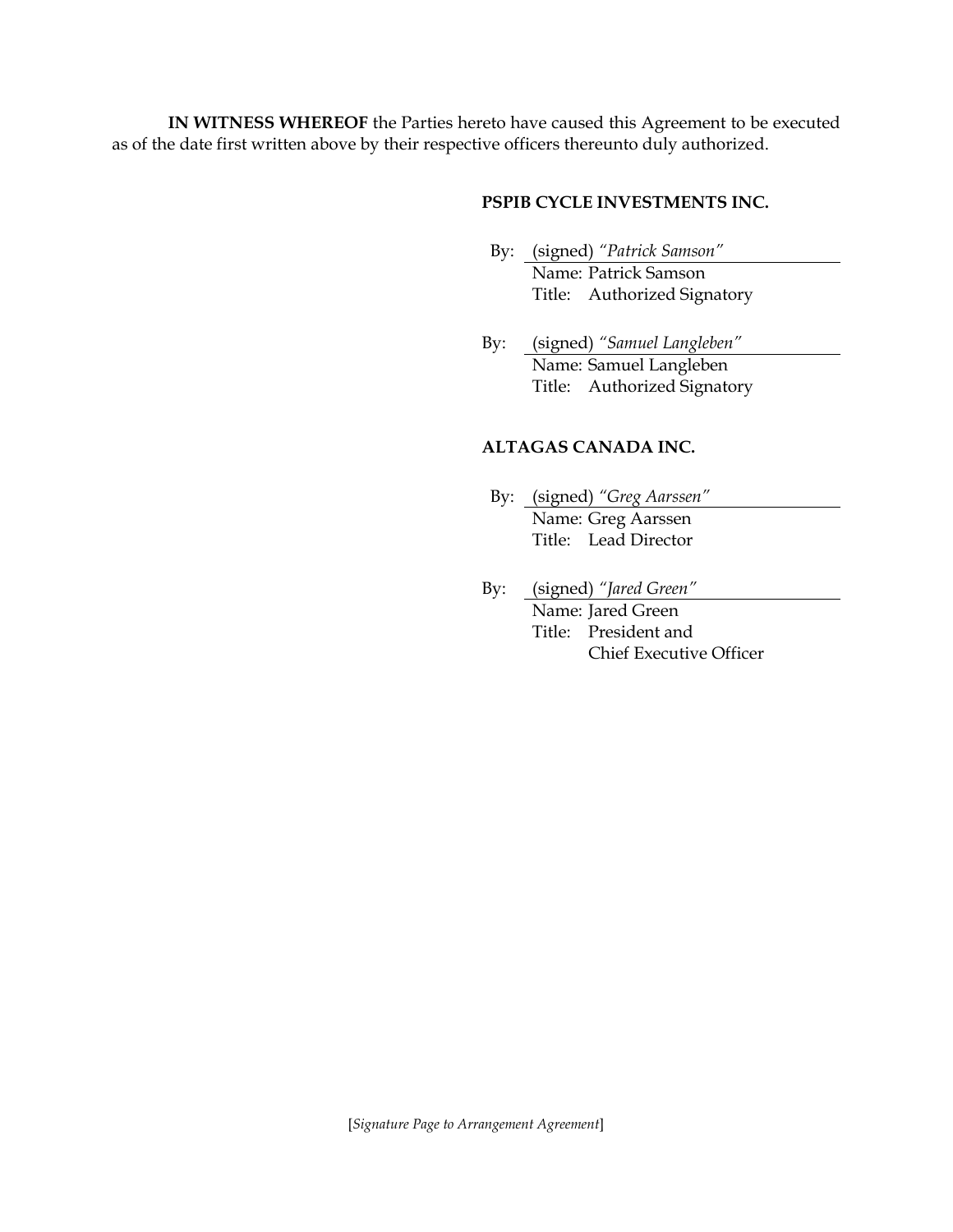### **SCHEDULE A PLAN OF ARRANGEMENT PLAN OF ARRANGEMENT UNDER SECTION 192 OF THE** *CANADA BUSINESS CORPORATIONS ACT*

## **ARTICLE 1 INTERPRETATION**

### **1.1 Definitions**

Unless indicated otherwise, where used in this Plan of Arrangement, capitalized terms used but not defined shall have the meanings specified in the Arrangement Agreement and the following terms shall have the following meanings (and grammatical variations of such terms shall have corresponding meanings):

"**Arrangement**" means the arrangement under Section 192 of the CBCA on the terms and subject to the conditions set out in this Plan of Arrangement, subject to any amendments or variations made in accordance with the terms of Section 5.1, in accordance with the Arrangement Agreement or made at the direction of the Court in the Final Order with the prior written consent of the Company and the Purchaser, each acting reasonably.

"**Arrangement Agreement**" means the arrangement agreement made as of October 20, 2019 between the Purchaser and the Company (including the Schedules thereto) as it may be amended, modified or supplemented from time to time in accordance with its terms.

"**Arrangement Resolution**" means the special resolution approving this Plan of Arrangement to be considered at the Company Shareholders' Meeting by Company Shareholders, substantially in the form attached as Schedule B to the Arrangement Agreement.

"**Articles of Arrangement**" means the articles of arrangement of the Company in respect of the Arrangement, required under subsection 192(6) of the CBCA to be sent to the Director after the Final Order is made, which shall include this Plan of Arrangement and otherwise be in a form satisfactory to the Company and the Purchaser, each acting reasonably.

"**Business Day**" means a day other than a Saturday, a Sunday or a statutory holiday or other day when banks in the Cities of Calgary, Alberta or Montréal, Québec are not open for business.

"**CBCA**" means the *Canada Business Corporations Act*.

"**Certificate**" means the certificate of arrangement to be issued by the Director pursuant to subsection 192(7) of the CBCA in respect of the Articles of Arrangement giving effect to the Arrangement.

"**Company**" means AltaGas Canada Inc., a corporation incorporated under the laws of Canada.

"**Company Awards**" means restricted share units and performance share units each granted pursuant to the Company MTIP;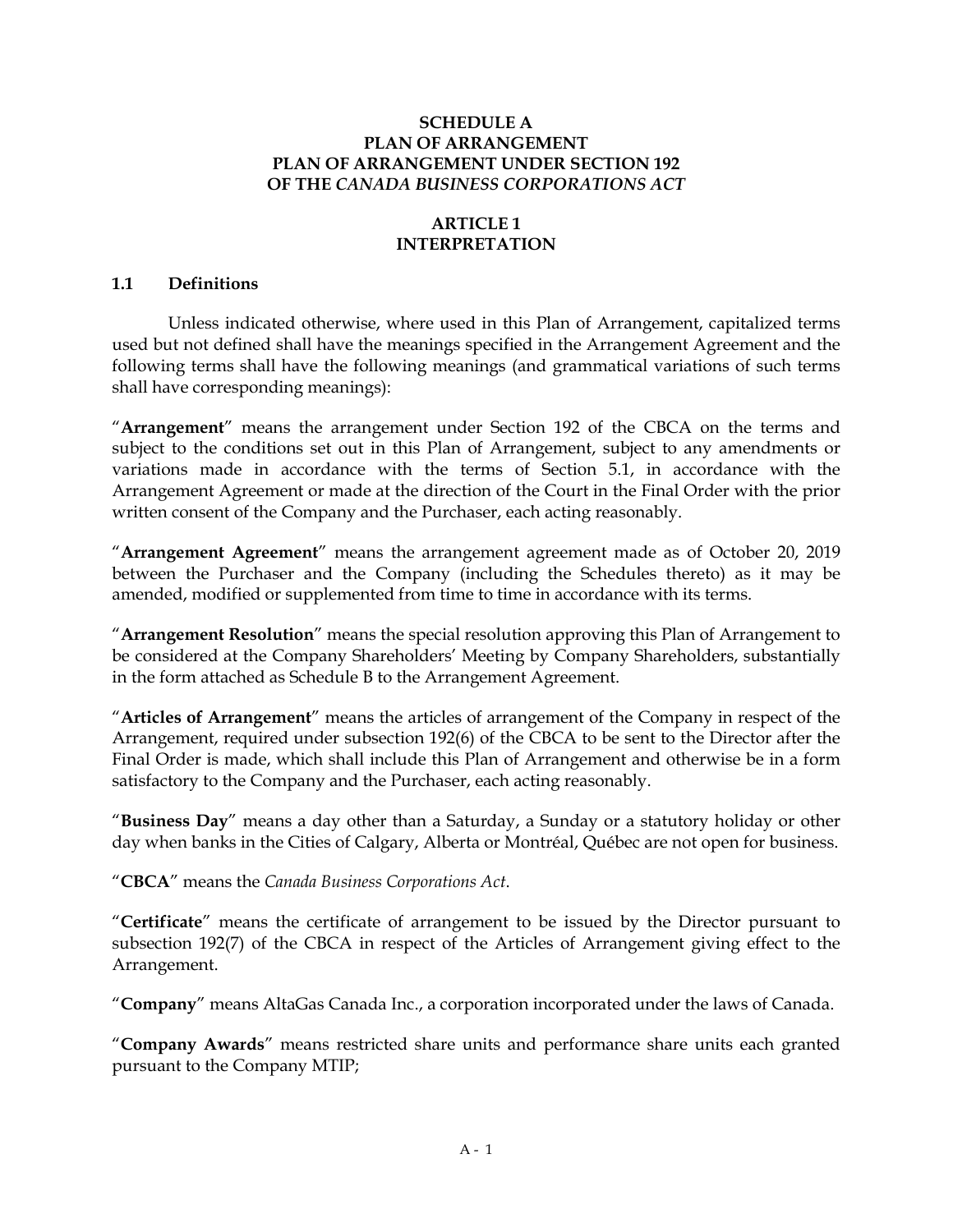"**Company Common Share Consideration**" means \$33.50 in cash per Company Common Share.

"**Company Common Shares**" means the common shares in the capital of the Company.

"**Company DSUP**" means the Company's Deferred Share Unit Plan;

"**Company DSUs**" means deferred share units granted pursuant to the Company DSUP;

"**Company Information Circular**" means the notice of the Company Shareholders' Meeting to be sent to the Company Shareholders and the management information circular to be prepared in connection with the Company Shareholders' Meeting, together with any amendment thereto or supplements thereof from time to time in accordance with the terms of the Arrangement Agreement.

"**Company MTIP**" means the Company's Mid-Term Incentive Plan;

**"Company Share Option Plan**" means the Company's Share Option Plan.

"**Company Share Options**" means share options to purchase Company Common Shares granted pursuant to the Company Share Option Plan.

"**Company Shareholders**" means the registered and/or beneficial holders of Company Common Shares, as the context requires.

"**Company Shareholders' Meeting**" means the special meeting of the Company Shareholders, including any adjournment or postponement of such special meeting in accordance with the terms of the Arrangement Agreement, to be called and held in accordance with the Interim Order to consider the Arrangement Resolution.

"**Court**" means the Court of Queen's Bench of Alberta.

"**Depositary**" means such Person as the Purchaser may appoint to act as depositary for the Company Common Shares in relation to the Arrangement, with the approval of the Company, acting reasonably.

"**Director**" means the Director appointed pursuant to Section 260 of the CBCA.

"**Dissent Rights**" has the meaning specified in Section 3.1.

"**Dissenting Holder**" means a registered Company Shareholder who has validly exercised its Dissent Rights and has not withdrawn or been deemed to have withdrawn such exercise of Dissent Rights, but only in respect of the Company Common Shares in respect of which Dissent Rights are validly exercised by such registered Company Shareholder.

"**Effective Date**" means the date shown on the Certificate of Arrangement giving effect to the Arrangement.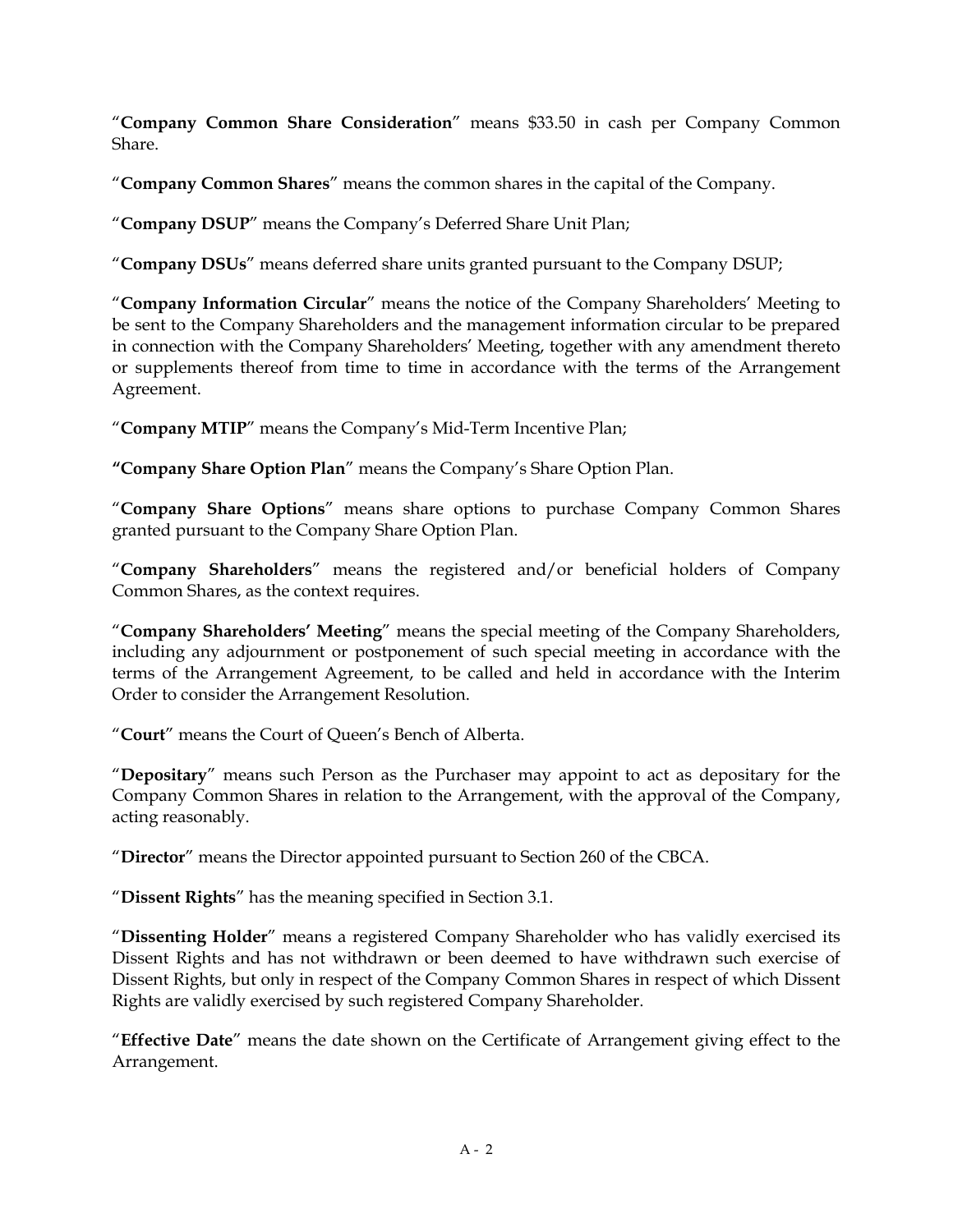"**Effective Time**" means 12:01 a.m. on the Effective Date, or such other time as the Parties agree to in writing before the Effective Date.

"**Encumbrance**" includes any mortgage, pledge, collateral assignment, charge, lien, security interest, adverse interest in property, other third party interest or encumbrance of any kind whether contingent or absolute, and any agreement, option, right or privilege (whether by Law, contract or otherwise) capable of becoming any of the foregoing.

"**Final Order**" means the final order of the Court in a form acceptable to the Company and the Purchaser, each acting reasonably, approving the Arrangement, as such order may be amended by the Court (with the consent of both the Company and the Purchaser, each acting reasonably) at any time prior to the Effective Date or, if appealed, then, unless such appeal is withdrawn or denied, as affirmed or as amended (provided that any such amendment is acceptable to both the Company and the Purchaser, each acting reasonably) on appeal.

"**Governmental Entity**" means any: (a) multinational, federal, provincial, territory, state, regional, municipal, local or other government or any governmental or public department, court, tribunal, arbitral body, commission, board, bureau or agency; (b) subdivision, agent, commission, board or authority of any of the foregoing; (c) quasi-governmental or private body (including any securities commission or similar regulatory authority) exercising any regulatory, expropriation or taxing authority under or for the account of any of the foregoing; or (d) the TSX.

"**Interim Order**" means the interim order of the Court in a form acceptable to the Company and the Purchaser, each acting reasonably, providing for, among other things, the calling and holding of the Company Shareholders' Meeting, as such order may be amended by the Court with the consent of the Company and the Purchaser, each acting reasonably.

"**Law**" means all laws, by-laws, statutes, rules, regulations, principles of law, decisions, orders, ordinances, protocols, codes, guidelines, policies, notices, directions and judgments or other requirements and the terms and conditions of any grant of approval, permission, authority or license of any Governmental Entity (including the TSX) or self-regulatory authority; and the term "applicable" with respect to such Laws and in a context that refers to one or more Persons, means such Laws as are applicable to such Persons or its business, undertaking, property or securities and emanate from a Person having jurisdiction over the Person or Persons or its or their business, undertaking, property or securities.

"**Letter of Transmittal**" means the letter of transmittal sent to holders of Company Common Shares for use in connection with the Arrangement.

"**Parties**" means the Company and the Purchaser and "**Party**" means any one of them.

"**Person**" includes an individual, firm, trust, partnership, association, corporation, joint venture, trustee, executor, administrator, legal representative or government (including any Governmental Entity).

"**Plan of Arrangement**" means this plan of arrangement proposed under Section 192 of the CBCA, and any amendments or variations made in accordance with the Arrangement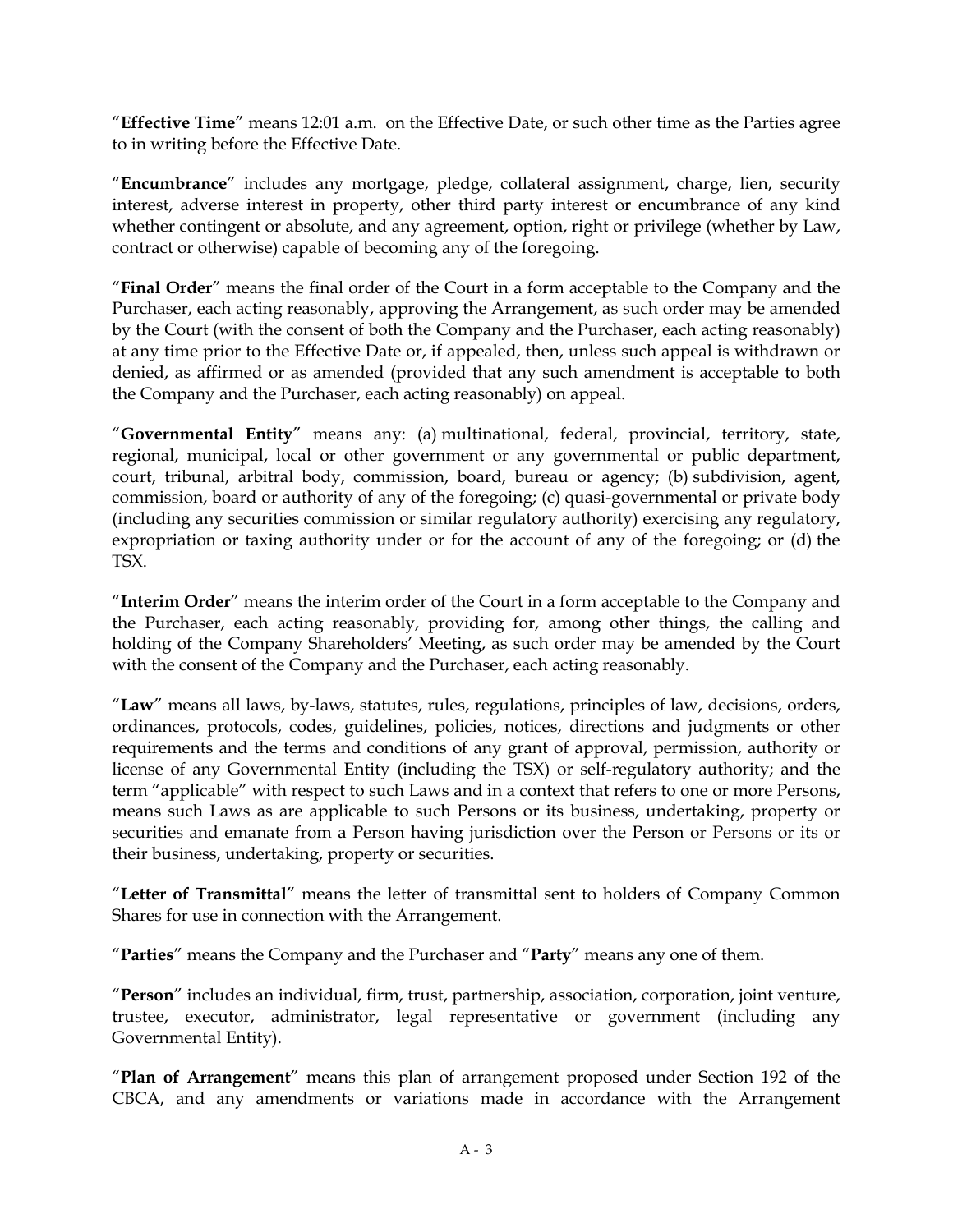Agreement or Section 5.1 or made at the direction of the Court in the Final Order with the prior written consent of the Company and the Purchaser, each acting reasonably.

"**Purchaser**" means PSPIB Cycle Investments Inc., a corporation incorporated under the laws of Canada.

"**Tax Act**" means the *Income Tax Act* (Canada).

"**TSX**" means The Toronto Stock Exchange.

## **1.2 Certain Rules of Interpretation**

In this Plan of Arrangement, unless otherwise specified:

- (a) **Headings, etc.** The division of this Plan of Arrangement into Articles and Sections and the insertion of headings are for convenient reference only and do not affect the construction or interpretation of this Plan of Arrangement.
- (b) **Currency.** All references to dollars or to \$ are references to Canadian dollars, unless specified otherwise.
- (c) **Gender and Number.** Any reference to gender includes all genders. Words importing the singular number only include the plural and vice versa.
- (d) **Certain Phrases, etc.** The words (i) "including", "includes" and "include" mean "including (or includes or include) without limitation," (ii) "the aggregate of", "the total of", "the sum of", or a phrase of similar meaning means "the aggregate (or total or sum), without duplication, of," and (iii) unless stated otherwise, "Article" and "Section" followed by a number or letter mean and refer to the specified Article or Section of this Plan of Arrangement.
- (e) **Statutes.** Any reference to a statute refers to such statute and all rules, resolutions and regulations made under it, as it or they may have been or may from time to time be amended or re-enacted, unless stated otherwise.
- (f) **Computation of Time.** A period of time is to be computed as beginning on the day following the event that began the period and ending at 4:30 p.m. on the last day of the period, if the last day of the period is a Business Day, or at 4:30 p.m. on the next Business Day if the last day of the period is not a Business Day. If the date on which any action is required or permitted to be taken under this Plan of Arrangement by a Person is not a Business Day, such action shall be required or permitted to be taken on the next succeeding day which is a Business Day.
- (g) **Time References.** References to time herein or in any Letter of Transmittal are to local time, Calgary, Alberta.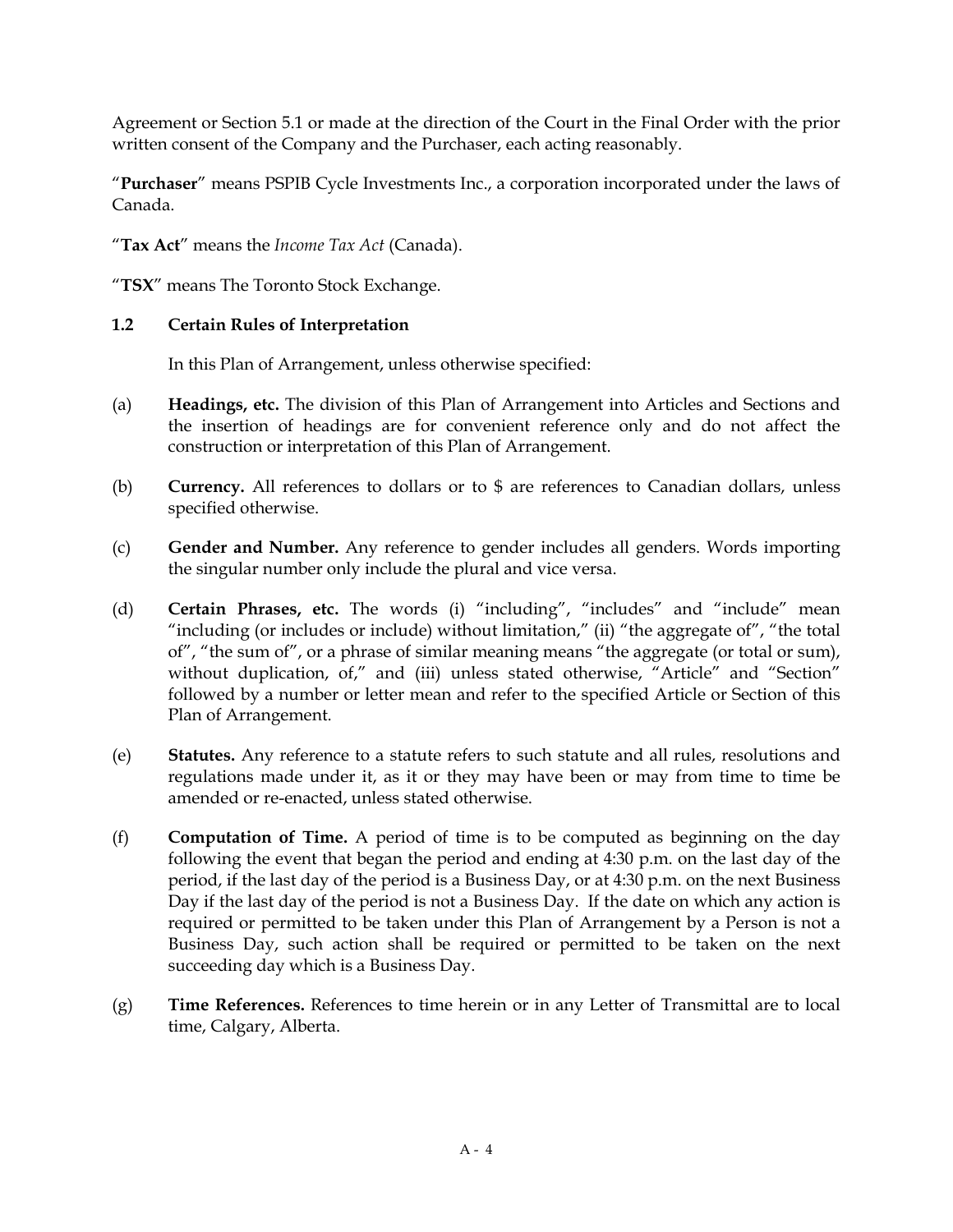### **ARTICLE 2 THE ARRANGEMENT**

### **2.1 Arrangement Agreement**

This Plan of Arrangement is made pursuant to the Arrangement Agreement.

### **2.2 Binding Effect**

This Plan of Arrangement and the Arrangement, upon the filing of the Articles of Arrangement and the issuance of the Certificate, will become effective, and be binding on the Purchaser, the Company, all holders and beneficial owners of Company Common Shares (including Dissenting Holders), all holders of Company Share Options, Company Awards and Company DSUs, the transfer agent and registrar of the Company, the Depositary and all other Persons, at and after, the Effective Time without any further act or formality required on the part of any Person.

### **2.3 Arrangement**

At the Effective Time, each of the following events shall occur and shall be deemed to occur sequentially as set out below without any further authorization, act or formality, in each case, unless stated otherwise, effective as at five minute intervals starting immediately following the Effective Time:

- (a) each Company Share Option outstanding immediately prior to the Effective Time (whether vested or unvested), notwithstanding the terms of the Company Share Option Plan, shall be deemed to be unconditionally vested and exercisable, and such Company Share Option shall, without any further action by or on behalf of the holder of the Company Share Option, be deemed to be assigned and transferred by such holder to the Company (free and clear of all Encumbrances) in exchange for a cash payment from the Company equal to the amount equal to the product of: (i) the amount by which the Company Common Share Consideration exceeds the exercise price per Company Common Share of such Company Share Option; and (ii) the number of Company Common Shares into which such Company Share Option is exercisable; provided that in the event the foregoing calculation would result in a product less than \$0.01, the consideration to be received in respect of such Company Share Option shall be \$0.01, and:
	- (i) each holder of Company Share Options shall cease to be a holder of such Company Share Options;
	- (ii) such holder's name shall be removed from the register of the Company Share Options;
	- (iii) the Company Share Option Plan and all agreements relating to the Company Share Options shall be terminated and shall be of no further force and effect; and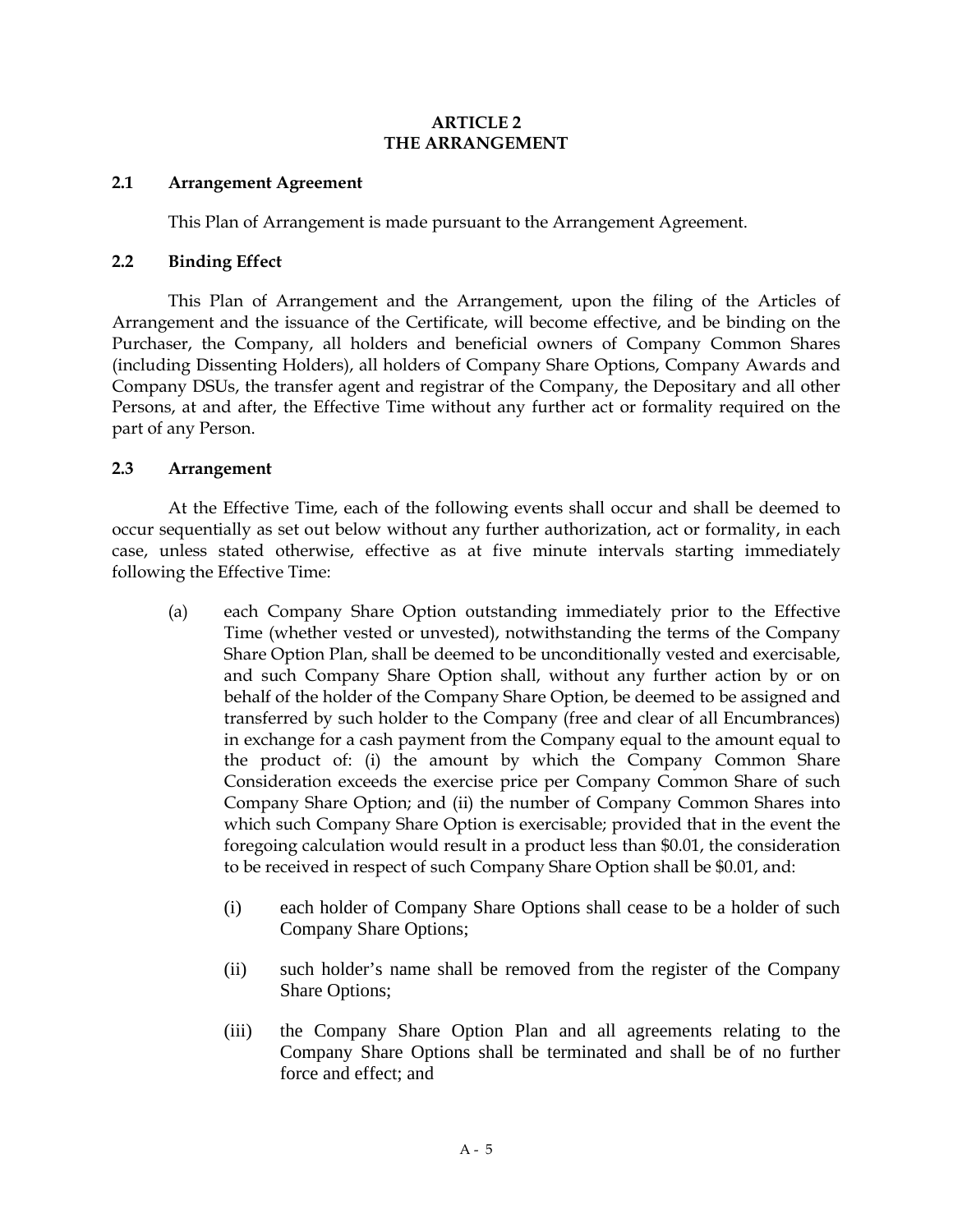- (iv) such holder shall thereafter have only the right to receive the consideration to which they are entitled pursuant to this Section 2.3(a);
- (b) each Company Award outstanding immediately prior to the Effective Time (whether vested or unvested) shall be deemed to be unconditionally vested, and such Company Award shall, without any further action by or on behalf of the holder of the Company Award, be deemed to be assigned and transferred by such holder to the Company (free and clear of all Encumbrances) in exchange for a cash payment from the Company equal to the Company Common Share Consideration, and:
	- (i) each holder of Company Awards shall cease to be a holder of such Company Awards;
	- (ii) such holder's name shall be removed from the register of the Company Awards;
	- (iii) the Company MTIP and all agreements relating to the Company Awards shall be terminated and shall be of no further force and effect; and
	- (iv) such holder shall thereafter have only the right to receive the consideration to which they are entitled pursuant to this Section 2.3(b);
- (c) each Company DSU outstanding immediately prior to the Effective Time shall, without any further action by or on behalf of the holder of the Company DSU, be deemed to be assigned and transferred by such holder to the Company (free and clear of all Encumbrances) in exchange for a cash payment from the Company equal to the Company Common Share Consideration, and:
	- (i) each holder of Company DSUs shall cease to be a holder of such Company DSUs;
	- (ii) such holder's name shall be removed from the register of the Company DSUs;
	- (iii) the Company DSUP and all agreements relating to the Company DSUs shall be terminated and shall be of no further force and effect; and
	- (iv) such holder shall thereafter have only the right to receive the consideration to which they are entitled pursuant to this Section 2.3(c);
- (d) each Company Common Share held by Dissenting Holders in respect of which Dissent Rights have been validly exercised and not withdrawn or deemed to have been withdrawn shall, without any further action by or on behalf of the Dissenting Holder, be deemed to have been assigned and transferred by such Dissenting Holder to the Purchaser (free and clear of all Encumbrances) in consideration for a debt claim against the Purchaser for the amount determined under Article 3, and: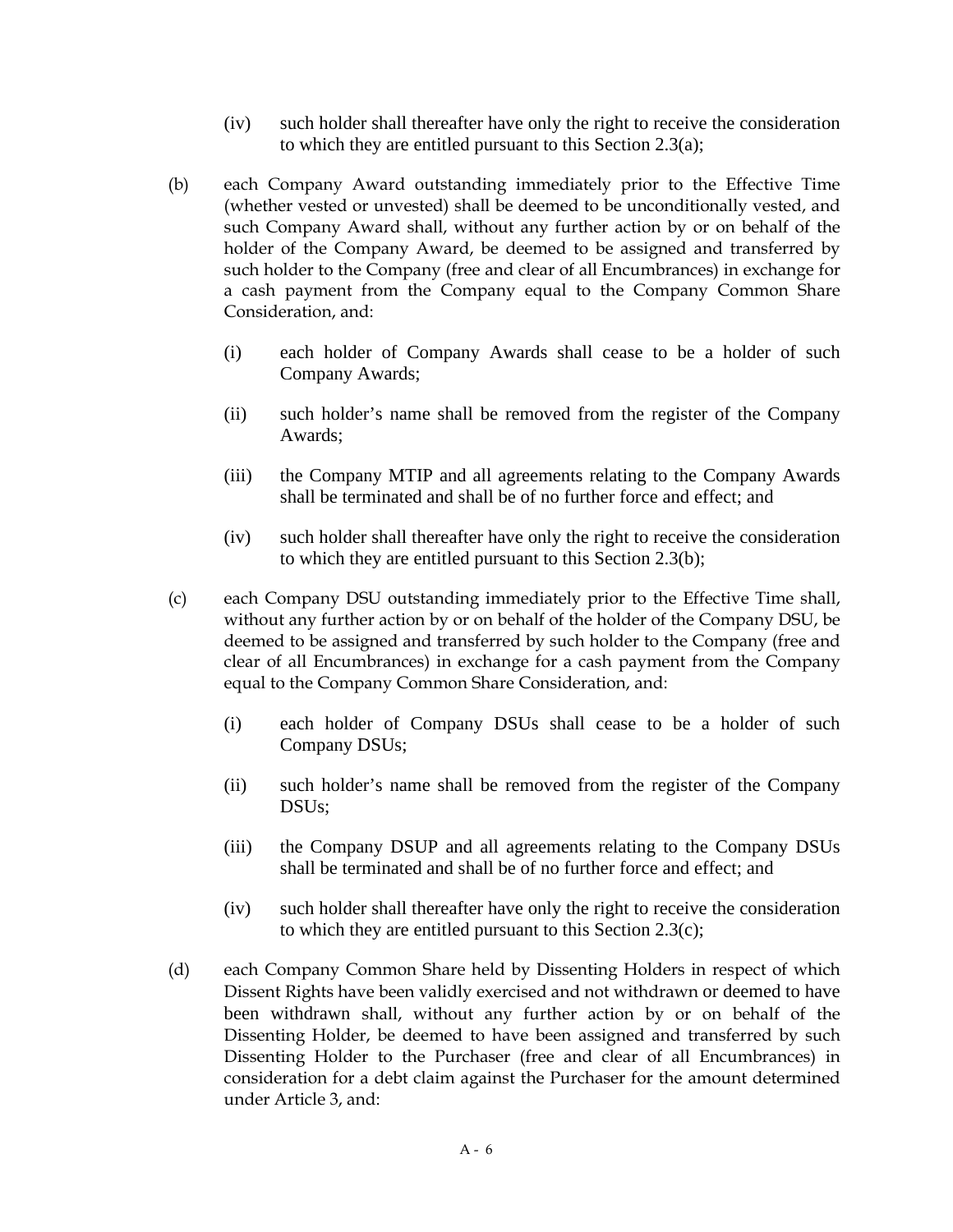- (i) such Dissenting Holders shall cease to be the holders of such Company Common Shares and to have any rights as holders of such Company Common Shares other than the right to be paid fair value for such Company Common Shares as set out in Section 3.1;
- (ii) such Dissenting Holders' names shall be removed as the holders of such Company Common Shares from the register of Common Shares maintained by or on behalf of the Company; and
- (iii) the Purchaser shall be deemed to be the legal and beneficial owner of such Company Common Shares (free and clear of all Encumbrances) and shall be entered in the register of Company Common Shares maintained by or on behalf of the Company; and
- (e) each Company Common Share outstanding immediately prior to the Effective Time, other than Company Common Shares held by a Dissenting Holder in respect of which Dissent Rights have been validly exercised and not withdrawn or deemed to have been withdrawn, shall, without any further action by or on behalf of the holder of the Company Common Share, be deemed to be assigned and transferred by the holder thereof to the Purchaser (free and clear of all Encumbrances) in exchange for the Company Common Share Consideration for each Company Common Share held, and:
	- (i) the holders of such Company Common Shares shall cease to be the holders thereof and to have any rights as holders of such Company Common Shares other than the right to be paid the Company Common Share Consideration for each Company Common Share formerly held in accordance with this Plan of Arrangement;
	- (ii) such holders' names shall be removed from the register of the Company Common Shares maintained by or on behalf of the Company; and
	- (iii) the Purchaser shall be deemed to be the legal and beneficial owner of such Company Common Shares (free and clear of all Encumbrances) and shall be entered in the register of the Company Common Shares maintained by or on behalf of the Company.

### **ARTICLE 3 RIGHTS OF DISSENT**

#### **3.1 Rights of Dissent**

Registered Company Shareholders may exercise dissent rights with respect to the Common Shares held by such holders ("**Dissent Rights**") in connection with the Arrangement pursuant to and in the manner set forth in Section 190 of the CBCA, as modified by the Interim Order and this Section 3.1; provided that, notwithstanding subsection 190(5) of the CBCA, the written objection to the Arrangement Resolution referred to in subsection 190(5) of the CBCA must be received by the Company at its registered office not later than 5:00 p.m. (Calgary time)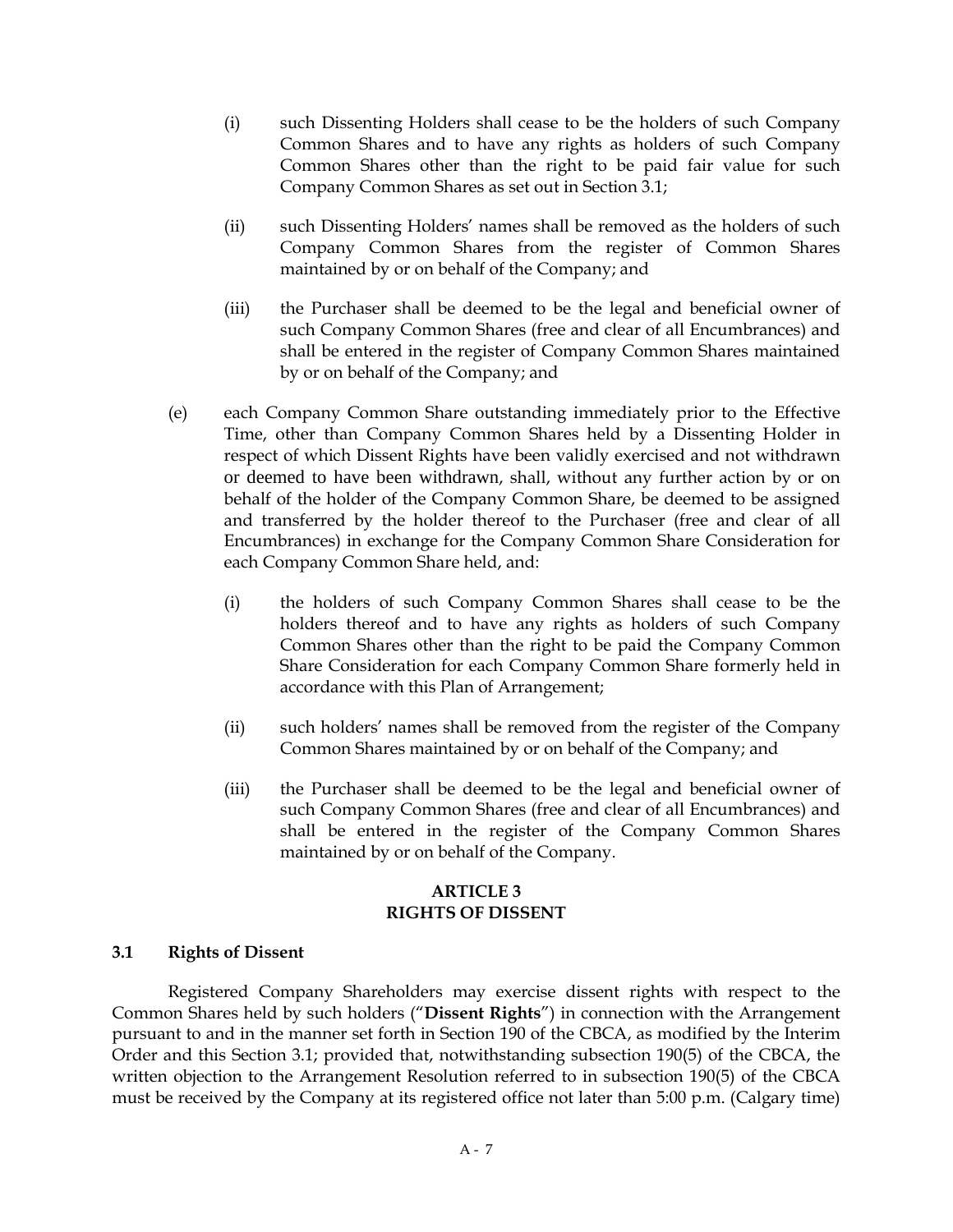two Business Days immediately preceding the date of the Company Shareholders' Meeting. Dissenting Holders shall be deemed to have transferred the Company Common Shares held by them in respect of which Dissent Rights have been validly exercised and not withdrawn or deemed to have been withdrawn to the Purchaser free and clear of all Encumbrances, as provided in Section 2.3(d) and if they:

- (a) ultimately are entitled to be paid fair value for such Company Common Shares: (i) shall be deemed not to have participated in the transactions in Article 2 (other than Section 2.3(d)); (ii) will be entitled to be paid the fair value of such Company Common Shares which fair value, notwithstanding anything to the contrary contained in Part XV of the CBCA, shall be determined as of the close of business on the day before the Arrangement Resolution was adopted; and (iii) will not be entitled to any other payment or consideration, including any payment that would be payable under the Arrangement had such holders not exercised their Dissent Rights in respect of such Company Common Shares; or
- (b) ultimately are not entitled, for any reason, to be paid fair value for such Company Common Shares shall be deemed to have participated in the Arrangement on the same basis as a Company Shareholder that is not a Dissenting Holder and shall be entitled only to receive the consideration contemplated in Section 2.3(e).

# **3.2 Recognition of Dissenting Holders**

- (a) In no circumstances shall the Purchaser, the Company or any other Person be required to recognize a Person exercising Dissent Rights unless such Person is the registered holder of those Company Common Shares in respect of which such rights are sought to be exercised.
- (b) For greater certainty, in no case shall the Purchaser, the Company or any other Person be required to recognize Dissenting Holders as holders of Company Common Shares in respect of which Dissent Rights have been validly exercised and not withdrawn or deemed to have been withdrawn after the completion of the transfer under Section 2.3(d) and the names of such Dissenting Holders shall be removed from the register of the Company Common Shares, in respect of which Dissent Rights have been validly exercised and not withdrawn or deemed to have been withdrawn at the same time as the event described in Section 2.3(d) occurs.
- (c) In addition to any other restrictions under Section 190 of the CBCA, none of the following shall be entitled to exercise Dissent Rights: (i) holders of Company Share Options, Company Awards or Company DSUs (in respect of such Company Options, Company Awards or Company DSUs); and (ii) Company Shareholders who vote or have instructed a proxyholder to vote any Company Common Shares in favour of the Arrangement Resolution.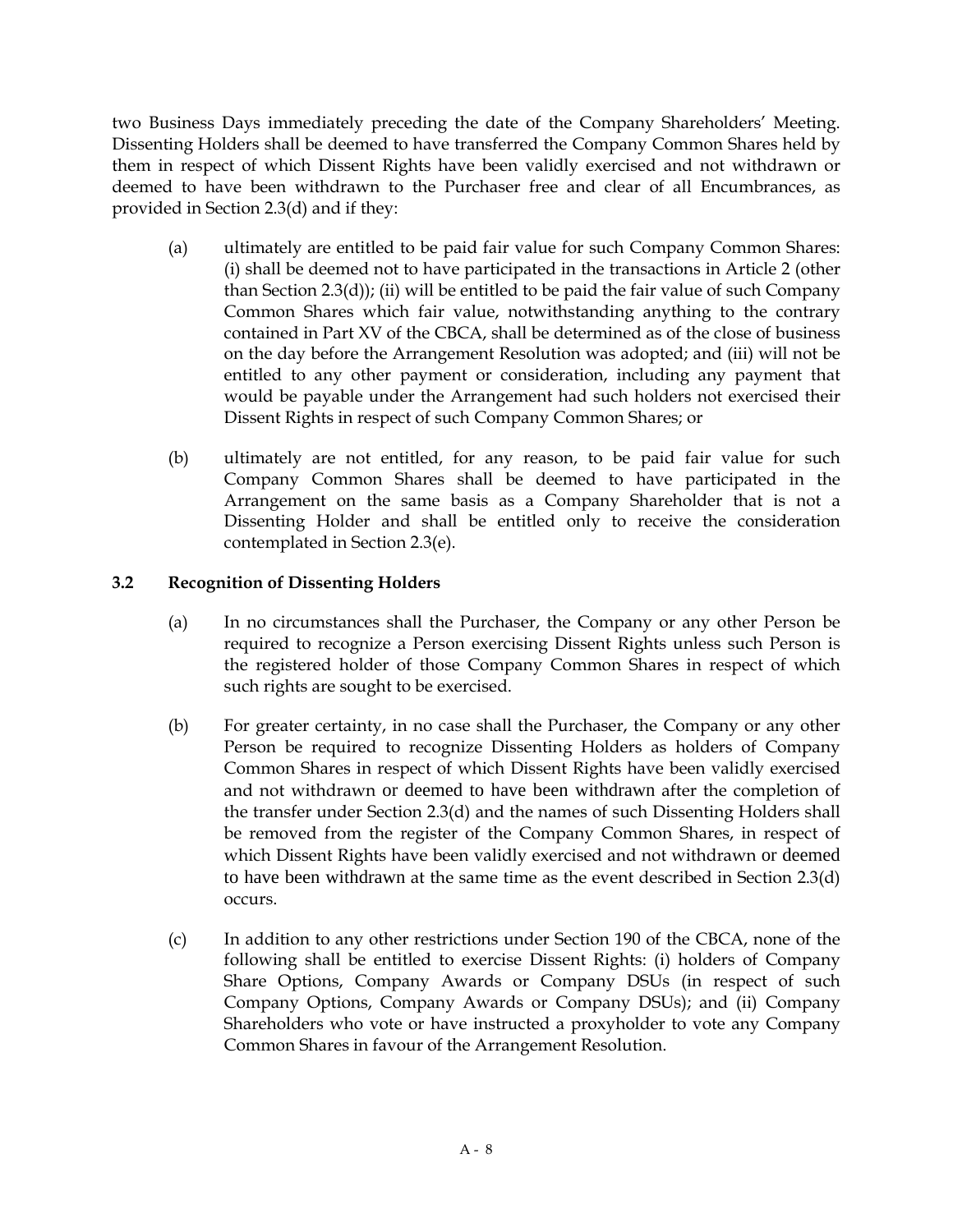## **ARTICLE 4 CERTIFICATES AND PAYMENTS**

#### **4.1 Payment of Company Common Share Consideration**

- (a) Prior to the filing of the Articles of Arrangement the Purchaser shall deposit, or arrange to be deposited, for the benefit of former holders of Company Common Shares if the Arrangement is completed, cash with the Depositary in the aggregate amount equal to the payments in respect thereof required by this Plan of Arrangement, with the amount per Company Common Share in respect of which Dissent Rights have been exercised being deemed to be the Company Common Share Consideration for this purpose, net of applicable withholdings. The cash deposited with the Depositary by or on behalf of the Purchaser shall be held in an interest-bearing account, and any interest earned on such funds shall be for the account of the Purchaser.
- (b) Upon surrender to the Depositary for cancellation of a certificate which immediately prior to the Effective Time represented outstanding Company Common Shares that were transferred pursuant to Section 2.3(e), together with a duly completed and executed Letter of Transmittal and such additional documents and instruments as the Depositary may reasonably require, the former Company Shareholder surrendering such certificate shall be entitled to receive in exchange therefor, and the Depositary shall deliver to such former Company Shareholder, the cash which such former Company Shareholder has the right to receive under the Arrangement for the Company Common Shares formerly represented by such certificate, less any amounts withheld pursuant to Section 4.3, and any certificate so surrendered shall forthwith be cancelled.
- (c) As soon as practicable after the Effective Date, the Company shall pay the amounts, net of applicable withholdings, to be paid to holders of Company Share Options, Company Awards and Company DSUs pursuant to Section 2.3, either (i) pursuant to the normal payroll practices and procedures of the Company, or (ii) in the event that payment pursuant to the normal payroll practices and procedures of the Company is not practicable for any such holder, by cheque (delivered to the address of such holder of Company Share Options as reflected on the register maintained by or on behalf of the Company in respect of the Company Share Options, Company Awards or Company DSUs, as applicable).
- (d) Until surrendered as contemplated by this Section 4.1, each certificate that immediately prior to the Effective Time represented Company Common Shares shall be deemed after the Effective Time to represent only the right to receive upon such surrender a cash payment in lieu of such certificate as contemplated in this Section 4.1, less any amounts withheld pursuant to Section 4.3. Any such certificate formerly representing Company Common Shares not duly surrendered on or before the second anniversary of the Effective Date shall cease to represent a claim by or interest of any former holder of Company Common Shares of any kind or nature against or in the Company or the Purchaser. On such date, all cash to which such former holder was entitled shall be deemed to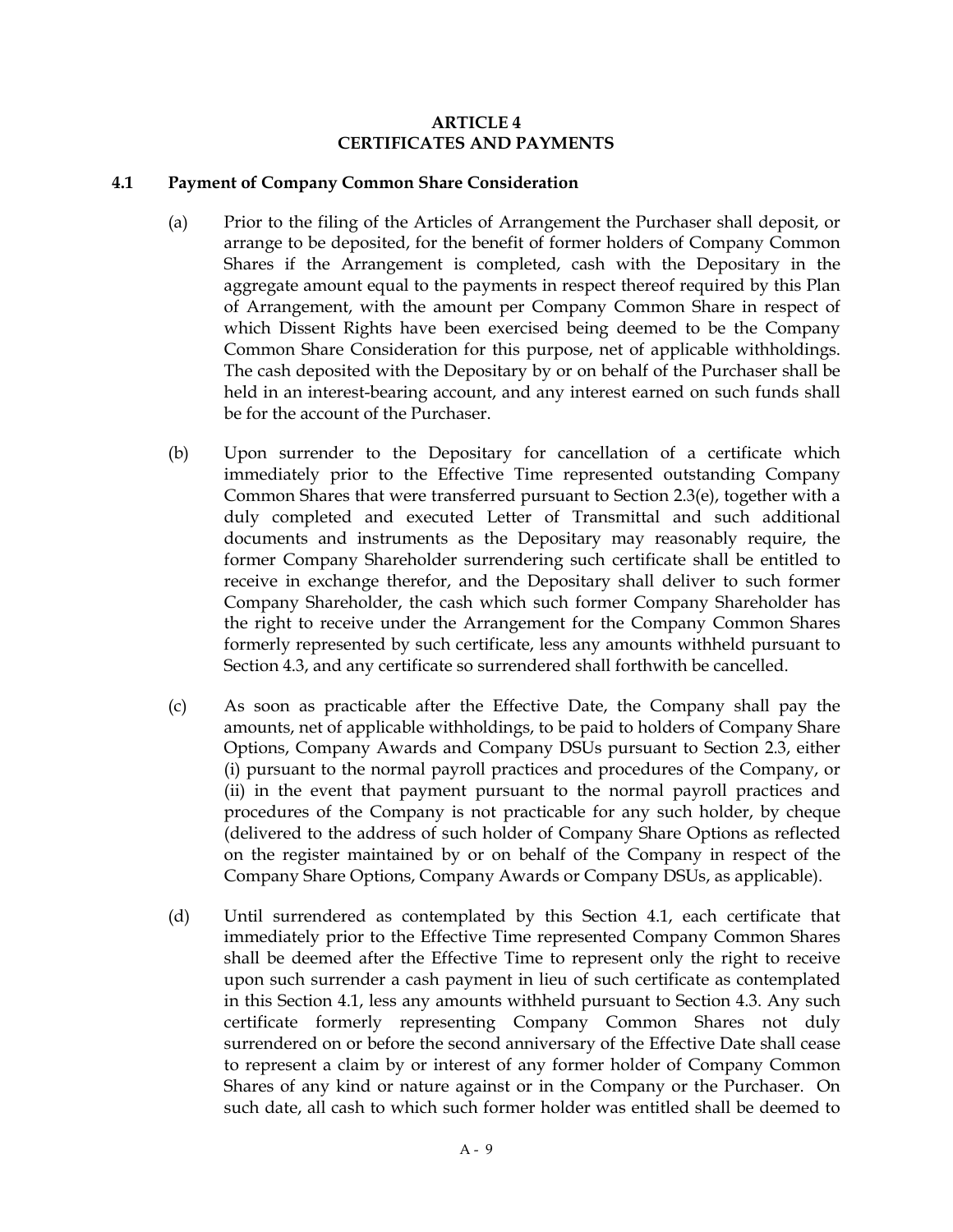have been surrendered to the Purchaser or the Company, as applicable, and shall be paid over by the Depositary to the Purchaser or as directed by the Purchaser.

- (e) Any payment made by way of cheque by the Depositary (or the Company or the Purchaser, if applicable) pursuant to this Plan of Arrangement that has not been deposited or has been returned to the Depositary (or the Company or the Purchaser), in each case, on or before (or that otherwise remains unclaimed on) the second anniversary of the Effective Time, and any right or claim to payment hereunder that remains outstanding on the second anniversary of the Effective Time shall cease to represent a right or claim of any kind or nature and the right of the holder to receive the applicable consideration for the Company Common Shares, the Company Options, the Company Awards and the Company DSUs pursuant to this Plan of Arrangement shall terminate and be deemed to be surrendered and forfeited to the Purchaser or the Company, as applicable, for no consideration.
- (f) No holder of Company Common Shares, Company Share Options, Company Awards or Company DSUs shall be entitled to receive any consideration with respect to such Company Common Shares, Company Share Options, Company Awards or Company DSUs other than any cash payment to which such holder is entitled to receive in accordance with Section 2.3 and this Section 4.1 and, for greater certainty, no such holder will be entitled to receive any interest, dividends, premium or other payment in connection therewith.

# **4.2 Lost Certificates**

In the event any certificate which immediately prior to the Effective Time represented one or more outstanding Company Common Shares that were transferred pursuant to Section 2.3 shall have been lost, stolen or destroyed, upon the making of an affidavit of that fact by the Person claiming such certificate to be lost, stolen or destroyed and who was listed immediately prior to the Effective Time as the registered holder thereof on the register of holders of Company Common Shares maintained by or on behalf of the Company, the Depositary will deliver, in exchange for the Company Common Shares previously represented by such lost, stolen or destroyed certificate, the cash payable pursuant to Section 2.3 in accordance with such holder's Letter of Transmittal. When authorizing such payment in exchange for any lost, stolen or destroyed certificate, the Person to whom such cash is to be delivered shall as a condition precedent to the delivery of such cash, give a bond satisfactory to the Purchaser and the Depositary (acting reasonably) in such sum as the Purchaser may direct, or otherwise indemnify the Depositary, the Purchaser and the Company in a manner satisfactory to the Depositary, the Purchaser and the Company, each acting reasonably, against any claim that may be made against the Depositary, the Purchaser or the Company with respect to the certificate alleged to have been lost, stolen or destroyed.

# **4.3 Withholding Rights**

The Purchaser, the Company or the Depositary shall be entitled to deduct and withhold from any amount payable to any Person under this Plan of Arrangement (including, without limitation, any amounts payable pursuant to Section 3.1), such amounts as the Purchaser, the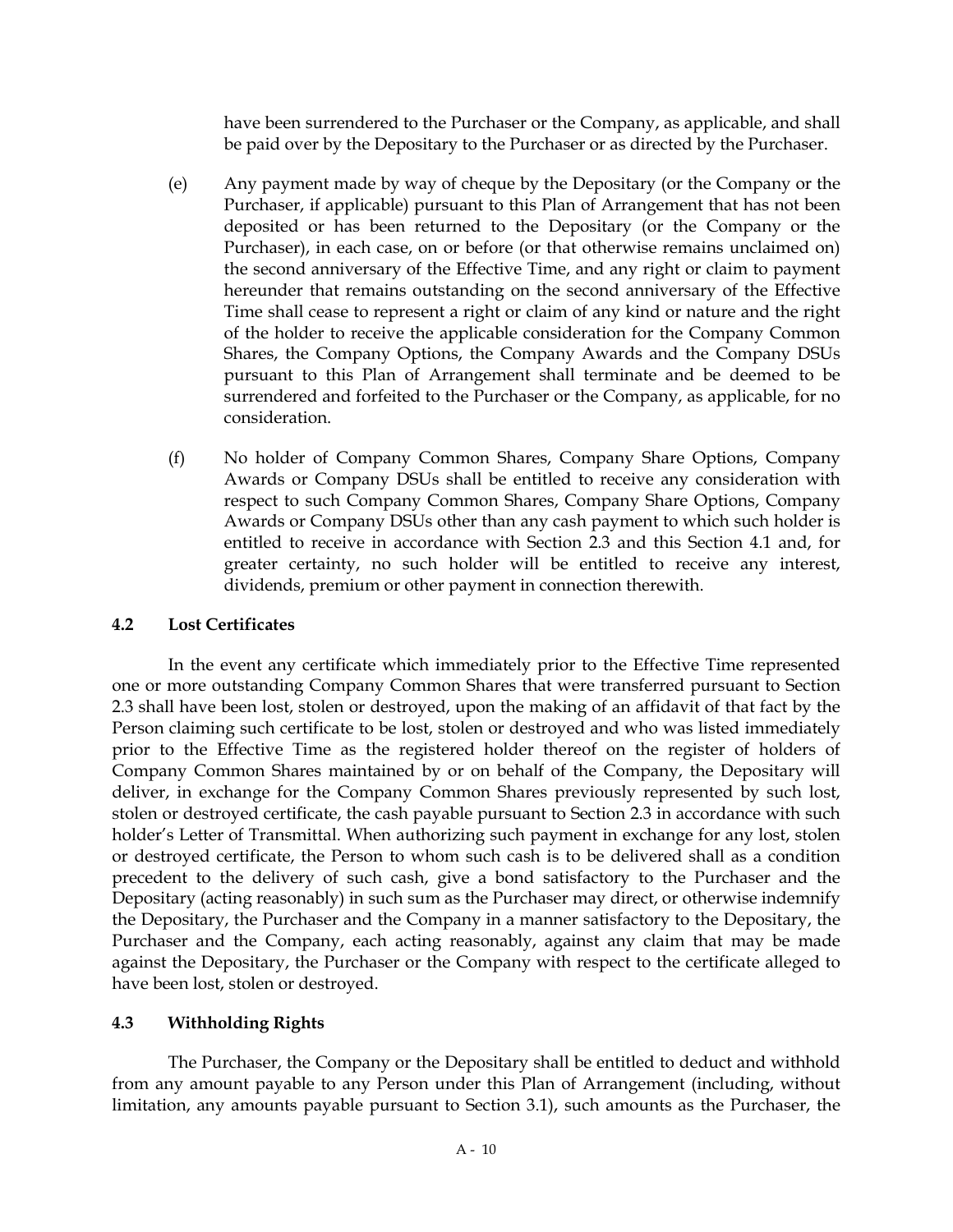Company or the Depositary determines, acting reasonably, are required or permitted to be deducted and withheld with respect to such payment under the Tax Act, the United States Internal Revenue Code of 1986 or any provision of any other Law. To the extent that amounts are so withheld, such withheld amounts shall be treated for all purposes hereof as having been paid to the Person in respect of which such withholding was made, provided that such amounts are actually remitted to the appropriate taxing authority.

# **4.4 No Encumbrances**

Any exchange or transfer of securities pursuant to this Plan of Arrangement shall be free and clear of all Encumbrances or other claims of third parties of any kind.

# **4.5 Paramountcy**

From and after the Effective Time: (a) this Plan of Arrangement shall take precedence and priority over any and all Company Common Shares, Company Options, Company Awards and Company DSUs issued or outstanding prior to the Effective Time; (b) the rights and obligations of the holders of Company Common Shares, holders of Company Share Options, holders of Company Awards, holders of Company DSUs, the Company**,** the Purchaser, the Depositary and any transfer agent or other depositary therefor in relation thereto, shall be solely as provided for in this Plan of Arrangement; and (c) all actions, causes of action, claims or proceedings (actual or contingent and whether or not previously asserted) based on or in any way relating to any Company Common Shares, Company Options, Company Awards or Company DSUs shall be deemed to have been settled, compromised, released and determined without liability except as set forth in this Plan of Arrangement.

## **ARTICLE 5 AMENDMENTS**

# **5.1 Amendments to Plan of Arrangement**

- (a) The Company and the Purchaser may amend, modify and/or supplement this Plan of Arrangement at any time and from time to time prior to the Effective Time, provided that each such amendment, modification and/or supplement must: (i) be set out in writing; (ii) be approved by the Company and the Purchaser, each acting reasonably; (iii) be filed with the Court and, if made following the Company Shareholders' Meeting, approved by the Court; and (iv) communicated to the Company Shareholders if and as required by the Court.
- (b) Any amendment, modification or supplement to this Plan of Arrangement may be proposed by the Company or the Purchaser at any time prior to or at the Company Shareholders' Meeting (provided that the Company or the Purchaser, as applicable, shall have consented thereto in writing, acting reasonably) with or without any other prior notice or communication, and if so proposed and accepted by the Persons voting at the Company Shareholders' Meeting (other than as may be required under the Interim Order), shall become part of this Plan of Arrangement for all purposes.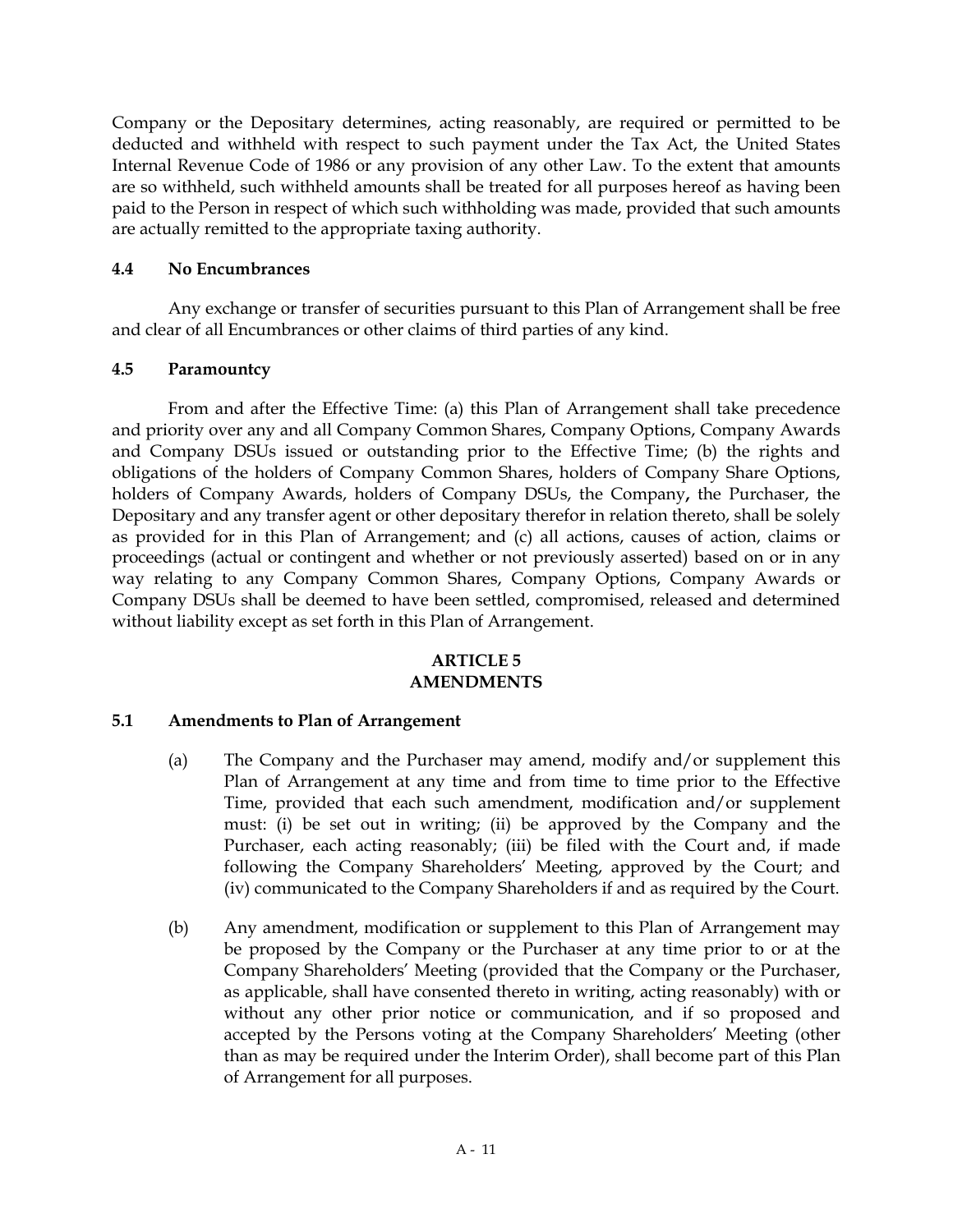- (c) Any amendment, modification or supplement to this Plan of Arrangement that is approved or directed by the Court following the Company Shareholders' Meeting shall be effective only if: (i) it is consented to in writing by each of the Company and the Purchaser (in each case, acting reasonably); and (ii) if required by the Court, it is consented to by some or all of the Company Shareholders voting in the manner directed by the Court.
- (d) Any amendment, modification or supplement to this Plan of Arrangement may be made following the Effective Date unilaterally by the Purchaser, provided that it concerns a matter which, in the reasonable opinion of the Purchaser, is of an administrative nature required to better give effect to the implementation of this Plan of Arrangement.

#### **ARTICLE 6 FURTHER ASSURANCES**

## **6.1 Further Assurances**

Notwithstanding that the transactions and events set out in this Plan of Arrangement shall occur and shall be deemed to occur in the order set out in this Plan of Arrangement without any further act or formality, each of the Parties shall make, do and execute, or cause to be made, done and executed, all such further acts, deeds, agreements, transfers, assurances, instruments or documents as may reasonably be required by either of them in order to further document or evidence any of the transactions or events set out in this Plan of Arrangement.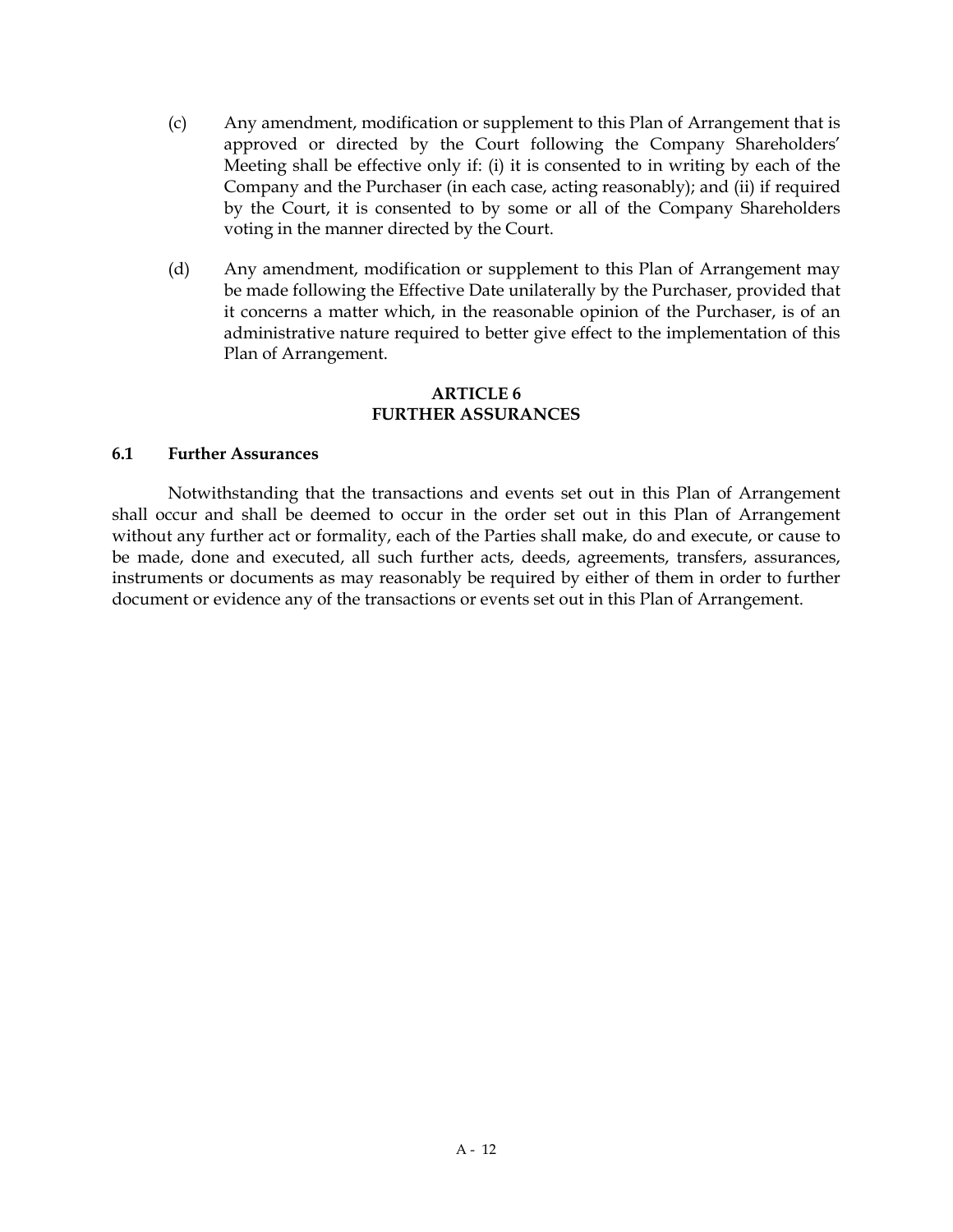#### **SCHEDULE B FORM OF ARRANGEMENT RESOLUTION**

#### **BE IT RESOLVED, AS A SPECIAL RESOLUTION, THAT:**

(1) The arrangement (the "**Arrangement**") under Section 192 of the *Canada Business Corporations Act* (the "**CBCA**") involving AltaGas Canada Inc. (the "**Company**"), as more particularly described and set forth in the management information circular (the "**Circular**") of the Company accompanying the notice of this meeting, as the Arrangement may be modified or amended in accordance with its terms, is hereby authorized, approved and adopted.

(2) The plan of arrangement (the "**Plan of Arrangement**") involving the Company, the full text of which is set out as Schedule **Error! Reference source not found.** to the Arrangement Agreement made as of October 20, 2019 between PSPIB Cycle Investments Inc. and the Company (the "**Arrangement Agreement**"), as the Plan of Arrangement may be modified or amended in accordance with its terms, is hereby authorized, approved and adopted.

(3) The Arrangement Agreement, the actions of the directors of the Company in approving the Arrangement Agreement and the actions of the directors and officers of the Company in executing and delivering the Arrangement Agreement and any amendments thereto in accordance with its terms are hereby ratified and approved.

(4) Notwithstanding that this resolution has been passed (and the Plan of Arrangement adopted) by the Company Shareholders (as defined in the Arrangement Agreement) or that the Arrangement has been approved by the Court of Queen's Bench of Alberta, the directors of the Company are hereby authorized and empowered, without further notice to or approval of the Company Shareholders (a) to amend the Arrangement Agreement or the Plan of Arrangement, to the extent permitted by the Arrangement Agreement and the Plan of Arrangement, and (b) subject to the terms of the Arrangement Agreement, to disregard the Company Shareholders' approval and not proceed with the Arrangement.

(5) Any one director or officer of the Company be and is hereby authorized and directed for and on behalf of the Company to execute, under the corporate seal of the Company or otherwise, and to deliver to the Director under the CBCA for filing articles of arrangement and such other documents as are necessary or desirable to give effect to the Arrangement and the Plan of Arrangement in accordance with the Arrangement Agreement.

(6) Any one director or officer of the Company be and is hereby authorized and directed for and on behalf of the Company to execute or cause to be executed, under the corporate seal of the Company or otherwise, and to deliver or cause to be delivered, all such other documents and instruments and to perform or cause to be performed all such other acts and things as in such person's opinion may be necessary or desirable to give full effect to the foregoing resolutions and the matters authorized thereby, such determination to be conclusively evidenced by the execution and delivery of such document, agreement or instrument or the doing of any such act or thing.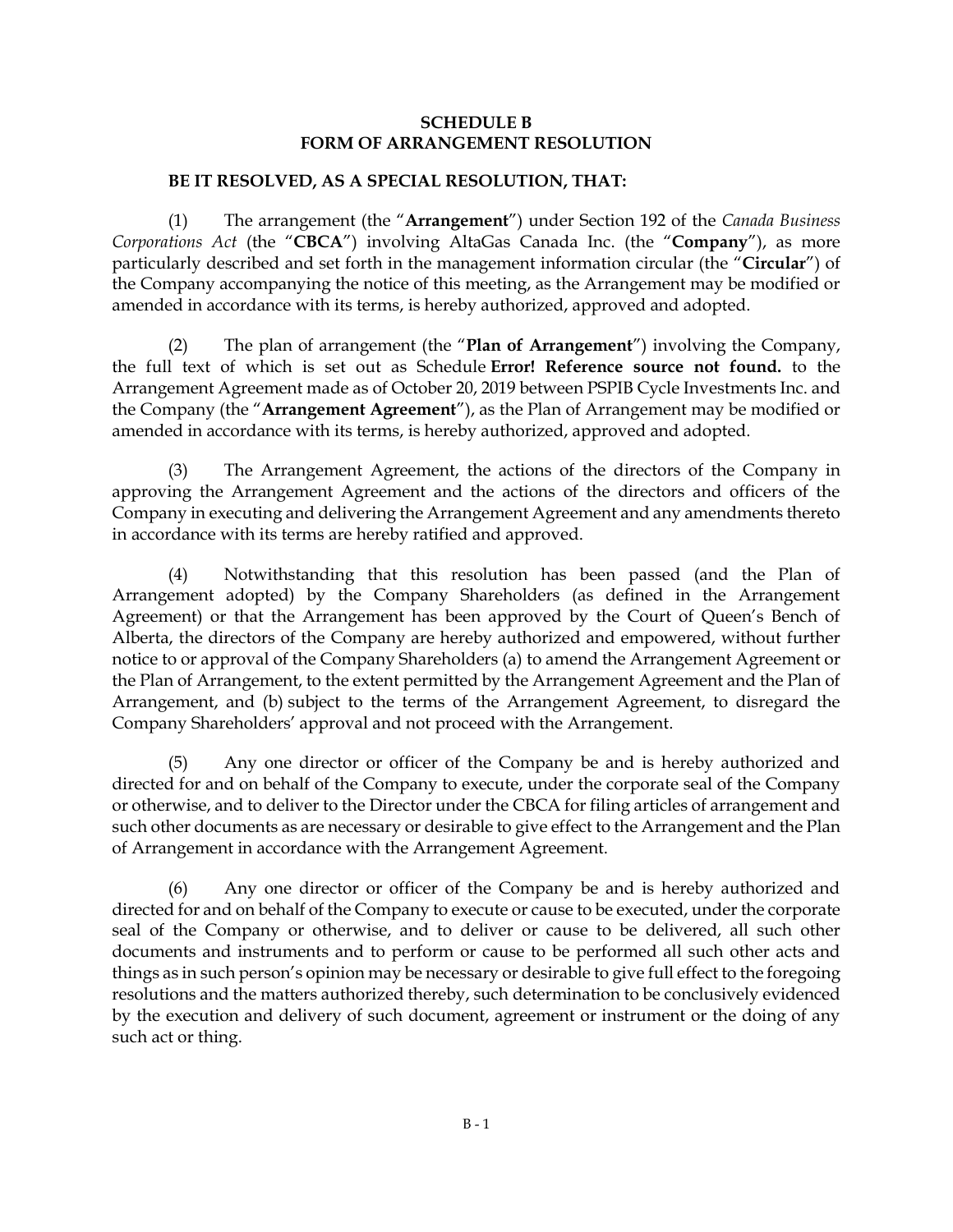## **SCHEDULE C REPRESENTATIONS AND WARRANTIES OF THE PURCHASER**

(a) Organization and Qualification. The Purchaser (i) is an entity duly existing under the Laws of Canada, (ii) has all necessary corporate power and authority to own its respective properties and carry on the business as respectively presently carried on thereby, and (iii) is duly licensed, registered or qualified in all necessary jurisdictions, except where a failure to be so licensed, registered or qualified would not prevent, enjoin or materially delay the Purchaser from performing its obligations under this Agreement or prevent, delay or impede completion of the Arrangement.

(b) Authority Relative this Agreement. The Purchaser has the requisite corporate authority to enter into this Agreement and to carry out its obligations hereunder. The execution and delivery of this Agreement and the participation by the Purchaser in the Arrangement contemplated hereby have been duly authorized by the board of directors of the Purchaser and no other corporate proceedings on the part of the Purchaser (including any vote or approval by or on behalf of any class of securities of the Purchaser) are necessary to authorize this Agreement or the Arrangement. This Agreement has been duly executed and delivered by the Purchaser and constitutes a legal, valid and binding obligation of the Purchaser enforceable against it in accordance with its terms, subject to the qualification that such enforceability may be limited by bankruptcy, insolvency, reorganization or other Laws of general application relating to or affecting rights of creditors and that equitable remedies, including specific performance, are discretionary and may not be ordered.

- <span id="page-77-1"></span><span id="page-77-0"></span>(c) No Violation; Absence of Defaults.
	- (i) neither the Purchaser nor any of its Subsidiaries is in violation of its constating documents or in default in the performance or observance of any obligation, agreement, covenant or condition contained in any note, bond, mortgage, indenture, loan agreement, deed of trust, agreement, Encumbrance, contract or other instrument or obligation to which the Purchaser or any of its Subsidiaries is a party or to which any of them, or any of their respective properties or assets, may be subject or by which the Purchaser or any of its Subsidiaries is bound, except for such violations or defaults which would not prevent, enjoin or materially delay the Purchaser from performing its obligations under this Agreement or prevent, delay or impede completion of the Arrangement;
	- (ii) neither the execution and delivery of this Agreement by the Purchaser nor the consummation of the Arrangement contemplated hereby nor compliance by the Purchaser with any of the provisions hereof will: (A) violate, conflict with, or result in a breach of any provision of, require any consent, approval or notice under, or constitute a default (or an event which, with notice or lapse of time or both, would constitute a default) under any of the terms, conditions or provisions of (1) the Purchaser's or any of its Subsidiaries' constating documents, or (2) any note, bond, mortgage, indenture, loan agreement, deed of trust, agreement, Encumbrance, contract or other instrument or obligation to which the Purchaser or any of its Subsidiaries is a party or to which any of them, or any of their respective properties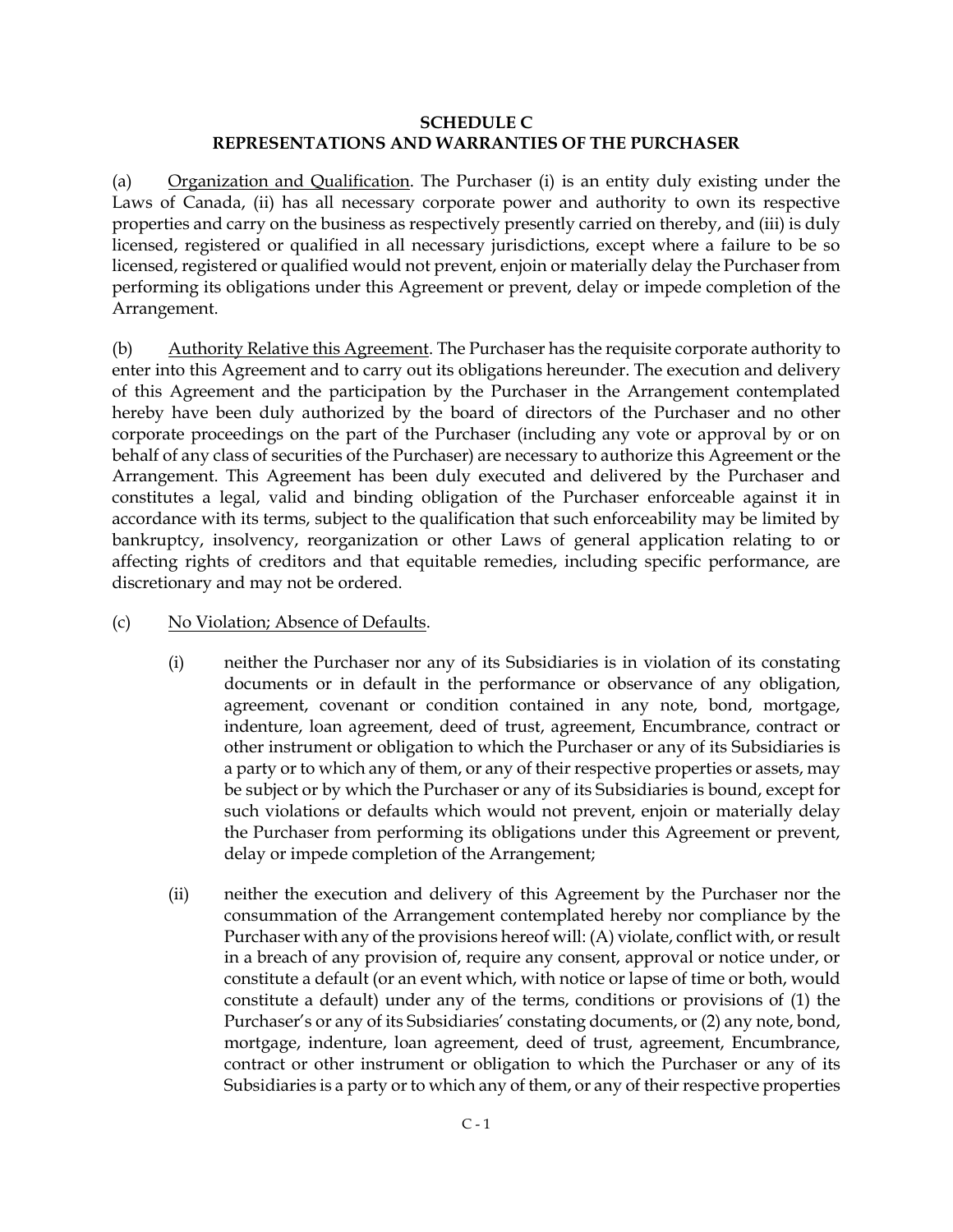<span id="page-78-1"></span><span id="page-78-0"></span>or assets, may be subject or by which the Purchaser or any of its Subsidiaries is bound; or (B) subject to compliance with the statutes and regulations referred to below and receipt of the Regulatory Approvals, violate any Laws, judgment, ruling, order, writ, injunction, determination, award, decree, statute, ordinance, rule or regulation applicable to the Purchaser, any of its Subsidiaries or any of their respective properties or assets; or (C) cause the suspension or revocation of any authorization, consent, approval or license currently in effect, except, in the case of each of clauses [\(A\)](#page-77-0)[\(2\),](#page-77-1) [\(B\)](#page-78-0) or [\(C\) above,](#page-78-1) for such violations, conflicts, breaches, defaults, suspensions or revocations which, or any consents, approvals or notices which if not given or received, would not prevent, enjoin or materially delay the Purchaser from performing its obligations under this Agreement or prevent, delay or impede completion of the Arrangement; and

(iii) other than in connection with or in compliance with the provisions of applicable Canadian Securities Laws, the CBCA, the Competition Act Approval, the AUC Approval, the BCUC Approval, the PPA Consent, the terms of the Interim Order and the Final Order in respect of the Arrangement and the filing of the Articles of Arrangement, (A) there is no legal impediment to the Purchaser's consummation of the Arrangement, and (B) no filing or registration with, or authorization, consent or approval of, any domestic or foreign public body or authority is required of the Purchaser in connection with the consummation of the Arrangement.

(d) Compliance with Laws. The Purchaser and its Subsidiaries have complied with and are not in violation of any applicable Laws, other than non-compliance or violations which would not, individually or in aggregate, prevent, enjoin or materially delay the Purchaser from performing its obligations under this Agreement or prevent, delay or impede completion of the Arrangement.

(e) Investigation. The Purchaser hereby acknowledges and affirms that (i) the Purchaser (directly or through its Representatives) has completed its own independent investigation, analysis and evaluation of the Company, its Subsidiaries and the Non-Controlled Entities, made all such reviews and inspections of the Purchased Business, assets, results of operations, condition (financial or otherwise) and prospects of the Company, its Subsidiaries and the Non-Controlled Entities as the Purchaser has deemed necessary or appropriate and acknowledges that it has been provided access to the personnel, properties, premises and records of the Company and its Subsidiaries for such purpose, and (ii) in making its decision to enter into this Agreement, it has relied solely on the representations and warranties of the Company set forth in Schedule D of this Agreement and the Purchaser's own independent investigation, analysis and evaluation.

- (f) Funds Available.
	- (i) The Purchaser has delivered to the Company true and correct copies of executed equity commitment letters (the "**Equity Commitment Letters**") delivered to the Purchaser by the Sponsors pursuant to which the Sponsors are to provide the Purchaser, subject to the terms therein, with equity financing in the amounts set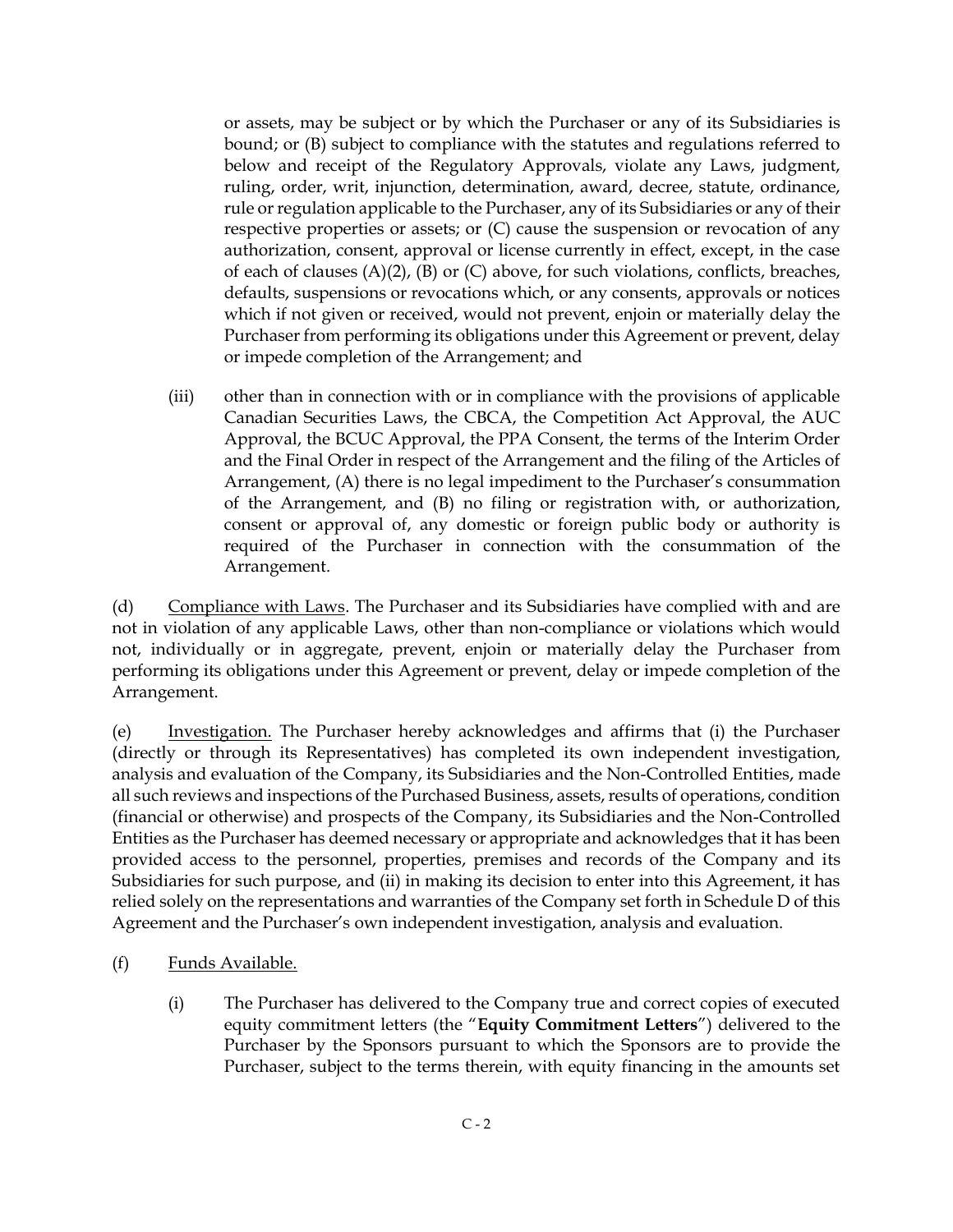forth therein (the "**Equity Financings**") for the purpose of funding the transactions and obligations contemplated by this Agreement.

- (ii) The Equity Commitment Letters are valid and in full force and effect, subject to the qualification that such enforceability may be limited by bankruptcy, insolvency, reorganization or other Laws of general application relating to or affecting rights of creditors and that equitable remedies, including specific performance, are discretionary and may not be ordered.
- (iii) The Equity Commitment Letters have not been withdrawn or terminated or otherwise amended or modified in any respect, and no such amendment or modification is contemplated or pending, in each case by the Purchaser, or, to the knowledge of the Purchaser, the other parties thereto. No event has occurred which, with or without notice, lapse of time or both, would constitute a material default or breach on the part of the Purchaser under any term or condition of the Equity Commitment Letters.
- (iv) There are no conditions precedent or other contingencies related to the funding of the full amount of the Equity Financings, other than as expressly set forth in the Equity Commitment Letters, and none of the Equity Commitment Letters provide that the parties thereto may impose additional conditions or other contingences to such funding. There are no side letters or agreements to which the Purchaser or any of its affiliates is a party related to the funding or investing, as applicable, of the Equity Financings that could reasonably be expected to adversely affect the availability of the Equity Financings other than as expressly set forth in the Equity Commitment Letters delivered to the Company on or prior to the date of this Agreement. The Purchaser has fully paid any and all commitment fees or other fees required by the Equity Commitment Letters to be paid by it.
- (v) The Purchaser is not aware of any fact or occurrence that, with or without notice, lapse of time or both, would reasonably be expected to (A) result in any of the terms or conditions in the Equity Commitment Letters not being satisfied, (B) cause any of the Equity Commitment Letters to be ineffective or (C) otherwise result in the Equity Financings not being available such that it would delay the Purchaser's ability to fund the transactions and obligations contemplated by this Agreement.
- (vi) The net proceeds from the Equity Financings will be sufficient to fund the transactions and obligations contemplated by this Agreement.

(g) Litigation. There is no litigation or governmental or other proceeding or investigation before any Governmental Entity, in progress, pending or, to the Purchaser's knowledge, threatened (and the Purchaser does not know of any basis therefor) against, or involving, the Purchaser or any of its Subsidiaries, nor are there any matters under discussion with any Governmental Entity relating to Taxes, governmental charges, orders or assessments asserted by any such authority, which would, individually or in the aggregate, (i) challenge the validity or enforceability of the Purchaser's obligations under this Agreement or (ii) seek to prevent or delay,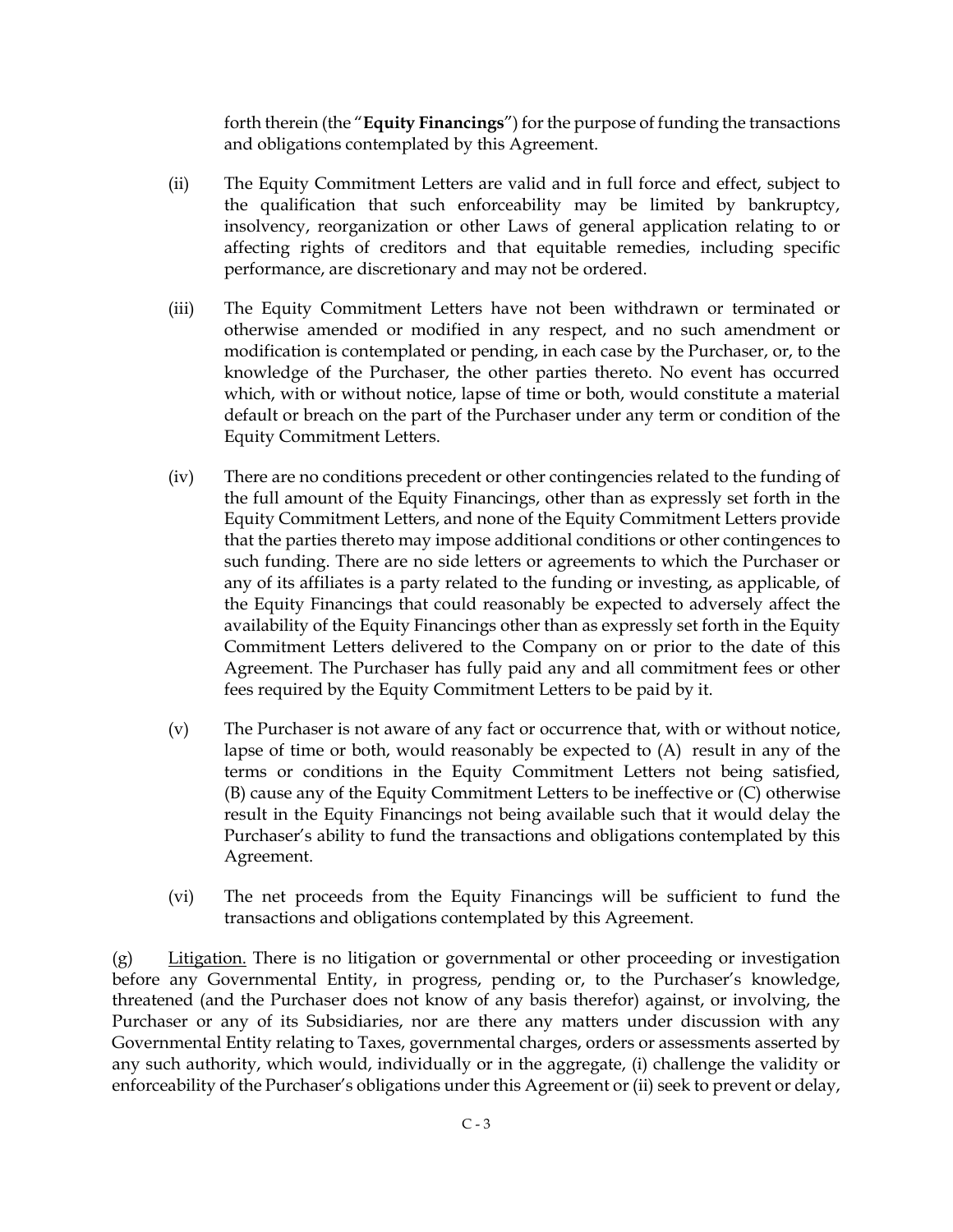or otherwise would prevent, enjoin or materially delay the Purchaser from performing its obligations under this Agreement or prevent, delay or impede completion of the Arrangement.

(h) Investment Canada Act. The Purchaser is not a non-Canadian within the meaning of the Investment Canada Act.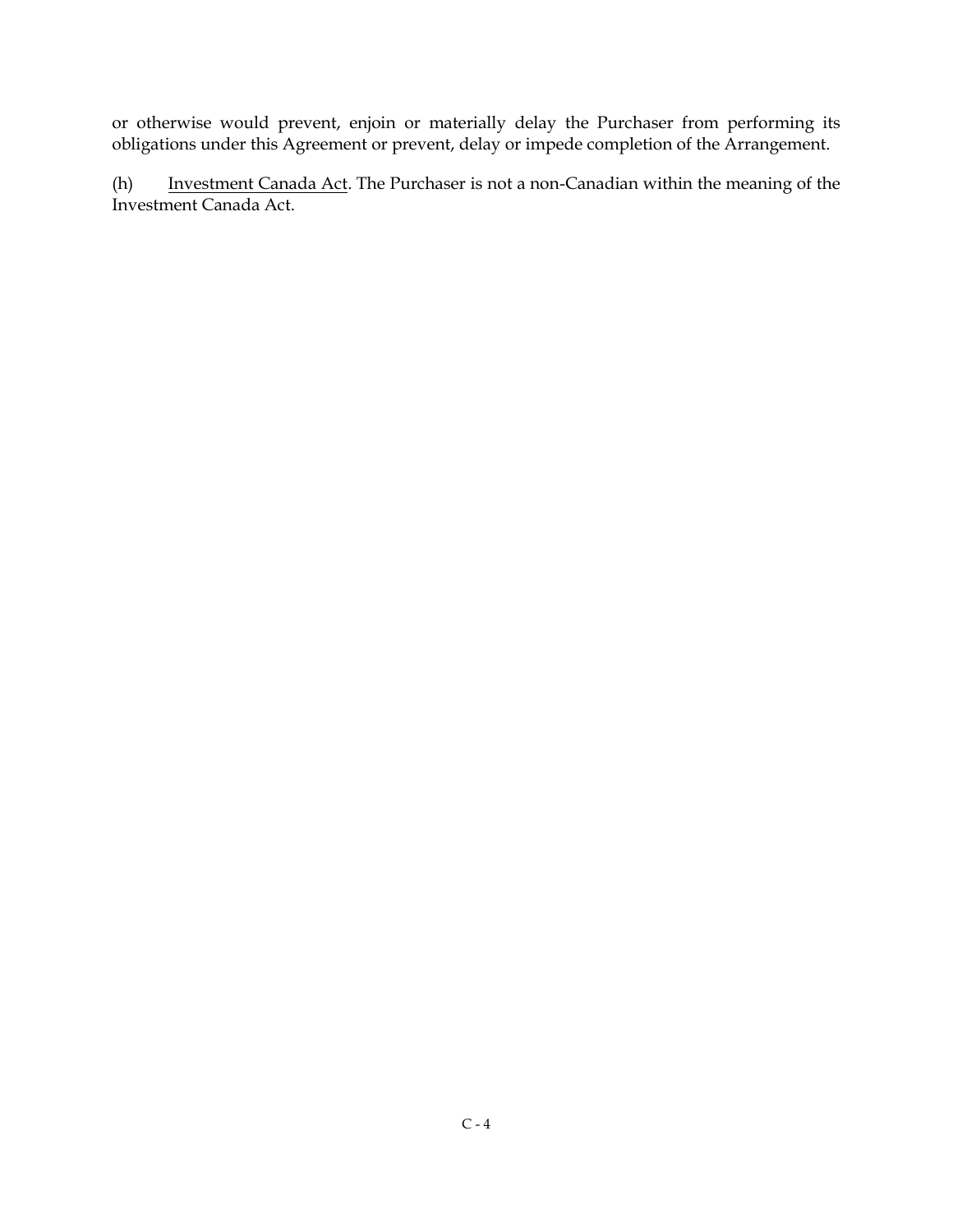#### **SCHEDULE D REPRESENTATIONS AND WARRANTIES OF THE COMPANY**

(a) Organization and Qualification. Each of the Company, its Subsidiaries and the Non-Controlled Entities (i) is an entity duly existing under the Laws of its jurisdiction, (ii) has all necessary corporate or partnership, as applicable, power and authority to own its respective properties and carry on the business as respectively presently carried on thereby, and (iii) is duly licensed, registered or qualified in all necessary jurisdictions, except where a failure to be so licensed, registered or qualified would not reasonably be expected to result in a Material Adverse Effect. Copies of the constating documents of the Company and its Subsidiaries, together with all amendments to the date hereof, have been provided to the Purchaser and are accurate and complete in all material respects as of the date hereof and have not been amended or superseded.

(b) Authority Relative this Agreement. The Company has the requisite corporate authority to enter into this Agreement and to carry out its obligations hereunder. The execution and delivery of this Agreement and the participation by the Company in the Arrangement contemplated hereby have been duly authorized by the Company Board and, subject to such approval of the Company Shareholders as is stipulated by the Court in the Interim Order, no other corporate proceedings on the part of the Company are necessary to authorize this Agreement or the Arrangement. This Agreement has been duly executed and delivered by the Company and constitutes a legal, valid and binding obligation of the Company enforceable against it in accordance with its terms, subject to the qualification that such enforceability may be limited by bankruptcy, insolvency, reorganization or other Laws of general application relating to or affecting rights of creditors and that equitable remedies, including specific performance, are discretionary and may not be ordered.

(c) Subsidiaries. (i) Except as disclosed in the Company Disclosure Letter, the Company does not have any Subsidiaries; and (ii) the Company is not, directly or indirectly, "affiliated" with or any other "body corporate" (within the meaning of those terms in the CBCA), and, except in relation to the Non-Controlled Entities and as disclosed in the Company Disclosure Letter, the Company is not, directly or indirectly, a partner of any partnerships, limited partnerships or joint ventures. Other than as contemplated in this Agreement or as provided in the constating documents of the applicable Subsidiary, none of the Company's Subsidiaries is currently prohibited, directly or indirectly, from paying any dividends to the Company or any of its Subsidiaries, from making any other distribution on such Subsidiary's securities or other ownership interests, or from repaying to the Company or any of its Subsidiaries any loans or advances to such Subsidiary from the Company or any of its Subsidiaries.

(d) Ownership of Subsidiaries and Non-Controlled Entities. The Company is the beneficial direct or indirect owner of all of the outstanding securities and other ownership interests of the Company's Subsidiaries and the beneficial direct or indirect owner of the securities of Northwest Hydro GP Inc., Northwest Hydro Limited Partnership and Inuvik Gas Ltd. as disclosed in the Company Disclosure Letter, in each case with good title thereto free and clear of any and all Encumbrances (other than Permitted Encumbrances). Except as disclosed in the Company Disclosure Letter, no Person has any agreement or option, or right or privilege (whether pre-emptive or contractual) capable of becoming an agreement or option, for the purchase from the Company, directly or indirectly, of any securities of any of the Company's Subsidiaries and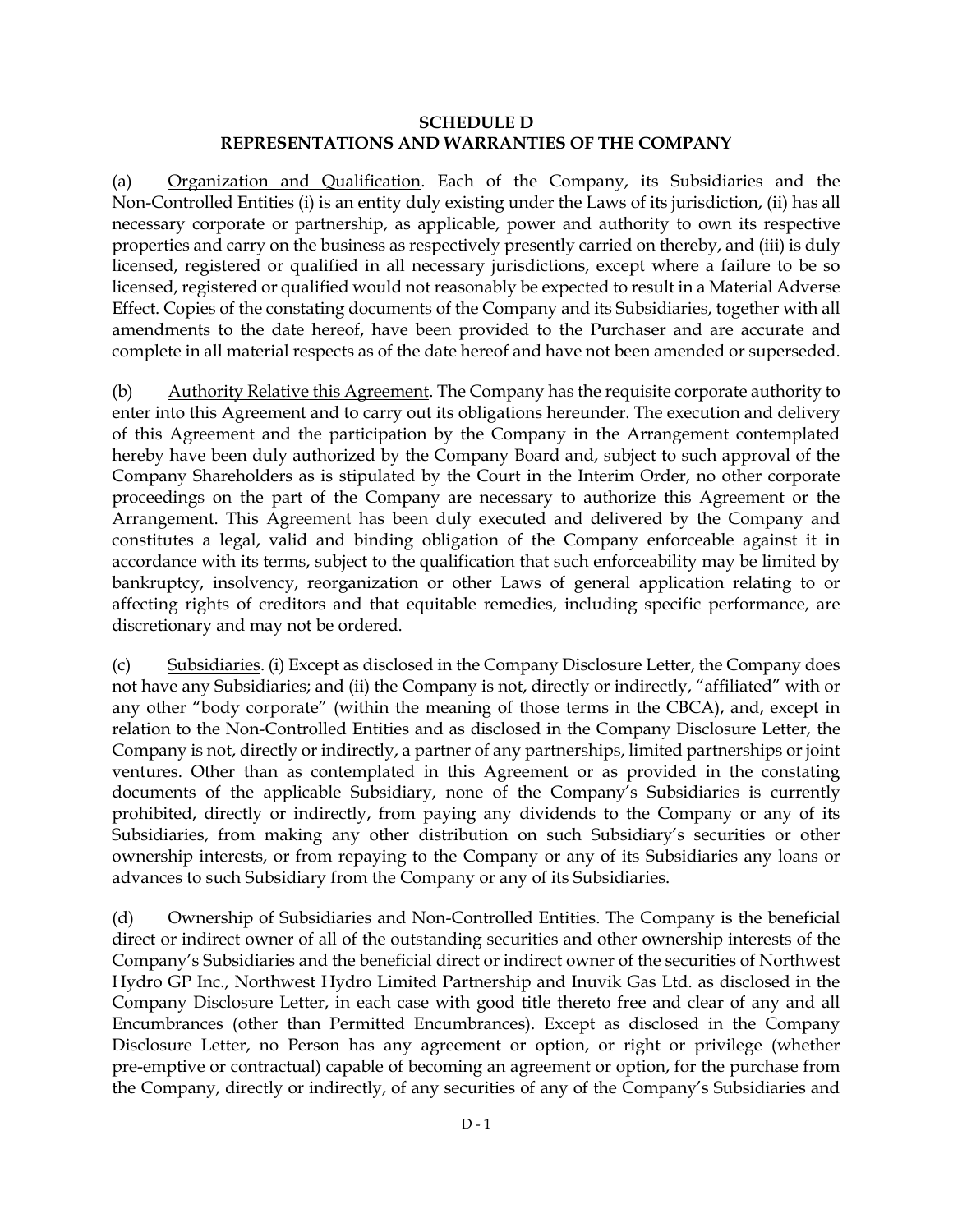none of the outstanding securities of the Company's Subsidiaries were issued in violation of or subject to the pre-emptive or similar rights of any Person. All outstanding securities or other ownership interests of the Company's Subsidiaries have been duly authorized and validly issued, are fully paid and non-assessable and are not subject to, nor were they issued in violation of, any pre-emptive right.

#### (e) No Violation; Absence of Defaults.

- (i) neither the Company nor any of its Subsidiaries nor any of the Non-Controlled Entities is in violation of its constating documents or in default in the performance or observance of any obligation, agreement, covenant or condition contained in any note, bond, mortgage, indenture, loan agreement, deed of trust, agreement, Encumbrance, contract or other instrument or obligation to which the Company, any of its Subsidiaries or any of the Non-Controlled Entities is a party or to which any of them, or any of their respective properties or assets, may be subject or by which the Company, any of its Subsidiaries or any of the Non-Controlled Entities is bound, except for such violations or defaults which would not result in a Material Adverse Effect;
- <span id="page-82-3"></span><span id="page-82-2"></span><span id="page-82-1"></span><span id="page-82-0"></span>(ii) except as disclosed in the Company Disclosure Letter, neither the execution and delivery of this Agreement by the Company nor the consummation of the Arrangement contemplated hereby nor compliance by the Company with any of the provisions hereof will: (A) violate, conflict with, or result in a breach of any provision of, require any consent, approval or notice under, or constitute a default (or an event which, with notice or lapse of time or both, would constitute a default) or result in a right of termination or acceleration under, or result in the creation of any Encumbrance (other than Permitted Encumbrances) upon any of the properties or assets of the Company, any of its Subsidiaries or any of the Non-Controlled Entities or cause any indebtedness to come due before its stated maturity or cause any credit to cease to be available, under any of the terms, conditions or provisions of (1) their respective constating documents (including any applicable partnership, shareholder or operating agreements), or (2) any note, bond, mortgage, indenture, loan agreement, deed of trust, agreement, Encumbrance, contract or other instrument or obligation to which the Company, any of its Subsidiaries or any of the Non-Controlled Entities is a party or to which any of them, or any of their respective properties or assets, may be subject or by which the Company, any of its Subsidiaries or any of the Non-Controlled Entities is bound; or (B) subject to compliance with the statutes and regulations referred to below, violate any Laws, judgment, ruling, order, writ, injunction, determination, award, decree, statute, ordinance, rule or regulation applicable to the Company, any of its Subsidiaries or any of the Non-Controlled Entities or any of their respective properties or assets; or (C) cause the suspension or revocation of any authorization, consent, approval or license currently in effect, except, in the case of each of clauses  $(A)(2)$  $(A)(2)$ ,  $(B)$  or  $(C)$  above, for such violations, conflicts, breaches, defaults, terminations, accelerations, creations of Encumbrances, suspensions or revocations which, or any consents, approvals or notices which if not given or received would not have a Material Adverse Effect; and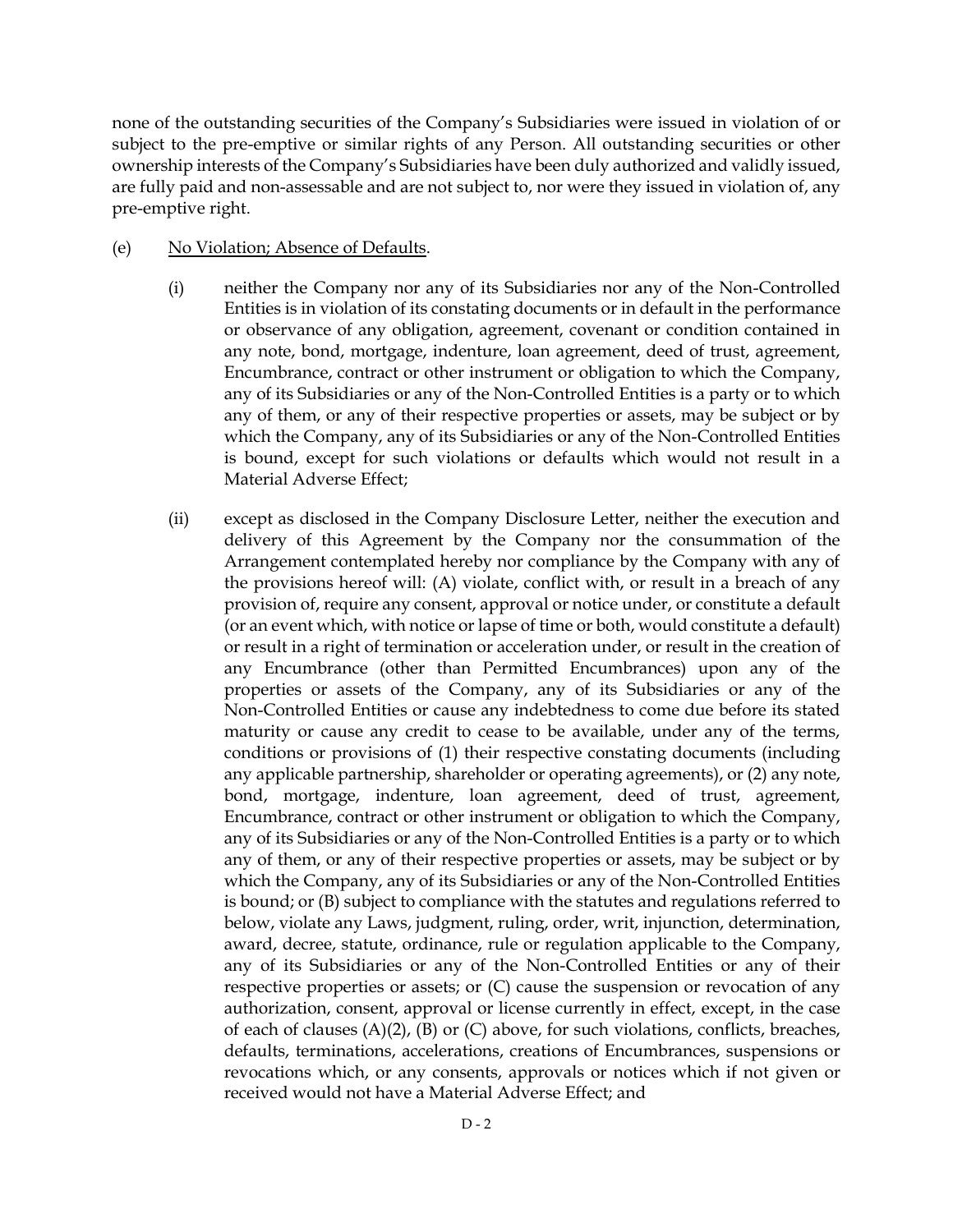(iii) except as disclosed in the Company Disclosure Letter, other than in connection with or in compliance with the provisions of applicable Canadian Securities Laws, the CBCA, the Company Shareholder approval of the Arrangement Resolution, the Competition Act Approval, the AUC Approval, the BCUC Approval, the PPA Consent, the terms of the Interim Order and the Final Order in respect of the Arrangement and the filing of the Articles of Arrangement, (A) there is no legal impediment to the Company's consummation of the Arrangement, and (B) no filing or registration with, or authorization, consent or approval of, any domestic or foreign public body or authority is required of the Company in connection with the consummation of the Arrangement.

(f) Litigation. (i) There is no material litigation or governmental or other proceeding or investigation before any Governmental Entity, in progress, pending or, to the knowledge of the Company, threatened (and the Company does not know of any basis therefor) against, or involving, the Company, any of its Subsidiaries or any of the Non-Controlled Entities, and (ii) there are no material matters under discussion with any Governmental Entity relating to material Taxes, governmental charges, orders or assessments asserted by any such authority involving the Company, any of its Subsidiaries or any of the Non-Controlled Entities.

 $(g)$  Taxes. (i) All Tax Returns required to be filed by the Company, any of its Subsidiaries or any of the Non-Controlled Entities have been filed and are true and correct in all material respects, and no material fact has been omitted therefrom; (ii) all Taxes and other assessments of a similar nature (whether imposed directly or through withholding), including any interest, additions to Tax or penalties applicable thereto of the Company, any of its Subsidiaries or any of the Non-Controlled Entities due or claimed to be due by any Governmental Entity, if any, have been paid by the applicable entity, whether or not assessed by the appropriate Governmental Entity, other than non-material amounts or those being contested in good faith and for which the Company, its applicable Subsidiary or the applicable Non-Controlled Entity believes adequate reserves have been provided; (iii) neither the Company, any of its Subsidiaries nor any of the Non-Controlled Entities is a party to any agreement, waiver or arrangement with any Governmental Entity which relates to any extension of time with respect to the filing of any Tax Returns, elections, designations or similar filings relating to Taxes, any payment of Taxes or any assessment or collection thereof; (iv) each of the Company, its Subsidiaries and the Non-Controlled Entities has timely collected the amounts on account of sales or transfer Taxes required by Law to be collected by it, if any, and has timely remitted to the appropriate Governmental Entity any such amounts required to be remitted by it, if any; (v) except as disclosed in the Company Disclosure Letter, there are no audits or investigations in progress, pending or, to the knowledge of the Company, threatened, against the Company, any of its Subsidiaries or any of the Non-Controlled Entities in respect of Taxes; (vi) there are no Encumbrances for Taxes, except for Taxes not yet due and payable, upon any of the Company's, any of its Subsidiaries' or any of the Non-Controlled Entities' assets;

(h) Status. The Company is a reporting issuer (where such concept exists) in all provinces and territories of Canada and is in material compliance with all applicable Canadian Securities Laws therein. The Company Common Shares are listed and posted for trading on the TSX, and the Company is in material compliance with the rules of the TSX.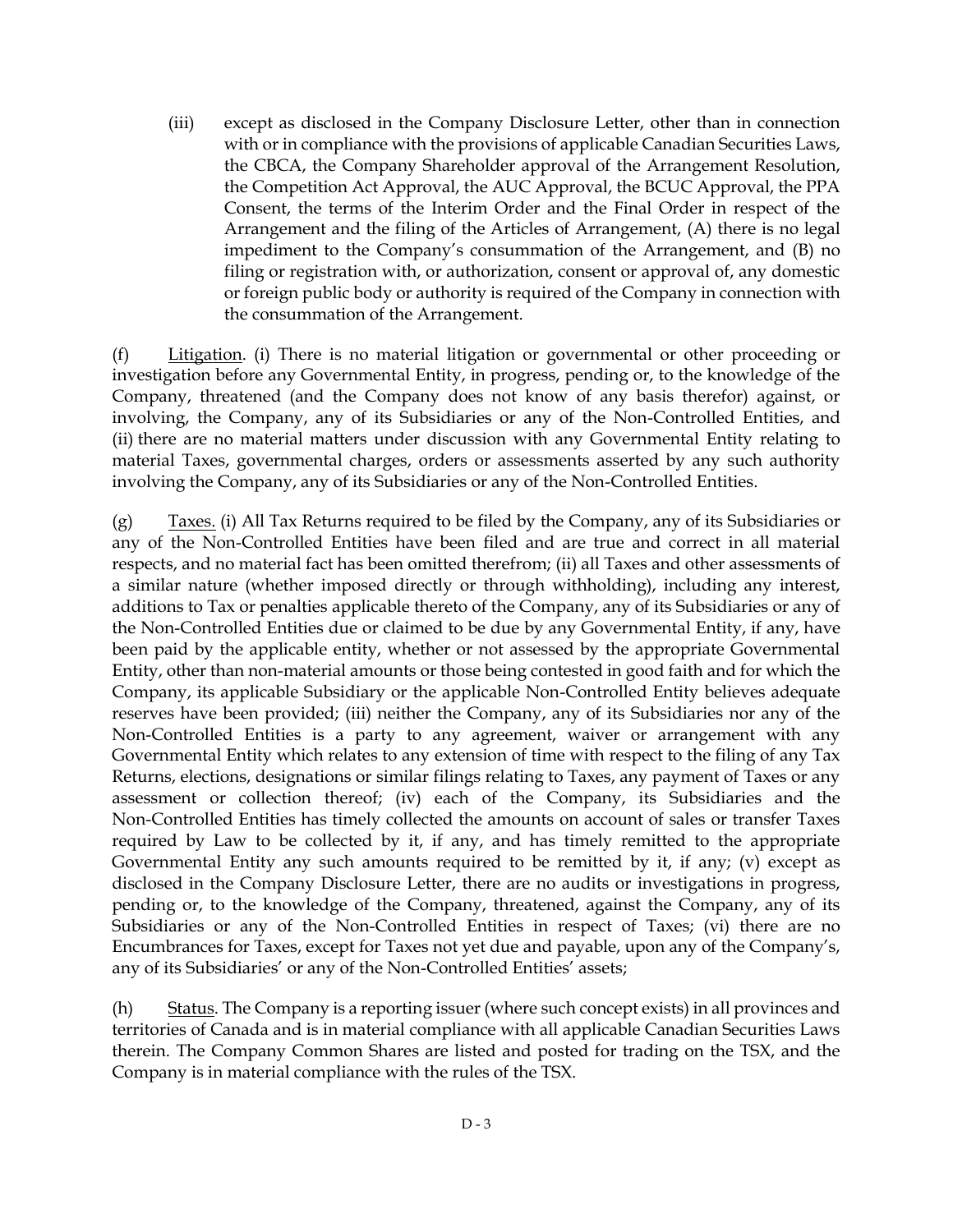(i) Capitalization. The Company has authorized share capital consisting of an unlimited number of Company Common Shares and an unlimited number of preferred shares issuable in series limited in number to not more than 50% of the number of issued and outstanding Company Common Shares at the time of issuance of any such preferred shares, of which 30,000,000 Company Common Shares are issued and outstanding as of the date hereof. Other than the Company Common Shares issuable upon vesting of the Company Awards or the Company Share Options or as required (or deemed to have been granted) under the terms and conditions of the Company DSUP or the Company MTIP, each on the terms as publicly disclosed on or prior to the date hereof or as disclosed in the Company Disclosure Letter, there are no options, warrants or other rights, shareholder rights plans, agreements or commitments of any character whatsoever requiring the issuance, sale or transfer by the Company of any securities of the Company or any securities convertible into, or exchangeable or exercisable for, or otherwise evidencing a right to acquire, any securities of the Company. All outstanding Company Common Shares and Company MTNs have, as applicable, been duly authorized and validly issued, are fully paid and non-assessable (in respect only of the Company Common Shares) and are not subject to, nor were they issued in violation of, any pre-emptive rights, and all the Company Common Shares issuable upon the settlement of the Company Awards and the Company Share Options, in accordance with their respective terms, will be validly issued as fully paid and non-assessable and will not be subject to any pre-emptive rights.

(j) Equity Monetization Plans. Other than the Company DSUs, the Company Awards and the Company Share Options as disclosed in the Company Disclosure Letter, there are no outstanding stock appreciation rights, phantom equity, profit sharing plan or similar rights, agreements, arrangements or commitments payable to any director, officer, employee or consultant of the Company, its Subsidiaries or the Non-Controlled Entities and which are based upon the share price, revenue, value, income or any other attribute of the Company, its Subsidiaries or the Non-Controlled Entities and all such Company DSUs, Company Awards and Company Share Options outstanding are subject only to the terms and conditions of the Company DSUP, the Company MTIP or the Company Share Option Plan, as applicable (copies of which have been made available to the Purchaser) and the applicable grant agreements pursuant to which such Company DSUs, Company Awards and Company Share Options were granted (forms of which have been made available to the Purchaser and none of the grant agreements entered into in respect of outstanding Company DSUs, Company Awards and Company Share Options contain any material departures from such forms of agreement).

 $(k)$  No Orders. No order, ruling or determination having the effect of suspending the sale of, or ceasing the trading of, the Company Common Shares or any other securities of the Company has been issued by any Governmental Entity and is continuing in effect and no proceedings for that purpose have been instituted, are pending or, to the knowledge of the Company, are contemplated or threatened under any applicable Laws or by any other Governmental Entity.

(l) Material Agreements. Each of the material contracts in respect of the Purchased Business and the Non-Controlled Entities has been duly executed and delivered by the Company, its applicable Subsidiary or the applicable Non-Controlled Entity and, to the knowledge of the Company, by the applicable counterparty thereto, and is enforceable against the counterparty in accordance with its terms, except as enforcement thereof may be limited by bankruptcy, insolvency, reorganization, moratorium or similar laws affecting the rights of creditors generally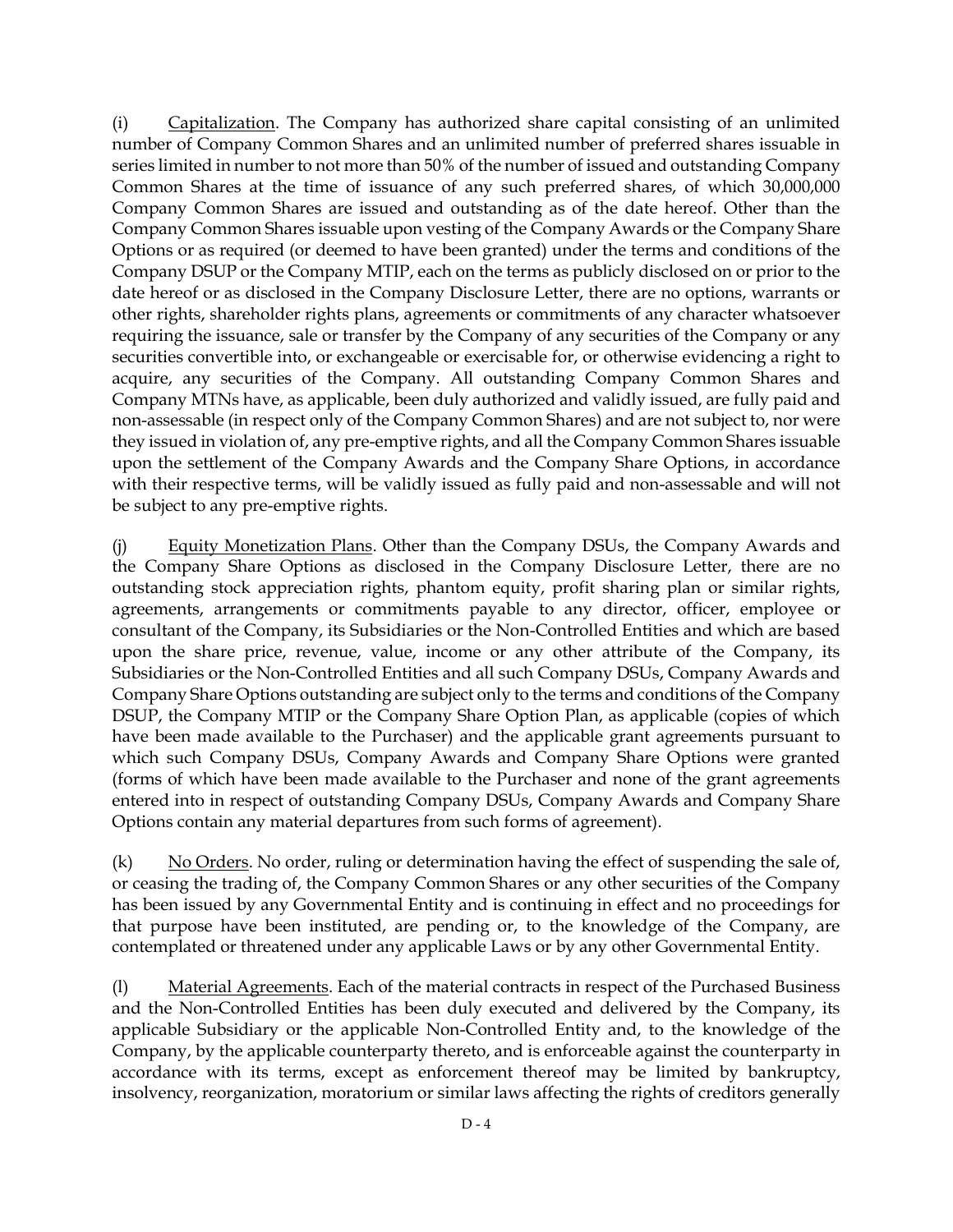and by the application of equitable principles when equitable remedies are sought and subject to the fact that rights of indemnity and contribution may be limited by applicable Law; all material contracts in respect of the Purchased Business and the Non-Controlled Entities are in good standing in all material respects and, to the knowledge of the Company, no counterparty to such agreements or contracts is in material default or breach under such agreements or contracts, and the Company has no knowledge of any event which has occurred which, with notice or lapse of time or both, would constitute such a material default or breach by an applicable counterparty, in each case except as disclosed in the Company Disclosure Letter.

(m) Non-Competition Agreements. Neither the Company nor any of its Subsidiaries is a party to or bound by any non-competition agreement, exclusivity agreement or any other agreement, commitment, understanding or obligation which purports to limit the manner or the localities or regions in which all or any portion of the Purchased Business is or is reasonably expected to be conducted following completion of the Arrangement, and the execution, delivery and performance of this Agreement and the completion of the Arrangement does not and will not result in the restriction of the Company or any of its Subsidiaries from engaging in their business or from competing with any Person as described above following completion of the Arrangement.

(n) Books and Records. The records and minute books of the Company and its Subsidiaries and their respective predecessors have been maintained substantially in accordance with all applicable Laws and are complete and accurate in all material respects and have been provided to the Purchaser, in their entirety, prior to the date hereof.

(o) Reports. The Company has filed with the Canadian Securities Administrators, a true and complete copy of all financial statements, annual information forms, material change reports, news releases, and other material forms, reports, schedules, statements, certifications and other documents required to be filed by it under applicable Laws (collectively, the "**Company Disclosure Documents**"). The Company Disclosure Documents filed since December 31, 2018, as of their respective dates or if amended, as of the date of such amendment, did not contain any Misrepresentation and complied in all material respects with all applicable Laws. The Company has not filed any material change reports which continue to be confidential.

(p) Financial Statements. The Company's audited consolidated financial statements as at and for the fiscal years ended December 31, 2018 and 2017 and unaudited condensed interim consolidated financial statements as at and for the three and six months ended June 30, 2019 (together, the "**Company Financial Statements**") have been prepared in conformity with GAAP (except (i) as otherwise indicated in such financial statements and the notes thereto or, in the case of audited financial statements, in the related report of the Company's independent auditors or (ii) in the case of unaudited interim statements, to the extent they are subject to normal year-end adjustments) applied on a consistent basis throughout the periods involved and present fairly in all material respects and as applicable: (A) the financial position, changes in shareholders' equity, results of operations and cash flows of the Company as at the dates of and for the periods referred to in such statements, and (B) the financial position of the Company as at the date referred to in the balance sheet of the Company, subject, in the case of any unaudited interim financial statements, to normal year-end audit adjustments and to disclosures that would be made in the notes thereto if they were audited financial statements.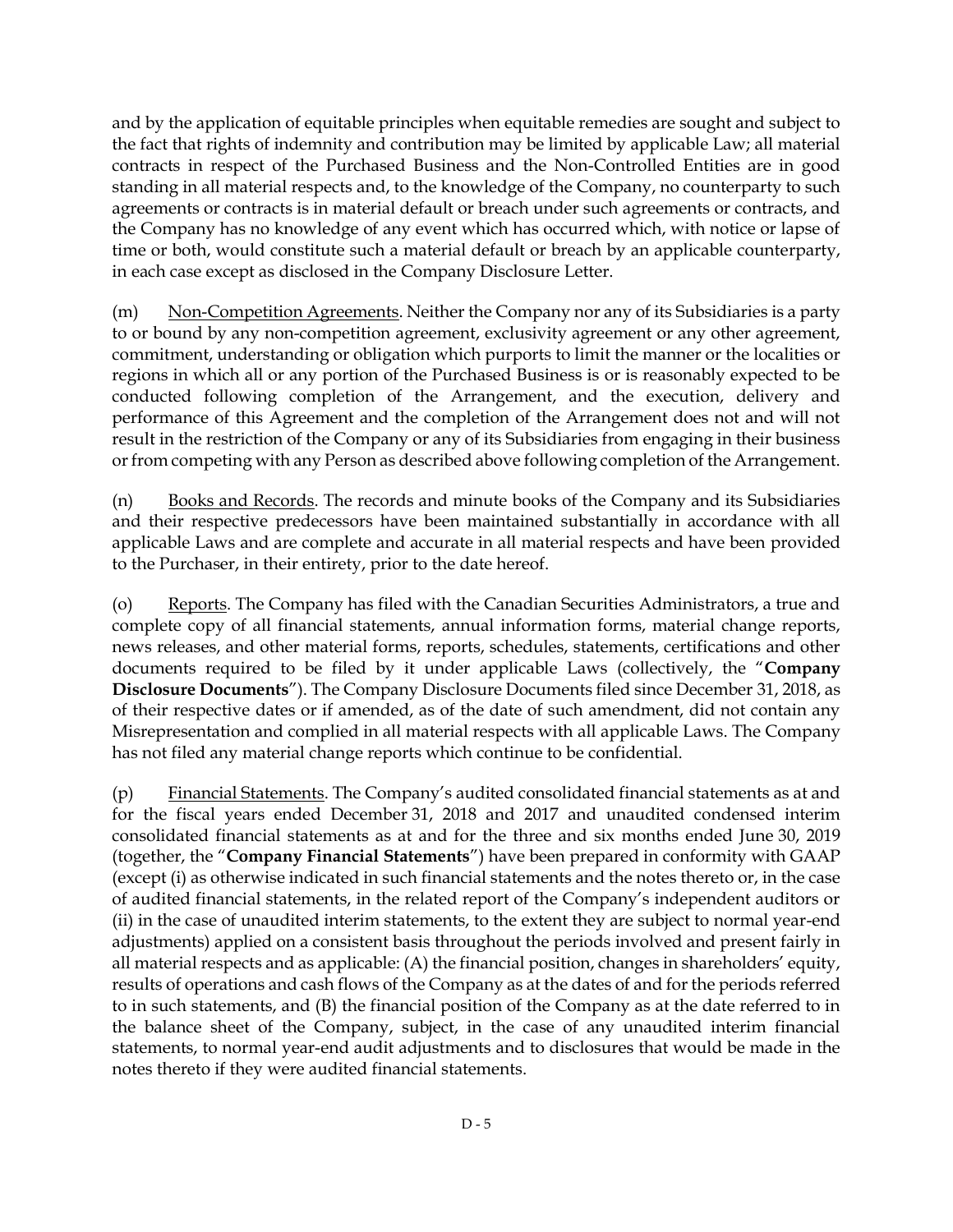(q) Internal Controls. The Company has in place, as required under applicable Canadian Securities Laws, processes to provide the Chief Executive Officer and Chief Financial Officer with sufficient knowledge to support the certifications required to be made under the Canadian Securities Laws and is in compliance therewith.

(r) Absence of Undisclosed Liabilities. The Company has no material obligations or liabilities of any nature (matured or unmatured, fixed or contingent) that would be required to be reflected or reserved against on a consolidated balance sheet of the Company prepared in accordance with GAAP or the notes thereto, other than:

- (i) those set forth or adequately provided for in the balance sheet included in the Company Financial Statements, subject, in the case of any unaudited interim financial statements, to normal year-end audit adjustments and to disclosures that would be made in the notes thereto if they were audited financial statements;
- (ii) those which do not have a Material Adverse Effect, are incurred in the ordinary course of business and not required to be set forth in the Company Financial Statements;
- (iii) those incurred in the ordinary course of business since the date of the Company Financial Statements as at and for the period ended June 30, 2019 and consistent with past practice; and
- (iv) those incurred in connection with the execution of this Agreement.
- (s) Absence of Certain Changes. Since December 31, 2018:
	- (i) there has not occurred any Material Adverse Change; and
	- (ii) the Company and its Subsidiaries have carried on their businesses in all material respects in the ordinary and normal course.
- (t) Environmental.
	- (i) Except for such matters as would not, individually or in the aggregate, reasonably be expected to have a Material Adverse Effect (A) none of the Company, any of its Subsidiaries or any of the Non-Controlled Entities is in violation of any Environmental Laws in any material respect; (B) each of the Company, its Subsidiaries and the Non-Controlled Entities has all material permits, authorizations and approvals required under any applicable Environmental Laws to operate the Purchased Business as presently conducted or for the ownership and use of the assets forming part of the Purchased Business in material compliance with all applicable Laws and are in material compliance with their requirements; and (C) there are no pending administrative, regulatory or judicial actions, suits, demands, demand letters, claims, Encumbrances, orders, directions, notices of non-compliance or violation, investigation or proceedings relating to any Environmental Law against the Company, any of its Subsidiaries or any of the Non-Controlled Entities that would be material to the Purchased Business and the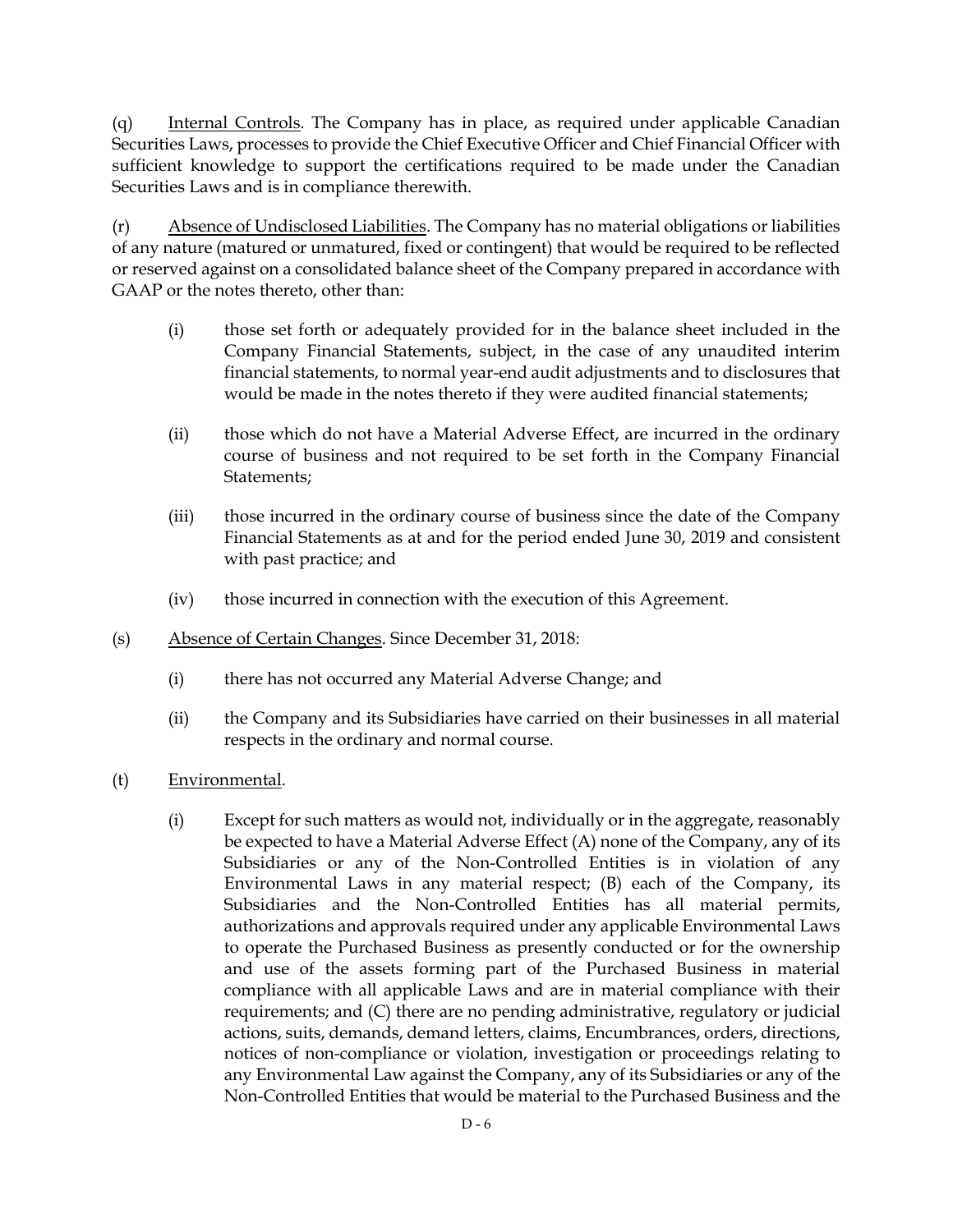Company has reasonably concluded that there are no facts or circumstances which would reasonably be expected to form the basis for any such administrative, regulatory or judicial actions, suits, demands, demand letters, claims, Encumbrances, orders, directions, notices of non-compliance or violation, investigation or proceedings, that would have a Material Adverse Effect.

(ii) The Company has made available to the Purchaser all material environmental reports, assessments, audits and documents pertaining to the Purchased Business and the Company.

(u) Title. Except for such matters as would not, individually or in the aggregate, reasonably be expected to have a Material Adverse Effect (i) the Company, its Subsidiaries and the Non-Controlled Entities have good and sufficient title (subject to the Permitted Encumbrances) to their material personal property and real property interests, including, as applicable, a fee simple estate of and in real property, a leasehold estate of and in real property, easements, rights of way, permits or licenses from landowners or authorities permitting the use of land by the Company, its Subsidiaries and the Non-Controlled Entities necessary to permit the operation of their respective businesses as presently owned and conducted, and (ii) to the knowledge of the Company, there are no defects, failures or impairments in the title of, or adverse claims against the title, including expropriation proceedings, (subject to the Permitted Encumbrances) of, the Company, its Subsidiaries or the Non-Controlled Entities to their assets, whether or not an action, suit, proceeding or inquiry is pending or threatened or whether or not discovered by any third party.

(v)  $\overline{Facilities}$ . To the knowledge of the Company, the material equipment, facilities, buildings, structures, improvements and other appurtenances on or under real property owned or used by the Company, its Subsidiaries or the Non-Controlled Entities, are in good operating condition and in a good state of maintenance and repair, each has been constructed and operated and maintained in accordance with good industry practice, each is adequate and suitable for the purpose for which it is currently being used and in the ordinary course of business, and (subject to the Permitted Encumbrances) none thereof, nor the operations or maintenance thereof, violates, in any way so as to cause a Material Adverse Effect, any restrictive covenant or any applicable Law or encroaches on any property owned by the others.

(w) No Encumbrances. (i) Except for Encumbrances which are not material in the aggregate, the properties and assets of the Company, its Subsidiaries and the Non-Controlled Entities are free and clear of all Encumbrances other than the Permitted Encumbrances, and (ii) neither the Company, any of its Subsidiaries nor any of the Non-Controlled Entities has done any act or suffered or permitted any action whereby any Person has acquired or may acquire an interest in or to the Company's, any of its Subsidiaries' or any of the Non-Controlled Entities' assets, nor has it done any act, omitted to do any act or permitted any act to be done that would materially adversely affect or defeat its title to any of such assets.

(x) Licenses. Except for such matters as would not, individually or in the aggregate, reasonably be expected to have a Material Adverse Effect, each of the Company, its Subsidiaries and the Non-Controlled Entities possesses such permits, licenses, approvals, certificates, consents, orders, grants and other authorizations (collectively, "**Governmental Licenses**"), and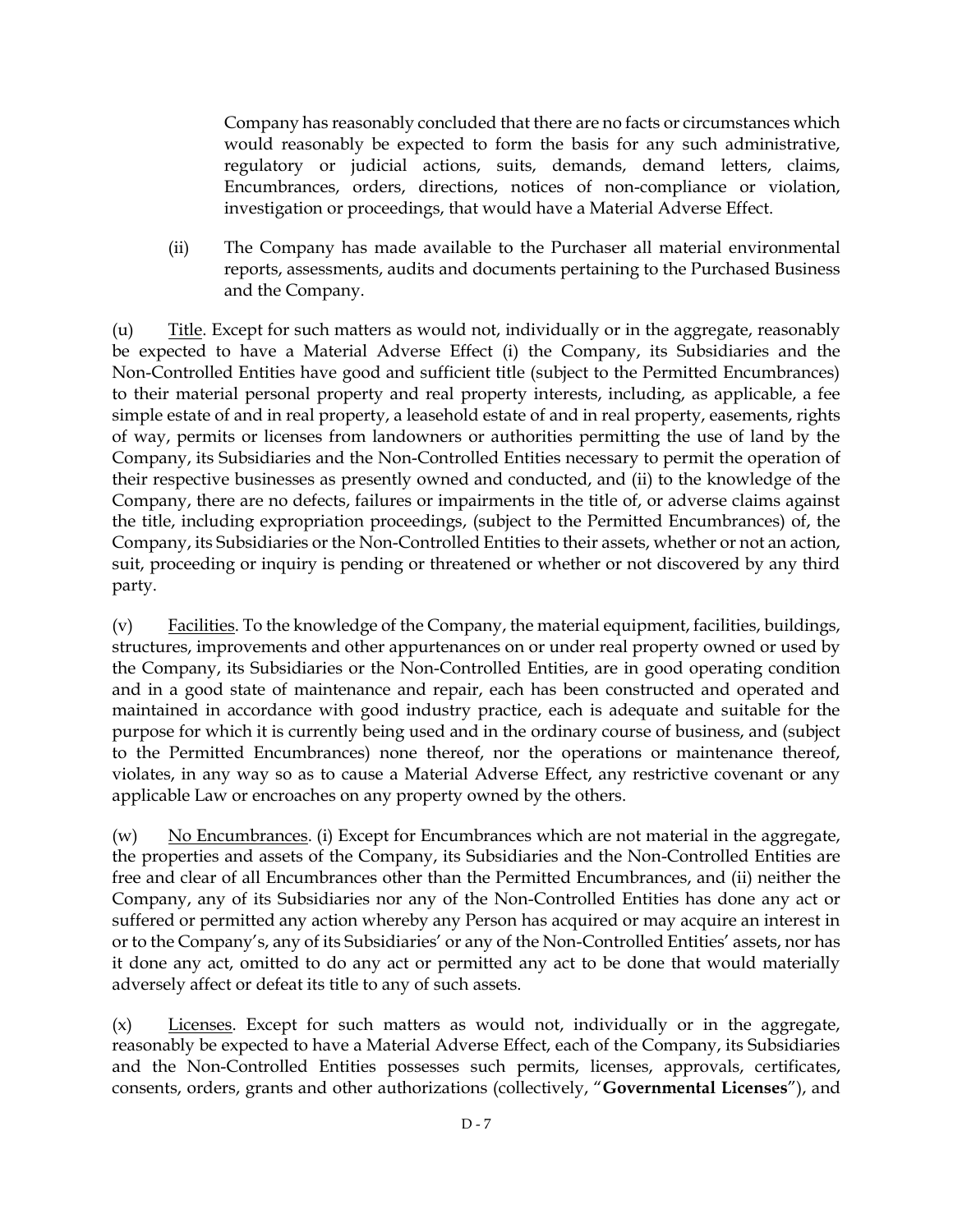each of the Company, its Subsidiaries and the Non-Controlled Entities possesses such Governmental Licenses, in each case issued by Governmental Entities necessary to conduct the Purchased Business and the business of the Non-Controlled Entities as presently conducted or for the ownership and use of the assets forming part of the Purchased Business and the business of the Non-Controlled Entities in compliance with all applicable Laws, except in each case where the failure to so possess would not, individually or in the aggregate, have a Material Adverse Effect, and all such Governmental Licenses are valid and existing and in good standing except where the failure to be valid and existing and in good standing would not, individually or in the aggregate have a Material Adverse Effect. Each of the Company, its Subsidiaries and the Non-Controlled Entities, as applicable, is in compliance with the terms and conditions of all such Governmental Licenses, except where the failure to so comply would not, individually or in the aggregate, have a Material Adverse Effect.

(y) Pre-emptive Rights. Except as disclosed in the Company Disclosure Letter, there are no outstanding rights of first refusal, rights of first offer, pre-emptive rights of purchase, consents to transfer, recall rights or other pre-emptive rights or similar rights of purchase which entitle any Person to acquire any of the material rights, title, interests, property, licenses or assets of the Company or its Subsidiaries, or to the knowledge of the Company, that will be triggered or accelerated by the Arrangement.

(z) Compliance with Laws. The Company, its Subsidiaries and the Non-Controlled Entities have complied with and are not in violation of any applicable Laws, other than non-compliance or violations which would not, individually or in aggregate, reasonably be expected to have a Material Adverse Effect.

(aa) Long-Term and Derivative Transactions. Except as disclosed in the Company Financial Statements or the Company Disclosure Letter, the Company and its Subsidiaries have no material obligations or liabilities, direct or indirect, vested or contingent in respect of any financial hedging agreement or any other similar derivative transaction (including any option with respect to any of these transactions or any combination of these transactions).

(bb) Employee Benefit Plans. The Company has made available to the Purchaser copies of each material health, medical, dental, welfare, supplemental unemployment benefit, bonus, profit sharing, option, insurance, incentive, incentive compensation, deferred compensation, share purchase, share-based compensation, disability, pension, retirement or supplemental retirement plan and each other employee or director compensation or benefit plan, agreement or arrangement whether written or unwritten, tax-qualified or non-qualified, funded or unfunded, for the benefit of officers, directors, consultants or employees (or former officers, directors, consultants or employees) of the Company and/or its Subsidiaries, which are: (i) sponsored or maintained by the Company or any of its Subsidiaries (collectively, the "**Company Employee Plans**") or (ii) contributed to by the Company or any of its Subsidiaries, or in respect of which the Company or any of its Subsidiaries has any actual or potential liability, whether or not sponsored or maintained by the Company or any of its Subsidiaries (collectively, the "**Employee Plans**") and: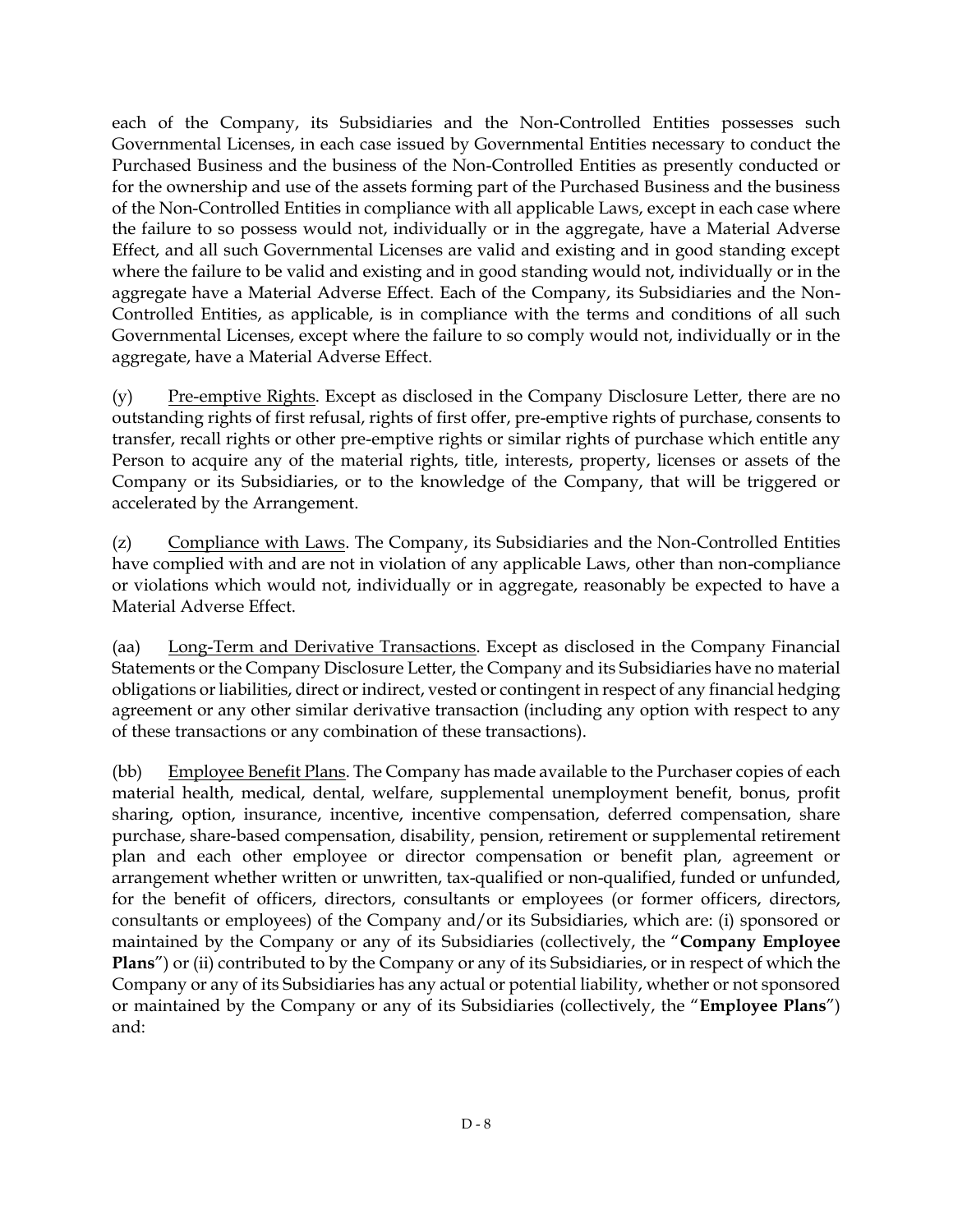- (i) each Company Employee Plan has been established, maintained, registered (where required by applicable Laws) and administered in material compliance with its terms and in accordance with applicable Laws;
- (ii) all required employer contributions or premiums under any Company Employee Plan or Employee Plan have been made by the Company and any of its applicable Subsidiaries in material compliance with the terms thereof, any applicable collective bargaining agreement and applicable Laws;
- (iii) to the knowledge of the Company, there are no material claims, suits, actions or other litigation or proceedings in existence or threatened against or otherwise involving any of the Company Employee Plans (excluding claims for benefits incurred in the ordinary course of the Company Employee Plan activities);
- (iv) except as disclosed in the Disclosure Letter, no Company Employee Plan is a "registered pension plan" or a "retirement compensation arrangement", each as defined in subsection 248(1) of the Tax Act; and
- (v) all contributions, reserves or premium payments required to be made to the Company Employee Plans have been made or accrued for in the books and records of the Company or its Subsidiaries, as applicable, in all material respects.
- (cc) Employment Agreements and Collective Agreements.
	- (i) Except as would not, individually or in the aggregate, have a Material Adverse Effect, neither the Company nor any Subsidiary of the Company is a party to any written employment agreement with any Company Employee or any written agreement or policy providing for severance, termination or change of control payments to any Company Employee upon the consummation of, or relating to the transactions contemplated by this Agreement, including a change of control of the Company or any of its Subsidiaries; provided that, severance or termination payments made to non-officer Company Employees in the ordinary course of business shall not be subject to the foregoing.
	- (ii) The Company or any Subsidiary (A) has not paid nor will be required to pay any retention bonus, fee, distribution, remuneration or other compensation to any Person (other than salaries, wages or bonuses paid or payable in the ordinary course of business in accordance with current compensation levels and practices), (B) has not forgiven nor will it be required to forgive any indebtedness to any person, or (C) has not increased not will it be required to increase any benefits otherwise payable by the Company or any Subsidiary, as a result of the transactions contemplated in this Agreement.
	- (iii) Except as disclosed in the Company Disclosure Letter, neither the Company nor any of its Subsidiaries is a party to, or is bound by, any collective bargaining or other union or employee association agreement, any actual or, to the knowledge of the Company, threatened application for certification or bargaining rights or letter of understanding, with respect to any current or former employee of the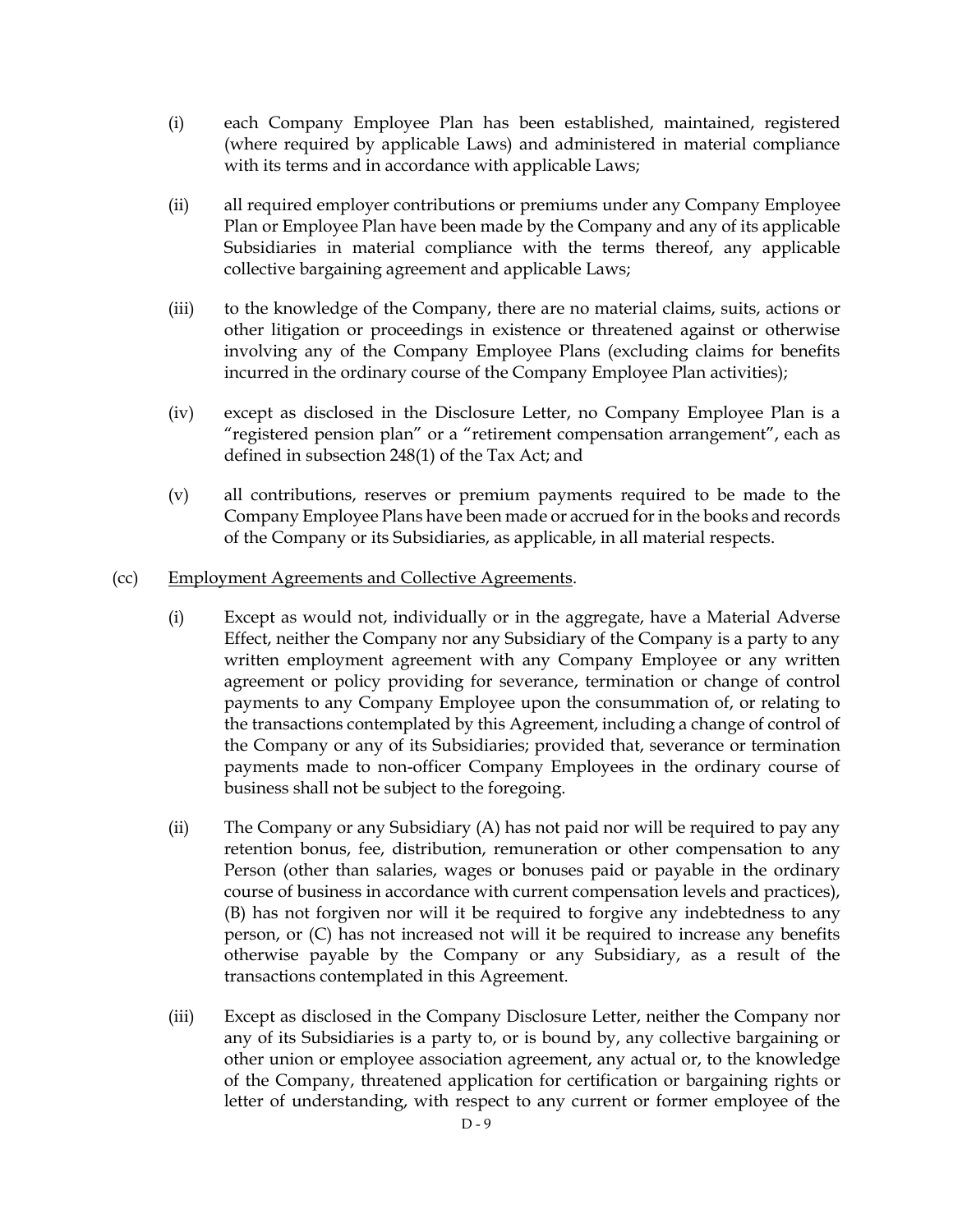Company or any of its Subsidiaries; and to the knowledge of the Company no trade union, council of trade unions, labor union, employee bargaining agency or affiliated bargaining agent holds bargaining rights with respect to any of the Company or any of its Subsidiaries employees by way of certification, interim certification, voluntary recognition, or succession rights.

- (iv) To the knowledge of the Company, as of the date of this Agreement, there has been is no labour strike, dispute, lock-out, work slowdown or stoppage and no such labour strike, dispute, lock out, work slowdown or stoppage is pending to the knowledge of the Company, threatened against the Company or any of its Subsidiaries. No trade union has applied to have the Company or any of its Subsidiaries declared a related successor, or common employer pursuant to the *Labour Relations Code* (Alberta) or any similar legislation in any jurisdiction in which the Company or any of its Subsidiaries carries on business.
- (v) To the knowledge of the Company, the Company is in material compliance with all terms and conditions of employment and all Laws respecting employment and labour, including pay equity, human rights, privacy, employment standards, worker's compensation and occupational health and safety, and there are no outstanding actual or threatened claims, complaints, investigations or orders under any such Laws.
- (vi) There are no material outstanding assessments, penalties, fines liens, charges, surcharges, or other amounts due or owing by the Company or any of its Subsidiaries pursuant to any workers' compensation legislation and none of the Company or any of its Subsidiaries has been reassessed under such legislation in the past three years and, to the knowledge of the Company, no audit of any of the Company or any of its Subsidiaries is currently being performed pursuant to any applicable worker's compensation Laws.
- (vii) There are no pending or threatened charges against the Company or any Subsidiary nor have there been any fatal or critical accidents which have occurred which might lead to charges under any applicable occupational health and safety Laws.

(dd) Insurance. The Company has made available to the Purchaser prior to the date hereof copies of policies of insurance naming the Company or its applicable Subsidiary as an insured with respect to the Purchased Business, and such policies are in force and effect (subject to taking into account insurance market conditions and offerings and industry practices) and shall not be cancelled or otherwise terminated as a result of the transactions contemplated by this Agreement, other than such cancellations as would not, individually or in the aggregate, have a Material Adverse Effect.

(ee) Indebtedness To and By Officers, Directors and Others. None of the Company or any of its Subsidiaries is indebted to any of the officers, directors, consultants, or employees of the Company or any of its Subsidiaries or any of their respective associates or affiliates or other parties not at arm's length to the Company or any of its Subsidiaries, except for amounts due as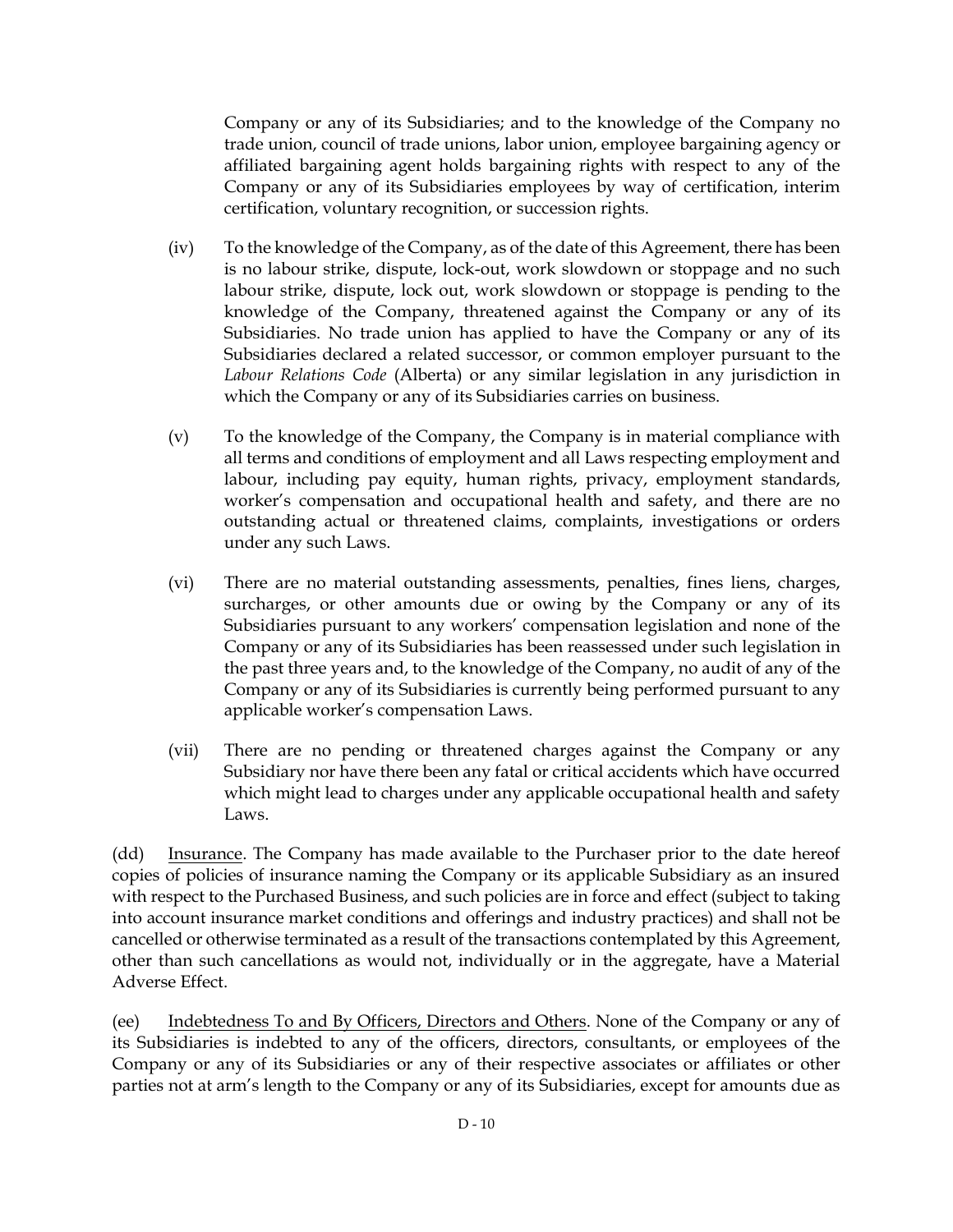compensation or reimbursement of ordinary business expenses, nor is there any indebtedness owing by any such parties to the Company.

(ff) Customers and Suppliers. Except as disclosed in the Company Disclosure Letter and except for such matters as would not, individually or in aggregate, reasonably be expected to have a Material Adverse Effect:

- (i) none of the Company or any of its Subsidiaries has received notice of, and there is not, to the knowledge of the Company, any intention on the part of any principal customer to cease doing business with the Company or any of its Subsidiaries or to modify or change in any material manner any existing arrangement with the Company or any of its Subsidiaries for the purchase or supply of any products or services;
- (ii) the relationships of the Company and its Subsidiaries with their principal suppliers and customers are satisfactory, and there are no material unresolved disputes with any such supplier or customer;
- (iii) no contract with any principal supplier or customer contains terms under which the execution or performance of this Agreement would give the supplier or customer the right to terminate or adversely change the terms of that contract;
- (iv) since December 31, 2018, there has been no termination or cancellation of, and no modification or change in, the business relationship of the Company or any of its Subsidiaries with any principal customer; and
- (v) the Company has no reason to believe that the benefits of any relationship with any of the principal customers or suppliers of the Company or any of its Subsidiaries will not continue after the consummation of the transactions hereunder in substantially the same manner as prior to the date of this Agreement.

(gg) Possession of Intellectual Property. Except as disclosed in the Company Disclosure Letter and except for such matters as would not, individually or in the aggregate, reasonably be expected to have a Material Adverse Effect: (i) the Company and its Subsidiaries collectively own all rights in or have obtained valid and enforceable licenses or other rights to use the patents, patent applications, inventions, copyrights, know how (including trade secrets and other proprietary or confidential information), trade-marks (both registered and unregistered), trade names or any other intellectual property (collectively, "**Intellectual Property**") which is necessary for the conduct of the Purchased Business as presently conducted or for the use of the assets forming part of the Purchased Business in compliance with applicable Laws, free and clear of any Encumbrances other than Permitted Encumbrances or other adverse claims or interest of any kind or nature affecting the assets of the Company or any of its Subsidiaries; (ii) to the knowledge of the Company, there is no infringement by third parties of any Intellectual Property to be then owned, licensed or commercialized by the Company or any of its Subsidiaries; and (iii) neither the Company nor any of its Subsidiaries has received any written notice or claim challenging the Company or its Subsidiaries respecting the validity of, use of or ownership of the processes and technology forming part of the Intellectual Property, and to the knowledge of the Company, there are no facts upon which such a challenge could be made.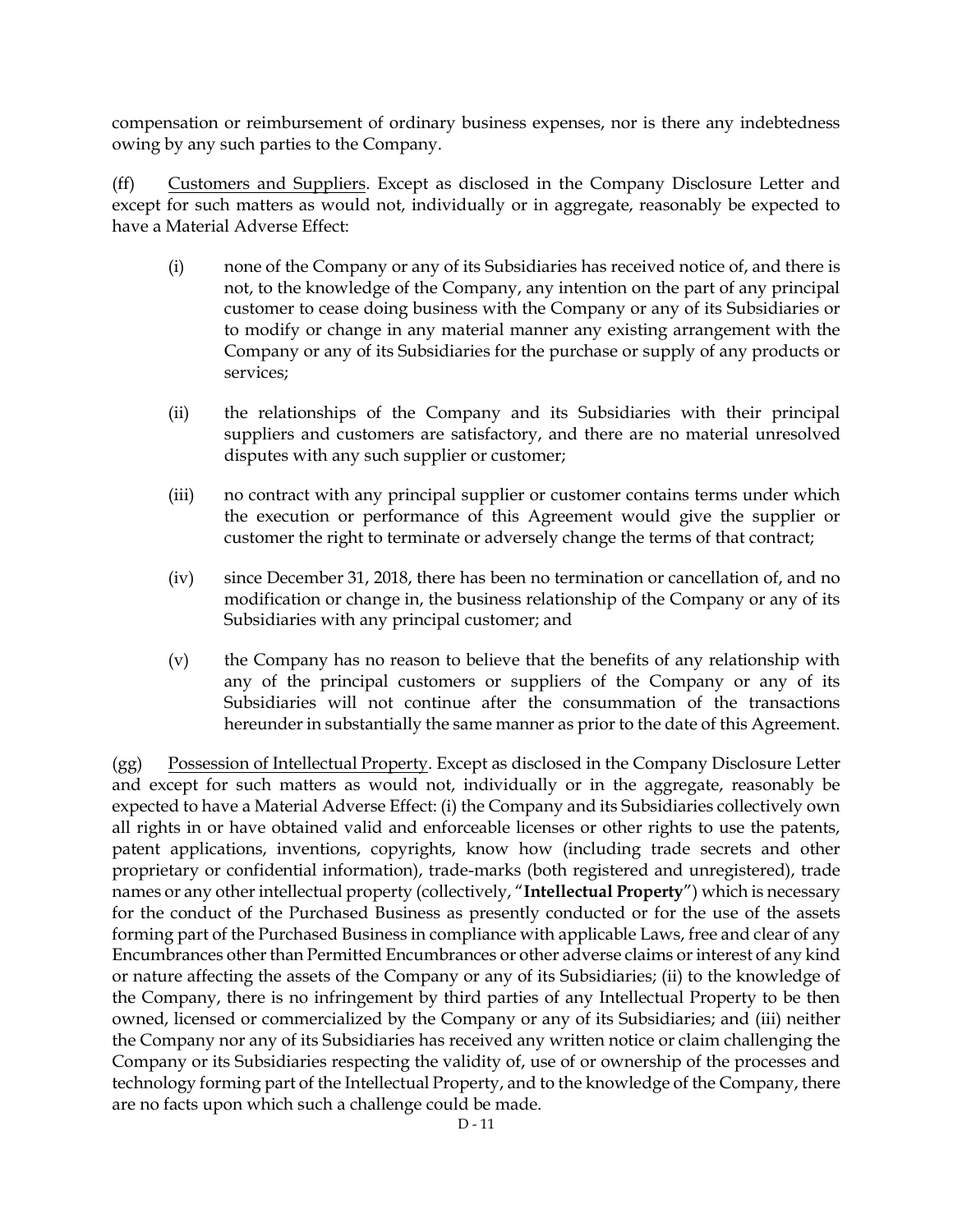(hh) Funds Available. The Company has sufficient funds available to pay the amounts that may be payable pursuant to Section [8.3](#page-56-0) of this Agreement.

- (ii) Corrupt Practices Legislation.
	- (i) Neither the Company nor any of its Subsidiaries nor any of the Non-Controlled Entities has, directly or indirectly, (A) made or authorized any contribution, payment or gift of funds or property to any official, employee or agent of any Governmental Entity of any jurisdiction or any official of any public international organization or (B) made any contribution to any candidate for public office, in either case, where either the payment or the purpose of such contribution, payment or gift was, is, or would be prohibited under the U*.*S. *Foreign Corrupt Practices Act of 1977*, as amended, the *Corruption of Foreign Public Officials Act*  (Canada)*,* the *Proceeds of Crime (Money Laundering) and Terrorist Financing Act*  (Canada) or the *Criminal Code* (Canada) or the rules and regulations promulgated thereunder;
	- (ii) During the periods of the Company Financial Statements, the operations of the Company, its Subsidiaries and the Non-Controlled Entities are and have been conducted at all times in compliance with applicable financial recordkeeping and reporting requirements and the money laundering statutes and the rules and regulations thereunder and any related or similar rules, regulations or guidelines, issued, administered or enforced by any Governmental Entity (collectively, the "**Money Laundering Laws**"). To the knowledge of the Company, no action, suit or proceeding by or before any court or Governmental Entity or body or any arbitrator involving the Company, any of its Subsidiaries or any of the Non-Controlled Entities with respect to the Money Laundering Laws is pending or threatened; and
	- (iii) Neither the Company nor any of its Subsidiaries nor any of the Non-Controlled Entities nor, to the knowledge of the Company, any director, officer, agent, employee or affiliate of the Company, or any of its Subsidiaries or any of the Non-Controlled Entities has had any sanctions administered by the Office of Foreign Assets Control of the U.S. Treasury Department imposed upon such Person; and neither the Company, nor any of its Subsidiaries nor any of the Non-Controlled Entities is in violation of any of the economic sanctions of the United States administered by OFAC or any Law or executive order relating thereto.

(jj) Off-Balance Sheet Arrangements. The Company does not have any off-balance sheet arrangements except for those disclosed in the Company Disclosure Documents.

(kk) Financial Advisor. Except for TD Securities and Beacon Securities no financial advisor, broker, finder or investment banker has been retained by the Company or any of its Subsidiaries that is entitled to any brokerage, finder's or other fee or commission, or to the reimbursement of any of its expenses, in connection with the Arrangement. The Company has provided to the Purchaser prior to the date hereof a correct and complete copy of all agreements relating to the